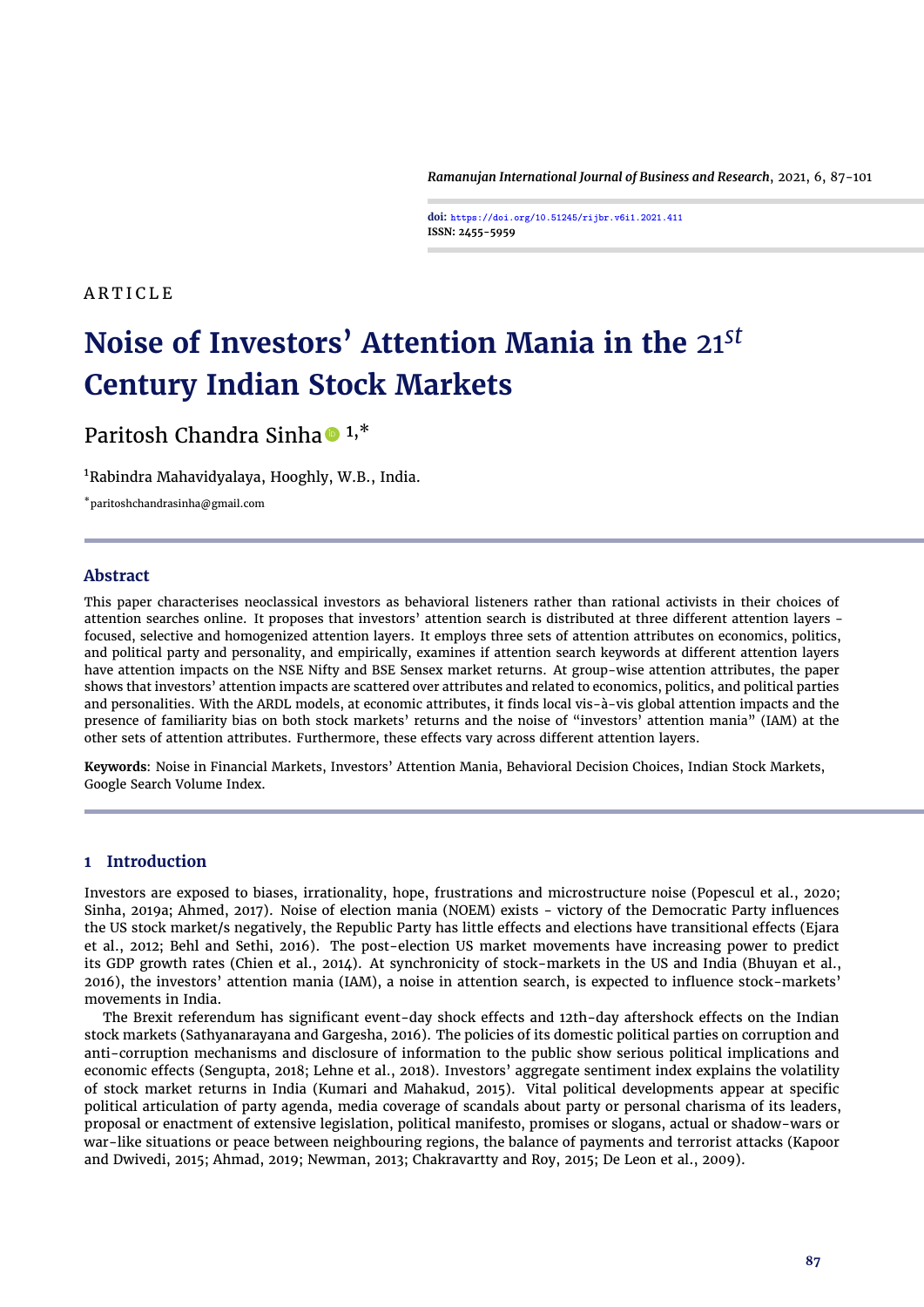Indian democracy shows presence of tensions and dilemmas at economic reforms and election results [\(Suri,](#page-14-4) [2004;](#page-14-4) [Baloch and Vaishnav,](#page-12-7) [2020\)](#page-12-7). Investors' perceptions at the pre- and post-election environments about foreign policy influence its domestic political development [\(Kronstadt,](#page-13-6) [2000\)](#page-13-6). Economic issues are not too loud to attract the majority-voters' attention in India, its mass politics is different from its elite politics [\(Varshney,](#page-14-5) [1998;](#page-14-5) [Kumar,](#page-13-7) [2004\)](#page-13-7) and this may cause noise of investors' attention mania [\(Schaefer,](#page-14-6) [2020\)](#page-14-6). [\(Schaefer,](#page-14-6) [2020\)](#page-14-6) reviews [\(Grossberg,](#page-13-8) [2018\)](#page-13-8) and argues that the conservative political narratives and nudge effect, pessimism and affect effect and storytelling and intervention induce the noise of investors' attention mania amongst the public. Political leaders and political chaos both represent each other. The fragility of affect effect and the affect-effect of fragile political stories both represent mania in the mass behaviors.

[\(Kabiru et al.,](#page-13-9) [2015\)](#page-13-9) find varied political risk factors in election environments in Kenya. We propose that the noise of investors' attention mania (IAM) behaviourally brings critical political risks in the stock-markets and argue that noise to economic and political changes influences stocks' performance. We hypothesize that IAM variables intervene stock-markets' performance. We explore if online attention searches for economic attributes (E-factor), political attributes (P-factor) and political parties and personalities (H-factor) have attention impacts on the NSE Nifty and BSE Sensex returns at long-term perspectives and their robustness as well.

In organizing the flow of this research, the literature is briefly reviewed in Section-II followed by its empirical foundation on the data and methodology for Noise of IAM in Section-III, the results and findings in Section-IV and the conclusion in Section-V.

#### **2 Literature Review**

On the noise of election mania (NOEM), [\(Grossberg,](#page-13-8) [2018\)](#page-13-8) finds that socio-political manic narrative devastates economic life of the general US citizens while [\(Whybrow,](#page-14-7) [2006\)](#page-14-7) shows that the economic-political manic narrative devastates its social life. On politics and economic developments, we review the political business cycle (PBC) theory, the efficient market (EM) theory and the behavioral finance (BF) theory.

The PBC theory suggests that the leaders and politicians of the incumbent government try to manipulate the fiscal and monetary mechanisms at contractionary or expansionary economic policies and influence the pre-election economic performance indicators and try to re-shape their prospects to win in elections [\(May,](#page-13-10) [1987;](#page-13-10) [Park,](#page-13-11) [2011\)](#page-13-11). Its early studies show the developed countries' contexts [\(Kramer,](#page-13-12) [1971;](#page-13-12) [Drazen,](#page-12-8) [2000\)](#page-12-8) and contemporary studies evidence the developing countries' contexts [\(Roman et al.,](#page-14-8) [2009\)](#page-14-8). [\(Lobo and Tufte,](#page-13-13) [1998\)](#page-13-13) show exchange rate volatilities across the Japanese Yen, British Pound, German Mark and Canadian Dollar at the election cycle and policy of incumbent political party. Once the incumbent Indian governments come close to the general election, its economic globalization slowdowns and its state government's political determinants influence their revenue collections [\(Vadlamannati,](#page-14-9) [2008;](#page-14-9) [Dash and Raja,](#page-12-9) [2014\)](#page-12-9). [\(Sieg and Batool,](#page-14-10) [2012;](#page-14-10) [Scholl,](#page-14-11) [2017;](#page-14-11) [Lei,](#page-13-14) [2018\)](#page-13-14) show the election effects on macroeconomic variables in detail.

The EM theory views the political and economic developments as event studies. The market's inefficiencies are contributed by the political risk factors. [\(Kabiru et al.,](#page-13-9) [2015\)](#page-13-9) depict that the Nairobi Stock Market reacts to volatility of election environments differently at the different general elections in Kenya. [\(Celis and Shen,](#page-12-10) [2015\)](#page-12-10) find investors' asymmetric information effects at elections and government policy, which influence the Malaysian stock-market's volatility. Political connections of firms' officers or their elections to political positions influence the stocks' returns and firms' values [\(Wisniewski,](#page-14-12) [2016;](#page-14-12) [Ang et al.,](#page-12-11) [2013\)](#page-12-11). Political connections link firms' costs of capital [\(Boubakri et al.,](#page-12-12) [2012\)](#page-12-12), governments' investments [\(Duchin and Sosyura,](#page-13-15) [2012\)](#page-13-15) and corruption level in a country [\(Amore and Bennedsen,](#page-12-13) [2013\)](#page-12-13).

In behavioral finance, [\(Bradley et al.,](#page-12-14) [2016\)](#page-12-14) find that bias to politically-linked stocks and investors' local bias increase costs to taxpayers and pensioners and affect the US's States' Pension Funds' equity holdings. [\(Iyengar](#page-13-16) [et al.,](#page-13-16) [2017\)](#page-13-16) identify that the US election results influence the Indian stock markets and these have psychological biases in the IT sector and BFSI and logistics firms. [\(Behl and Sethi,](#page-12-1) [2016\)](#page-12-1) depict the US elections' transitional effects on its stock markets which are unusual during election seasons. [\(Döpke and Pierdzioch,](#page-13-17) [2006\)](#page-13-17) found weak effects of politics on the German stock-markets' movements. [\(Hong and Kacperczyk,](#page-13-18) [2009\)](#page-13-18) showed that fund managers' political bias influences their fund-allocation to "sin stocks". [\(Durand et al.,](#page-13-19) [2013\)](#page-13-19) confirm that the pricing of sin stocks in Australia, India, Japan, South Korea, Malaysia, New Zealand and Singapore shows positive and negative herds to sin-stocks. [\(Mendes,](#page-13-20) [2015\)](#page-13-20) and [\(Frot and Santiso,](#page-13-21) [2013\)](#page-13-21) show cross countries' evidence of the political risk factors.

In the Indian context with the BSE stocks, [\(Reddy,](#page-13-22) [2015\)](#page-13-22) depicts huge volatility at the 2014 general parliamentary election and positive impact at post-election periods. [\(Kaur,](#page-13-23) [2015\)](#page-13-23) finds that the NSE listed stocks brought at that election period depict investors' "hope" and "belief" about their future prosperity. [\(Dash,](#page-12-15) [2016\)](#page-12-15) shows crowding-out effect (supportive effect) of the public investment on private investments for the sectors which are more concerned with specific (general) goods and services and exclusive (inclusive) in nature. [\(Datta and Ganguli,](#page-12-16) [2014\)](#page-12-16) reveal that the Indian firms' political connections also influence stock prices divergently at election results.

In exploring the Indian stock markets, [\(Sinha,](#page-14-13) [2021a\)](#page-14-13) interprets the attention mania as repeated online search, calls the mania as attention homogeneity, and its noise as attention heterogeneity. The noise of investors' attention mania can also mean "investors' attention mania" itself as a noise element in investors' decision choices such as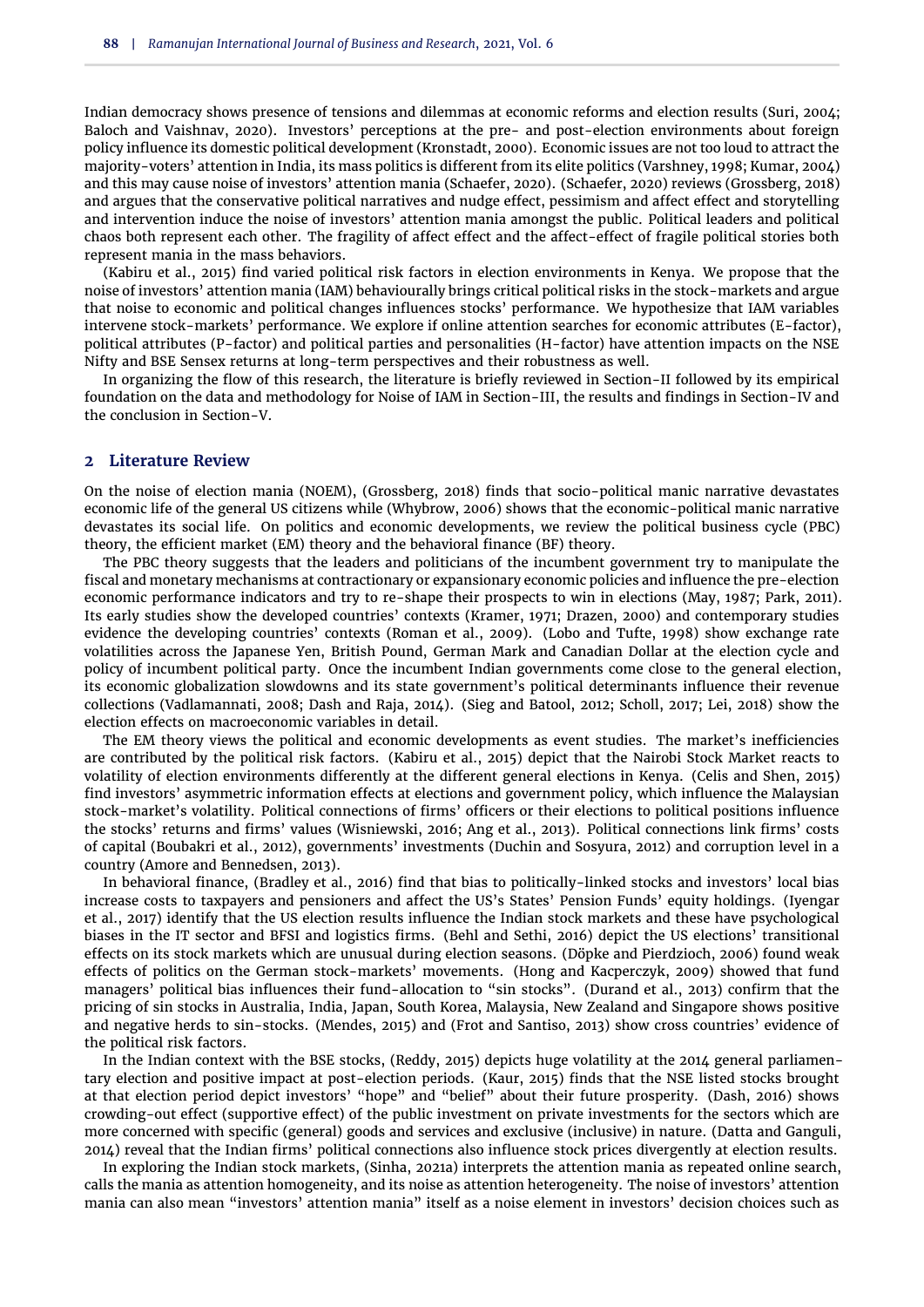the railway mania [\(McCartney and Arnold,](#page-13-24) [2003\)](#page-13-24) and the dotcom mania [[\(Ofek and Richardson,](#page-13-25) [2003\)](#page-13-25)]. [\(Sinha,](#page-14-13) [2021a\)](#page-14-13) is limited within exploring the methodological foundation of the noise of investors' attention mania and has overlooked its behavioral foundations across the different categories of attention attributes revealing the noise of election mania, economic mania and political mania separately. This study addresses this exact research gap in the literature of behavioral finance in general and attention impacts in particular.

At the internet of things, attention is scarce economic resource [\(Falkinger,](#page-13-26) [2008\)](#page-13-26) and investors are exploited psychologically, socially and economically at online searches [\(Bhargava and Velasquez,](#page-12-17) [2020;](#page-12-17) [Popescul et al.,](#page-13-0) [2020\)](#page-13-0). From a welfare perspective, this study is vital for investors and marketing practitioners. We postulate the concept of the noise of investors' attention mania, IAM as follows. Its long-run relationship is given in [equation 1](#page-2-0) as well.

*P*0*: The Google search volume index (SVI) data for attention to economic attributes (SVIE), political attributes (SVIP) and political parties and personalities (SVIH) demonstrate the effects of investors' attention mania (IAM) on the stock markets' (NSE Nifty and BSE Sensex) returns, Rt in India.*

<span id="page-2-0"></span>
$$
R_t = \alpha_0 + \sum_{i,t=1}^{e,l} \beta_i \text{SVE}_{it} + \sum_{j,t=1}^{p,l} \gamma_j \text{SVP}_{jt} + \sum_{k=1}^{h,l} \delta_k \text{SVIH}_{kt} + \theta_t
$$
 (1)

#### **3 Data and Methodology**

In exploring effects of IAM on the NSE Nifty and BSE Sensex monthly returns, we assume that investors are scattered over scripts in the markets. We avoid a direct or email survey for time inconvenience and lack of target respondents. We use the online search volume index (SVI) data for searches available in the Google Trends database. It serves as a proxy for popularity attention to search keywords across the selected countries, languages and categories. It provides data for keywords at an input-driven time range and retrieves the highest SVI data as 100% and the rest accordingly. We use the time range 1.1.2004 - 11.6.2019 to cover the general parliamentary elections in 2004, 2009, 2014 and 2019 in India.

| Monthly SVI               | Economic Attributes                                                                                                                                                                            | <b>Political Attributes</b>                                                                                                                 | <b>Political Parties and Personalities</b>                                                                                                                                                                                                                                                                                      |
|---------------------------|------------------------------------------------------------------------------------------------------------------------------------------------------------------------------------------------|---------------------------------------------------------------------------------------------------------------------------------------------|---------------------------------------------------------------------------------------------------------------------------------------------------------------------------------------------------------------------------------------------------------------------------------------------------------------------------------|
| Data Time Range           | $(7 E-Factors)$                                                                                                                                                                                | $(6 P-Factors)$                                                                                                                             | $(12 H-Factors)$                                                                                                                                                                                                                                                                                                                |
| <b>Variables</b>          | SVIE, DSVIE, RSVIE                                                                                                                                                                             | SVIP, DSVIP,                                                                                                                                | SVIH, DSVIH, RSVIH                                                                                                                                                                                                                                                                                                              |
| Acronyms                  | (Acronyms)                                                                                                                                                                                     | RSVIP (Acronyms)                                                                                                                            | (Acronyms)                                                                                                                                                                                                                                                                                                                      |
| $1.1.2004 -$<br>11.6.2019 | BSE SENSEX (BSE), NSE NIFTY 50 (NSE),<br>Risk-Free Rate (RFR), Risk-Free Interest<br>Rate (RFIR), Internal Rate of Return (IRR),<br>Stock Market Index (SMI), and<br>Stok Market Return (SMR). | Electronic Voting Machine<br>(EVM), EVM (EVM A), Lok<br>Sabha (LS), Lok Sabha Election<br>(LSE), LS Election (LS E), and<br>Next PM (NXPM). | United Progressive Alliance (UPA),<br>UPA (UPA A), National Democratic<br>Alliance (NDA), NDA (NDA A),<br>Bharatiya Janata Party (BJP), Indian<br>National Congress (INC), Sonia<br>Gandhi (SG), Manmohan Singh (MS),<br>Rahul Gandhi (RG), Atal Bihari<br>Vajpayee (ABV), Lal Krishna Advani<br>(LKA), and Narendra Modi (NM). |

<span id="page-2-1"></span>**Table 1.** Search Keywords, Data Periods, Attention Variables and their Acronyms

On consistency of SVI data from 2004 -2019, we use 25 search keywords as the independent variables (see [Ta](#page-2-1)[ble 1\)](#page-2-1) and BSE Sensex and NSE NIFTY as the dependent variables. The independent variables are grouped into the economic (E)-attribute, political (P)-attribute and political parties and personality (H)-attribute. We use the Log-transformed Index Relative method to compute the market returns *R<sup>t</sup>* [as *Log*10(*LI<sup>t</sup>* )/*Log*10(*LIt*–1)] where LI stands for Low Index. We get the LI data for the BSE Sensex and NSE Nifty from www.finance.yahoo.com and www.investing.com respectively. Average index, open index or high index can be used alternatively. We use the time-trend variable in EViews 10. We transform the SVI data to fit attention layers.

#### **3.1 Cointegration Tests**

Our attention variables are mixed stationary,  $I(0)$  and  $I(1)$  while the dependent return variables are stationary,  $I(0)$ . We cannot perform the Johansen Cointegration test and Granger causality test to examine cointegrations amongst the variables. The bound-test approach of [\(Pesaran and Smith,](#page-13-27) [2001\)](#page-13-27) is the desired one for the ARDL models in the following, and we modify and apply them at the different attention levels.

In the following, the first two ARDL models viz., the unrestricted ARDL model [\(equation 2\)](#page-3-0) and the conditional long-run form of the ARDL model [\(equation 3\)](#page-3-1) augment the behavioral autocorrelation features of the data and use the lagged dependent variables as explanatory variables. The conditional error correction form of the ARDL model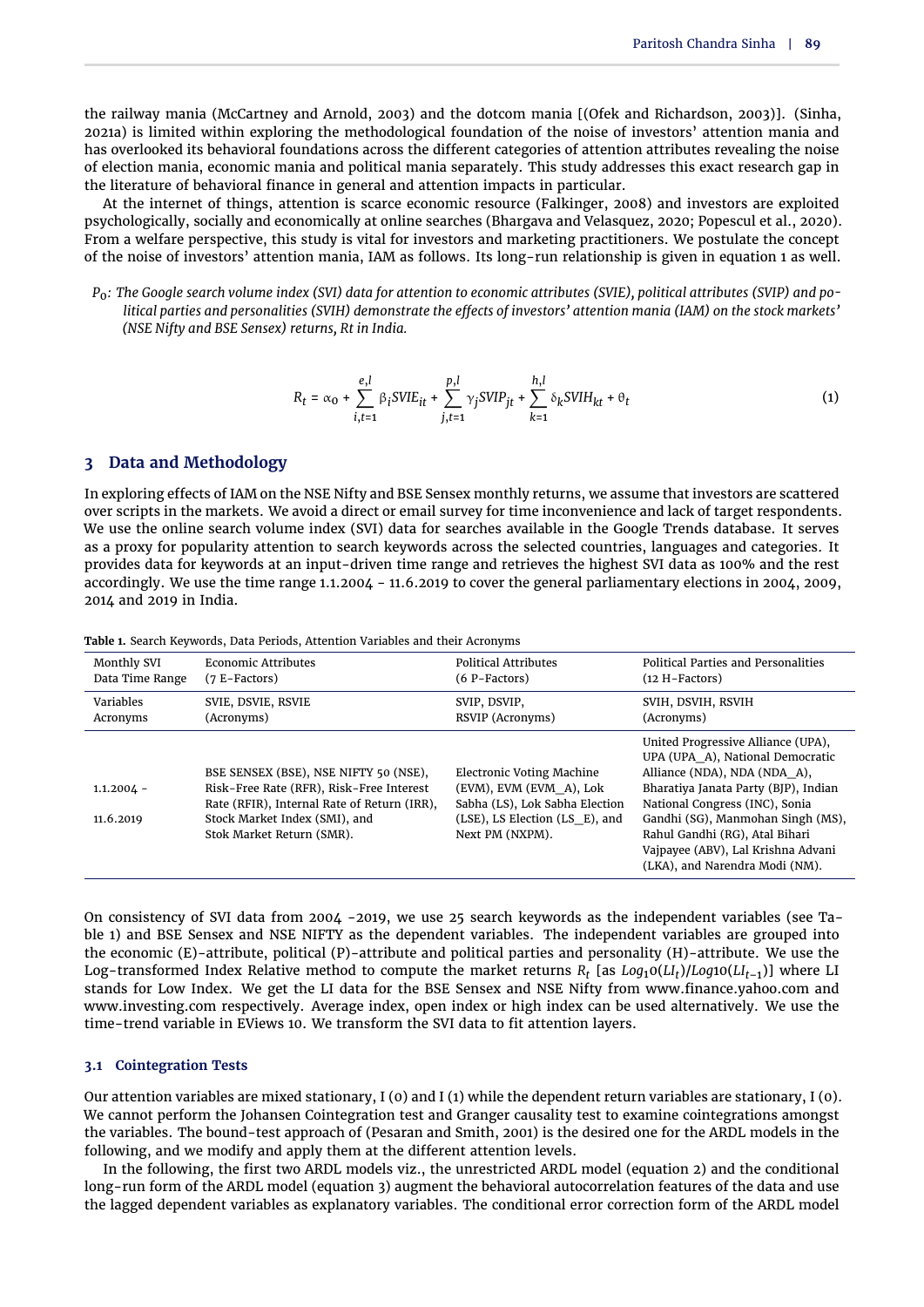(equation  $\Delta$ ) derives its long-run adjustment factor systematically. We use both [equation 2](#page-3-0) and [equation 3](#page-3-1) along with the ECF  $(r, q)$  of the conditional long-run ARDL model in equation  $4$ .

<span id="page-3-0"></span>
$$
R_{t} = \theta_{0} + \sum_{r=1}^{r} \sum_{i}^{n} \theta_{1r} R_{t-r} + \sum_{q=1}^{q} \sum_{A}^{E,P,H} \sum_{i,t=1}^{e,l} \theta_{Aiq} SVIA_{it-q} + \sum_{A}^{E,P,H} \sum_{i,t=1}^{e,l} \eta_{Ai} SVIA_{it} + \eta_{t}
$$
(2)

<span id="page-3-1"></span>
$$
R_{t} = \theta_{0} + \sum_{r=1}^{r} \sum_{i}^{n} \theta_{1r} R_{t-r} + \sum_{q=0}^{q} \sum_{A}^{E, P, H} \sum_{i, t=1}^{e, l} \theta_{Aiq} SVIA_{it-q} + \sum_{r=1}^{r} \sum_{i}^{n} \theta_{1r} \Delta R_{t-r} + \sum_{A}^{E, P, H} \sum_{i, t=1}^{e, l} \eta_{Ai} SVIA_{it} + \eta_{t}
$$
(3)

<span id="page-3-2"></span>
$$
R_{t} = \theta_{0} + \sum_{r=1}^{r} \sum_{i}^{n} \theta_{1r} \Delta R_{t-r} + \sum_{A}^{E, P, H} \sum_{i, t=1}^{e, l} \theta_{Ai} \Delta SVIA_{it-q} + \eta Z_{t-1} + \eta_{t}
$$
(4)

#### **3.2 Attention Layers and Hypotheses**

We introduce focused, selective and sustained levels of attention [\(Sohlberg and Mateer,](#page-14-14) [1987\)](#page-14-14). Focused attention involves attention to a specific task or object and it can be measured by the popularity index for keywords. Selective attention involves classifying attention interest purposefully and it shows attention surprise. Sustained attention involves continuing attention ability and it shows stressed responses to stimuli and reflects homogeneity effects. Investors' attention has focused popularity-effect, selective surprise-effect and sustained homogeneity-effect.

In the first layer, Google SVI data show the relative popularity of searches within the set time range in India. These data for E-attributes, P-attributes and H-attributes are likely to provide for their respective popularity attention effects with the variables of SVIE, SVIP and SVIH [\(Sinha,](#page-14-15) [2019b\)](#page-14-15). In exploring investors' focused attention effects on the NSE Nifty ( $R_{N_t}$ ) and BSE Sensex ( $R_{B_t}$ ) monthly returns, we assume that the monthly returns  $R_t$  have long-run and short-run attention effects.

In deriving observations for the regression models [equation 5,](#page-3-3) [equation 6](#page-3-4) and [equation 7](#page-3-5) with the NSE Nifty and BSE Sensex markets' returns at their respective Low Index relatives, we include the month's trend effects *Tt* . The explanatory variable acronyms *SVIEit*, *SVIPjt* and *SVIHkt* are economic factors (E-factors), political factors (P-factors) and the political parties and personalities (H-factors) respectively. We explore individual effects at group-wise and full-length models. In the unrestricted and conditional long-run ARDL specifications at [equation](#page-3-3) [5](#page-3-3) and [equation 6](#page-3-4) respectively, the long-run focused attention effects on market returns are dynamically adjusted along with the short-run attention effects and random noise effect, η*<sup>t</sup>* . In model D3.1, the long-run effects are adjusted at the dynamic error correction term (ECT), η*Zt*–1 being the adjustment multiplier factor along with the respective short-run attention effects and the random noise effect η*<sup>t</sup>* . Hence, with the SVI search variables' data, we examine investors' focused attention impacts on both NSE Nifty and BSE Sensex stock markets' returns separately with the ARDL models [equation 5,](#page-3-3) [equation 6](#page-3-4) and [equation 7.](#page-3-5) We test the null hypothesis  $H_{01}$  $H_{01}$  against the alternative hypothesis  $H_{11}$  $H_{11}$ .

<span id="page-3-3"></span>
$$
R_{t} = \theta_{0} + T_{t} + \sum_{r=1}^{r} \sum_{i}^{n} \theta_{1r} R_{t-r} + \sum_{q=1}^{q} \sum_{A}^{E, P, H} \sum_{i,t=1}^{e, l} \theta_{Aiq} SVIA_{it-q} + \sum_{A}^{E, P, H} \sum_{i,t=1}^{e, l} \eta_{Ai} SVIA_{it} + \eta_{t}
$$
(5)

<span id="page-3-4"></span>
$$
\Delta R_t = \theta_0 + T_t + \sum_{r=1}^r \sum_{i}^{n} \theta_{1r} R_{t-r} + \sum_{q=0}^q \sum_{A}^{E, P, H} \sum_{i, t=1}^{e, l} \theta_{Aiq} SVIA_{it-q} + \sum_{r=1}^r \sum_{i}^{n} \theta_{1r} \Delta R_{t-r} + \sum_{A}^{E, P, H} \sum_{i, t=1}^{e, l} \eta_{Ai} \Delta SVIA_{it} + \eta_t
$$
(6)

<span id="page-3-5"></span>
$$
\Delta R_t = \theta_0 + T_t + \sum_{r=1}^r \sum_{i}^n \theta_{1r} \Delta R_{t-r} + \sum_{A}^{E,P,H} \sum_{i,t=1}^{e,l} \theta_{Ai} \Delta SVIA_{it-q} + \eta Z_{t-1} + \eta_t
$$
 (7)

*H*01*: Investors' focused attention at E-attributes (SVIE), P-attributes (SVIP) and H-attributes (SVIH) has no popularity effect on the NSE Nifty and BSE Sensex market returns.*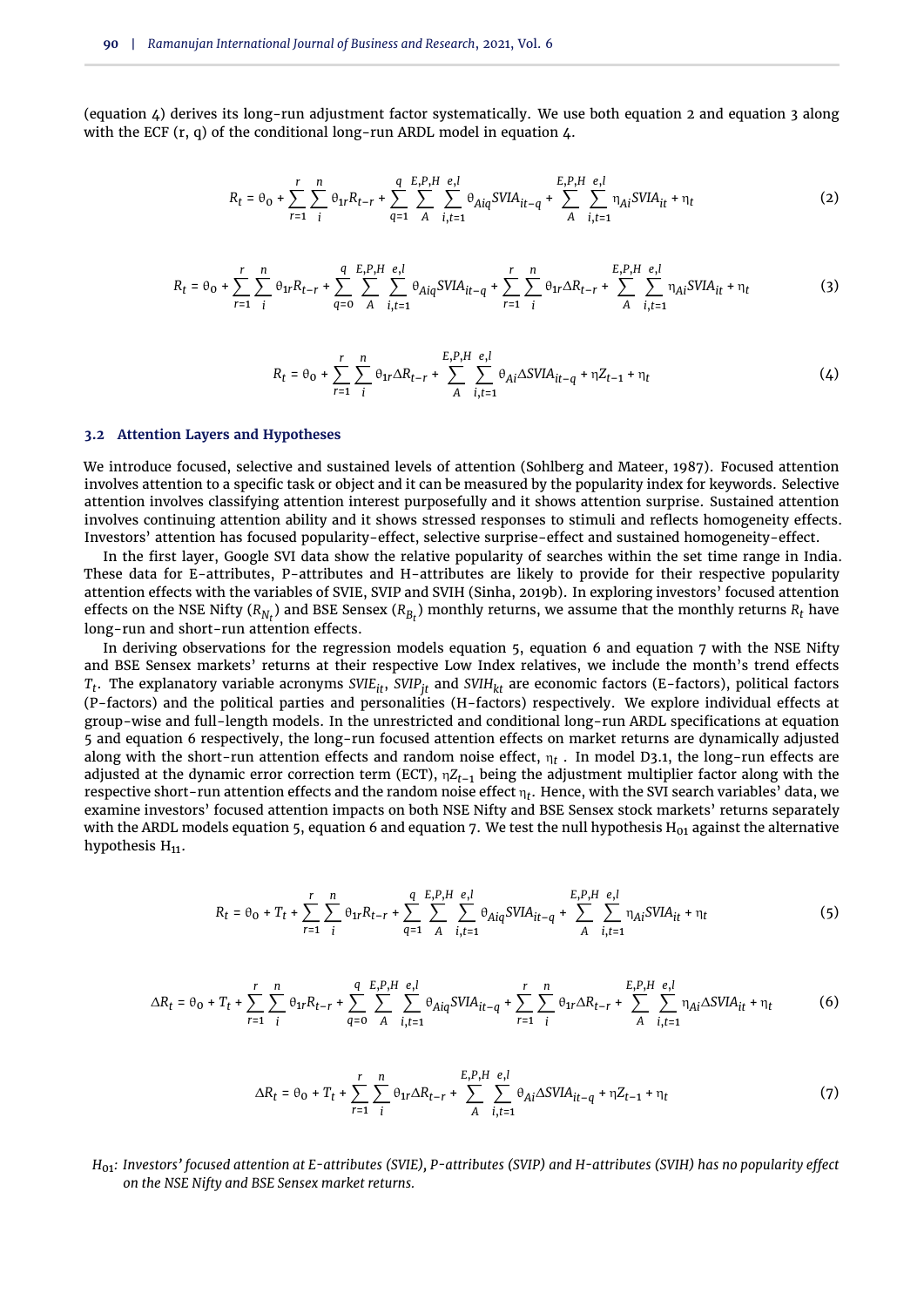#### *H*11*: Investors' focused attention at E-attributes, P-attributes and H-attributes has popularity effect on the NSE Nifty and BSE Sensex market returns.*

In the second layer, investors' selective surprise attention data is derived at differences of SVI data, *SVIx*,*it* –*SVIx*,*it*–1. A positive (negative) surprise in SVI data surrogates for a positive (negative) herd in investors' attention and it reflects presence (absence) of confirmation bias of peer investors. The differential data *DSVIEx*,*it*, *DSVIPx*,*it* and *DSVIHx*,*it* with E-attributes, P-attributes and H-attributes respectively provide for selective surprise effects. We explore group effects and combined effects separately on each market's monthly returns with the ARDL models in [equation 8,](#page-4-0) [equation 9](#page-4-1) and [equation 10](#page-4-2) at the unrestricted version, long-run conditional form and conditional ECF respectively. We test null hypothesis  $H_{02}$  $H_{02}$  $H_{02}$  against its alternative hypothesis  $H_{12}$  $H_{12}$ .

<span id="page-4-0"></span>
$$
R_{t} = \theta_{0} + T_{t} + \sum_{r=1}^{r} \sum_{i}^{n} \theta_{1r} R_{t-r} + \sum_{q=1}^{q} \sum_{A}^{E, P, H} \sum_{i, t=1}^{e, l} \theta_{Aiq} DSVIA_{it-q} + \sum_{A}^{E, P, H} \sum_{i, t=1}^{e, l} \eta_{Ai} DSVIA_{it} + \eta_{t}
$$
(8)

<span id="page-4-1"></span>
$$
\Delta R_t = \theta_0 + T_t + \sum_{r=1}^r \sum_{i}^{n} \theta_{1r} R_{t-r} + \sum_{q=1}^q \sum_{A}^{E, P, H} \sum_{i, t=1}^{e, l} \theta_{Aiq} DSVIA_{it-q} + \sum_{r=1}^r \sum_{i}^{n} \theta_{1r} \Delta R_{t-r} + \sum_{A}^{E, P, H} \sum_{i, t=1}^{e, l} \eta_{Aiq} \Delta DSVIA_{it-q} + \eta_t
$$
(9)

<span id="page-4-2"></span>
$$
\Delta R_t = \theta_0 + T_t + \sum_{r=1}^r \sum_{i}^{n} \theta_{1r} \Delta R_{t-r} + \sum_{A}^{E,P,H} \sum_{i,t=1}^{e,l} \theta_{Ai} \Delta DSVIA_{it} + \eta Z_{t-1} + \eta_t
$$
(10)

#### *H*02*: Investors' differential attention at E-attributes, P-attributes and H-attributes has no selective surprise effect on the NSE Nifty and BSE Sensex market returns.*

#### *H*12*: Investors' differential attention at E-attributes, P-attributes and H-attributes has selective surprise effects on the NSE Nifty and BSE Sensex market returns.*

In the third layer, the ascending ranks of SVI data in descending orders for RSVIE, RSVIP and RSVIH variables are derived at E-attributes, P-attributes and H-attributes respectively. Since ranks' data are ordered, RSVIE, RSVIP and RSVIH variables are unbiased at scale and they provide sustained homogeneity effects. A high (low) degree of homogeneity refers to a presence of low (high) degree of herds in attention search. Both at groups and overall, we explore this effect on the markets' monthly returns with the unrestricted ARDL model, its restricted long run form and ECF in [equation 11,](#page-4-3) [equation 12](#page-4-4) and [equation 13](#page-4-5) respectively. We test null hypothesis  $H_{03}$  $H_{03}$  against its alternative  $H_{13}$  $H_{13}$ .

<span id="page-4-3"></span>
$$
\Delta R_t = \theta_0 + T_t + \sum_{r=1}^r \sum_{i}^n \theta_{1r} R_{t-r} + \sum_{q=0}^q \sum_{A}^{\sum_{i} P_{i} H} \sum_{i,t=1}^{e,l} \theta_{Aiq} RSVIA_{it-q} + \sum_{A}^{E,P,H} \sum_{i,t=1}^{e,l} \eta_{Ai} RSVIA_{it} + \eta_t
$$
(11)

<span id="page-4-4"></span>
$$
\Delta R_t = \theta_0 + T_t + \sum_{r=1}^r \sum_{i}^n \theta_{1r} R_{t-r} + \sum_{q=0}^q \sum_{A}^{\text{E,P,H}} \sum_{i,t=1}^{e,l} \theta_{Aiq} RSVIA_{it-q} + \sum_{r=1}^r \sum_{i}^n \theta_{1r} \Delta R_{t-r} + \sum_{A}^{\text{E,P,H}} \sum_{i,t=1}^{e,l} \eta_{Ai} \Delta RSVIA_{it} + \eta_t
$$
 (12)

<span id="page-4-5"></span>
$$
\Delta R_t = \theta_0 + T_t + \sum_{r=1}^r \sum_{i}^{n} \theta_{1r} \Delta R_{t-r} + \sum_{A}^{E,P,H} \sum_{i,t=1}^{e,l} \theta_{Ai} \Delta DSVIA_{it-q} + \eta Z_{t-1} + \eta_t
$$
\n(13)

- *H*03*: The ordered attention searches at E-attributes, P-attributes and H-attributes have no sustained homogeneity effect on the NSE Nifty and BSE Sensex market returns.*
- *H*13*: The ordered attention searches at E-attributes, P-attributes and H-attributes have sustained homogeneity effects on the NSE Nifty and BSE Sensex market returns.*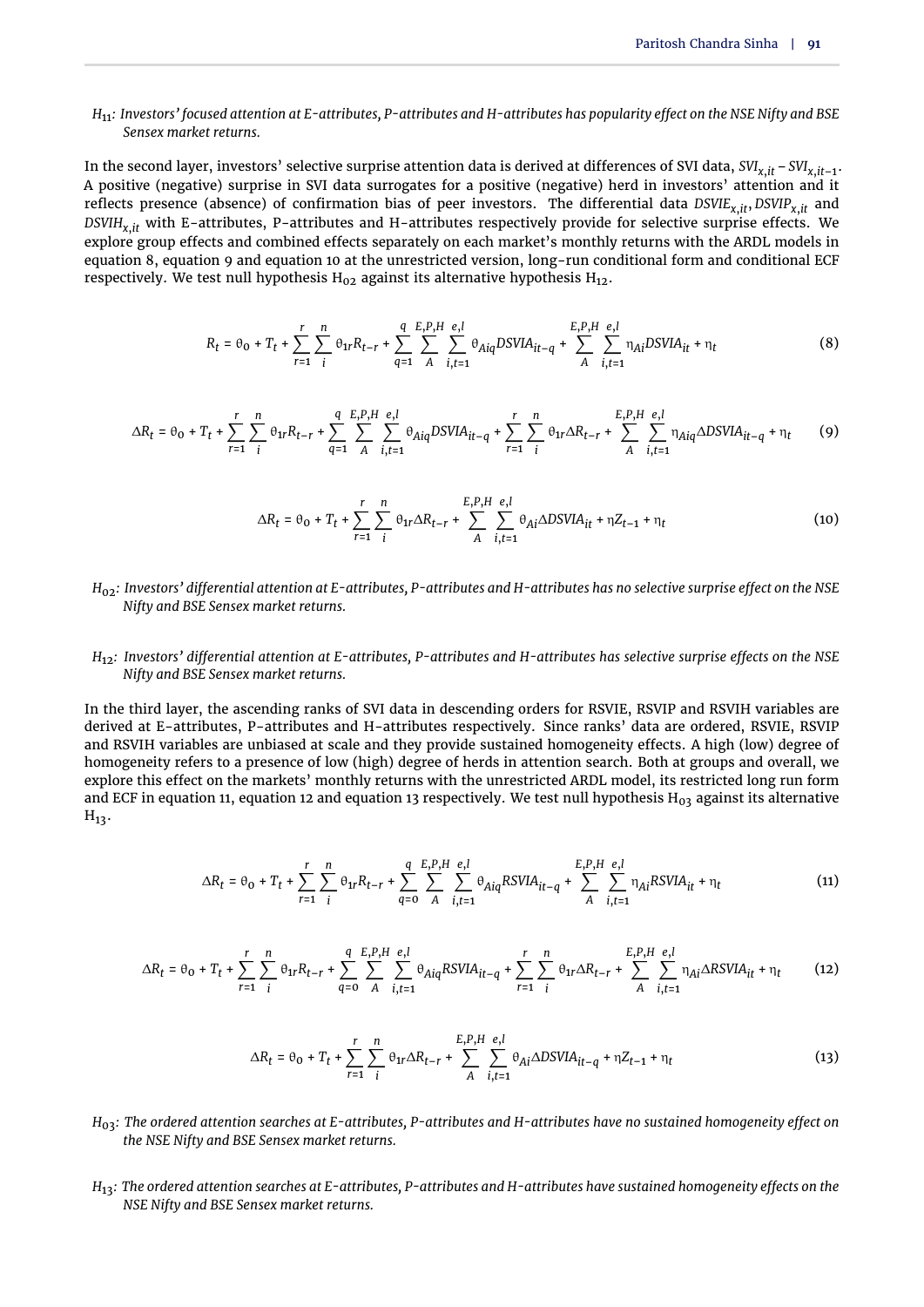#### **3.3 Lag Selection Criteria**

To operationalize these models, we set appropriate lag-lengths (r, q) for the endogenous and exogenous variables. The variance estimation of SVI, DSVI and RSVI data along with the market's returns in groups shows that LR, FPE and AIC methods identify five lags as optimal length and SC (HQ) method suggests for 1(2) lag/s. The SC method under-specifies and LR, FPE and AIC methods over-specify. We follow the AIC to avoid under-specification. In models' runs, we face system crash with lag-length (p,q) at  $r > 4$  & q  $>1$  for the full-length models and at  $r > 4$  & q >3 with H-attributes at group-effect. With both E-attributes and P-attributes at group-effects, we find their models sound at lag-length of (r, q < 5). For consistency, we use the lag-length of (r, q <  $\mu$ ) and the regression system allows for dynamic specification and selection of the best AIC based model at the lags of the dependent variable and regressors. We avoid over-parametrization at automatic selection, identify unrestricted constant and unrestricted trend effects and regress them.

#### **3.4 Spotting Noise of IAM**

We explore the noise of IAM. At presence of two competitive stock markets in India, a manic disposition of attention to economic (political) attributes in a stock market may show familiarity bias (political nexus) and local vis-à-vis global attention effects [\(Sinha,](#page-14-13) [2021a\)](#page-14-13), [\(Sinha,](#page-14-16) [2021b\)](#page-14-16). H-attributes are attuned to government formation and national policy makings. Investors' attention noise at H-attributes can lead to decision dilemmas and cause intra-layer or inter-layer attention confusion or attention confidence. At intra-layer attention noise, different attention impacts are expected for the keywords at different lags and/or at long-run and short-run impacts. We call this attention confusion as attention duality and similarity in attention influence leads to decisive attention mania at attention confidence. Attention confusion (confidence) may arise at keywords in the form of attention string and so an attention diffusion (cartel) suggests for a presence of substitutive (complimentary) attention situation and this may aggravate (dilute) noise of attention duality. Nonetheless, these may have either positive or negative attention impacts on the stock market returns. In contrast, at inter-layer attention confusion or confidence, attention impacts are likely to be either different or similar in direction/s for the different attention layers. We discuss the results in the following.

#### **4 Results and Findings**

The stock markets' monthly returns *R<sup>t</sup>* data are stationary, and I(0) even at breakpoint situations. The DSVI data series are stationary and I(0) while SVI and RSVI data series are mixed, I(0) and I(1) but not I(2) in nature. We discuss the results in the unrestricted ARDL (r,q) models, their conditional long-run ARDL forms and their conditional ECF versions across the three levels of attention. We report and analyse the impacts of Investors' Attention Mania (IAM) on the NSE Nifty and BSE Sensex monthly returns in sequence.

#### **4.1 Attention Mania and Market Returns**

With the SVI, DSVI and RSVI data sets for the E-attributes, P-attributes and H-attributes, we firstly reveal their group-wise attention effects and then, their full-length ones. To make it reader-friendly, we abstract these all in Table 2. At the recursive effects, we briefly report the results on the CUSUM recursive residuals' diagnosis tests.

#### **4.2 Group-Wise Attention Impacts**

Our results with these attention attributes in the unrestricted ARDL models are likely to show investors' general attention search impacts and these illustrate long-run and short-run impacts at their lag-level effects. Their conditional long-run models very minutely show the distinction of attention impacts across the attention spectrum. Their respective ECFs of the ARDL models show the short-run effects distinctively but the long-run impacts in aggregate.

#### *4.2.1 Impacts of E-attributes*

With the unrestricted ARDL models, the NSE market return shows endogenous effects at its 4th lag while the same is influenced by investor's focused, selective and homogenised attention to "risk free interest rate". "BSE Sensex", "stock market index" and "stock market return" have focused and selective attention impacts on the NSE market returns but "internal rate of return" has selective and homogenised attention impacts. Besides, attention to "risk free rate" ("NSE Nifty 50") has only focused (homogenised) attention impacts on the NSE market returns. These unrestricted ARDL models have explanatory powers of about 38.30% at focused attention but 35% at both selective and homogenised attention. These show a good fit at F-statistics, DW statistics, least residual serial correlations and stability at the CUSUM tests for recursive estimates.

We find short-run and long-run attention impacts in the conditional long-run ARDL models. Investors' longrun attention to "risk free interest rate" is insignificant across the attention levels but at the different lags, it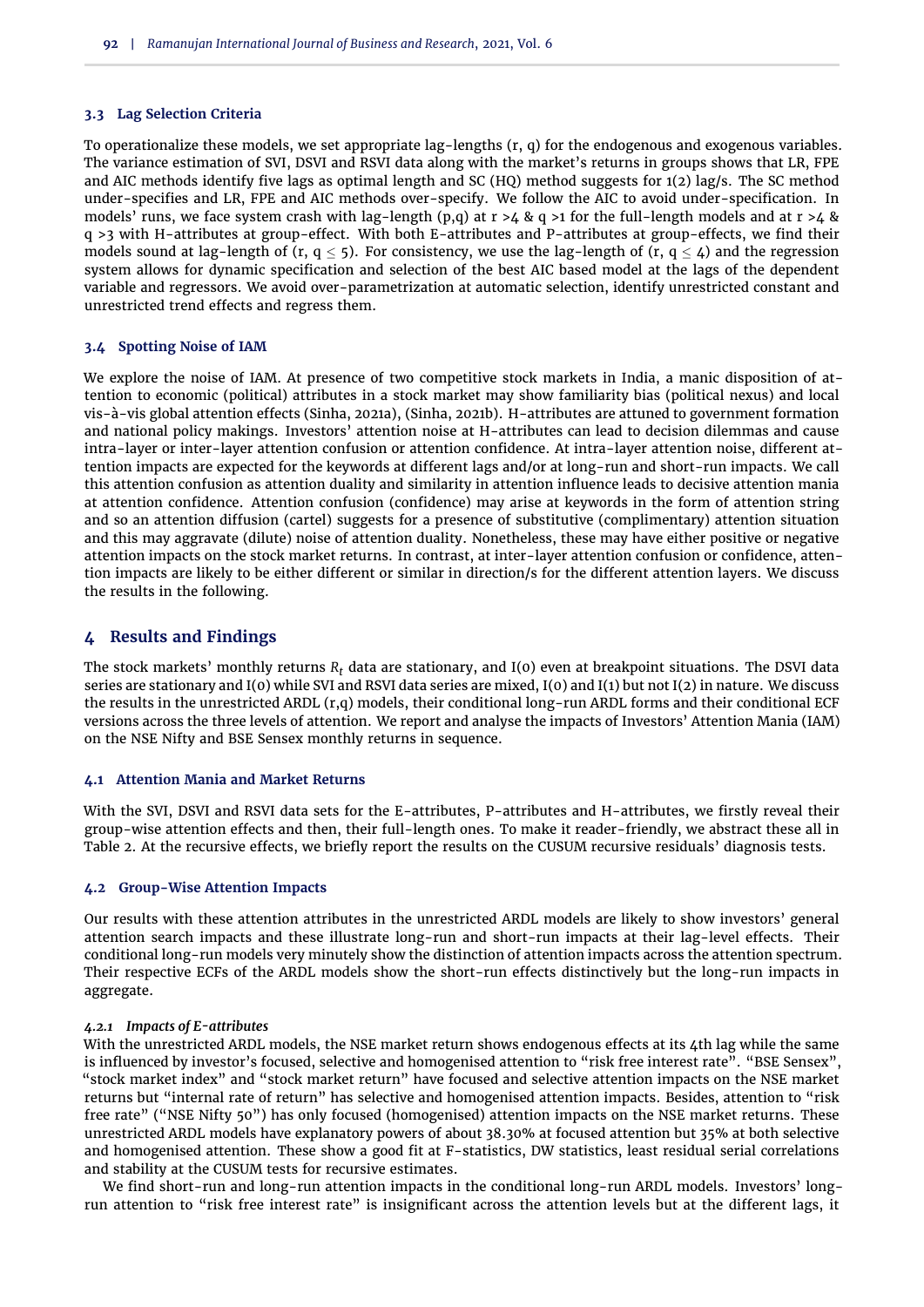has short-run focused, selective and homogenised attention impacts. We find short-run endogenous impact at the 3rd lag across the levels and the keywords "BSE Sensex", "stock market index" and "stock market return" are robust at focused and selective attention. Attention to "internal rate of return" is significant at both selective and homogenised attention levels. Attention to "risk free rate" ("NSE Nifty 50") is significant only at selective (homogenised) layer. The F-bound test statistics also confirm the cointegration relationship in the models.

With the conditional ECFs of ARDL models, we find that that the E-attributes mostly have short-run attention impacts on the NSE market returns. It shows that investors' attention searches have greater impacts at focused and selective attention than that at homogenised attention. This less impulse at short-run attention dynamics can be compensated by long-term adjustment speed. The attention impact on the long-run dynamics is more (less) than unity at homogenised (focused and selective) attention. Homogenised attention is more tuned on to long-run dynamics and less impulsive to short-run attention impacts while their focus and selective attention are less tuned. The inclusion of lagged cointegrating factor in the conditional ECFs i.e., CointEq(-1), makes the ARDL regression system able to provide greater explanatory powers more than 70% at Adj. *R* <sup>2</sup> values. The ECFs of ARDL models have information edges over the other two ARDL models.

At unrestricted models for the BSE market returns, we find both parallel and contrary observations to the NSE market returns. We highlight the cruxes only. In addition to similar unique focused attention effects of "NSE Nifty 50", the BSE market returns show effects of focused attention to "BSE Sensex", "stock market index" and "stock market return". At selective attention, we find a difference in their attention effects. For examples, selective attention to "BSE Sensex" has robust positive impacts, "risk free rate" has sustained positive effects at different lags and "risk free interest rate" at its 2nd lag has significant negative impacts while "internal rate of return" at its 1st lag has significant positive effects on the BSE market returns. The said market return is significantly influenced by investors' homogeneous attention to "risk free rate" at its 1st lag and "risk free interest rate" at level data. These unrestricted models are stable and good-fit at DW statistics, F-statistics and insignificant residual serial correlations at explanatory powers of 10%, 21% and 8% at Adj. *R* <sup>2</sup> respectively for focused, selective and homogenised attention. Hence, investors' attention levels have local vis-à-vis global effects and we examine and cross-check the same in the following.

At the conditional long-run ARDL models, we show significant endogenous long (short)-run effects at 1st (3rd) lag and short-run focused attention impacts of "BSE Sensex", "NSE Nifty 50" and "stock market index" on the BSE market returns. The short-run impacts of "BSE Sensex" and "stock market index" are positive (negative) for the BSE (NSE) market returns. These confirm market-specific local impacts. With selective attention, the results depict that the intercept and coefficients for short-run and long-run effects of endogenous BSE market returns are significant, and these are in tune with the global effects. Moreover, we find robust positive long-run (short-run) selective attention effects to "BSE Sensex" ("risk free rate") for the BSE market returns while these are at the reverse on the NSE market returns. Again, the short-run selective attention impact of "risk free interest rate" on the BSE market is somewhat opposite to that on the NSE market. At homogenised attention, the intercept and lagged endogenous market return at both short-run and long-run impacts are alike on the BSE and NSE market returns while we find varying local impacts at long-run attention to "risk free rate" and "risk free interest rate". Hence, short-run attention to "risk free interest rate" in the BSE market shows attention duality. We validate local and global effects at the E-attributes while the F-bound test confirms their cointegrating relationships.

We also confirm the above cointegrating results for the E-attributes with the conditional ECFs of the ARDL models. Here, with the respective coefficients of intercept and lagged endogenous BSE market return variables, we show parallel findings for the BSE and NSE market returns. Besides the above, an interesting corollary of the said global vis-à-vis local attention impacts suggests that investors' focused attention demonstrates familiarity bias as well.

For example, we find a robust positive (negative) impact of short-run focused attention to "BSE Sensex" on the BSE (NSE) market return. In the BSE market, this familiarity bias is not faded away as it does in the NSE market. The role of familiarity bias is more visible in the BSE market than that in the NSE market. The focused attention to "stock market index" has positive (negative) impact on the BSE (NSE) market returns while amongst the other attention variables, we only find that "internal rate of return" has significant negative impact on the BSE market returns. These show investors' myopic focused attention spectrum in the BSE market while that is much open and general at the NSE market. Apart from the said global vis-à-vis local effects, we find that the BSE market returns are highly sensitive to selective attention to "risk free rate". Our results with investors' homogeneous attention variables also confirm the stated myopic short-run attention impacts of "risk free interest rate" on the BSE market returns while their presence on the NSE market returns is diverse. The Adj. *R* <sup>2</sup> values with the conditional ECFs in regressing the BSE market returns show mostly satisfactory explanatory powers at 56%-60%. The coefficients of the cointegrating factor in the models illustrate the degree of adjustments to their long-run relationships and this is at the pick at homogeneous attention but moderately higher at focused attention than that at selective attention. Investors show greater short-run attention dynamics at selective attention than that at focused and homogenised attention.

In brief, our results with the E-attributes, firstly, corroborate the presence of local vis-à-vis global attention effects across the two market returns, secondly, show familiarity bias at some attention keywords, and thirdly, depict a difference in the adjustment speeds at the long-term cointegrations: a high adjustment speed at selective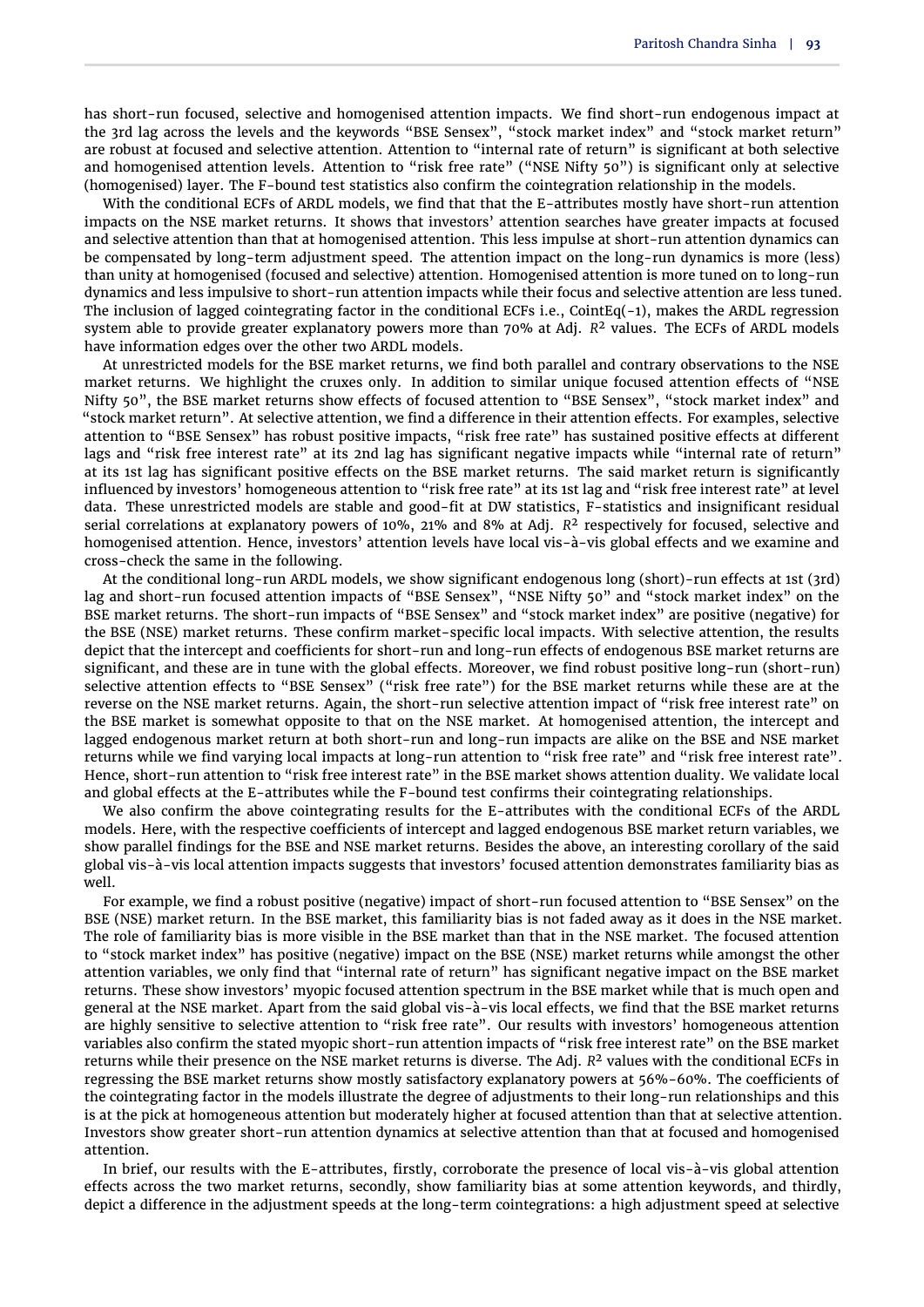attention, moderately higher at focused attention and the highest at homogenised attention. Finally, we document a greater (lesser) short-run dynamism at selective (homogenised) attention than that at focused attention.

#### *4.2.2 Impacts of P-attributes*

In explaining the NSE market's returns with the P-attributes, we find that the respective intercept coefficients of the unrestricted ARDL models are significant at focused, selective and homogenised attention. We show that attention keyword "electronic voting machine", popularly called "EVM", has positive attention impact on the NSE market returns only at selective attention while their effects at focused and homogenised attention are chaotic in signs at their different lags. We identify that attention to "Next PM" has significantly negative impact at selective attention but the impact is chaotic at focused and homogenised attention. At these different attention levels, we further show such chaotic impacts regarding signs of the coefficients at different lags of the keywords viz., "Lok Sabha", "LS Election" and "Lok Sabha Election" (used alternatively by the general public in India). We find little trend effects across the attention levels. The endogenous NSE market return is significant at 4th lag at homogenised attention only. These unrestricted ARDL models have explanatory powers within 21%-28% at Adj. *R* <sup>2</sup> values and these are good-fit at their model stability and are free of residual serial correlations.

With the conditional long-run models, we show attention impacts on the NSE market returns. It shows a positively significant intercept while the endogenous market return at 1st lag is negatively significant. Investors' attention to "electronic voting machine" and/or its alternative proxy, "EVM" has stronger short-run positive impacts at focused attention than at selective attention while that dims off at homogenised attention even of its significant impacts. Attention to "Next PM" has robust negative impacts at both focused and selective attention while at homogenised attention, it has a positive impact at dimmed-off magnitude. With the different attention data, attention to "Lok Sabha", "LS Election" and "Lok Sabha Election" have chaotic impacts with positive and negative signs for coefficients at different lags. Such chaos at the long-run and short-run dynamics is robust at focused attention and also visible at short-run effects for selective and homogenised attention. The presence of significant F-bound test statistics for the conditional long-run models suggests for long-run cointegration relationship between the NSE market returns and attention keywords at different attention levels. Does this attention chaos have an order?

With the conditional ECFs of the models, we show cointegration speeds higher than unity at focused and homogenised attention, and that is marginally lower at selective attention. These results corroborate that there is less room left for investors' short-run attention intervention at focused and homogenised attention, and at selective attention, that is slightly high. These observations can also be confirmed at presence of chaotic attention impacts (opposite signs of the coefficients) for the attention keywords at across attention levels. The conditional ECFs show the noise of investors' political attention with greater explanatory powers, mostly at 63%-67% in terms of Adj. R2 values, than that we have observed with the unrestricted ARDL models.

Now in a cross-check, we look into the results for the BSE market returns and make a concise understanding. Besides the presence of significant intercept coefficients with the unrestricted ARDL models for our focused, selective and homogenised attention data, we confirm chaotic impacts of the alternative P-attributes "Lok Sabha", "L S Election" and "Lok Sabha Election" on the BSE Sensex stock-market returns. We find positive attention impact of "Next PM" only at the focused attention. We also find significantly negative attention impact of "electronic voting machine" at the selective attention on the BSE market returns and that of "EVM" is chaotic at homogenised attention. These results with the unrestricted ARDL models are stable and these have a good fit with explanatory powers within 8.58%-14% at Adj. *R* <sup>2</sup> values for the three attention levels.

We show political attention impacts on the BSE market returns with the conditional long-run models. Attuned to the said observations, both short-run and long-run attention effects of P-attributes are chaotic in signs of coefficients significantly positive or negative at their different lags and such chaos is loud at focused attention while it moderates at selective attention and dims off at homogenised attention. We find negatively significant short-run attention impact of "Next PM" ("EVM") on the BSE market returns at focused (homogenised) attention while the joint impact of short-run and long-run attention to "EVM" is negatively significant at selective attention. These chaotic attention impacts also illustrate an order of cointegration and F-bound test statistics confirms that for political attention with the BSE market returns across the attention levels.

This political chaos and cointegrated relationships across attention layers for the BSE market returns can be substantiated with the conditional ECFs of the models. The speed of adjustment towards the long-run relationship is higher than unity at focused attention but lower at selective and homogenised attention. At homogenised attention, it is different from the same one with the NSE market returns, where it is higher than unity. This difference confirms the extent of market-specific adjustments and short-run attention dynamism. Investors' homogenised attention to "Next PM" has a robust short-run positive impact on the NSE market returns but subdued in the BSE market. The models are stable and sound and explain 55%-60% at Adj. *R* <sup>2</sup> values.

On a concise note, investors' political attention has deterministic footprints of attention chaos on both the stockmarkets' returns and this chaos varies across their attention levels while at focused attention, it remains robustly dynamic.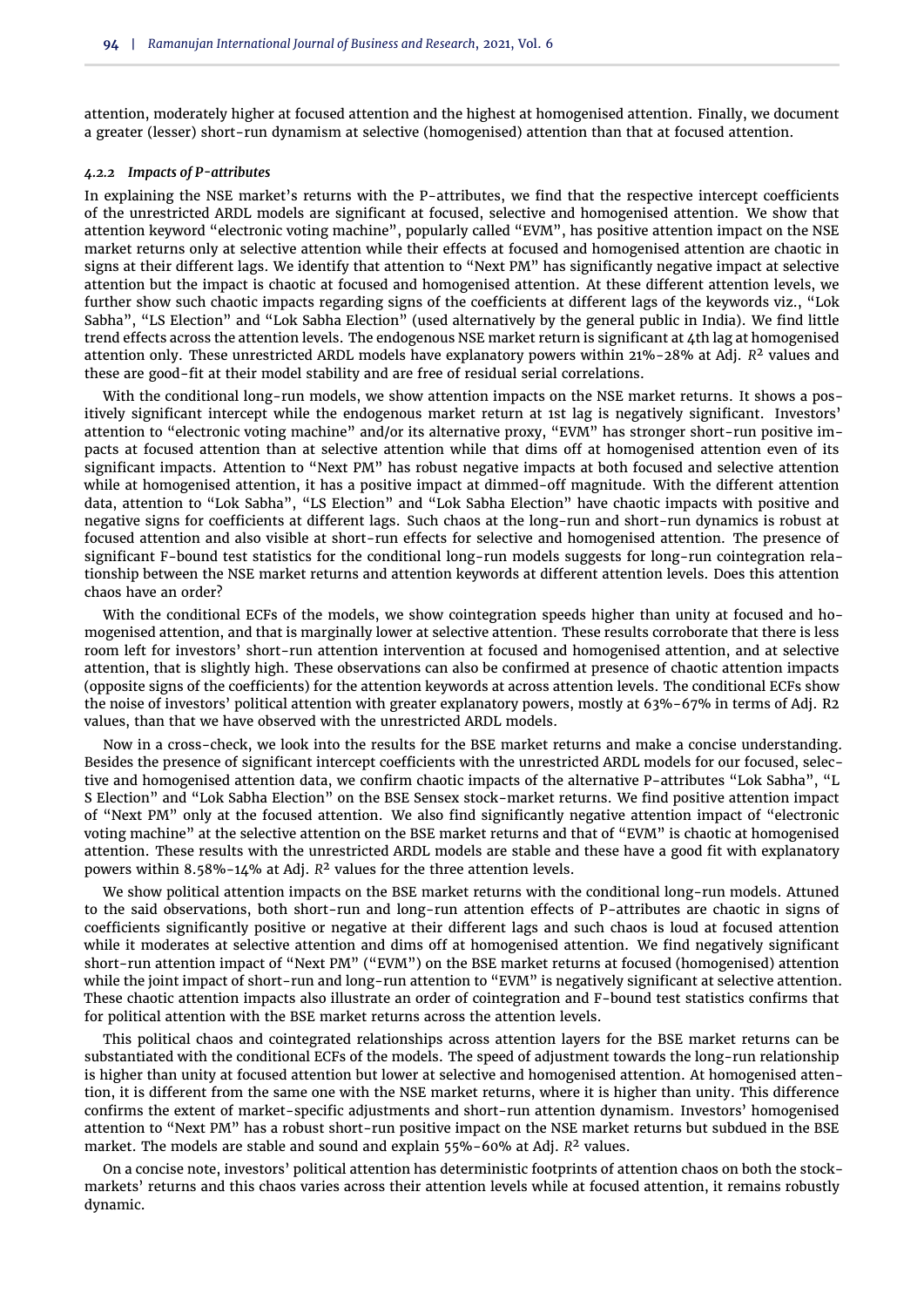#### *4.2.3 Impacts of H-attributes*

With the H-attributes in the unrestricted ARDL models, we find significant intercept coefficients for attention layers. Investors' focused attention to "National Democratic Alliance", "Bharatiya Janata Party" and "Lal Krishna Advani" has positively significant impact on the NSE Nifty market returns while "Sonia Gandhi" has negative impact. Focused attention to "UPA" is somewhat chaotic, long distant attention effect is negative, mostly double and in opposite direction of the short distant effect. Decisive focused attention to H-attributes shows pockets of attention chaos, and selective attention to "UPA" at 1st and 2nd lags is robust and decisive and that to "National Democratic Alliance" at 2nd lag is negative. Homogenised attention to "United Progressive Alliance" and "UPA" validates the chaotic duality. These ARDL models are stable, sound, and of good fit with explanatory powers of 19%-27% at Adj. *R* <sup>2</sup> values. But why does attention duality appear at focus and homogenised attention rather than at selective attention?

With the conditional long-run ARDL models, we find significant intercept and robust effects of the endogenous market return across attention levels. At focused attention, impacts of "Bharatiya Janata Party" in aggregate and "Lal Krishna Advani" at 1st lag on the NSE market returns are positive while the short-run attention effect of "National Democratic Alliance" is negative. That is, decisive focused attention coexists with attention duality. We reveal a coexistence of attention chaos at robust negative effect of "Sonia Gandhi" at an aggregate but positive short-run impact of "UPA" both at 1st and 2nd lags. At selective attention, we depict attention duality – positive long-run effect of "UPA" at 1st lag and opposite short-run (long-run) effect of "UPA" ("Manmohan Singh") at 1st lag. At another chaotic duality at selective attention, "National Democratic Alliance" shows opposite long-run impact to short-run impact. At short-run and long-run endogenous effects of the NSE market returns, chaotic dualities dim off except at homogenised attention. Attention duality is recognised with F-bound test statistics as well. We now respond to the query raised earlier.

With the conditional ECFs of the ARDL models for the NSE returns, we find a cointegration multiplier greater than unity along with positive (negative) short-run effects of focused attention to "UPA" ("National Democratic Alliance") at 1st and 2nd lags. A similar impact on the NSE market returns is visible at homogenised attention, where the long-run adjustment multiplier exceeds unity at robust and decisive short-run impact. These alternatively suggest that attention duality becomes visible only if weak long-run attention dynamics exist at noisy short-run attention impacts. Once the duality is trapped into its far-distant multiplier effects, investors' short-run attention effects to H-factors become more informative. These are parallel corollary to attention duality and such duality is recognized at selective attention impacts with "UPA" and "NDA". We confirm these twin corollaries of attention noise at H-attributes for the NSE returns.

On the BSE Sensex stock-market's returns with the unrestricted ARDL model, we find decisive focus attention impacts: "National Democratic Alliance" at 2nd lag and "Lal Krishna Advani" have positive attention impacts while "UPA" has a negative impact. At selective attention, "United Progressive Alliance" and "UPA" show attention chaos while "Lal Krishna Advani" and "National Democratic Alliance" show decisive effects. Homogenised attention to "Sonia Gandhi" at 2nd and 3rd lags, "UPA" at 3rd lag and both "Lal Krishna Advani" and "Narendra Modi" at 1st lag depict low attention impacts at chaotic attention duality. In brief, there is attention duality at selective and homogenised levels but not at focused attention. These models have less powers at Adj. *R* <sup>2</sup> values in 12%-19% but they are stable, good-fit and free from residual serial correlations.

With the conditional long-run models for the BSE market returns, we depict decisive positive impacts of shortrun and long-run focused attention to "Lal Krishna Advani". Such stance is eroded by attention diffusion caused by short-run focused attention to "National Democratic Alliance" and "UPA" at their 1st lags. Attention diffusion can also be spotted at substitutive selective attention to "Lal Krishna Advani" and "National Democratic Alliance" and these coexist with chaotic duality caused by short-run selective attention to "United Progressive Alliance" and "UPA" at their 2nd lags. At homogenised level, attention diffusion is caused by attention to "Sonia Gandhi" and the noise dims off at decisive short-run attention to "UPA" at 1st and 2nd lags. Such duality and attention diffusion on the BSE market returns are recognised by the F-bound statistics as well.

With the H-attributes on the BSE market returns, we confirm decisive focused short-run attention impact of "National Democratic Alliance" and "UPA" but attention duality at short-run focused attention to "Lal Krishna Advani". These reveal investors' attention mania on the BSE market returns. Selective short-run attention to "United Progressive Alliance", "UPA" and "National Democratic Alliance" are highly robust and decisive in directions and show an absence of attention mania on the BSE Sensex returns at selective attention. Homogenised short-run negative attention impact of "UPA" at opposite impacts of "Narendra Modi" and "Sonia Gandhi" shows the presence of decisive attention but dimmed off at attention diffusion for "Sonia Gandhi".

In brief, we find diverse dynamics of investors' attention mania across their focused, selective and homogenised attention even with long-run speeds of adjustment while its magnitudes are higher (lesser) than unity at focused (selective) attention but marginally equal at homogenised attention. There are attention duality vis-à-vis decisive impacts on the BSE market returns.

#### *4.2.4 Full-Length Attention Effects*

In examining the noise of IAM with the full-length attention models, we firstly explore the NSE Nifty returns followed by those on the BSE Sensex returns.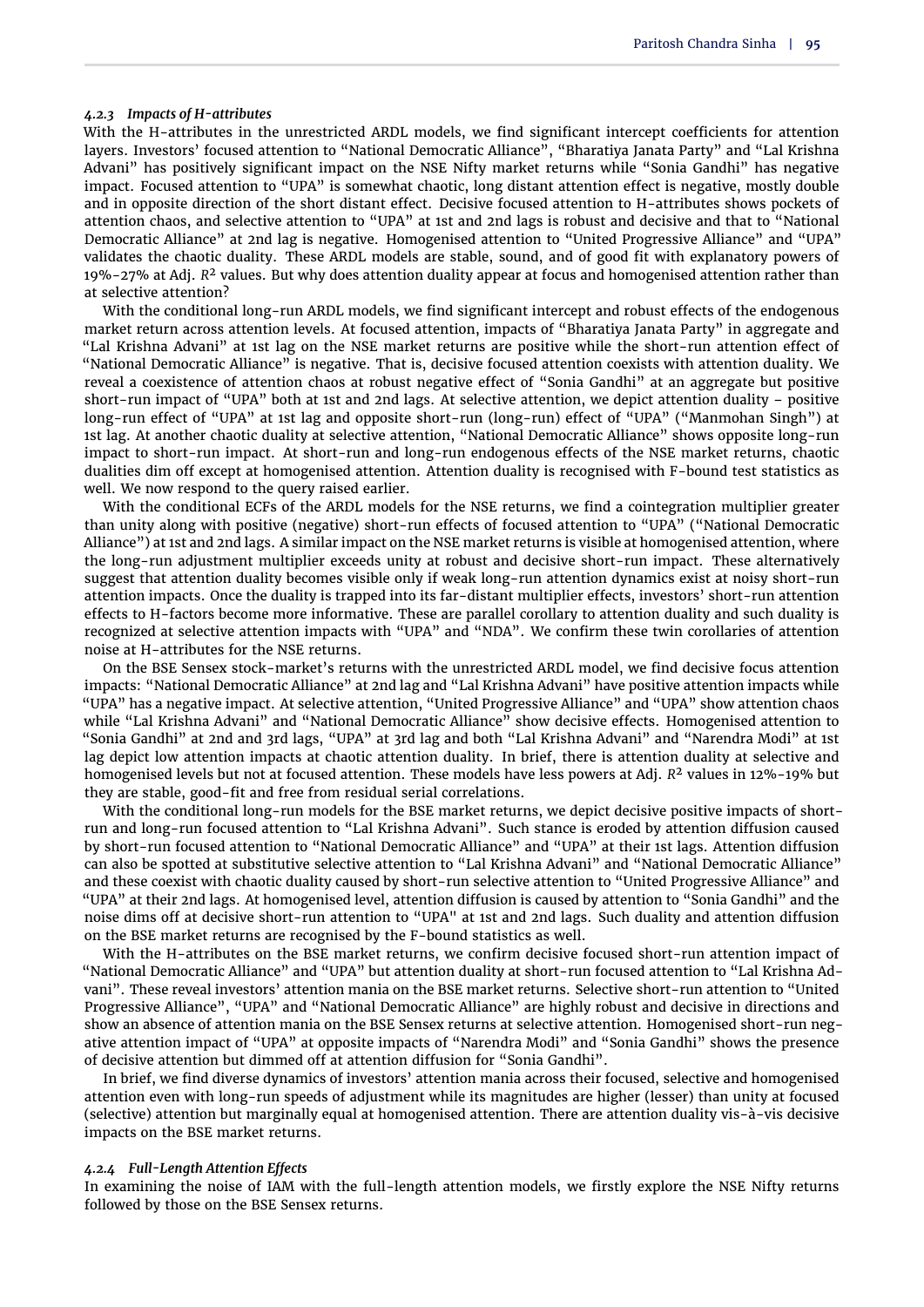With the NSE market returns in unrestricted ARDL models, focused attention shows diffusion effect at current and lagged "BSE Sensex", at lagged "risk free return" and "internal rate of return", "Lok Sabha" and "Lok Sabha Election", and "Sonia Gandhi" and "Manmohan Singh". There is focused attention diffusion at "Bharatiya Janata Party" and "National Democratic Alliance". At selective attention, attention cartels exist at "BSE Sensex", "internal rate of return", and "stock market index", at "Next PM" and "Sonia Gandhi" but attention diffusion at "LS Election". These depict less attention diffusion at high attention cartels. Homogenised attention shows attention duality with "NSE Nifty 50" at its level data and 1st lag and attention diffusion with "risk free rate", "internal rate of return" and "stock market return" at their 1st lags. Homogenised attention to "EVM" and "United Progressive Alliance" spots an attention cartel. This diverse attention suggests for sustained noise of IAM at homogenised attention. The impacts across attention layers are robust, stable and good-fit at Adj. *R* <sup>2</sup> values within 39%-45% and at the absence of residual serial correlations.

At conditional long-run models with the NSE returns, focused attention shows one (four) case/s of short-run (long-run) attention cartel (attention diffusion). Attention cartel exists for "BSE Sensex" and "Stock market index". The diffusions are spotted at focused attention to "risk free rate" and "internal rate of return" at 1st lags, at aggregate attention to "Lok Sabha" and "Lok Sabha Election", "National Democratic Alliance" and "Bharatiya Janata Party", and "Sonia Gandhi" and "Manmohan Singh". At selective attention, "BSE Sensex", "stock market index" and "internal rate of return" at 1st lags show long-run attention cartel while we find decisive long-run impact for "Next PM" at its 1st lag and short-run impacts but attention diffusion at long-run attention to "Sonia Gandhi" and "LS Election" at 1st lag. We reiterate the noise of IAM at long-run homogenised economic attention to "risk free rate", "internal rate of return" and "stock market return" at their 1st lags and attention diffusion for "EVM" at its 1st lag. Long-run noise of IAM is more (less) frequent at focused (selective) attention and dimmed off at homogeneous attention. The F-bound test statistics confirm such diverse cointegration of noise of IAM across attention levels. The said diverse noise of IAM is revalidated with the ECFs. We find attention diffusion due to divisive focused, selective and homogenised attention to the H-attributes, P-attributes and E-attributes respectively while their speed of long-run adjustment is higher (lower) than unity at homogenised (focused and selective) attention and these reveal higher (lower) multiplier effects. These ECFs are goof-fit with explanatory powers of 75%-77% at no residual serial correlations. In brief, we detect short-run vis-à-vis long-run noise of IAM on the NSE Nifty market returns.

With the BSE market returns in unrestricted ARDL models, attention cartel (attention duality) is spotted at focused attention to "internal rate of return" and "stock market return" ("NSE Nifty" at current level and 1s lag). "BSE Sensex" at its 1st lag shows negative focused attention while "Next PM" at 1st lag and "Lal Krishna Advani" at current level show positive attention cartel. At selective attention, "BSE Sensex" ("risk free interest rate" at 1st lag) and "NSE Nifty" ("stock market return"), and "EVM" and 1st lag of "LS Election" show attention diffusion while "UPA" at current level and 1st lag show decisive attention at complimentary attention to "Lal Krishna Advani". At homogenised attention, attention duality (attention cartel) exists for "BSE Sensex" and "NSE Nifty", and "EVM" and "LS Election" ("internal rate of return" and "stock market return"). These models are of good-fit at Adj. *R* 2 values within 16%-34% and all are stable except at focused attention.

In the conditional long-run models for the BSE market, attention cartel is found at focused attention to "stock market return", short-run attention to "NSE Nifty 50" and "internal rate of return" but attention diffusion at "Lal Krishna Advani". Selective attention cartel (attention diffusion) is observed at decisive short-run (long-run) attention impacts of "EVM" and "Lal Krishna Advani" ("BSE Sensex" and "NSE Nifty 50") and "UPA" ("UPA" at its 1st lag). At homogenised attention, "BSE Sensex" and "NSE Nifty 50" show short-run attention diffusion while aggregate attention to "stock market return" and short-run attention to "internal rate of return" shows attention cartel that can be diffused by attention to "risk free return". We find decisive short-run (long-run) homogenised attention impact for "LS Election" ("LS election" at 1st lag) at the exposure of negative short-run impacts of "EVM". The F-bound test also confirms such cointegrated attention chaos.

With the conditional ECFs of the models for the BSE returns, we further reveal short-run focused attention cartel for "NSE Nifty 50", "internal rate of return" and "LS Election" but attention diffusion for "UPA". At selective attention, there are attention cartels for short-run selective attention to "internal rate of return", "electronic voting machine", "LS Election", "Next PM", and "Atal Bihari Vajpayee" but at attention diffusion for "UPA". At homogenised attention, we identify attention cartel for "internal rate of return" and "NSE Nifty 50" and for "EVM" and "LS Election" as well but attention diffusion for "BSE Sensex". At Adj. *R* <sup>2</sup> values within 63%-71%, their longrun adjustment speed is higher (lower) than unity at homogenised (focused and selective) attention and that is higher at focused attention than that at selective attention.

#### *4.2.5 Recursive Effects*

The CUSUM residual footprint in the NSE (BSE) market involves least focused economic attention during 2009- 2010 (2009-2011) while at selective economic attention, it is stressed till the mid of 2012 (beyond 2012) and at homogenised economic attention, it is bell-shaped until the mid of 2011 (beyond 2012). The same in the said market/s at focused political attention is symmetrical and bell-shaped (neutralised) at 2014 (since 2014), at selective political attention – it has sustained footprints, and at homogeneous political attention – it has long-length twin bell-shapes up to and beyond 2014. At attention to H-attributes, the residual footprints in the NSE market appear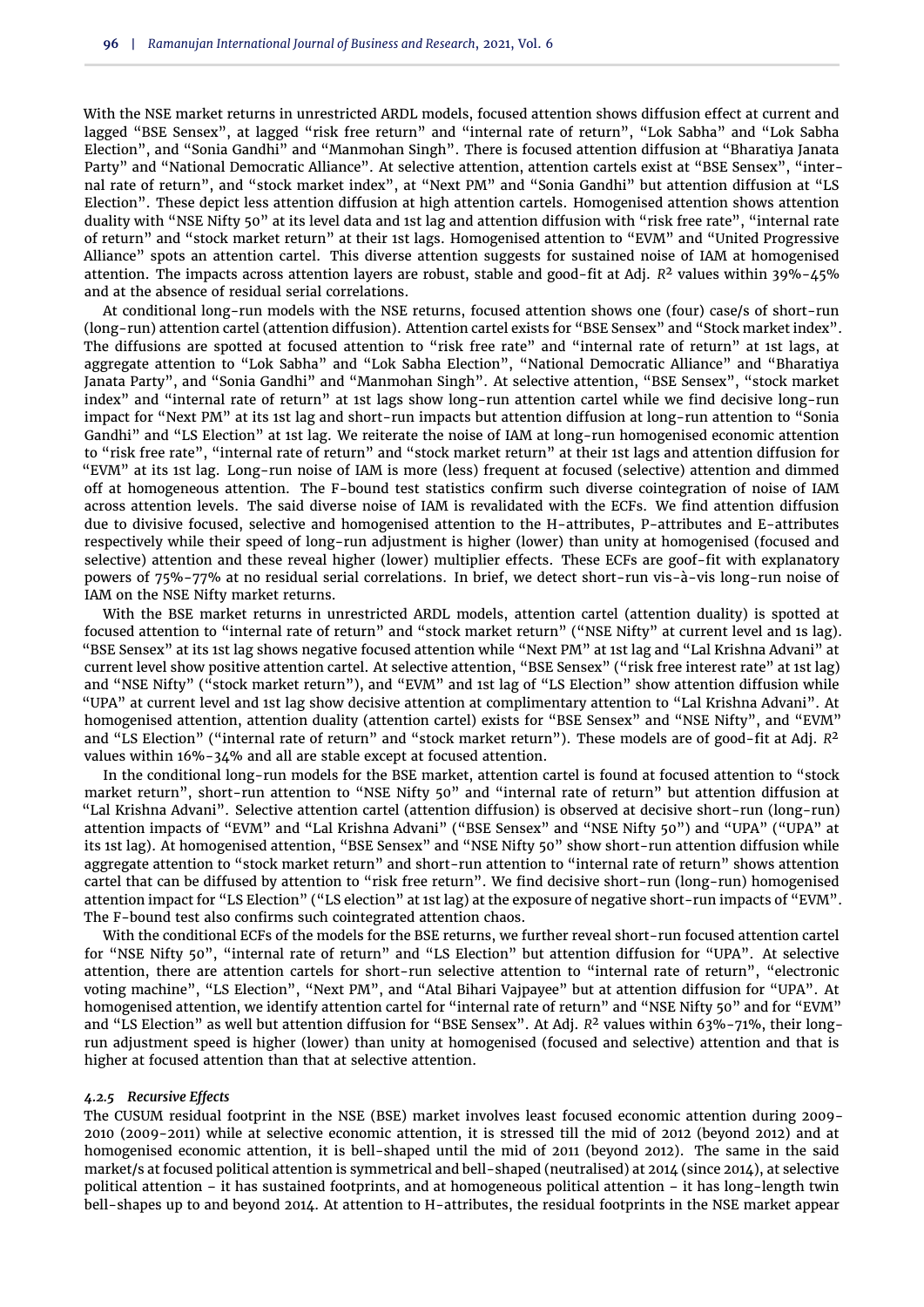in a scaled-down shape at the BSE market. At full-length attention, the said group-wise footprints wash up and the NSE market show sustained footprints across layers, while the BSE market show such presence at selective and homogenised attention only and at focused attention, the same becomes unstable but reverts to robustly stable if the NSE market returns is kept as a fixed factor control variable.

#### **5 Conclusion**

At scarce cognitive resources, neoclassical investors listen to their information needs. At its distribution across focused, selective and homogenized attention, cognitive capacity limits their attention searches. On this insight, we explore online attention search impacts on the NSE Nifty and BSE Sensex market returns for E-attributes, P-attributes and H-attributes and show attention impacts across issues. At the groups, attention impacts show scatteredness across attributes where economic attention exhibits local vis-à-vis global attention effects and familiarity bias while both P-attributes and H-attributes show deterministic footprints of attention chaos on the stock-markets' returns. At the full-length, we find attention cartels and attention diffusions. The impacts of attention chaos vary across attention levels and we originally contribute with an in-depth examination.

This study can be used to recognise firms' manager's attention impetus in the stock-markets. Mutual fund managers can use it to detect clients' attention needs and to identify impacts of the noise of IAM on their portfolio returns, and to course corrections. At welfare implication, attention-specific long-run adjustment speeds can be used to get stock-specific target adjustment speeds and to control at attention portfolio construction. It can be used to educate the general investors and insulate them from falling into the traps of familiarity attention bias in the stock-markets. The governments can use it at sustainable policy formulation and at precautions as well while finance marketers can hedge the attention chaos at governments' policy choices and to identify proxy variables at predicting market movements at different time frames. Our results can be used as hands-on references.

Our findings are subject to selection criteria of the appropriate lag-length. A higher lag-length can be incorporated at a lesser number of independent regressors to develop a parsimonious model. A relook with the Open Index, Close Index or High Index instead of Low Index can check persistency. Future researchers may extend at volume-predictability of the stock markets in India.

|            | <b>Attributes, Attention</b><br>Level, & Stock-Market |             | <b>Unrestricted ARDL Model</b>                                                                                                        | <b>Conditional LRF of</b><br><b>ARDL Model</b>                                                                                                               | <b>ECFs of ARDL Model</b>                                                                                                                                                                                                                                                           |
|------------|-------------------------------------------------------|-------------|---------------------------------------------------------------------------------------------------------------------------------------|--------------------------------------------------------------------------------------------------------------------------------------------------------------|-------------------------------------------------------------------------------------------------------------------------------------------------------------------------------------------------------------------------------------------------------------------------------------|
| attributes | <b>NSE</b><br>Nifty<br>Returns                        | SVI         | BSE<0, BSE $(-1) > 0$ ,<br>$RFR(-1) > 0$ , $RFIR(-3) < 0$ ,<br>RFIR(-4)>0, SMI<0,<br>$SMI(-2) > 0$ , $SMR(-1) < 0$ ,<br>$SMR(-4) > 0$ | $\triangle$ RFIR(-3)<0, $\triangle$ BSE<0,<br>$RFR(-1) > 0$ , $\triangle SMI < 0$ ,<br>$\triangle$ SMI(-1)<0 $\triangle$ SMR(-1)<0,<br>$\triangle$ SMR(-3)<0 | $\triangle BSE < 0$ , $\triangle BSE(-1) > 0$ ,<br>$\triangle RFR(-1) < 0$ , $\triangle RFIR(-1) < 0$ ,<br>$\triangle$ RFIR(-3)<0, $\triangle$ SMI<0,<br>$\triangle$ SMI(-1)<0, $\triangle$ SMR(-1)<0,<br>$\triangle$ SMR(-2)<0, $\triangle$ SMR(-3)<0,<br>and $\eta = -0.721211$ . |
| વ          |                                                       | <b>DSVI</b> | D RFIR $(-2) > 0$ , D BSE<0,<br>$D_BSE(-1) > 0$ , $D_RR(-1) < 0$ ,<br>D SMI<0, D SMI $(-1)$ <0,<br>D SMR<0, D SMR(-1)<0               | $\triangle D$ RFIR(-1)<0, $\triangle D$ BSE<0,<br>$\triangle D$ SMI<0, D SMI(-1)<0,<br>D IRR(-1)<0, $\triangle$ D SMR<0                                      | $\triangle D$ BSE<0, $\triangle D$ RFR(-1)<0,<br>$\triangle D$ RFIR(-1)<0, $\triangle D$ SMI<0,<br>$\triangle D$ SMR<0, $\triangle D$ SMR(-2)<0,<br>$\triangle D$ SMR(-3)<0, and<br>$\eta = -0.590443.$                                                                             |
|            |                                                       | <b>RSVI</b> | R RFIR $(-3) > 0$ , R NSE $> 0$ ,<br>R NSE $(-1)$ <0, R IRR $(-2)$ <0,<br>R_NSE(-3)>0, R_NSE(-4)<0,                                   | $\Delta R$ RFIR(-2)<0, $\Delta R$ NSE>0,<br>$\triangle R$ _NSE(-3)>0, R_IRR(-1)>0,<br>$\triangle$ R IRR(-2)<0                                                | $\triangle$ R NSE>0, $\triangle$ R NSE(-3)>0,<br>$\triangle$ R RFIR(-1)<0,<br>$\triangle$ R RFIR(-2)<0,<br>$\triangle$ R IRR(-2)<0,<br>$\triangle R$ IRR(-3)<0,<br>$\triangle$ R SMR(-1)>0, and<br>$\eta = -1.058927.$                                                              |
|            | <b>BSE</b><br>Sensex                                  | <b>SVI</b>  | $BSE>0$ , $BSE(-1) < 0$ ,<br>$NSE(-3) > 0$ , $SMI(-4) < 0$ ,<br>$SMR(-1) > 0$                                                         | $\triangle BSE>0$ , $\triangle NSE(-2)<0$ ,<br>$\triangle$ SMI(-3)>0                                                                                         | $\triangle BSE>0$ , $\triangle NSE(-2)<0$ ,<br>$\triangle$ IRR<0,<br>$\triangle$ SMI(-3)>0, and<br>$\eta = -0.767087.$                                                                                                                                                              |
|            | Returns                                               | <b>DSVI</b> | D BSE>0, D RFIR $(-2)$ <0,<br>D RFR $(-1) > 0$ ,<br>D RFR $(-2) > 0$ ,<br>D RFR $(-3) > 0$ ,<br>D RFR $(-4) > 0$ ,<br>D $IRR(-1) > 0$ | D BSE>0, D RFR $(-1)$ >0,<br>$\triangle D$ RFR $(-1)$ <0,<br>$\triangle D$ RFR(-2)<0,<br>$\triangle D$ RFR(-3)<0,<br>$\triangle D$ RFIR(-1)>0                | $\Delta D$ RFR>0, $\Delta D$ RFR(-1)<0,<br>$\triangle D$ RFR(-2)<0,<br>$\triangle D$ RFR(-3)<0,<br>$\triangle$ D RFIR<0, $\triangle$ D RFIR(-1)>0,<br>$\triangle$ D SMI<0, and<br>$\eta = -0.689907.$                                                                               |
|            |                                                       | <b>RSVI</b> | R_RFIR>0, R_RFIR(-2)>0,<br>D RFR $(-1)$ <0,                                                                                           | R RFR $(-1)$ <0, R RFIR $(-1)$ >0,<br>$\triangle$ R RFIR>0, $\triangle$ R RFIR(-1)<0                                                                         | $\triangle R$ IRR(-1)<0, $\triangle R$ RFIR>0,<br>$\triangle$ R RFIR(-1)<0, and<br>$\eta = -0.972817.$                                                                                                                                                                              |

Table 2: Significant Results on Noise of Investors' Attention Mania in the NSE/BSE Stock Market Returns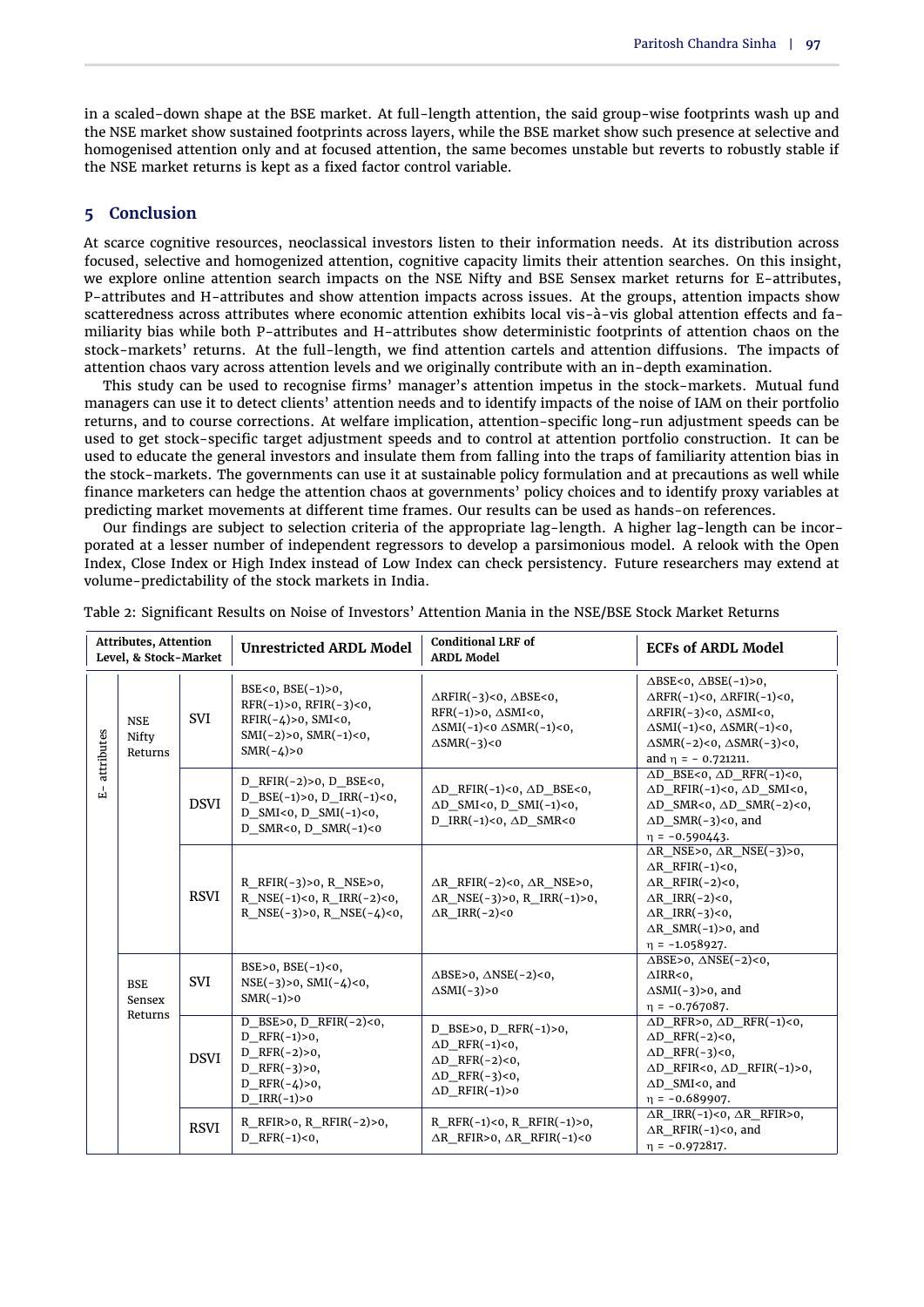| P-Attributes        | <b>NSE</b><br>Nifty<br>Returns  | SVI         | EVM>0, EVM $(-1)$ <0,<br>LS<0, LS $(-3)$ <0,<br>LS $(-4) > 0$ , LS E $(-2) < 0$ ,<br>LS_E $(-3)$ <0, LSE $(-3)$ >0,<br>NXPM<0, NXPM $(-1)$ >0                                       | $\overline{\triangle EVM>0, \triangle LS(-2)>0,}$<br>$\triangle LS$ $E(-1) > 0$ , $\triangle LSE(-1) < 0$ ,<br>$\triangle$ LS<0, LS(-1)<0, $\triangle$ LS(-1)>0,<br>$\Delta LS(-3) < 0$ , $LSE(-1) > 0$ ,<br>$\triangle LSE(-2)<0, \triangle LS_E(-2)>0,$<br>$\triangle$ NXPM<0 | $\overline{\triangle EVM>0, \triangle LS<0, \triangle LS(-1)}>0,$<br>$\Delta LS(-2) > 0$ , $\Delta LS(-3) < 0$ ,<br>$\triangle LS_E(-1) > 0$ , $\triangle LS_E(-2) > 0$ ,<br>$\triangle LSE>0$ , $\triangle LSE(-1)<0$ ,<br>$\triangle LSE(-1) < 0$ , $\triangle NXPM>0$ ,<br>and $\eta = -1.185085$ . |
|---------------------|---------------------------------|-------------|-------------------------------------------------------------------------------------------------------------------------------------------------------------------------------------|---------------------------------------------------------------------------------------------------------------------------------------------------------------------------------------------------------------------------------------------------------------------------------|--------------------------------------------------------------------------------------------------------------------------------------------------------------------------------------------------------------------------------------------------------------------------------------------------------|
|                     |                                 | <b>DSVI</b> | $D$ EVM $>0$ , $D$ LS $(-3)$ <0,<br>D LS $E(-1) > 0$ ,<br>$D$ _LSE(-3)>0,<br>D NXPM<0,<br>$D_NXPM(-1)<0,$                                                                           | $D$ _EVM*>0, $\Delta D$ _LS(-2)>0,<br>D LS $E(-1) > 0$ ,<br>$\Delta D$ _LSE(-2)<0,<br>$\triangle D$ NXPM<0,<br>$D$ NXPM $(-1)$ <0,                                                                                                                                              | $\triangle D$ LS<0, $\triangle D$ LS(-1)>0,<br>$\Delta D$ <sub>_</sub> LS(-2)>0, $\Delta D$ <sub>_</sub> LS_E>0,<br>$\triangle D$ LSE>0, $\triangle D$ LSE(-1)<0,<br>$\Delta D$ _LSE(-2)<0, $\Delta D$ _NXPM<0,<br>$\triangle D$ NXPM(-1)>0,<br>and $\eta = -0.950922$ .                               |
|                     |                                 | <b>RSVI</b> | R EVM $A(-1) < 0$ ,<br>R_EVM_A(-2)>0, R_LS>0,<br>$R_{LS}(-3) > 0$ , $R_{LS}(-4) < 0$ ,<br>$R$ <sub>LS</sub> $_E(-2) < 0$ ,<br>$R$ _LSE $(-2) > 0$ ,<br>R_NXPM>0,<br>$R_NXPM(-3)<0,$ | $\Delta R$ EVM $A(-1) < 0$ ,<br>$\triangle R$ <sub>LS</sub> $E(-1) > 0$ ,<br>$\triangle R$ LSE(-1)<0,<br>$\Delta R$ <sub>LS</sub> >0, $\Delta R$ <sub>LS</sub> (-3)>0,<br>$\triangle$ R NXPM>0,<br>$\triangle$ R NXPM(-1)>0,<br>$\triangle$ R NXPM(-2)>0                        | $\triangle R$ EVM $A(-1) < 0$ , $\triangle R$ LS>0,<br>$\triangle R$ <sub>LS</sub> $(-3)$ >0,<br>$\triangle R$ LS $E(-1) > 0$ ,<br>$\Delta R$ _LSE(-1)<0, $\Delta R$ _NXPM>0,<br>$\triangle R$ NXPM(-1)>0,<br>$\triangle$ R NXPM(-2)>0,<br>and $\eta = -1.126260$ .                                    |
|                     | <b>BSE</b><br>Sensex<br>Returns | SVI         | LS $(-2)$ <0, LS $_E(-1)$ <0,<br>LSE(-2)>0, NXPM(-2)>0,                                                                                                                             | LS $(-1)$ <0, LS $_E(-1)$ <0,<br>$LSE(-1) > 0$ ,<br>$\Delta LS(-1) > 0$ , $\Delta LSE(-1) < 0$ ,<br>$\triangle LSE(-2)<0, \triangle NXPM(-1)<0,$                                                                                                                                | $\triangle LS(-1) > 0$ , $\triangle LSE(-1) < 0$ ,<br>$\triangle LSE(-2)<0$ , $\triangle LSE(-3)<0$ ,<br>$\triangle$ NXPM(-1)<0, and<br>$\eta$ = -1.170961.                                                                                                                                            |
|                     |                                 | <b>DSVI</b> | D LS $(-2)$ <0, D LS E>0,<br>$D$ _LSE(-2)>0, D_EVM<0,                                                                                                                               | $D$ EVM*<0, D LS E*>0,<br>$\triangle D$ LS(-1)>0,<br>$\triangle D$ _LSE(-1)<0                                                                                                                                                                                                   | $\Delta D$ <sub>LS</sub> $(-1)$ >0, $\Delta D$ <sub>LSE</sub> $(-1)$ <0,<br>and $\eta = -0.893772$ .                                                                                                                                                                                                   |
|                     |                                 | <b>RSVI</b> | R LS(-2)>0, R LS(-3)<0,<br>R_LSE(-1)>0, R_EVM_A<0,<br>R EVM $A(-1) > 0$                                                                                                             | $\triangle R$ EVM $\triangle$ <0, $\triangle R$ LS(-2)>0                                                                                                                                                                                                                        | $\triangle R$ EVM $A < 0$ , $\triangle R$ LS(-2)>0,<br>and $\eta = -0.972441$ .                                                                                                                                                                                                                        |
|                     | <b>NSE</b><br>Nifty             | SVI         | $UPA_A(-1) > 0$ ,<br>$UPA_A(-3)0$ ,<br>NDA(-3)>0, BJP>0, SG<0,<br>$LKA(-1) > 0$                                                                                                     | $BJP*>0$ , $SG*<0$ , LKA(-1)>0,<br>$\triangle$ UPA $A(-1) > 0$ ,<br>$\triangle$ UPA $_A$ (-2)>0,<br>$\triangle NDA(-2)0$                                                                                                                                                        | $\triangle$ UPA $A(-1) > 0$ ,<br>$\triangle$ UPA $_A$ (-2)>0,<br>$\triangle NDA<0$ , $\triangle NDA(-1)<0$ ,<br>$\triangle NDA(-2) < 0$ , and<br>$\eta = -1.040645.$                                                                                                                                   |
| attributes<br>$\pm$ | Returns                         | <b>DSVI</b> | D UPA $A(-1) > 0$ ,<br>$D$ _UPA_A(-2)>0,<br>$D$ NDA $(-2)$ <0                                                                                                                       | $D$ UPA $A(-1) > 0$ ,<br>D $NDA(-1) < 0$ ,<br>$D_MS(-1) < 0$ ,<br>$\triangle$ D_UPA_A(-1)<0,<br>$\triangle$ D NDA(-1)>0                                                                                                                                                         | $\Delta D$ UPA $A(-1) < 0$ ,<br>$\triangle$ D UPA A>0, $\triangle$ D NDA<0,<br>$\Delta D \text{ } NDA(-1) > 0, \ \Delta D \text{ } MS < 0,$<br>$\triangle D$ MS(-1)>0,<br>and $\eta = -0.994215$ .                                                                                                     |
|                     |                                 | <b>RSVI</b> | $R$ UPA $>0$ ,<br>$R$ _UPA_A(-1)<0,<br>R $NM(-2) < 0$                                                                                                                               | R_UPA*>0, R_UPA_A(-1)<0,<br>R $NM(-1)>0$                                                                                                                                                                                                                                        | $\triangle R$ _UPA_A<0, $\triangle R$ _NM(-1)>0,<br>and $\eta = -1.107663$ .                                                                                                                                                                                                                           |
|                     | <b>BSE</b><br>Sensex            | SVI         | UPA_A(-2)<0, NDA(-2)>0,<br>LKA>0                                                                                                                                                    | LKA(-1)>0, $\triangle$ UPA_A(-1)>0,<br>$\triangle NDA(-1)0, \triangle LKA>0$                                                                                                                                                                                                    | $\triangle$ UPA $A(-1) > 0$ , $\triangle$ NDA<0,<br>$\triangle NDA(-1)<0$ , $\triangle LKA>0$ ,<br>$\triangle LKA(-1)<0$ , and $\eta = -1.037390$ .                                                                                                                                                    |
|                     | Returns                         | <b>DSVI</b> | D UPA $(-3) > 0$ ,<br>$D$ _UPA_A(-3)<0,<br>D_NDA(-2)>0, D_LKA>0                                                                                                                     | D LKA*>0, $\triangle$ D UPA(-2)<0,<br>$\Delta D$ UPA $A(-2) > 0$ ,<br>$\Delta D$ NDA(-1)<0                                                                                                                                                                                      | $\triangle$ D_UPA(-1)<0,<br>$\triangle$ D_UPA(-2)<0,<br>$\triangle$ D_UPA_A(-1)>0,<br>$\triangle$ D UPA A(-2)>0,<br>$\triangle$ D NDA<0,<br>$\triangle D$ NDA(-1)<0,<br>and $\eta = -0.880801$ .                                                                                                       |
|                     |                                 | <b>RSVI</b> | R_UPA $(-3) > 0$ , R_SG $(-2) > 0$ ,<br>$R_S(G(-3) < 0, R_LKA(-1) > 0,$<br>$R$ NM(-1)<0                                                                                             | $\triangle$ R UPA A $(-1)$ <0,<br>$\triangle R$ UPA $A(-2) < 0$ ,<br>$\triangle R_S(G(-2)>0$                                                                                                                                                                                    | $\triangle R$ _UPA_A(-1)<0,<br>$\triangle R$ _UPA_A(-2)<0,<br>$\Delta R$ _UPA_A<0, $\Delta R$ _SG(-2)>0,<br>$\Delta R$ NM>0, and $\eta$ = -0.982634.                                                                                                                                                   |
|                     | <b>NSE</b><br>Nifty<br>Returns  | SVI         | BSE<0, BSE(-1)>0,<br>$RFR(-1) > 0$ , $IRR(-1) < 0$ ,<br>SMI<0, LS<0, LSE>0,<br>NXPM<0, NDA<0,<br>BJP>0, SG<0, MS>0,                                                                 | $RFR(-1) > 0$ , $IRR(-1) < 0$ ,<br>$LS^* < 0$ , $LSE^* > 0$ , $NXPM^* < 0$ ,<br>$NDA*<0$ , $BIP*>0$ , $SG*<0$ ,<br>$MS* > 0$ , $\triangle BSE < 0$ , $\triangle SMI < 0$                                                                                                        | $\triangle BSE < 0$ , $\triangle SMI < 0$ , $\triangle UPA$ A>0,<br>$\triangle$ INC<0, and $\eta = -0.848860$ .                                                                                                                                                                                        |
| Full-length         |                                 | <b>DSVI</b> | $D_BSE < 0, D_RR(-1) < 0,$<br>$D$ _SMI<0, D_LS_E(-1)>0,<br>D NXPM<0,<br>$D_NXPM(-1)<0,$<br>$D_SG<0$                                                                                 | $D_BSE*<0$ , $D_RRR(-1)<0$ ,<br>D SMI*<0, D LS $E(-1) > 0$ ,<br>$D_NXPM(-1) < 0$ , $D_SG^* < 0$ ,<br>$\triangle D$ NXPM<0                                                                                                                                                       | $\Delta D$ LS E>0, $\Delta D$ NXPM<0,<br>$\triangle$ D LKA<0, and<br>$\eta = -0.562149.$                                                                                                                                                                                                               |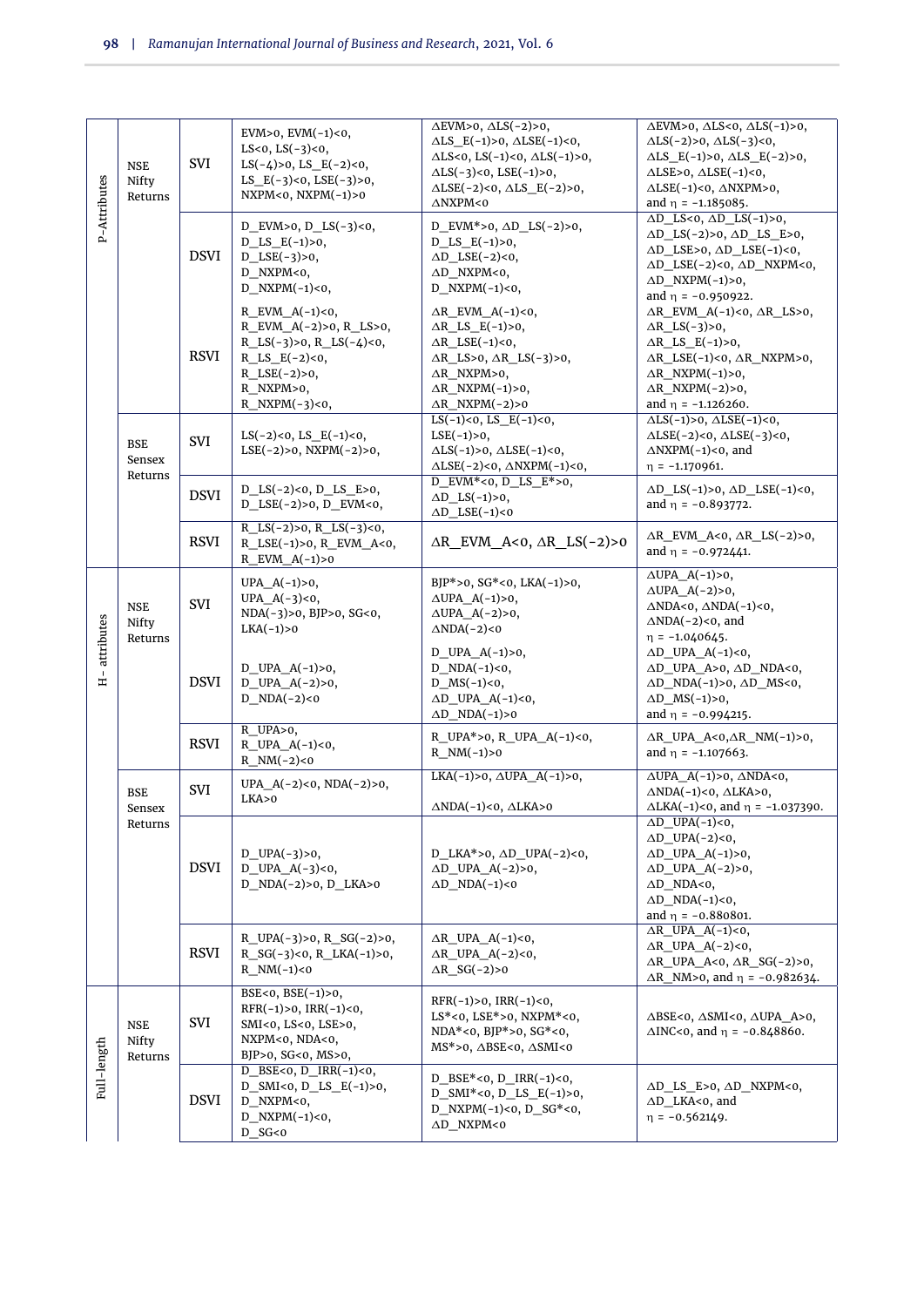|                      | RSVI        | R NSE>0, R NSE $(-1)$ <0,<br>R $IRR(-1) > 0$ , R $SMR(-1) > 0$ ,<br>R $RFR(-1) < 0$ ,<br>R EVM $A(-1) < 0$ ,<br>R UPA $A(-1) < 0$                                                                    | R RFR $(-1)$ <0, R IRR $(-1)$ >0,<br>R $SMR(-1) > 0$ ,<br>R EVM $A(-1) < 0$ ,<br>R NSE>0                                                                | $\triangle$ R NSE>0, $\triangle$ R RFR<0,<br>$\triangle$ R IRR>0, and<br>$n = -1.239687$ .                                                                     |
|----------------------|-------------|------------------------------------------------------------------------------------------------------------------------------------------------------------------------------------------------------|---------------------------------------------------------------------------------------------------------------------------------------------------------|----------------------------------------------------------------------------------------------------------------------------------------------------------------|
| <b>BSE</b><br>Sensex | SVI         | $BSE(-1) < 0$ , NSE $< 0$ ,<br>$NSE(-1) > 0, IRR < 0, SMR < 0,$<br>$NXPM(-1) > 0$ , LKA $> 0$                                                                                                        | $SMR*<0$ , LKA $*>0$ ,<br>$\triangle$ NSE<0, $\triangle$ IRR<0                                                                                          | $\triangle$ NSE<0, $\triangle$ IRR<0,<br>$\triangle$ LS E<0, $\triangle$ UPA A>0,<br>and $\eta = -0.986875$ .                                                  |
| Returns              | <b>DSVI</b> | $D$ NSE<0, $D$ BSE>0,<br>D RFIR $(-1) > 0$ , D SMR<0,<br>D EVM A>0, D LS $E(-1) < 0$ ,<br>$D$ UPA $A>0$ ,<br>D UPA $A(-1) > 0$ ,<br>D LKA>0                                                          | D SMR*<0, D BSE*>0,<br>D NSE*<0, D EVM $A^*>0$ ,<br>D LS $E(-1) < 0$ ,<br>D UPA $A(-1) > 0$ ,<br>D LKA*>0, $\triangle$ D UPA A>0                        | $\triangle$ D IRR<0, $\triangle$ D EVM<0,<br>$\Delta D$ LS_E<0, $\Delta D$ _NXPM<0,<br>$\triangle$ D UPA A>0, $\triangle$ D ABV<0,<br>and $\eta = -0.800113$ . |
|                      | RSVI        | R BSE<0, R BSE $(-1) > 0$ ,<br>R NSE>0, R NSE $(-1)$ <0,<br>R $RFR(-1) < 0$ , R $IRR > 0$ ,<br>R SMR> $o$ , R EVM A< $o$ ,<br>R LS E<0, R EVM $A(-1) > 0$ ,<br>R LS $E(-1) < 0$ ,<br>R $LSE(-1) > 0$ | R_SMR*>0, R_RFR(-1)<0,<br>$\triangle$ R BSE<0, $\triangle$ R NSE>0,<br>R LS $E(-1) < 0$ , $\triangle R$ IRR>0,<br>$\Delta R$ EVM A<0, $\Delta R$ LS E<0 | $\triangle$ R BSE<0, $\triangle$ R NSE>0,<br>$\Delta$ R IRR>0, $\Delta$ R EVM A<0,<br>$\triangle$ R LS E<0, and $\eta$ = -1.027042.                            |
|                      |             |                                                                                                                                                                                                      | Note: $\eta$ refers to the cointegration multiplier in the ECF of the ARDL model. For variable acronyms see Table 1                                     |                                                                                                                                                                |

#### **References**

- <span id="page-12-4"></span>Ahmad, S., 2019. Corruption free India and the Lokpal bill is it necessary for it? a critical analysis. ELK Asia Pacific Journal of Social Science 5(2), 63–70. URL: https://doi.org/10.16962/EAPJSS/issn.2394-9392/2015.
- <span id="page-12-0"></span>Ahmed, W.M.A., 2017. The impact of political regime changes on stock prices: the case of egypt. International Journal of Emerging Markets 12(3), 508–531. URL: https://doi.org/10.1108/IJoEM-12-2015-0258.
- <span id="page-12-13"></span>Amore, M.D., Bennedsen, M., 2013. The value of local political connections in a low-corruption environment. Journal of Financial Economics 110(2), 387–402. URL: https://doi.org/10.1016/j.jfineco.2013.06.002.
- <span id="page-12-11"></span>Ang, J.S., Ding, D.K., Thong, T.Y., 2013. Political connection and firm value. Asian Development Review 30(2), 131–166. URL: http://hdl.handle.net/11540/1620.
- <span id="page-12-7"></span>Baloch, B., Vaishnav, M., 2020. Introduction to a special issue of India review: the consequences of the 2019 Indian general election for politics and policy in India. India Review 19(2), 109–116. URL: https://doi.org/10.1080/ 14736489.2020.1744993.
- <span id="page-12-1"></span>Behl, A., Sethi, S., 2016. Impact of elections on stock price graph: a case of US elections. International Journal of Management Practice , 238–256URL: https://doi.org/10.1504/IJMP.2016.077817.
- <span id="page-12-17"></span>Bhargava, V.R., Velasquez, M., 2020. Ethics of the attention economy: The problem of social media addiction. Business Ethics Quarterly 31(3), 321–359. URL: https://doi.org/10.1017/beq.2020.32.
- <span id="page-12-3"></span>Bhuyan, R., Robbani, M.G., Talukdar, B., Jain, A., 2016. Information transmission and dynamics of stock price movements: An empirical analysis of brics and US stock markets. International Review of Economics and Finance 46(C), 180–195. URL: https://doi.org/10.1016/j.iref.2016.09.004.
- <span id="page-12-12"></span>Boubakri, N., Guedhami, O.and Mishra, D., W., S., 2012. Political connections and the cost of equity capital. Journal of Corporate Finance 18(3), 541–559. URL: https://doi.org/10.1016/j.jcorpfin.2012.02.005.
- <span id="page-12-14"></span>Bradley, D., Pantzalis, C., Yuan, X., 2016. The influence of political bias in state pension funds. Journal of Financial Economics 119(1), 69–91. URL: https://doi.org/10.1016/j.jfineco.2015.08.017.
- <span id="page-12-10"></span>Celis, E.E., Shen, L.J., 2015. Political cycle and stock market–the case of malaysia. ournal of Emerging Issues in Economics, Finance and Banking , 1461–1512.
- <span id="page-12-5"></span>Chakravartty, P., Roy, S., 2015. Mr. modi goes to Delhi: Mediated populism and the 2014 Indian elections. Television and New Media 16(4), 311–322. URL: https://doi.org/10.1177/1527476415573957.
- <span id="page-12-2"></span>Chien, W.W., Mayer, R., Wang, Z., 2014. Stock market, economic performance, and presidential elections. Journal of Business and Economics Research 12(2), 159–170. URL: https://doi.org/10.19030/jber.v12i2.8530.
- <span id="page-12-9"></span>Dash, B.B., Raja, A.V., 2014. Do political determinants affect revenue collection? evidence from the Indian states 61(3), 253–278. doi:10.1007/s12232-014-0210-z.
- <span id="page-12-15"></span>Dash, P., 2016. The impact of public investment on private investment: Evidence from India. Vikalpa  $\mathcal{L}1(\mathcal{L})$ , 288– 307. URL: https://doi.org/10.1177/0256090916676439.
- <span id="page-12-16"></span>Datta, D., Ganguli, S.K., 2014. Political connection and firm value: an Indian perspective. Asian Journal of Global Business Research 3(2), 170–189. URL: https://doi.org/10.1108/SAJGBR-03-2013-0020.
- <span id="page-12-6"></span>De Leon, C., Desai, M., Tuğal, C., 2009. Political articulation: Parties and the constitution of cleavages in the united states, India, and turkey. Sociological Theory 27(3), 193–219. URL: https://doi.org/10.1111/j.1467-9558.2009.  $01345 x$

<span id="page-12-8"></span>Drazen, A., 2000. The political business cycle after 25 years. nber. Macroeconomics Annual 15(1), 75–117. URL: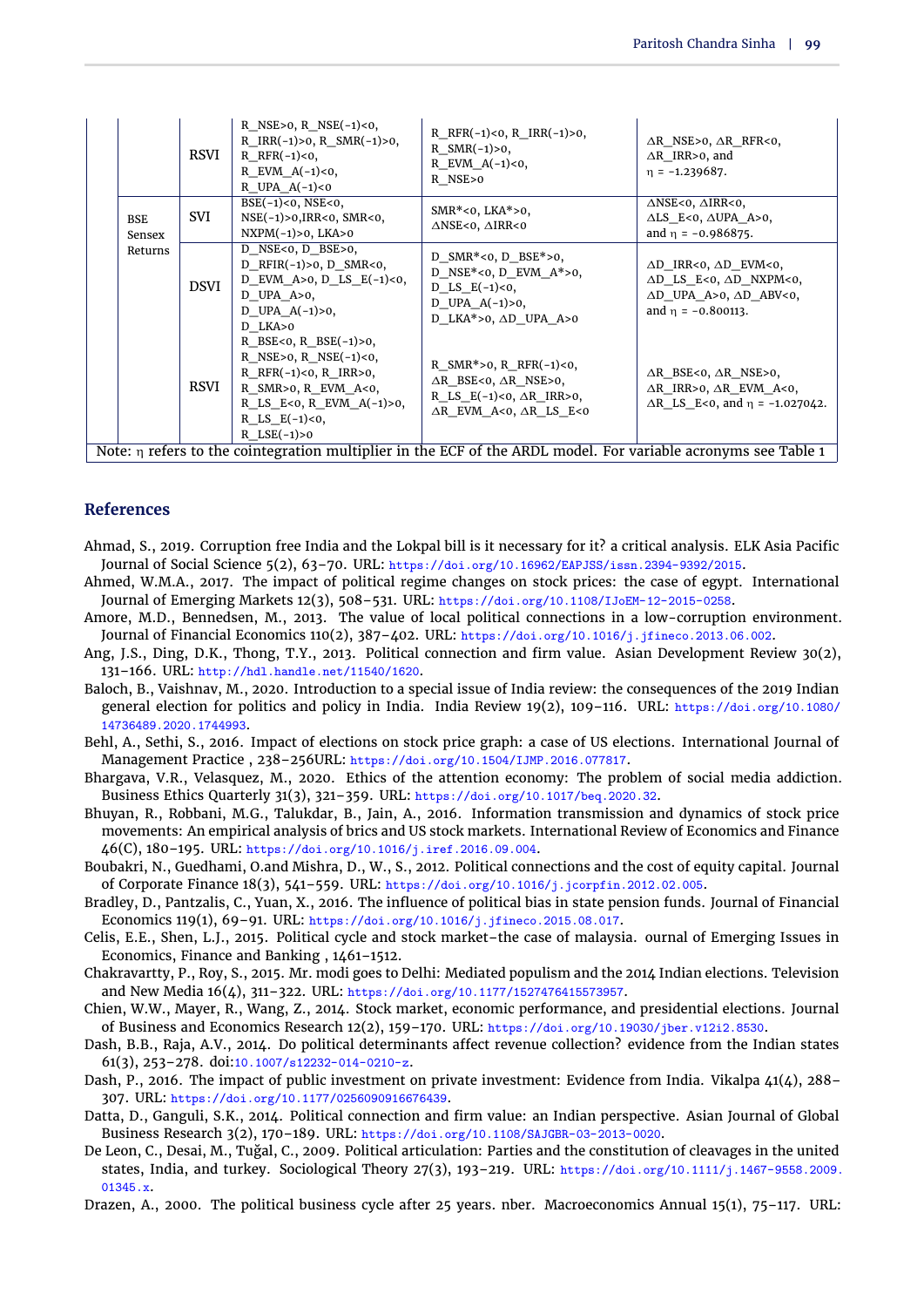https://doi.org/10.1086/654407.

- <span id="page-13-15"></span>Duchin, R., Sosyura, D., 2012. The politics of government investment. Journal of Financial Economics 106(1), 24–48. URL: https://doi.org/10.1016/j.jfineco.2012.04.009.
- <span id="page-13-19"></span>Durand, R.B., Koh, S., Tan, P.L., 2013. The price of sin in the pacific-basin. Pacific-Basin Finance Journal 21(1), 899–913. URL: https://doi.org/10.1016/j.pacfin.2012.06.005.
- <span id="page-13-17"></span>Döpke, J., Pierdzioch, C., 2006. Politics and the stock market: Evidence from germany. European Journal of Political Economy 22(4), 925–943. URL: https://doi.org/10.1016/j.ejpoleco.2005.11.004.
- <span id="page-13-1"></span>Ejara, D.D., Nag, R., Upadhyaya, K.P., 2012. Opinion polls and the stock market: evidence from the 2008 US presidential election. Applied Financial Economics 22(6), 437–443. URL: https://doi.org/10.1080/09603107.2011. 617692.
- <span id="page-13-26"></span>Falkinger, J., 2008. Limited attention as a scarce resource in information-rich economies. The Economic Journal 118(532), 1596–1620. URL: https://doi.org/10.1111/j.1468-0297.2008.02182.x.
- <span id="page-13-21"></span>Frot, E., Santiso, J., 2013. Political uncertainty and portfolio managers in emerging economies. Review of International Political Economy 20(1), 26–51. URL: https://doi.org/10.1080/09692290.2011.625916.
- <span id="page-13-8"></span>Grossberg, L., 2018. Under the cover of chaos: Trump and the battle for the American right. Pluto Press.
- <span id="page-13-18"></span>Hong, H., Kacperczyk, M., 2009. The price of sin: the effects of social norms on markets. Journal of Financial Economics 93(1), 15–36. URL: https://doi.org/10.1016/j.jfineco.2008.09.001.
- <span id="page-13-16"></span>Iyengar, M., Iyengar, N., Sampat, H., 2017. Impact of US election results on Indian stock market: An event study approach. International Journal of Applied Research 3(5), 9–13.
- <span id="page-13-9"></span>Kabiru, J.N., Ochieng, D.E., Kinyua, H.W., 2015. The effect of general elections on stock returns at the nairobi securities exchange. European Scientific Journal 11(28), 435–460.
- <span id="page-13-4"></span>Kapoor, K.K., Dwivedi, Y.K., 2015. Metamorphosis of Indian electoral campaigns: Modi's social media experiment. International Journal of Indian Culture and Business Management 11(4), 496–516. URL: https://doi.org/10.1504/ ijicbm.2015.072430.
- <span id="page-13-23"></span>Kaur, H., 2015. A study of impact of results of general election 2014 on national stock index. International Journal of Advanced Research in Management and Social Sciences 4(5), 31–37.
- <span id="page-13-12"></span>Kramer, G., 1971. Short-term fluctuations in u.s. voting behavior, 1896-1964. American Political Science Review 65(1), 131–143. URL: https://doi.org/10.2307/1955049.
- <span id="page-13-6"></span>Kronstadt, K.A., 2000. Nuclear weapons and ballistic missile proliferation in India and Pakistan: Issues for congress. Congressional Research Service, Library of Congress URL: http://congressionalresearch.com/RL30623/document. php?
- <span id="page-13-7"></span>Kumar, S., 2004. Impact of economic reforms on Indian electorate. Economic and Political Weekly 39(16), 1621– 1630. URL: https://www.jstor.org/stable/4414902.
- <span id="page-13-3"></span>Kumari, J., Mahakud, J., 2015. Does investor sentiment predict the asset volatility? evidence from emerging stock market India. Journal of Behavioral and Experimental Finance 8(4), 25-39. URL: https://doi.org/10.1016/j.jbef. 2015.10.001.
- <span id="page-13-2"></span>Lehne, J., Shapiro, J.N., Eynde, O.V., 2018. Building connections: Political corruption and road construction in India. Journal of Development Economics 131(1), 62–78. URL: https://doi.org/10.1016/j.jdeveco.2017.10.009.
- <span id="page-13-14"></span>Lei, X., 2018. Empirical analysis of the link between politics and stock market behaviour. Doctoral dissertation, School of Management URL: https://lra.le.ac.uk/handle/2381/42163.
- <span id="page-13-13"></span>Lobo, B.J., Tufte, D., 1998. Exchange rate volatility: Does politics matter? Journal of Macroeconomics 20(2), 351–365. URL: https://doi.org/10.1016/S0164-0704(98)00062-7.
- <span id="page-13-10"></span>May, A.M., 1987. The political business cycle: an institutional critique and reconstruction. Journal of Economic Issues 21(2), 713–722. URL: https://doi.org/10.1080/00213624.1987.11504663.
- <span id="page-13-24"></span>McCartney, S., Arnold, A.J., 2003. The railway mania of 1845-1847: Market irrationality or collusive swindle based on accounting distortions? Accounting, Auditing and Accountability Journal 16(5), 821–852. URL: https: //doi.org/10.1108/09513570310505970.
- <span id="page-13-20"></span>Mendes, J.B., 2015. Elections and stock market volatility: evidence in oecd countries and developing countries. Doctoral Dissertation URL: https://bibliotecadigital.fgv.br/dspace/handle/10438/14123.
- <span id="page-13-5"></span>Newman, L.S., 2013. Do terrorist attacks increase closer to elections? Terrorism and Political Violence 25(1), 8–28. URL: https://doi.org/10.1080/09546553.2013.733247.
- <span id="page-13-25"></span>Ofek, E., Richardson, M., 2003. Dotcom mania: The rise and fall of internet stock prices. The Journal of Finance 58(3), 1113–1137. URL: https://doi.org/10.1111/1540-6261.00560.
- <span id="page-13-11"></span>Park, J.H., 2011. The economy and elections in korea: An analysis of the political business cycle. International Review of Public Administration 16(2), 117–142. URL: https://doi.org/10.1080/12264431.2011.10805199.
- <span id="page-13-27"></span>Pesaran, M. H.and Shin, Y., Smith, R.J., 2001. Bounds testing approaches to the analysis of level relationships. Journal of Applied Econometrics 16(3), 289–326. URL: https://doi.org/10.1002/jae.616.
- <span id="page-13-0"></span>Popescul, D., Radu, L.D., Păvăloaia, V.D., Georgescu, M.R., 2020. Psychological determinants of investor motivation in social media-based crowdfunding projects: A systematic review. Frontiers in Psychology 11, 3676. URL: https://doi.org/10.3389/fpsyg.2020.588121.
- <span id="page-13-22"></span>Reddy, S., 2015. Impact of general elections 2014 on Indian stock market with special references to the stock of select companies in bse. International Journal of Management Studies 5(3), 123-132. URL: https://doi.org/10.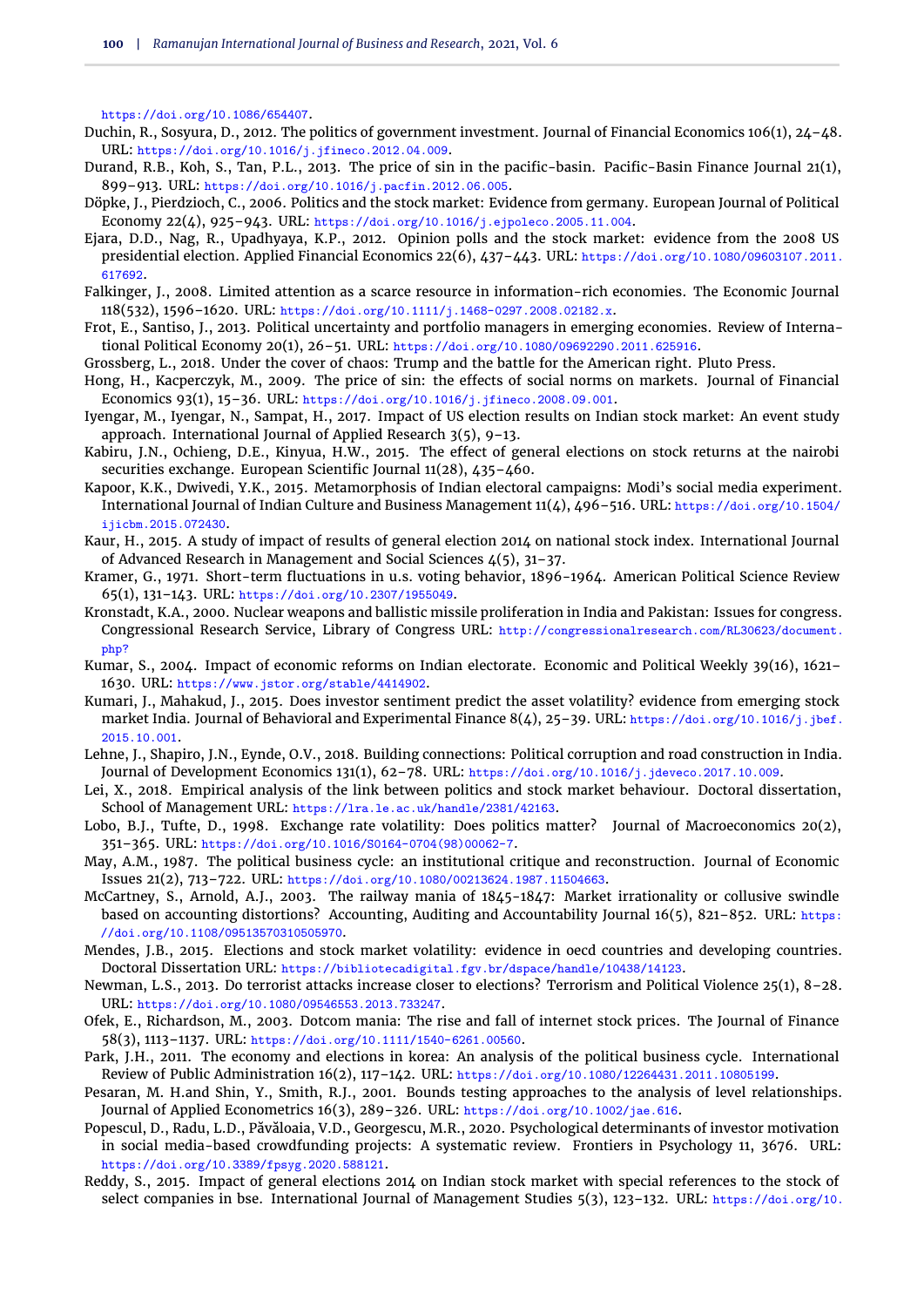<span id="page-14-0"></span>18843/ijms/v5i3(1)/15.

- <span id="page-14-8"></span>Roman, M.D., Jaba, E.L.I.S.A.B.E.T.A., Roman, M.O.N.I.C.A., 2009. Economic development and political cycles in romania. In 7th WSEAS International Conference on Environment, Ecosystems and Development , 190–195.
- <span id="page-14-2"></span>Sathyanarayana, D.S., Gargesha, P.S., 2016. Impact of brexit referendum on Indian stock market. IRA- International Journal of Management and Social Sciences 5(1), 104–121. URL: http://dx.doi.org/10.21013%2fjmss.v5.n1.p12.
- <span id="page-14-6"></span>Schaefer, D.O., 2020. American mania. Cultural Studies 34(1), 169–171. URL: https://doi.org/10.1080/09502386. 2019.1584904.
- <span id="page-14-11"></span>Scholl, A., 2017. The dynamics of sovereign default risk and political turnover. Journal of International Economics 108(1), 37–53. URL: https://doi.org/10.1016/j.jinteco.2017.05.002.
- <span id="page-14-3"></span>Sengupta, M., 2018. What can human rights add to the fight against corruption? Some lessons from India. Routledge India. URL: https://doi.org/10.4324/9780429448256-7.
- <span id="page-14-10"></span>Sieg, G., Batool, I., 2012. Pakistan, politics and political business cycles. The Pakistan Development Review 51(2), 153–166. URL: https://www.jstor.org/stable/23733836.
- <span id="page-14-1"></span>Sinha, P.C., 2019a. Market microstructure noise, intraday stock market returns and adaptive learning: Indian evidence. Colombo Business Journal 10(2), 25–47. URL: https://doi.org/10.4038/cbj.v10i2.50.
- <span id="page-14-15"></span>Sinha, P.C., 2019b. Does popularity of political leaders matter in the Indian stock markets? a comparative study of four lok sabha elections from 2004 to 2019. Ramanujan International journal of Business and Research 4(1), 37–78. URL: https://doi.org/10.51245/rijbr.v4i1.2019.162.
- <span id="page-14-13"></span>Sinha, P.C., 2021a. Noise of investors' attention mania in the twenty-first-century Indian stock markets: Ardl and augmented garch-x models. Global Business Review, Published on: January 28, 2021. URL: https://doi.org/10. 1177/0972150920982507.
- <span id="page-14-16"></span>Sinha, P.C., 2021b. Attention to the election-economics-politics (eep) nexus in the Indian stock markets. The Review of Finance and Banking 13(1). URL: http://www.rfb.ase.ro/vol13-june2021.asp.
- <span id="page-14-14"></span>Sohlberg, M.M., Mateer, C.A., 1987. Effectiveness of an attention-training program. Journal of Clinical and Experimental Neuropsychology 9(2), 117–130. URL: https://doi.org/10.1080/01688638708405352.
- <span id="page-14-4"></span>Suri, K.C., 2004. Democracy, economic reforms and election results in India. Economic and Political Weekly 39(51), 5404–5411. URL: https://www.jstor.org/stable/4415923.
- <span id="page-14-9"></span>Vadlamannati, K.C., 2008. Do Elections Slow Down Economic Globalization Process in India? It's Politics Stupid! University Library of Munich, Germany. URL: https://mpra.ub.uni-muenchen.de/10139/.
- <span id="page-14-5"></span>Varshney, A., 1998. Mass politics or elite politics? India's economic reforms in comparative perspective. The Journal of Policy Reform 2(4), 301–335. URL: https://doi.org/10.1080/13841289808523388.
- <span id="page-14-7"></span>Whybrow, P.C., 2006. American mania: when more is not enough .
- <span id="page-14-12"></span>Wisniewski, T.P., 2016. Is there a link between politics and stock returns? a literature survey. International Review of Financial Analysis 47(1), 15–23. URL: https://doi.org/10.1016/j.irfa.2016.06.015.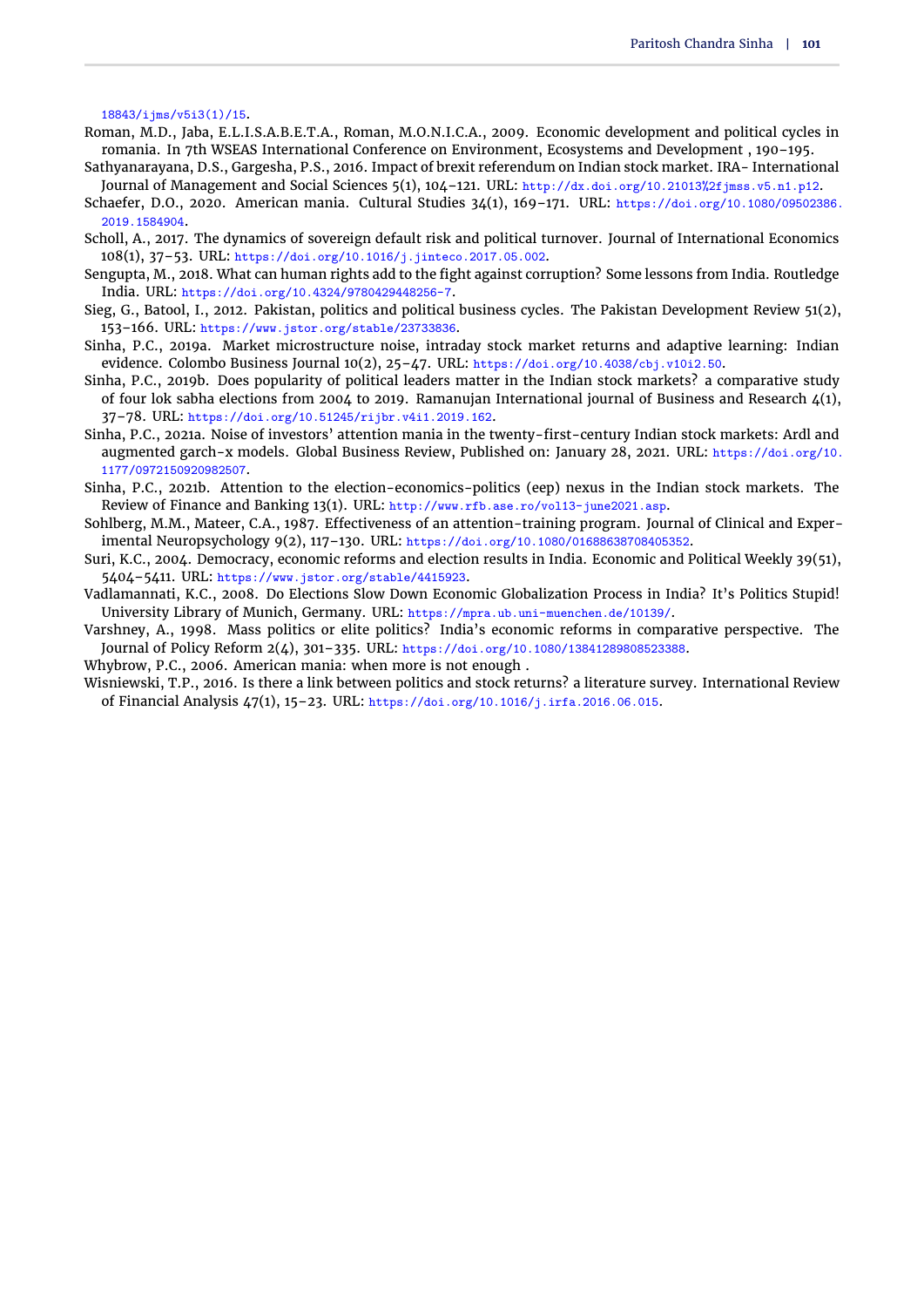*Ramanujan International Journal of Business and Research*, 2021, 6, 102[-121](#page-34-0)

**doi: https://doi.org/10.51245/rijbr.v6i1.2021.411appendix ISSN: 2455-5959**

A P P E N D I X

# **Noise of Investors' Attention Mania in the** 21*st* **Century Indian Stock Markets**

Paritosh Chandra Sinha  $\bullet$  1,  $^*$ 

<sup>1</sup>Department of Commerce, Rabindra Mahavidyalaya, Hooghly, W.B., India

\*paritoshchandrasinha@gmail.com

#### **Appendix 1: A Conceptual Foundation of the Noise of Investors' Attention Mania**

An early study at noise-based theory is [\(Grossman and Stiglitz,](#page-34-1) [1980\)](#page-34-1), where the unknown true return of a risky asset is viewed as the joint effect of observable information and unobservable noise. The true value of observable information is subject to average information cost to informed traders while that of unobservable noise is always conditional to ex-post prices of the stock. Hence, the presence of a large (small) number of noise-traders lead to persistency of more (less) noise in pricing systems. In synchronization, the stock-markets' indices reveal effects of both information and noise and the stocks' market returns show noise traders' heterogeneity bias and informed traders' information effects as well.

In essence, noise is the presence of misinformation and it reflects uncertainty. It represents a large set of insignificant things with more powerful causal effects than a small set of significant things [\(Black,](#page-34-2) [1986\)](#page-34-2). Noise is also observed within the microstructures of the financial markets (Sinha, 2019a). In econometric modelling of the expectations, noise represents two random elements - *white noise* and *correlated noise*. In political science, noise is deception in political agenda to the singular voice that is succeeded vis-à-vis the ordered array of unsuccessful political policies [\(Kallio,](#page-34-3) [2012\)](#page-34-3). Noise represents informal groups within a formal structure. In exploring how informal groups or norms are formed or how they persist, [\(Goodfellow,](#page-34-4) [2013\)](#page-34-4) has showed that regular impetus (to the urban groups towards making the protests and riots at a continued existence) institutionalizes "noise" in national political participation. Political noise may also appear due to the administrative reforms [\(Bäcklund et al.,](#page-34-5) [2014\)](#page-34-5), migration stories of the people, cultural varieties and racism [\(Ruez,](#page-34-6) [2017\)](#page-34-6), and presence of children and young people in politics [\(Bartos,](#page-34-7) [2016;](#page-34-7) [Kallio,](#page-34-8) [2016\)](#page-34-8). The political noise may also appear as the *noise of election mania* (NOEM). It may even be referred to reflect voters' psychological disorders, biases, or obsessions, and these are observed during the run-up of the national elections in Japan [\(Rawnsley,](#page-34-9) [2003\)](#page-34-9).

The noise of *attention mania* may arise due to investors' attention asymmetry to the political awareness of election issues, their supports to or trusts on the political leaders, and their political marketing strategies, agenda, slogans, tag-lines, targets and rivalry, their election activities and manifestos, branding of old or new leaders, political positioning, political fears, mistrust, disbelief, agonies or misconceptions about the concerned elections. For example, attention to "electronic voting machine" ("EVM") can be an IAM element in India. The EVM system is first used in 1982 in a few polling stations in Kerala and its full implementation in the Lok Sabha election has come in force only in 2004. On the use of the EVMs vis-à-vis fair elections in India, there are political debates of trust deficits and misuses of the technology amongst the political leaders, technical experts, and academics as yet [\(Avgerou et al.,](#page-34-10) [2019\)](#page-34-10). Trust deficit or mistrust results in the noise of IAM. The other IAM elements may be the voters' information confusion or search interests about the election candidates or the prime ministerial candidates or the leader of the opposition in legislative houses or the proposed economic and administrative reforms in the country.

On the contexts of the four Lok Sabha elections in India from 2004 to 2019, this study assumes that the effects of NOEM attract investors' attention to the market-related issues, and thereby, these influence stocks' monthly returns in the NSE Nifty and BSE Sensex in India. We call this particular political attention noise as the "noise of *investors' attention mania*".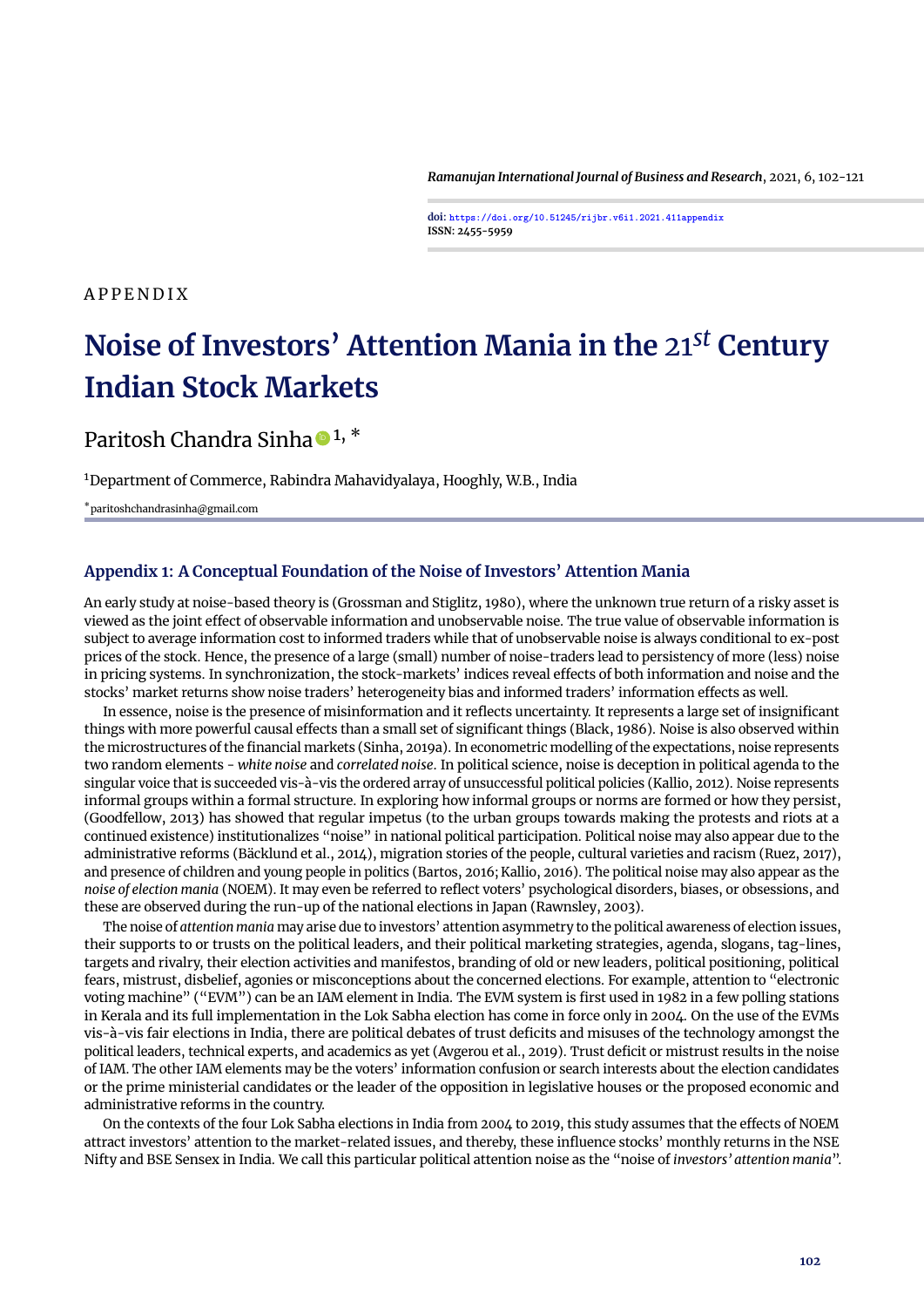We further assume that individuals use the Google search engine for their primary information needs.

Now, the elements in the set of general voters' attention interest P and those in the set of investor-voters' attention interest I are objective-driven and heterogeneous at their keywords' search. A behavioral mania IAM within the both can serve impetus to repetition or homogeneity at election expectations and political attention interests. The IAM at the presence of economic and political phenomena now involves homogenized co-joined attention element  $X_i$  – *s* in set A such that *X* ∈ *A* and *A* = *I* ∩ *P*. This study considers the  $X_i$  – *s* are being the Google Search keywords representing the IAM. The *search volume index* (*SVIx*,*it*) in the Google Trends for an *i th* keyword's search at the *t th* point in time can proxy for relative popularity within a given time-period T in the terms of days, months, or years in a geographical area viz., in our case, India. It has used *SVIx*,*it* data to proxy for *investors' attention mania*. With the attention search variables, it explores the causal effects of attention mania on the performances of the NSE Nifty and BSE Sensex stock markets' returns in India.

In developing the core concepts, we hereinafter firstly explore findings in [\(Joseph et al.,](#page-34-11) [2011;](#page-34-11) [Takeda and Wakao,](#page-34-12) [2014;](#page-34-12) [Dimpfl and Jank,](#page-34-13) [2015\)](#page-34-13), and [\(Tantaopas et al.,](#page-34-14) [2016\)](#page-34-14). Then, we develop the theoretical proposition and it is followed by theorizing a dynamic framework for the Autoregressive Distributed Lag (ARDL) Model along with both short-run and long-run attention effects.

[\(Joseph et al.,](#page-34-11) [2011\)](#page-34-11) have used [\(Fama and French,](#page-34-15) [1993\)](#page-34-15) three-factors model augmented with two risk factors - *UMD* (Up Minus Down portfolio returns) and *SENT* (the Sentiments' return effect). The *UMD*, a proxy for the momentum risk factor, is the difference of returns of the last year's prime mover portfolio and the prime loser portfolio. The risk *SENT* is measured as the time-series data of the daily stocks' return of the most searched stocks (*Q*5) less that of the daily returns of the least searched stocks (*Q*1). They have found that the *SENT* measure involves significant negative (positive) effects on the portfolio returns at the lower (higher) quantiles of the portfolio returns if sorted for returns' volatility while at the sixth quantile, the effect is insignificant. These reveal that the higher (lower) is the difference between the returns of the higher and lower searched stocks, the lower (higher) is the portfolio return of the stocks those are exposed to lower volatility in returns. Such effects are in the opposite for the stocks those are exposed towards upper volatility in returns. These results can be explained by information asymmetry, attention effects, and arbitrage opportunity. Since *SENT* is the difference between the stock's return at *Q*5 for the internet search index from that one at *Q*1 , *SENT* is a composite measure. *SENT* may proxy for an attention impact on the stock's return, the return's impact on the stock's attention, or a joint impact on stock prices. [\(Joseph et al.,](#page-34-11) [2011\)](#page-34-11) have used *SENT* to proxy for the arbitrage and its use becomes noisy in this study.

In exploring the attention effect of Google Search on stocks' returns, [\(Takeda and Wakao,](#page-34-12) [2014\)](#page-34-12) have augmented individual stocks' *SVI* data within the [\(Fama and French,](#page-34-15) [1993\)](#page-34-15) three-factor model. They have found a strong (weak) positive correlation between stocks' search intensity and trading volume. In explaining stock market volatility with the search queries, [\(Dimpfl and Jank,](#page-34-13) [2015\)](#page-34-13) have used the Vector Autoregressive models for the time series of realized volatility of market returns, search queries, and trading volume. In eliminating the noise traders' effects in the heterogeneous autoregressive (*HAR*) models towards forecasting performances of volatility, they have used two loss functions for the mean squared errors and quasi-likelihood of the realized market volatility variable. They have showed that the *HAR* model along with lagged variables of weekly and monthly volatilities captures the long memory presence of noise effects within the realized volatility of the stock markets. Since the present study explores the attention search effects on the stock market returns rather than on individual stocks' returns and/or their volatility, we avoid using the *HAR* model. The same may be explored in future works along with the appropriate setup.

On examining investors' attention effects and the stock markets' returns in Hong Kong, Japan, Korea, Singapore, India and Malaysia, [\(Tantaopas et al.,](#page-34-14) [2016\)](#page-34-14) have used the Google *SVI* data as the attention variable and they have explored the attention effects in a pairwise Granger causality model. They have found a one-way Granger causality effect such that the changes in the stock market variables (viz., returns, volatility, and trading volume) drive the changes in investors' attention interests. They have found that the presence of investors' attention effects reduces the predictabilities of stocks' returns and volatility but with little effect on their volume predictability. They have provided inconclusive evidence on the asymmetry effect of market variables on investors' attention. Since noise includes misinformation, we avoid using the Granger causality test as the central methodology in exploring the effects of *IAM* on the stock markets rather we use the same as the supplementary robustness checks for attention popularity.

We frame the following general theoretical proposition  $P_1$  for investors' long-run attention effects on the stock markets' returns in the model [equation 1.](#page-16-0) The model specificity in developing short-run manic effects of investors' attention mania (*IAM*) and the relevant testable hypotheses are dealt with in the next section.

**P1** : The Google search volume index (SVI) data for attention to economic attributes (SVIE), political attributes (SVIP) and political parties and personalities (SVIH) demonstrate effects of investors' attention mania (IAM) on the stock markets' (NSE Nifty and BSE Sensex) returns in India.

<span id="page-16-0"></span>
$$
R_t = \alpha_0 + \sum_{i,t=1}^{e,l} \beta_i \text{SVE}_{it} + \sum_{j,t=1}^{p,l} \gamma_j \text{SVP}_{jt} + \sum_{k,t=1}^{h,l} \delta_k \text{SVIH}_{kt} + \theta_t \tag{1}
$$

To accommodate both short-run and long-run attention effects on the market return dynamics, this long-run model needs to be revised in the cointegrated dynamic frames. There are three complementary versions of dynamic ARDL model viz., the unrestricted Autoregressive Distributed Lag (ARDL) model, its conditional long-run ARDL form, and its conditional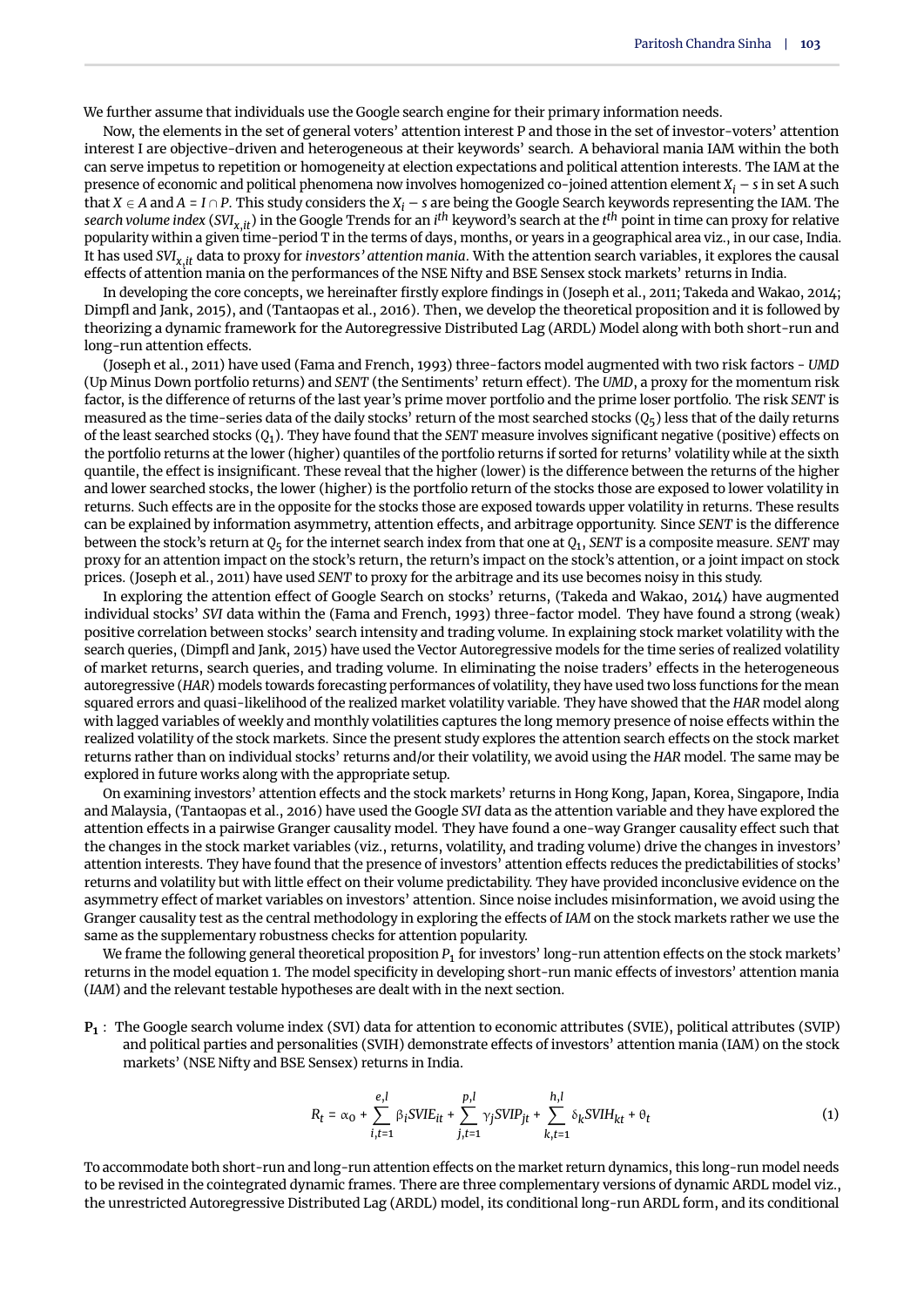Error Correction Form (ECF). In an unrestricted ARDL  $(r,q)$  set up in the following [equation 2](#page-17-0) at their levels' data, the dependent variable  $R_t$  is regressed with the endogenous dependent and exogenous independent variables at their respective lag orders of r and q to capture their dynamic past effects and that with the exogenous independent variables at current time t, i.e., at lag order of  $q = 0$  to capture their short-run or current effects. In the conditional long-run ARDL  $(r,q)$  set up in [equation 3](#page-17-1) at a mix of data levels, the first difference of market return, i.e., the variable ∆*R<sup>t</sup>* is regressed with the endogenous dependent and exogenous independent variables at their respective lag orders of *r* > 0 and *q* ≥ 0 [the first two parts in [equation 3\]](#page-17-1) along with the first differences of the dependent and independent variables at their respective lag orders of *r* > 0 and *q* = 0 [the next two parts in [equation 3\]](#page-17-1). The variables in first differences capture the short-run effects while their current and/or lagged levels address the long-run dynamics. The last part  $\eta t$  is the residual error component in the model. Further, in the conditional error correction form (ECF) of the long-run ARDL model, given in [equation 4,](#page-17-2) the first differences of both dependent and independent variables at their respective lag lengths of *r* > 0 and *q* = 0 reflect the short-run effects as those mentioned in the conditional long-run ARDL (r,q) model. The long-run effect is specified at its one-period lagged *error correction term* η*Zt*–1, and it surrogates for the speed of adjustment as observed in the dependent variable towards the long-run relationship.

<span id="page-17-0"></span>
$$
R_{t} = \theta_{0} + \sum_{r=1}^{r} \sum_{i}^{n} \theta_{1r} R_{t-r} + \sum_{q=1}^{q} \sum_{A}^{E, P, H} \sum_{i,t}^{e, l} \theta_{Aiq} SVIA_{it-q} + \sum_{A}^{E, P, H} \sum_{i,t}^{e, l} \eta_{Ai} SVIA_{it} + n_{t}
$$
(2)

<span id="page-17-1"></span>
$$
\Delta R_t = \theta_0 + \sum_{r=1}^r \sum_{i}^n \theta_{1r} R_{t-r} + \sum_{q=0}^q \sum_{A}^{E,P,H} \sum_{i,t}^{e,l} \theta_{Aiq} SVIA_{it-q} + \sum_{r=1}^r \sum_{i}^n \theta_{1r} \Delta R_{t-r} + \sum_{A}^{E,P,H} \sum_{i,t}^{e,l} \eta_{Ai} \Delta SVIA_{it} + n_t
$$
(3)

<span id="page-17-2"></span>
$$
\Delta R_t = \theta_0 + \sum_{r=1}^r \sum_{i}^n \theta_{1r} \Delta R_{t-r} + \sum_{A}^{E,P,H} \sum_{i,t}^{\varrho, l} \theta_{Ai} \Delta SVIA_{it-q} + \eta Z_{t-1} + \eta_t
$$
\n(4)

The first two ARDL models augment the behavioral autocorrelation features of the data within the system and use the different lagged dependent variables as explanatory variables. These models are also free from the restriction of levels of autocorrelations of the variables - if both are of  $I(0)$ s, or of mixed nature i.e., some are of  $I(0)$  and the rest of  $I(1)$ , but not I(2) or higher. The conditional ECF of the ARDL model derives its long-run adjustments systematically within the conditional Long Run ARDL model as mentioned in [equation 3.](#page-17-1) Further, the missing of long-term influences of variables at level data in [equation 4](#page-17-2) results in under-specification in dynamic equilibrium, and hence the conditional ECF leads to loss of valuable information. In exploring IAM, we avoid any confirmation bias in the specific model selection and so, we use both the unrestricted and conditional ARDLs in [equation 2](#page-17-0) and [equation 3](#page-17-1) along with the  $ECF(r,q)$  of the conditional long-run ARDL model.

It is thought-provoking to find that the long-run static model specified in [equation 1](#page-16-0) results in model instability and/or spurious regression at the presence of dependent variable *R<sup>t</sup>* being of I(0) in nature (stationary) but independent attention variables are mixed I(0) and I(1). A linear transformation of I(1) data for these independent attention variables leads to loss of information. Furthermore, since investors do not view their attention choice in linear transformations at times of decision choice, the said transformation will also warrant the need for further theoretical justifications. Investors' different attention layers also restrict us from using the first difference in converting the I(1) data sets into the I(0) ones. Hence, we avoid regressing the theoretical long-run regression model [equation 1](#page-16-0) even with augmented lagged dependent variables but incorporate intercept and time trend in formulating the hypothesis. Interested readers may find theoretical backings of these ARDL models in [\(Banerjee et al.,](#page-34-16) [1993\)](#page-34-16), and [\(Banerjee et al.,](#page-34-17) [1998\)](#page-34-17).

#### **Appendix 2: A brief communique on Indian political parties and personalities** *Source* : *wikipedia*.*org*

- **Indian National Congress (INC):** Indian National Congress, INC, is a century-old political party established in 1885. Under the leadership of Mahatma Gandhi, the INC had become the center of the Indian independence movement. During the post-independence period, the INC has become the core political party in the central government in India till 1998. This political party has contributed India with four Prime Ministers from 1947 to 1998.
- **United Progressive Alliance (UPA):** At the 2004 general election debacle for the large political parties when no single political party could lead to stake the claim to form the government, the concept of UPA came. The United Progressive Alliance (UPA) is a concept of coalition alliance since 2004. At the center of it, there is INC and the other parties are the regional parties. The alliance has successfully run two governments during 2004-2014 under the former Prime Minister, Dr. Manmohan Singh.
- **Bharatiya Janata Party (BJP):** Bharatiya Janata Party (BJP), a right-wing political party, presently is the largest political party in the world in terms of primary membership of its cadres. The party was formed in 1951 and it was previously named Bharatiya Jana Sangh. The party has received tremendous growth in political acceptance from its two members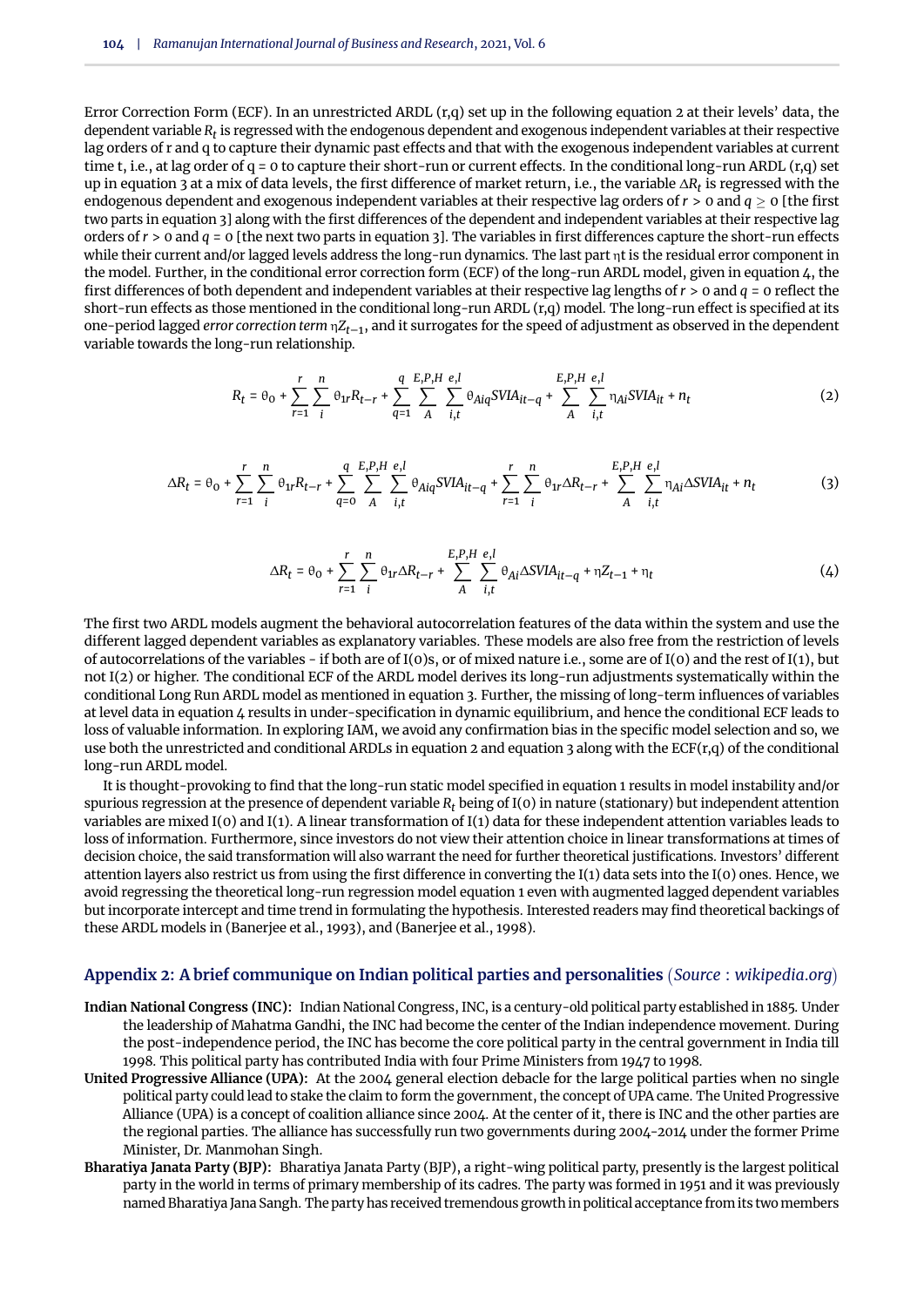in the parliament in 1984 to the largest political party in 1996. In the 1998 general election, the party in coalition with other regional political parties formed the central government with its Prime Minister, Atal Bihari Vajpayee. Despite its political downfall in the 2004 general election, it has received huge political supports from the public in the 2014 and 2019 general elections.

- **National Democratic Alliance (NDA):** National Democratic alliance is the BJP dominated right-wing political alliance in India. Following the 1998 general election and lack of any single party to form the government at the Center, NDA was formed along with the BJP and like-minded right-wing political parties. The alliance had led a successful full-term government during 1999- 2004. In the 2014 and 2019 general elections, the coalition has received tremendous growth in the center and the state assembly elections in India.
- **Sonia Gandhi:** Ms. Sonia Gandhi is an Indian politician from the right-wing political party of the Indian National Congress (INC). She has been serving the INC since 1998. Under her leadership, her political party had formed two successive governments in the Centre in India since 2004. She had stepped down as the President of the INC in December 20017 due to bad health but resumed to lead in August 2019.
- **Manmohan Singh:** Dr. Manmohan Singh is an Indian economist, academic and politician as well. He had served the central United Progressive Alliance (UPA) government as the Prime Minister of India for two consecutive terms from 2004-2009 and 2009-20014. On the occasion of Ms. Sonia Gandhi declined to take charge of the Prime Minister of India in 2004, he had been nominated for that post.
- **Rahul Gandhi:** Rahul Gandhi is a young Indian politician from the INC. He has entered into politics in 2004 and had been serving in the capacity of a Member of the Parliament since 2004. During 2007-2013, he has served the Indian Youth Congress. He has served the INC as its Vice-President since 2013, and he has been elected as President of the INC in December 2017 and served the post till 2019 general election in India. During his political career, he has spent much time in 2015 for Farmers and Land Agitation at different parts of India.
- **Atal Bihari Vajpayee:** Atal Bihari Vajpayee was an Indian politician, statesman, and poet as well. He had served as the Prime Minister of the Indian Central Government for two short terms for 13 days in 1996 and 13 months during 1998-1999 and a full term from 1999 to 2004. He had served the Indian Parliament for more than five decades of periods. Under his second short tenure, the Indian Government had successfully carried out Pokhran-II nuclear tests in 1998. He has been awarded Bharat Ratna, the highest civilian award in 2015. His birthday 25th December is marked as Good Governance Day since 2014.
- **Lal Krishna Advani:** Lal Krishna Advani is an Indian Politician. He is a founder member of the political party the Bharatiya Janata Party (BJP). He has served the central government of India as Deputy Prime Minister of India under the Prime Minister Atal Bihari Vajpayee during 2002-2004. He has served the Government as the Home Minister of the National Democratic Alliance (NDA) during 1998-2004. He had been the leader of the opposition in the parliament during 2004-2009. He has been the Prime Ministerial candidate from the BJP in the 2009 general election in India.
- **Narendra Modi:** Narendra Modi is an Indian politician and the 14th and 15th Prime Minister of India respectively for 2014-2019 and 2019 to date. He has been the Chief Minister during 2001 – 2014 consecutively for three terms in Gujrat, a prosperous state in India. He has been famous for his good governance and minimum government across the nation. His "Make in India" project, health and sanitation drive, foreign policy and defence policy are mostly iconic and path-breaking in Indian history. He has been conferred with many national and international awards from 2007 to till date. He has received many international awards from Saudi Arabia, Afghanistan, Palestine, the United States of Emirates, Russia, Maldives, and Bahrain during 2016-2019.

#### **Appendix 3: Data Characteristics**

We find that the raw indices data i.e., "Low Index" of NSE Nifty and BSE Sensex are non-stationary at their levels data. At first differences, the ADF Unit Root tests show that both indices are stationary with intercept and with trend and intercept as well. The unit root tests of both NSE Nifty and BSE Sensex market returns reject the null hypothesis of the presence of unit roots at data levels, at the first difference, and the second difference with or without intercepts, and with or without intercepts and trends. We use relatives of the log-transformed index as the returns data. The ADF Unit Root tests show that both these market returns are stationary at their level data: with the intercept, and with the trend and intercept as well. Hence, our two stock markets' monthly returns are stationary, and I(0). A correlogram test of both markets' returns shows insignificant autocorrelations with a weak change in its sign at 9*th* lag. The Unit Root with Break test rejects a presence of unit root even at breakpoints of both returns' data. The market returns are stationary even at breakpoint situations. These results are not depicted in tables and figures to save space.

The unit root test results with the explanatory variables are now described. The detail can be produced with annexures on demand from the readers. The unit root test results of SVI, DSVI, and RSVI data for different attributes show that at first difference along with intercept, these data sets have significantly rejected the presence of unit root. The first-differences of Google keywords search data are stationary and I(0) type. Since the DSVI data sets for the attributes are at first differences of the respective SVI data, unit root tests for these data sets also have rejected the presence of any unit root at levels with or without intercepts, and also with or without intercepts and trends, and the DSVI data series are stationary and I(0) in nature at all levels' data.

At level data with an intercept but without trend effects, our SVI data have an absence of unit roots with E-attributes "BSE Sensex" and "Stock Market Return", with all P-attributes, and with the most H-attributes except for "National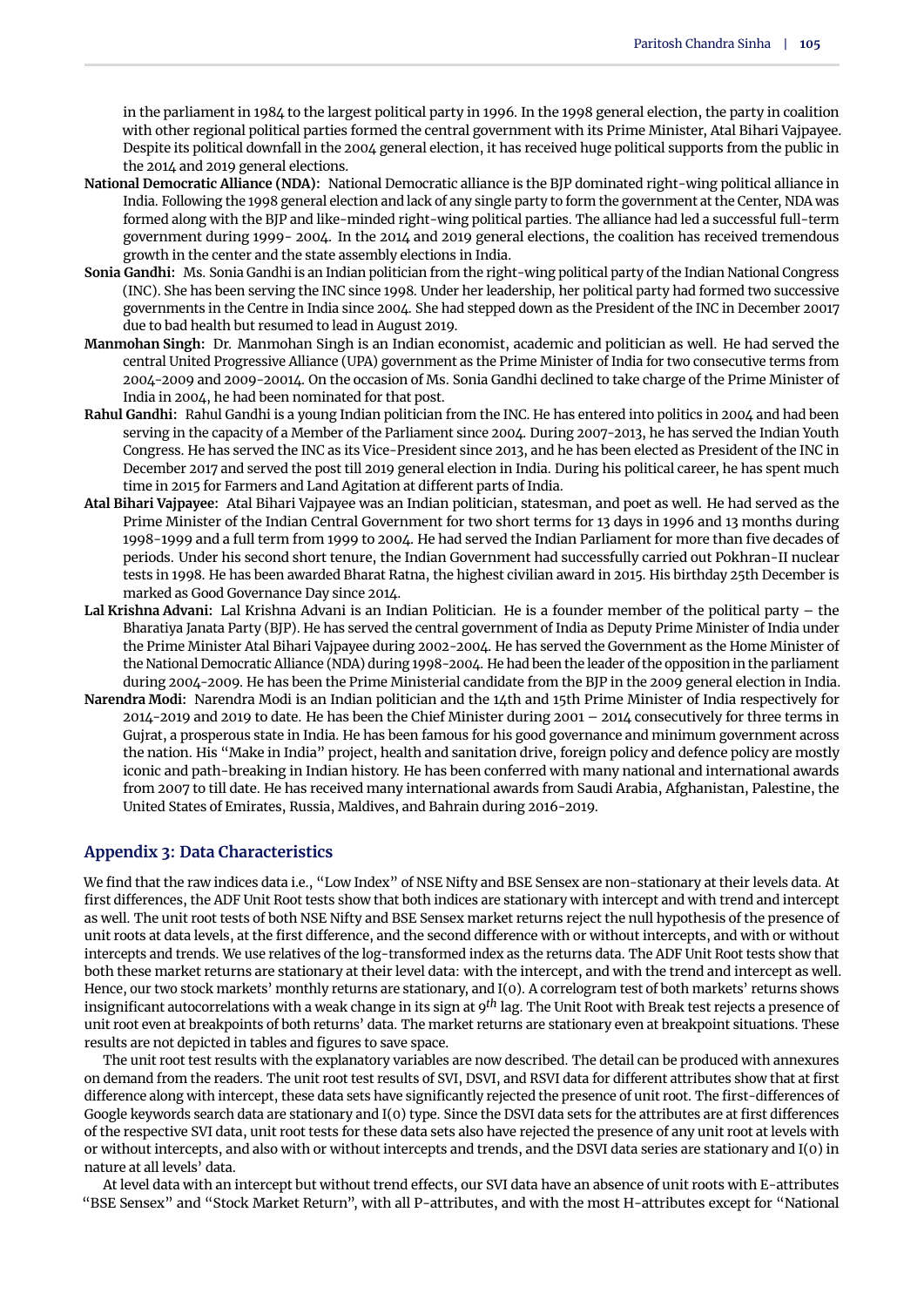Democratic Alliance", "NDA", "Bharatiya Janata Party", and "Rahul Gandhi". Level data of these specific variables are stationarity and I(0) type while the others are of I(1) type. Further, at level data with intercept and trend effect, our SVI data show significant trend impacts with E-attributes "Risk Free Rate", "Risk Free Interest Rate", and "Stock Market Returns", P-attributes - "electronic voting machine", and "EVM", and H-attributes "Bharatiya Janata Party", "Manmohan Singh", "Rahul Gandhi", and "Narendra Modi". These data are trend stochastic and I(0) type but the rests are I(1). At level data with an intercept but without trend effect, our RSVI data for "Risk Free Rate", "Stock Market Return", "electronic voting machine", "EVM", "Next PM", "United Progressive Alliance", "UPA", "National Democratic Alliance", "Indian National Congress", "Atal Bihari Vajpayee", and "Lal Krishna Advani" show absence of unit roots and their data are stationary at I(0) while the rests are I(1) type. With trend and intercept effects at level data, RSVI data for E-attributes neither show trend effects nor reject the presence of unit roots and these variables are of I(1) type, but for P-attributes and H-attributes, we find a mixed presence of significant trend effects and/or absence of unit roots and these are of mixed, I(0) and I(1).

#### SVI Data (Focus Attention) DSVI Data (Selective Attention) RSVI Data (Homogeneous Attention) Variables Coef. Std. Error t-Stat Prob. Variables Coef. Std. Err. t-Stat. Prob. Variables Coef. Std. Err. t-Stat. Prob. **C 0.722125** 0.140130 5.153 0.000 **C 0.59216** 0.13796 4.292 0.000 **C 1.065389** 0.122868 8.671 0.000 RNSE(-4) **0.193736** 0.063630 3.045 0.003 RNSE(-4) **0.21440** 0.06307 3.399 0.001 RNSE(-4) **0.043652** 0.008879 4.916 0.000 RFIR(-3) **-0.000107** 0.000053 -2.048 0.042 D\_RFIR(-2) **0.00011** 0.00005 2.296 0.023 R\_RFIR(-3) **0.000042** 0.000018 2.378 0.019 RFIR(-4) **0.000127** 0.000050 2.565 0.011 @TREND -0.00001 0.00001 -0.841 0.402 @TREND **-0.000139** 0.000054 -2.562 0.011 BSE **-0.000223** 0.000094 -2.378 0.019 D\_BSE **-0.00020** 0.00009 -2.384 0.018 R\_NSE **0.000222** 0.000045 4.893 0.000 BSE(-1) **0.000430** 0.000099 4.359 0.000 D\_BSE(-1) **0.00021** 0.00008 2.622 0.010 R\_NSE(-1) **-0.000197** 0.000055 -3.579 0.001 RFR(-1) **0.000137** 0.000045 3.027 0.003 D\_IRR(-1) **-0.00019** 0.00006 -3.349 0.001 R\_IRR(-2) **-0.000084** 0.000030 -2.796 0.006 SMI -0.000442 0.000094 -4.722 0.000 D\_SMI **-0.00034** 0.00009 -3.968 0.000 R\_NSE(-3) **0.000143** 0.000055 2.591 0.011 SMI(-2) 0.000174 0.000086 2.025 0.045 D\_SMI(-1) **-0.00020** 0.00008 -2.386 0.018 R\_NSE(-4) **-0.000096** 0.000045 -2.115 0.036 SMR(-1) -0.000099 0.000049 -2.016 0.046 D\_SMR **-0.00010** 0.00005 -2.022 0.045 RNSE(-1) 0.026145 0.070825 0.369 0.713 SMR(-4) 0.000105 0.000049 2.159 0.032 D\_SMR(-1) **-0.00010** 0.00005 -1.974 0.050 RNSE(-2) -0.052628 0.070415 -0.747 0.456 RNSE(-1) 0.057928 0.076145 0.761 0.448 RNSE(-1) 0.09276 0.07192 1.290 0.199 RNSE(-3) -0.076095 0.070210 -1.084 0.280 RNSE(-2) 0.001466 0.067437 0.022 0.983 RNSE(-2) 0.04642 0.06581 0.705 0.482 R\_BSE 0.000013 0.000026 0.494 0.622 RNSE(-3) | 0.025660 | 0.066518 | 0.386 | 0.700 | RNSE(-3) | 0.05598 | 0.06561 | 0.853 | 0.395 | R\_NSE(-2) | -0.000105 | 0.000056 | -1.886 | 0.061 BSE(-2) | -0.000171 | 0.000088 | -1.953 | 0.053 | D\_NSE | -0.00002 | 0.00011 | -0.179 | 0.858 | R\_RFR | -0.000015 | 0.000015 | -1.012 | 0.313 NSE | 0.000078 | 0.000076 | 1.030 | 0.305 | D\_RFR | 0.00000 | 0.00004 | 0.125 | 0.901 | R\_RFIR | -0.000031 | 0.000020 | -1.552 | 0.123 RFR | 0.000058 | 0.000044 | 1.344 | 0.181 | D\_RFR(-1) | 0.00008 | 0.00004 | 1.880 | 0.062 | R\_RFIR(-1) | 0.000002 | 0.000020 | 0.103 | 0.918 RFR(-2) | 0.000077 | 0.000047 | 1.631 | 0.105 | D\_RFR(-2) | 0.00006 | 0.00004 | 1.773 | 0.078 | R\_RFIR(-2) | -0.000009 | 0.000019 | -0.456 | 0.649 RFIR -0.000089 0.000055 -1.599 0.112 D\_RFIR -0.00001 0.00005 -0.179 0.858 R\_IRR 0.000051 0.000031 1.651 0.101 RFIR(-1) | 0.000075 | 0.000055 | 1.363 | 0.175 | D\_RFIR(-1) | 0.00009 | 0.00005 | 1.743 | 0.083 | R\_IRR(-1) | 0.000050 | 0.000029 | 1.701 | 0.091 RFIR(-2) | 0.000086 | 0.000052 | 1.644 | 0.102 | D\_IRR | -0.00006 | 0.00006 | -1.035 | 0.302 | R\_IRR(-3) | 0.000049 | 0.000030 | 1.611 | 0.109 IRR -0.000067 0.000072 -0.929 0.355 R\_IRR(-4) 0.000055 0.000030 1.842 0.067 SMI(-1) | 0.000106 | 0.000097 | 1.095 | 0.275 | | | | | | | R\_SMI | -0.000010 | 0.000024 | -0.406 | 0.685 SMR | 0.000007 | 0.000056 | 0.122 | 0.903 | D\_SMR(-2) | -0.00004 | 0.00005 | -0.871 | 0.385 | R\_SMR | 0.000021 | 0.000014 | 1.506 | 0.134 SMR(-2) | 0.000083 | 0.000048 | 1.730 | 0.086 | D\_SMR(-3) | 0.00001 | 0.00005 | 0.290 | 0.772 | R\_SMR(-1) | 0.000018 | 0.000015 | 1.237 | 0.218 SMR(-3) | 0.000005 | 0.000050 | 0.098 | 0.922 | D\_SMR(-4) | 0.00008 | 0.00004 | 1.914 | 0.057 | R\_SMR(-2) | -0.000026 | 0.000014 | -1.828 | 0.070 TREND -0.000007 0.000040 -0.169 0.866  $\overline{R}$ <sup>2</sup> **0.472** MDV 1.0013 *R* <sup>2</sup> **0.43** MDV 1.0015 *R* 0.44 MDV 1.0013<br>0.35 SDDV 0.0091 Adj. *R* **0.383** SDDV 0.0091 Adj.  $R^2$ <br>0.0072 AIC -6.900 S.E.R. <sup>2</sup> **0.35** SDDV 0.0086 Adj. *R* **0.35** SDDV 0.0091<br>0.0074 AIC -6.8526 S.E.R. | 0.0072 | AIC | -6.900 | S.E.R. | 0.0069 | AIC | -6.9816 | S.E.R. | 0.0074 | AIC | -6.8526 S.S.R. | 0.0080 | SC | -6.424 | S.S.R. | 0.0076 | SC | -6.5575 | S.S.R. | 0.0085 | SC | -6.3949 Log p^ 654.85 HQ -6.707 Log p^ 655.84 HQ -6.8097 Log p^ 649.59 HQ -6.6671 **F-stat. 5.329 DW stat. 2.025 F-stat. 5.13 DW stat. 1.92 F-stat. 4.91 DW stat. 1.93 P(F-stat.) 0.001** BGSCLM(1) 0.588(0.444) **P(F-stat.) 0.001** BGSCLM(1) 1.114(0.292) **P(F-stat.) 0.001** BGSCLM(1) 0.592(0.443) B-P-G HT 1.51(0.12) BGSCLM(2) 0.933(0.395) B-P-G HT 1.58(0.10) BGSCLM(2) 0.761(0.469) B-P-G HT 1.53(0.12) BGSCLM(2) 0.728(0.485) **CUSUM Recursive Estimates Stable at 5% Level CUSUM Recursive Estimates Stable at 5% Level CUSUM Recursive Estimates Stable at 5% Level**

#### **Appendix 4: NSE Nifty Returns at Attention to E-attributes with Unrestricted ARDL (4, 4) Model**

**Search Keywords (Acronyms):** "BSE Sensex" (BSE), "NSE Nifty 50" (NSE), "Risk Free Rate" (RFR), "Risk Free Interest Rate" (RFIR), "Internal Rate of Return" (IRR), "Stock Market Index" (SMI), "Stock Market Return" (SMR), "Electronic Voting Machine" (EVM), "EVM" (EVM\_A), "Lok Sabha" (LS), "LS Election" (LS\_E), "Lok Sabha Election" (LSE), "Next PM" (NXPM), "United Progressive Alliance" (UPA), "UPA" (UPA\_A), "National Democratic Alliance" (NDA), "NDA" (NDA\_A), "Bharatiya Janata Party" (BJP), "Indian National Congress" (INC), "Sonia Gandhi" (SG), "Manmohan Singh" (MS), "Rahul Gandhi" (RG), "Atal Bihari Vajpayee" (ABV), "Lal Krishna Advani" (LKA), & "Narendra Modi" (NM).

Parameters Test Acronyms: "S.E.R" is S.E. of regression; "S.S.R." is Sum squared residuals; "Log  $\hat{p}$  " is the Log likelihood value; "DW " is Durbin-Watson statistics; "B-P-G HT " denotes F statistics value for Breusch-Pagan-Godfrey Heteroskedasticity Test, and the relevant value in parenthesis represents its probability value. "BGSCLM(1/2)" denotes F-statistics value at 1st / 2nd order Breusch-Godfrey Serial Correlation LM Test and the value in parenthesis represents its probability value. "MDV " is Mean Dependent Variance; "SDDV " is S.D. Dependent Variance; "AIC" is Akaike info criterion; "SC" Schwarz criterion; "HQ" is Hannan-Quinn criterion.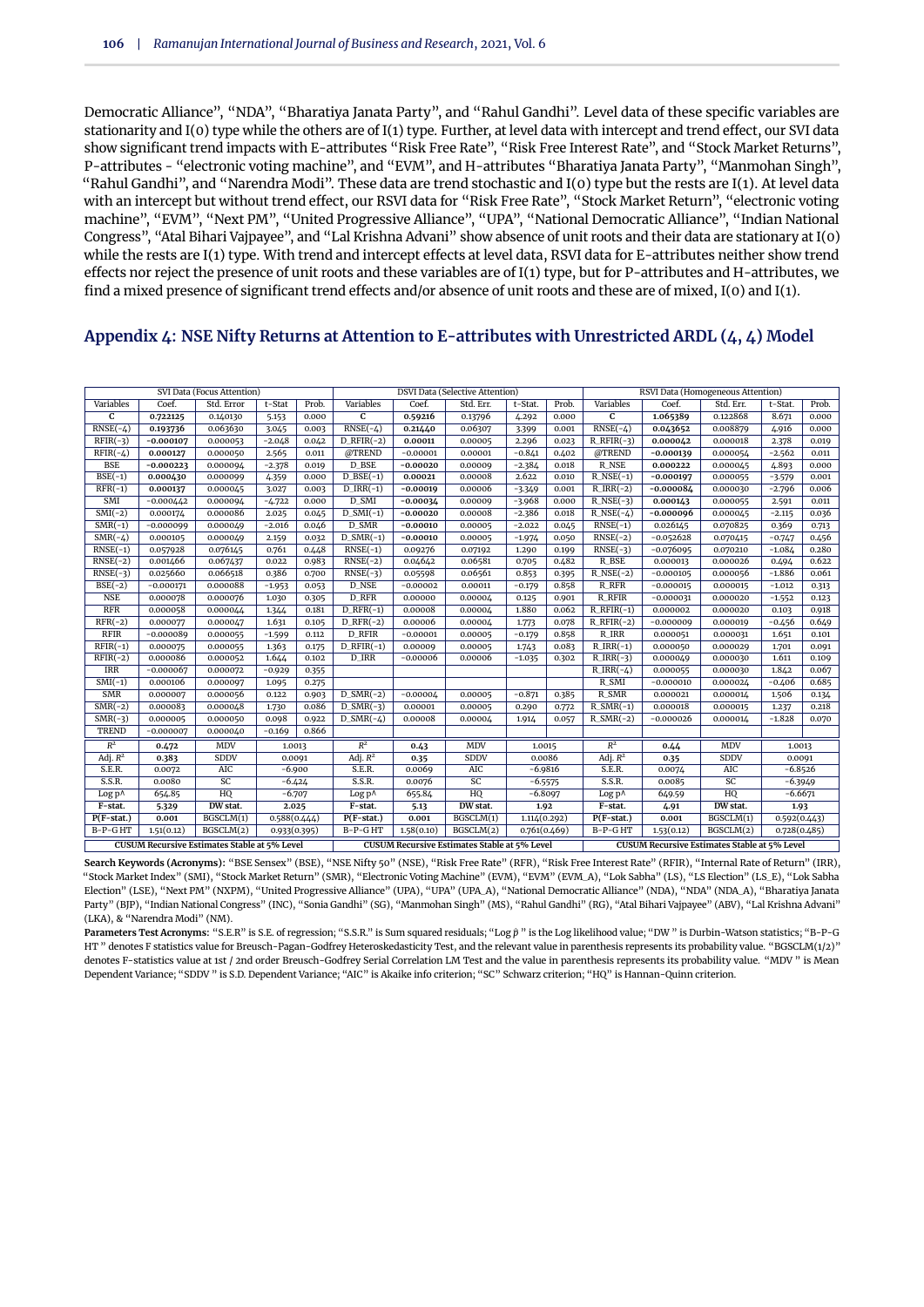#### **Appendix5: NSE Nifty Returns at Attention to E-attributes with Conditional Long Run ARDL (4, 4) Model and Bound Tests**

|                             |                                                                 | SVI Data (Focus Attention) |          | <b>DSVI Data (Selective Attention)</b> |                                                                                                                    |             |                   | RSVI Data (Homogeneous Attention) |       |                                                                                                |             |                   |          |        |
|-----------------------------|-----------------------------------------------------------------|----------------------------|----------|----------------------------------------|--------------------------------------------------------------------------------------------------------------------|-------------|-------------------|-----------------------------------|-------|------------------------------------------------------------------------------------------------|-------------|-------------------|----------|--------|
| Variables                   | Coef.                                                           | Std. Error                 | t-Stat   | Prob.                                  | Variables                                                                                                          | Coef.       | Std. Err.         | t-Stat.                           | Prob. | Variables                                                                                      | Coef.       | Std. Err.         | t-Stat.  | Prob.  |
| $\mathsf{C}$                | 0.722125                                                        | 0.140130                   | 5.153    | 0.000                                  | C                                                                                                                  | 0.592156    | 0.137963          | 4.292                             | 0.000 | $\mathsf{C}$                                                                                   | 1.065389    | 0.122868          | 8.671    | 0.000  |
| $RNSE(-1)$                  | $-0.721211$                                                     | 0.139394                   | $-5.174$ | 0.000                                  | $RNSE(-1)$                                                                                                         | $-0.590443$ | 0.137652          | $-4.289$                          | 0.000 | $RNSE(-1)$                                                                                     | $-1.058927$ | 0.122472          | $-8.646$ | 0.000  |
| $RNSE(-3)$                  | $-0.193736$                                                     | 0.063630                   | $-3.045$ | 0.003                                  | $\triangle$ RNSE(-3)                                                                                               | $-0.214402$ | 0.063069          | $-3.399$                          | 0.001 | $RNSE(-3)$                                                                                     | $-0.043652$ | 0.008879          | $-4.916$ | 0.000  |
| $RFIR(-3)$                  | $-0.000127$                                                     | 0.000050                   | $-2.565$ | 0.011                                  | $D_RFIR(-1)$                                                                                                       | $-0.000109$ | 0.000048          | $-2.296$                          | 0.023 | $R$ <sub>RFIR(-2)</sub>                                                                        | $-0.000042$ | 0.000018          | $-2.378$ | 0.019  |
| <b>BSE</b>                  | $-0.000223$                                                     | 0.000094                   | $-2.378$ | 0.019                                  | D_BSE                                                                                                              | $-0.000203$ | 0.000085          | $-2.384$                          | 0.018 | <b>R_NSE</b>                                                                                   | 0.000222    | 0.000045          | 4.893    | 0.000  |
| $RNSE(-2)$                  | $-0.219396$                                                     | 0.094499                   | $-2.322$ | 0.022                                  | $RNSE(-2)$                                                                                                         | $-0.270380$ | 0.092882          | $-2.911$                          | 0.004 | $R$ <sub>NSE</sub> $(-3)$                                                                      | 0.000096    | 0.000045          | 2.115    | 0.036  |
| SMI                         | $-0.000442$                                                     | 0.000094                   | $-4.722$ | 0.000                                  | $D$ _SMI                                                                                                           | $-0.000344$ | 0.000087          | $-3.968$                          | 0.000 | $R_IRR(-1)$                                                                                    | 0.000120    | 0.000060          | 2.024    | 0.045  |
| $IRR*$                      | $-0.000067$                                                     | 0.000072                   | $-0.929$ | 0.355                                  | $D_IRR(-1)$                                                                                                        | $-0.000251$ | 0.000098          | $-2.546$                          | 0.012 | $R_IRR(-2)$                                                                                    | $-0.000103$ | 0.000038          | $-2.737$ | 0.007  |
| $RFR(-1)$                   | 0.000273                                                        | 0.000085                   | 3.196    | 0.002                                  | $RNSE(-1)$                                                                                                         | $-0.316799$ | 0.119440          | $-2.652$                          | 0.009 | <b>R_IRR</b>                                                                                   | 0.000051    | 0.000031          | 1.651    | 0.101  |
| $SMI(-1)$                   | $-0.000174$                                                     | 0.000086                   | $-2.025$ | 0.045                                  | $D\_SMI(-1)$                                                                                                       | $-0.000542$ | 0.000140          | $-3.881$                          | 0.000 | $R$ IRR $(-1)$                                                                                 | $-0.000020$ | 0.000046          | $-0.435$ | 0.664  |
| $SMR(-1)$                   | $-0.000193$                                                     | 0.000066                   | $-2.910$ | 0.004                                  | D_SMR                                                                                                              | $-0.000104$ | 0.000052          | $-2.022$                          | 0.045 | $R_{IRR(-3)}$                                                                                  | $-0.000055$ | 0.000030          | $-1.842$ | 0.067  |
| $SMR(-3)$                   | $-0.000105$                                                     | 0.000049                   | $-2.159$ | 0.032                                  | $D_RFR(-1)$                                                                                                        | 0.000145    | 0.000090          | 1.617                             | 0.108 | $R_RFR*$                                                                                       | $-0.000015$ | 0.000015          | $-1.012$ | 0.313  |
| $\overline{\text{BSE}}(-1)$ | 0.000036                                                        | 0.000094                   | 0.384    | 0.701                                  | $D_BSE(-1)$                                                                                                        | 0.000003    | 0.000123          | 0.022                             | 0.983 | R_BSE*                                                                                         | 0.000013    | 0.000026          | 0.494    | 0.622  |
| $NSE*$                      | 0.000078                                                        | 0.000076                   | 1.030    | 0.305                                  | D_NSE*                                                                                                             | $-0.000020$ | 0.000109          | $-0.179$                          | 0.858 | $R$ <sub>NSE</sub> $(-1)$                                                                      | $-0.000033$ | 0.000029          | $-1.161$ | 0.247  |
| $BSE(-1)$                   | 0.000171                                                        | 0.000088                   | 1.953    | 0.053                                  | D_RFR                                                                                                              | 0.000004    | 0.000035          | 0.125                             | 0.901 | $R$ <sub>NSE</sub> $(-1)$                                                                      | 0.000058    | 0.000049          | 1.200    | 0.232  |
| RFR                         | 0.000058                                                        | 0.000044                   | 1.344    | 0.181                                  | $D_RFR(-1)$                                                                                                        | $-0.000063$ | 0.000036          | $-1.773$                          | 0.078 | $R$ <sub>NSE</sub> $(-2)$                                                                      | $-0.000047$ | 0.000048          | $-0.986$ | 0.326  |
| $RFR(-1)$                   | $-0.000077$                                                     | 0.000047                   | $-1.631$ | 0.105                                  | D RFIR                                                                                                             | $-0.000009$ | 0.000051          | $-0.179$                          | 0.858 | <b>R_RFIR</b>                                                                                  | $-0.000031$ | 0.000020          | $-1.552$ | 0.123  |
| $RFIR(-1)$                  | 0.000092                                                        | 0.000108                   | 0.848    | 0.398                                  | $D_RFIR(-1)$<br>$R_RFIR(-1)$<br>1.582<br>0.116<br>0.000190<br>0.000120<br>0.000005<br>0.000033<br>0.150            |             |                   |                                   |       |                                                                                                |             |                   | 0.881    |        |
| $SMI(-1)$                   | $-0.000162$                                                     | 0.000088                   | $-1.844$ | 0.067                                  | $D\_SMR(-1)$                                                                                                       | $-0.000157$ | 0.000151          | $-1.038$                          | 0.301 | R_SMI*                                                                                         | $-0.000010$ | 0.000024          | $-0.406$ | 0.685  |
| $SMR(-1)$                   | 0.000101                                                        | 0.000076                   | 1.318    | 0.190                                  | $D_{\_SMR(-1)}$                                                                                                    | $-0.000051$ | 0.000109          | $-0.469$                          | 0.640 | $R\_SMR(-1)$                                                                                   | 0.000013    | 0.000023          | 0.572    | 0.568  |
| <b>SMR</b>                  | 0.000007                                                        | 0.000056                   | 0.122    | 0.903                                  | $D_{SNR(-2)}$                                                                                                      | $-0.000095$ | 0.000076          | $-1.245$                          | 0.215 | <b>R_SMR</b>                                                                                   | 0.000021    | 0.000014          | 1.506    | 0.134  |
| $SMR(-2)$                   | $-0.000110$                                                     | 0.000059                   | $-1.864$ | 0.064                                  | $D_{\_SMR(-3)}$                                                                                                    | $-0.000081$ | 0.000042          | $-1.914$                          | 0.057 | $R\_SMR(-1)$                                                                                   | 0.000026    | 0.000014          | 1.828    | 0.070  |
| $RFIR(-1)$                  | $-0.000106$                                                     | 0.000081                   | $-1.299$ | 0.196                                  | D_IRR                                                                                                              | $-0.000060$ | 0.000058          | $-1.035$                          | 0.302 | $R$ <sub>RFIR(-1)</sub>                                                                        | $-0.000034$ | 0.000023          | $-1.459$ | 0.147  |
| <b>RFIR</b>                 | $-0.000089$                                                     | 0.000055                   | $-1.599$ | 0.112                                  |                                                                                                                    |             |                   |                                   |       | $RNSE(-1)$                                                                                     | 0.085072    | 0.100065          | 0.850    | 0.397  |
| $RFIR(-2)$                  | $-0.000019$                                                     | 0.000068                   | $-0.285$ | 0.776                                  |                                                                                                                    |             |                   |                                   |       | $RNSE(-2)$                                                                                     | 0.032443    | 0.070153          | 0.462    | 0.644  |
| $RNSE(-1)$                  | $-0.220862$                                                     | 0.120562                   | $-1.832$ | 0.069                                  |                                                                                                                    |             |                   |                                   |       |                                                                                                |             |                   |          |        |
| @TREND                      | $-0.000007$                                                     | 0.000040                   | $-0.169$ | 0.866                                  | @TREND                                                                                                             | $-0.000008$ | 0.000010          | $-0.841$                          | 0.402 | @TREND                                                                                         | $-0.000139$ | 0.000054          | $-2.562$ | 0.011  |
|                             | F-Bound Test ^                                                  | F-statistic Value          |          | 6.041                                  | F-Bound Test ^                                                                                                     |             | F-statistic Value |                                   | 9.492 | F-Bound Test ^                                                                                 |             | F-statistic Value |          | 10.283 |
|                             | Levels Equation at Unrestricted Constant and Unrestricted Trend |                            |          |                                        |                                                                                                                    |             |                   |                                   |       |                                                                                                |             |                   |          |        |
|                             | $EC = RNSE - (0.00005 * BSE + 0.000108 * NSE +$                 |                            |          |                                        | EC = RNSE - $(0.000005^*D_BSE - 0.000033^*D_BSE +$                                                                 |             |                   |                                   |       | EC = RNSE - $(0.000012$ <sup>*</sup> R_BSE -0.000031 <sup>*</sup> R_NSE -0.000014 <sup>*</sup> |             |                   |          |        |
|                             | 0.000378 *RFR + 0.000127*RFIR - 0.000093*IRR -                  |                            |          |                                        | 0.000246 *D RFR + 0.000322 *D RFIR -0.000424 *D IRR                                                                |             |                   |                                   |       | R_RFR + 0.000005*R_RFIR + 0.000114*R_IRR -0.000009*                                            |             |                   |          |        |
|                             | $0.000224*SMI + 0.000140*SMR)$                                  |                            |          |                                        | $-0.000918*D$ _SMI $-0.000266*D$ _SMR)                                                                             |             |                   |                                   |       | R_SMI + 0.000013*R_SMR)                                                                        |             |                   |          |        |
|                             |                                                                 |                            |          |                                        | $\land$ F-Bound Test: H0: No levels relationship; Actual Sample Size: n = 182, Asymptotic n = 1000; Sample; K = 7; |             |                   |                                   |       |                                                                                                |             |                   |          |        |
|                             |                                                                 |                            |          |                                        | At $\alpha$ = 0.10, For I(0) - Asymptotic F-stat = 2.38, and For I(1) - Asymptotic F-stat = 3.45;                  |             |                   |                                   |       |                                                                                                |             |                   |          |        |
|                             |                                                                 |                            |          |                                        | At $\alpha$ = 0.05, For I(0) – Asymptotic F-stat = 2.69, and For I(1) – Asymptotic F-stat = 3.83;                  |             |                   |                                   |       |                                                                                                |             |                   |          |        |
|                             |                                                                 |                            |          |                                        | At $\alpha$ = 0.025, For I(0) - Asymptotic F-stat = 2.98, and For I(1) - Asymptotic F-stat = 4.16; and             |             |                   |                                   |       |                                                                                                |             |                   |          |        |

At  $\alpha$  = 0.01, For I(0) - Asymptotic F-stat = 3.31, and For I(1) - Asymptotic F-stat = 4.63

\* Variable interpreted as  $Z = Z(-1) + \Delta Z$ ); Note: For Acronyms of Test Parameters see Appendix 4

# **Appendix 6: NSE Nifty Returns at Attention to E-attributes with Conditional ECF of ARDL Model**

|                                              |             | SVI Data (Focus Attention) |              |              |                                                                                                                                                                   |             | <b>DSVI Data (Selective Attention)</b> |              |              |                                     |             | RSVI Data (Homogeneous Attention) |              |              |
|----------------------------------------------|-------------|----------------------------|--------------|--------------|-------------------------------------------------------------------------------------------------------------------------------------------------------------------|-------------|----------------------------------------|--------------|--------------|-------------------------------------|-------------|-----------------------------------|--------------|--------------|
| <b>Variables</b>                             | Coef.       | Std. Error                 | t-Stat       | Prob.        | <b>Variables</b>                                                                                                                                                  | Coef.       | Std. Err.                              | t-Stat.      | Prob.        | <b>Variables</b>                    | Coef.       | Std. Err.                         | t-Stat.      | Prob.        |
| $\mathsf{C}$                                 | 0.722125    | 0.101619                   | 7.106        | 0            | $\mathsf{C}$                                                                                                                                                      | 0.592156    | 0.066431                               | 8.914        | $\mathbf{0}$ | C                                   | 1.065389    | 0.114805                          | 9.28         | $\mathbf 0$  |
| @TREND                                       | $-0.000007$ | 0.00001                    | $-0.682$     | 0.496        | @TREND                                                                                                                                                            | $-0.000008$ | 0.00001                                | $-0.869$     | 0.386        | @TREND                              | $-0.000139$ | 0.000018                          | $-7.92$      | $\mathbf 0$  |
| $\triangle$ RNSE(-1)                         | $-0.220862$ | 0.088925                   | $-2.484$     | 0.014        | $\triangle$ RNSE(-1)                                                                                                                                              | $-0.316799$ | 0.063039                               | $-5.025$     | $\mathbf{o}$ | $\triangle$ RNSE(-1)                | 0.085072    | 0.092092                          | 0.924        | 0.357        |
| $\triangle$ RNSE(-2)                         | $-0.219396$ | 0.073181                   | $-2.998$     | 0.003        | $\triangle$ RNSE(-2)                                                                                                                                              | $-0.27038$  | 0.063982                               | $-4.226$     | $\mathbf{o}$ | $\triangle$ RNSE(-2)                | 0.032443    | 0.067253                          | 0.482        | 0.63         |
| $\triangle$ RNSE(-3)                         | $-0.193736$ | 0.055534                   | $-3.489$     | 0.001        | $\triangle$ RNSE(-3)                                                                                                                                              | $-0.214402$ | 0.05306                                | $-4.041$     | $\mathbf{o}$ | $\overline{\triangle$ RNSE(-3)      | $-0.043652$ | 0.008411                          | $-5.19$      | $\mathbf{O}$ |
| $\triangle BSE$                              | $-0.000223$ | 0.000076                   | $-2.955$     | 0.004        | $AD$ BSE                                                                                                                                                          | $-0.000203$ | 0.000047                               | $-4.317$     | $\mathbf{O}$ | $\Delta$ R NSE                      | 0.000222    | 0.00004                           | 5.545        | $\mathbf 0$  |
| $\triangle BSE(-1)$                          | 0.000171    | 0.000078                   | 2.189        | 0.03         |                                                                                                                                                                   |             |                                        |              |              | $\triangle R$ <sub>NSE</sub> $(-1)$ | 0.000058    | 0.000045                          | 1.297        | 0.196        |
| $\triangle$ RFR                              | 0.000058    | 0.000036                   | 1.645        | 0.102        | $AD$ RFR                                                                                                                                                          | 0.000004    | 0.000022                               | 0.199        | 0.842        | $\triangle R$ <sub>NSE</sub> $(-2)$ | $-0.000047$ | 0.000044                          | $-1.076$     | 0.284        |
| $\overline{\triangle}$ RFR(-1)               | $-0.000077$ | 0.000038                   | $-2.003$     | 0.047        | $\triangle$ D_RFR(-1)                                                                                                                                             | $-0.000063$ | 0.000023                               | $-2.799$     | 0.006        | $\triangle R$ <sub>NSE</sub> $(-3)$ | 0.000096    | 0.000043                          | 2.237        | 0.027        |
| $\triangle$ RFIR                             | $-0.000089$ | 0.000049                   | $-1.803$     | 0.073        | $\triangle$ D_RFIR                                                                                                                                                | $-0.000009$ | 0.00003                                | $-0.305$     | 0.761        | $\triangle R$ RFIR                  | $-0.000031$ | 0.000017                          | $-1.858$     | 0.065        |
| $\triangle$ RFIR(-1)                         | $-0.000106$ | 0.000051                   | $-2.088$     | 0.038        | $\triangle$ D_RFIR(-1)                                                                                                                                            | $-0.000109$ | 0.000029                               | $-3.798$     | $\mathbf{o}$ | $\triangle$ R_RFIR(-1)              | $-0.000034$ | 0.000016                          | $-2.043$     | 0.043        |
| $\triangle$ RFIR(-2)                         | $-0.000019$ | 0.00005                    | $-0.388$     | 0.699        |                                                                                                                                                                   |             |                                        |              |              | $\triangle$ R_RFIR(-2)              | $-0.000042$ | 0.000015                          | $-2.83$      | 0.005        |
| $\triangle$ RFIR(-3)                         | $-0.000127$ | 0.000044                   | $-2.912$     | 0.004        | $AD$ IRR                                                                                                                                                          | $-0.00006$  | 0.000033                               | $-1.839$     | 0.068        | $\triangle$ R_IRR                   | 0.000051    | 0.000026                          | 1.967        | 0.051        |
| $\Delta \text{SMI}$                          | $-0.000442$ | 0.00008                    | $-5.547$     | $\Omega$     | $AD$ SMI                                                                                                                                                          | $-0.000344$ | 0.000052                               | $-6.564$     | $\Omega$     | $\triangle R$ IRR(-1)               | $-0.00002$  | 0.00003                           | $-0.661$     |              |
| $\triangle$ SMI(-1)                          | $-0.000174$ | 0.000079                   | $-2.206$     | 0.029        |                                                                                                                                                                   |             |                                        |              |              | $\triangle R$ IRR(-2)               | $-0.000103$ | 0.000029                          | $-3.531$     | 0.001        |
| $\triangle$ SMR                              | 0.000007    | 0.00005                    | 0.137        | 0.891        | $\triangle$ D_SMR                                                                                                                                                 | $-0.000104$ | 0.000043                               | $-2.412$     | 0.017        | $\triangle R$ IRR(-3)               | $-0.000055$ | 0.000025                          | $-2.158$     | 0.033        |
| $\triangle$ SMR(-1)                          | $-0.000193$ | 0.000048                   | $-4.042$     | $\mathbf{O}$ | $\triangle$ D_SMR(-1)                                                                                                                                             | $-0.000051$ | 0.000059                               | $-0.864$     | 0.389        | $\triangle R\_SMR$                  | 0.000021    | 0.000011                          | 1.879        | 0.062        |
| $\triangle$ SMR(-2)                          | $-0.00011$  | 0.000047                   | $-2.364$     | 0.019        | $\Delta$ D_SMR(-2)                                                                                                                                                | $-0.000095$ | 0.000054                               | $-1.761$     | 0.08         | $\Delta$ R_SMR(-1)                  | 0.000026    | 0.000011                          | 2.319        | 0.022        |
| $\triangle$ SMR(-3)                          | $-0.000105$ | 0.000042                   | $-2.486$     | 0.014        | $\triangle$ D_SMR(-3)                                                                                                                                             | $-0.000081$ | 0.000036                               | $-2.278$     | 0.024        |                                     |             |                                   |              |              |
| $CointEq(-1)$                                | $-0.721211$ | 0.101475                   | $-7.107$     | $\mathbf{O}$ | $CointEq(-1)$                                                                                                                                                     | $-0.590443$ | 0.066295                               | $-8.906$     | $\mathbf{o}$ | $CointEq(-1)$                       | $-1.058927$ | 0.114219                          | $-9.271$     | $\mathbf{o}$ |
| $R^2$                                        | 0.75        | MDV                        | $-0.00002$   |              | $R^2$                                                                                                                                                             | 0.74        | MDV                                    | 0.0003       |              | $R^2$                               | 0.73        | MDV                               | 0.000017     |              |
| Adj. $R^2$                                   | 0.717       | S.D.D.V.                   | 0.0132       |              | adj.R <sup>2</sup>                                                                                                                                                | 0.71        | S.D.D.V.                               | 0.0127       |              | adj.R <sup>2</sup>                  | 0.7         | S.D.D.V.                          | 0.0132       |              |
| S.E.R.                                       | 0.007       | AIC                        | $-6.9764$    |              | S.E.R.                                                                                                                                                            | 0.0068      | <b>AIC</b>                             | $-7.059$     |              | S.E.R.                              | 0.0072      | AIC                               | $-6.9296$    |              |
| S.S.R.                                       | 0.008       | SC                         | $-6.6243$    |              | S.S.R.                                                                                                                                                            | 0.0076      | <b>SC</b>                              | $-6.7586$    |              | S.S.R.                              | 0.0085      | <b>SC</b>                         | $-6.5951$    |              |
| Log p^                                       | 654.85      | HQ                         | $-6.8337$    |              | Log p^                                                                                                                                                            | 655.84      | HQ                                     | $-6.9372$    |              | Log p^                              | 649.59      | HQ                                | $-6.794$     |              |
| F-stat.                                      | 25.14       | DW stat.                   | 2.025        |              | DW stat.<br>F-stat.<br>F-stat.<br>1.92<br>29.13                                                                                                                   |             |                                        |              |              |                                     | 24.69       | DW stat.                          | 1.933        |              |
| $P(F-stat.)$                                 | 0.001       | BGSCLM(1)                  | 0.588(0.444) |              | $P(F-stat.)$                                                                                                                                                      | 0.001       | BGSCLM(1)                              | 1.114(0.292) |              | $\overline{P(F-stat.)}$             | 0.001       | BGSCLM(1)                         | 0.591(0.443) |              |
| B-P-GHT                                      | 1.51(0.12)  | BGSCLM(2)                  | 0.933(0.395) |              | B-P-GHT                                                                                                                                                           | 1.58(0.10)  | BGSCLM(2)                              | 0.761(0.469) |              | B-P-GHT                             | 1.53(0.12)  | BGSCLM(2)                         | 0.728(0.485) |              |
| F-Bound Test ^<br>F-statistic Value<br>6.041 |             |                            |              |              | F-Bound Test ^<br>F-statistic Value<br>F-Bound Test ^<br>F-statistic Value<br>9.492                                                                               |             |                                        |              |              |                                     | 10.283      |                                   |              |              |
|                                              |             |                            |              |              | CUSUM Recursive Estimates Stable at 5% Level; Note: For Acronymes of Test Parameters see Appendix 4                                                               |             |                                        |              |              |                                     |             |                                   |              |              |
|                                              |             |                            |              |              | AF-Bound Test: Ho: No levels relationship; Actual Sample Size: n = 182, Asymptotic n = 1000; Sample; K = 7; Note: For F-Bound Table Values Please See Appendix 5. |             |                                        |              |              |                                     |             |                                   |              |              |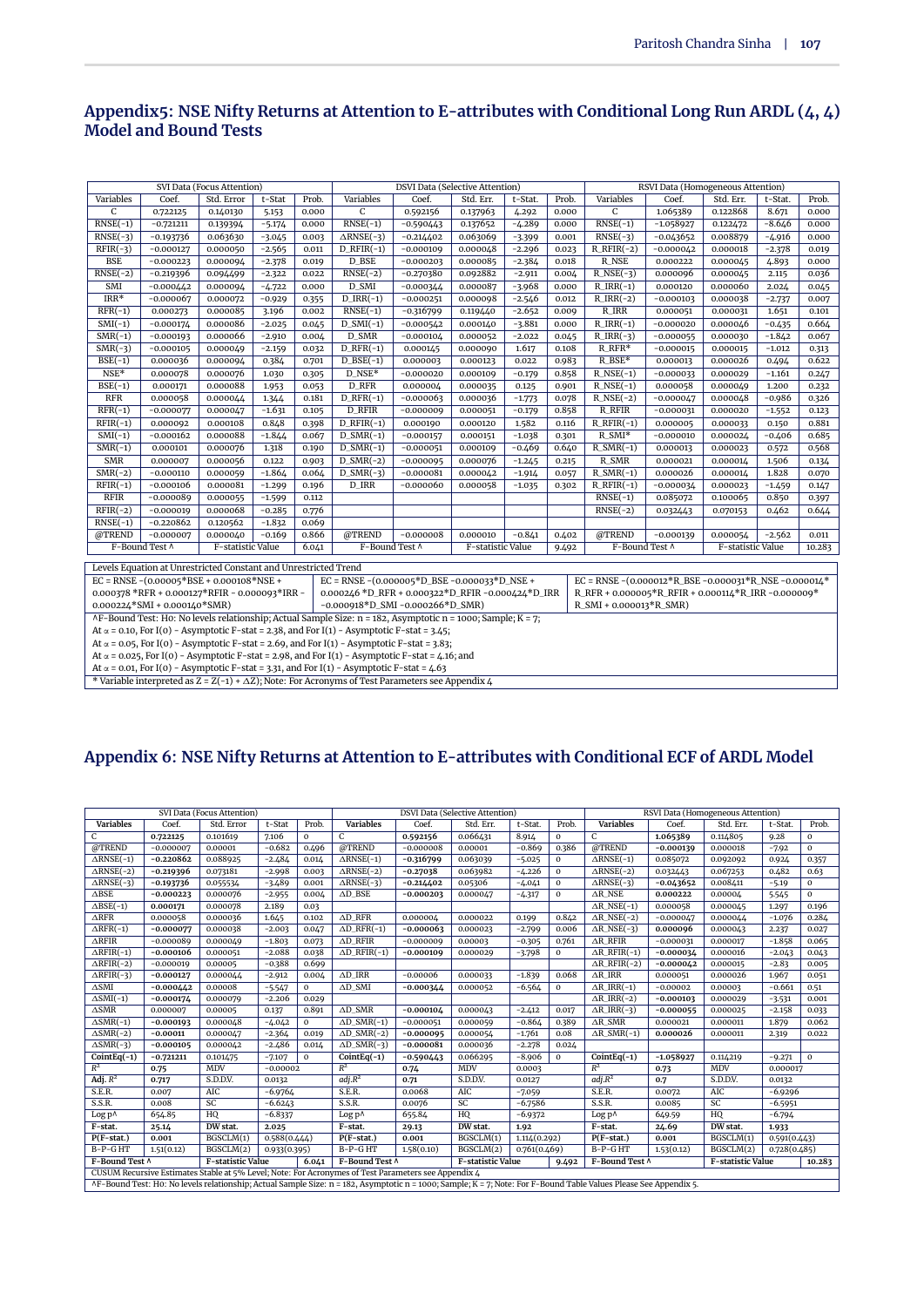|                                                                                                                                                                   | <b>SVI Data (Focus Attention)</b> |                                                      |              |             |                                                | <b>DSVI Data (Selective Attention)</b> |                 |              |              |                            | <b>RSVI Data (Homogeneous Attention)</b> |                 |               |              |
|-------------------------------------------------------------------------------------------------------------------------------------------------------------------|-----------------------------------|------------------------------------------------------|--------------|-------------|------------------------------------------------|----------------------------------------|-----------------|--------------|--------------|----------------------------|------------------------------------------|-----------------|---------------|--------------|
| <b>Variables</b>                                                                                                                                                  | Coef.                             | Std. Error                                           | t-Stat       | Prob.       | <b>Variables</b>                               | Coef.                                  | Std. Err.       | t-Stat.      | Prob.        | <b>Variables</b>           | Coef.                                    | Std. Err.       | t-Stat.       | Prob.        |
| C                                                                                                                                                                 | 0.768976                          | 0.151844                                             | 5.064        | $\mathbf 0$ | $\overline{c}$                                 | 0.691167                               | 0.136319        | 5.07         | $\mathbf{0}$ | C                          | 0.977253                                 | 0.079231        | 12.334        | $\mathbf{0}$ |
| RBSE $(-4)$                                                                                                                                                       | 0.23911                           | 0.083189                                             | 2.874        | 0.005       | RBSE $(-4)$                                    | 0.26748                                | 0.079608        | 3.36         | 0.001        | @TREND                     | $-0.000091$                              | 0.000045        | $-2.011$      | 0.046        |
| <b>BSE</b>                                                                                                                                                        | 0.000246                          | 0.000093                                             | 2.652        | 0.009       | D BSE                                          | 0.000249                               | 0.00008         | 3.116        | 0.002        | R RFIR                     | 0.000033                                 | 0.000016        | 1.995         | 0.048        |
| $BSE(-1)$                                                                                                                                                         | $-0.000238$                       | 0.000092                                             | $-2.583$     | 0.011       | $D_RFIR(-2)$                                   | $-0.000107$                            | 0.000046        | $-2.364$     | 0.019        | $R$ <sub>RFIR</sub> $(-2)$ | 0.000047                                 | 0.000016        | 2.954         | 0.004        |
| $NSE(-3)$                                                                                                                                                         | 0.000232                          | 0.00011                                              | 2.111        | 0.036       | $D_RFR(-1)$                                    | 0.000142                               | 0.000044        | 3.234        | 0.002        | $R_RFR(-1)$                | $-0.000033$                              | 0.000013        | $-2.537$      | 0.012        |
| $SMI(-4)$                                                                                                                                                         | $-0.000185$                       | 0.000063                                             | $-2.933$     | 0.004       | $D_RFR(-2)$                                    | 0.000166                               | 0.000049        | 3.428        | 0.001        | <b>R_RFR</b>               | $-0.000008$                              | 0.000013        | $-0.608$      | 0.544        |
| $SMR(-1)$                                                                                                                                                         | 0.000104                          | 0.000042                                             | 2.487        | 0.014       | $D_RFR(-3)$                                    | 0.000204                               | 0.000047        | 4.339        | $\mathbf 0$  | R BSE                      | $-0.000016$                              | 0.000024        | $-0.65$       | 0.517        |
| RFR                                                                                                                                                               | 0.000046                          | 0.00004                                              | 1.172        | 0.243       | $D_RFR(-4)$                                    | 0.00016                                | 0.000035        | 4.541        | $\mathbf{0}$ | $R$ IRR $(-1)$             | $-0.000046$                              | 0.000028        | $-1.614$      | 0.108        |
| <b>SMR</b>                                                                                                                                                        | $-0.000024$                       | 0.000049                                             | $-0.48$      | 0.632       | $DIRR(-1)$                                     | 0.000106                               | 0.000052        | 2.022        | 0.045        | $R$ IRR $(-2)$             | 0.000045                                 | 0.000027        | 1.654         | 0.1          |
| <b>IRR</b>                                                                                                                                                        | $-0.000116$                       | 0.000061                                             | $-1.915$     | 0.057       | D IRR                                          | $-0.00003$                             | 0.000052        | $-0.586$     | 0.559        | R_IRR                      | 0.000037                                 | 0.000028        | 1.304         | 0.194        |
| $IRR(-1)$                                                                                                                                                         | 0.000096                          | 0.000061                                             | 1.577        | 0.117       | D_SMR                                          | $-0.000025$                            | 0.000044        | $-0.567$     | 0.571        | <b>R_SMR</b>               | 0.000024                                 | 0.000013        | 1.865         | 0.064        |
| <b>NSE</b>                                                                                                                                                        | $-0.000098$                       | 0.000117                                             | $-0.841$     | 0.402       | D_NSE                                          | $-0.000106$                            | 0.0001          | $-1.058$     | 0.292        | R NSE                      | $-0.000026$                              | 0.000045        | $-0.569$      | 0.57         |
| $NSE(-1)$                                                                                                                                                         | 0.000149                          | 0.000128                                             | 1.162        | 0.247       | D_RFR                                          | 0.000052                               | 0.000034        | 1.521        | 0.13         | $R$ <sub>NSE</sub> $(-1)$  | $-0.000063$                              | 0.000049        | $-1.273$      | 0.205        |
| $NSE(-2)$                                                                                                                                                         | $-0.000199$                       | 0.000129                                             | $-1.544$     | 0.125       | D_RFIR                                         | $-0.000058$                            | 0.000046        | $-1.246$     | 0.214        | $R$ <sub>NSE</sub> $(-2)$  | 0.000071                                 | 0.00004         | 1.769         | 0.079        |
| <b>RFIR</b>                                                                                                                                                       | 0.000056                          | 0.000051                                             | 1.1          | 0.273       | $D_RFIR(-1)$                                   | $-0.000049$                            | 0.00005         | $-0.982$     | 0.327        |                            |                                          |                 |               |              |
| SMI                                                                                                                                                               | $-0.000062$                       | 0.000091                                             | $-0.685$     | 0.494       | D_SMI                                          | $-0.00011$                             | 0.000083        | $-1.33$      | 0.186        | $R_RFIR(-1)$               | $-0.000015$                              | 0.000016        | $-0.927$      | 0.355        |
| $SMI(-1)$                                                                                                                                                         | 0.000112                          | 0.000095                                             | 1.185        | 0.238       | $D\_SMI(-1)$                                   | 0.000027                               | 0.00007         | 0.385        | 0.701        | R_SMI                      | 0.000006                                 | 0.000022        | 0.278         | 0.781        |
| $SMI(-2)$                                                                                                                                                         | 0.000008                          | 0.000083                                             | 0.099        | 0.921       | $D_SMI(-2)$                                    | $-0.000058$                            | 0.000069        | $-0.839$     | 0.403        |                            |                                          |                 |               |              |
| $SMI(-3)$                                                                                                                                                         | 0.00004                           | 0.000087                                             | 0.458        | 0.648       | $D$ _SMI $(-3)$                                | 0.000108                               | 0.000064        | 1.695        | 0.092        |                            |                                          |                 |               |              |
| $RBSE(-1)$                                                                                                                                                        | 0.082787                          | 0.07966                                              | 1.039        | 0.3         | $D\_SMI(-4)$                                   | $-0.000078$                            | 0.000056        | $-1.39$      | 0.167        |                            |                                          |                 |               |              |
| $RBSE(-2)$                                                                                                                                                        | $-0.062108$                       | 0.079848                                             | $-0.778$     | 0.438       | $RBSE(-1)$                                     | 0.144373                               | 0.080824        | 1.786        | 0.076        |                            |                                          |                 |               |              |
| $RBSE(-3)$                                                                                                                                                        | $-0.026875$                       | 0.082476                                             | $-0.326$     | 0.745       | $RBSE(-2)$                                     | $-0.073992$                            | 0.07381         | $-1.002$     | 0.318        | $RBSE(-1)$                 | 0.027183                                 | 0.078845        | 0.345         | 0.731        |
|                                                                                                                                                                   |                                   |                                                      |              |             | $RBSE(-3)$                                     | $-0.027767$                            | 0.076654        | $-0.362$     | 0.718        |                            |                                          |                 |               |              |
| @TREND                                                                                                                                                            | $-0.000024$                       | 0.000037                                             | $-0.651$     | 0.516       | @TREND                                         | $-0.000004$                            | 0.000009        | $-0.438$     | 0.662        |                            |                                          |                 |               |              |
| R <sub>2</sub>                                                                                                                                                    | 0.21                              | <b>MDV</b>                                           | 1.0014       |             | R <sub>2</sub>                                 | 0.31                                   | <b>MDV</b>      | 1.0013       |              | R <sub>2</sub>             | 0.16                                     | <b>MDV</b>      | 1.0012        |              |
| Adj. R <sub>2</sub>                                                                                                                                               | 0.1                               | <b>SDDV</b>                                          | 0.0072       |             | Adj. R <sub>2</sub>                            | 0.21                                   | <b>SDDV</b>     | 0.0072       |              | Adj. R <sub>2</sub>        | 0.08                                     | <b>SDDV</b>     | 0.0076        |              |
| S.E.R.                                                                                                                                                            | 0.0068                            | AIC                                                  | $-7.0123$    |             | S.E.R.                                         | 0.0064                                 | <b>AIC</b>      | $-7.1353$    |              | S.E.R.                     | 0.0073                                   | <b>AIC</b>      | $-6.9156$     |              |
| S.S.R.                                                                                                                                                            | 0.0075                            | $\overline{SC}$                                      | $-6.6074$    |             | S.S.R.                                         | 0.0065                                 | $\overline{SC}$ | $-6.7112$    |              | S.S.R.                     | 0.0089                                   | $\overline{SC}$ | $-6.6185$     |              |
| Log p^                                                                                                                                                            | 661.12                            | HQ                                                   | $-6.8482$    |             | Log p^                                         | 669.75                                 | HQ              | $-6.9634$    |              | Log p^                     | 653.23                                   | HQ              | $-6.7952$     |              |
| F-stat.                                                                                                                                                           | 1.942                             | DW stat.                                             | 1.9          |             | DW stat.<br>F-stat.<br>F-stat.<br>3.06<br>2.05 |                                        |                 | 2.04         | DW stat.     | 1.88                       |                                          |                 |               |              |
| $P(F-stat.)$                                                                                                                                                      | 0.01                              | BGSCLM(1)                                            | 1.777(0.184) |             | $P(F-stat.)$                                   | 0.001                                  | BGSCLM(1)       | 0.551(0.459) |              | $P(F-stat.)$               | 0.013                                    | BGSCLM(1)       | 4.947(0.0275) |              |
| $B-P-GHT$                                                                                                                                                         | 1.12(0.25)                        | BGSCLM(2)                                            | 1.039(0.395) |             | $B-P-GHT$                                      | 1.26(0.18)                             | BGSCLM(2)       | 0.776(0.462) |              | $B-P-GHT$                  | 1.19(0.22)                               | BGSCLM(2)       | 2.847(0.061)  |              |
| <b>CUSUM Recursive Estimates Stable at 5% Level</b><br><b>CUSUM Recursive Estimates Stable at 5% Level</b><br><b>CUSUM Recursive Estimates Stable at 5% Level</b> |                                   |                                                      |              |             |                                                |                                        |                 |              |              |                            |                                          |                 |               |              |
|                                                                                                                                                                   |                                   | Note: For Acronyms of Test Parameters see Appendix 4 |              |             |                                                |                                        |                 |              |              |                            |                                          |                 |               |              |

# **Appendix 7: BSE Sensex Returns at Attention to E-attributes with Unrestricted ARDL Model**

#### **Appendix 8: BSE Sensex Returns at Attention to E-attributes with Conditional Long Run ARDL Model and Bound Tests**

| SVI Data (Focus Attention)     |                                                                                        |                   |          |       | <b>DSVI Data (Selective Attention)</b>                                                                                                                            |                                                                                                                                                                                                                                                                                                                      |                   |          |       | RSVI Data (Homogeneous Attention)   |                                                     |                   |           |       |
|--------------------------------|----------------------------------------------------------------------------------------|-------------------|----------|-------|-------------------------------------------------------------------------------------------------------------------------------------------------------------------|----------------------------------------------------------------------------------------------------------------------------------------------------------------------------------------------------------------------------------------------------------------------------------------------------------------------|-------------------|----------|-------|-------------------------------------|-----------------------------------------------------|-------------------|-----------|-------|
| Variables                      | Coef.                                                                                  | Std. Error        | t-Stat   | Prob. | Variables<br>Variables<br>Coef.<br>Std. Err.<br>Prob.<br>Coef.<br>Std. Err.<br>t-Stat.<br>Prob.<br>t-Stat.                                                        |                                                                                                                                                                                                                                                                                                                      |                   |          |       |                                     |                                                     |                   |           |       |
| $\overline{C}$                 | 0.768976                                                                               | 0.151844          | 5.064    | 0.000 | $\mathsf{C}$                                                                                                                                                      | 0.691167                                                                                                                                                                                                                                                                                                             | 0.136319          | 5.070    | 0.000 | $\overline{c}$                      | 0.977253                                            | 0.079231          | 12.334    | 0.000 |
| $RBSE(-1)$                     | $-0.767087$                                                                            | 0.150070          | $-5.112$ | 0.000 | $RBSE(-1)$                                                                                                                                                        | $-0.689907$                                                                                                                                                                                                                                                                                                          | 0.136022          | $-5.072$ | 0.000 | $RBSE(-1)$                          | $-0.972817$                                         | 0.078845          | $-12.338$ | 0.000 |
| $\triangle RBSE(-3)$           | $-0.239110$                                                                            | 0.083189          | $-2.874$ | 0.005 | $\triangle RBSE(-2)$                                                                                                                                              | $-0.239712$                                                                                                                                                                                                                                                                                                          | 0.107833          | $-2.223$ | 0.028 | @TREND                              | $-0.000091$                                         | 0.000045          | $-2.011$  | 0.046 |
| $\Delta \text{BSE}$            | 0.000246                                                                               | 0.000093          | 2.652    | 0.009 | $\triangle RBSE(-3)$                                                                                                                                              | $-0.267480$                                                                                                                                                                                                                                                                                                          | 0.079608          | $-3.360$ | 0.001 |                                     |                                                     |                   |           |       |
| $\triangle \text{NSE}(-2)$     | $-0.000232$                                                                            | 0.000110          | $-2.111$ | 0.036 | D BSE                                                                                                                                                             | 0.000249                                                                                                                                                                                                                                                                                                             | 0.000080          | 3.116    | 0.002 |                                     |                                                     |                   |           |       |
| $\triangle$ SMI(-3)            | 0.000185                                                                               | 0.000063          | 2.933    | 0.004 | $D_RFR(-1)$                                                                                                                                                       | 0.000724                                                                                                                                                                                                                                                                                                             | 0.000160          | 4.518    | 0.000 | $R_RFR(-1)$                         | $-0.000040$                                         | 0.000016          | $-2.528$  | 0.012 |
| $BSE(-1)$                      | 0.000008                                                                               | 0.000083          | 0.093    | 0.926 | $\Delta$ D_RFR(-1)                                                                                                                                                | $-0.000530$                                                                                                                                                                                                                                                                                                          | 0.000113          | $-4.708$ | 0.000 |                                     |                                                     |                   |           |       |
| $NSE(-1)$                      | 0.000085                                                                               | 0.000076          | 1.111    | 0.268 | $\Delta$ D_RFR(-2)                                                                                                                                                | $-0.000363$                                                                                                                                                                                                                                                                                                          | 0.000075          | $-4.856$ | 0.000 | $R_RFIR(-1)$                        | 0.000065                                            | 0.000025          | 2.569     | 0.011 |
| $RFR*$                         | 0.000046                                                                               | 0.000040          | 1.172    | 0.243 | $\triangle D_RFR(-3)$                                                                                                                                             | $-0.000160$                                                                                                                                                                                                                                                                                                          | 0.000035          | $-4.541$ | 0.000 | $\triangle R$ RFIR                  | 0.000033                                            | 0.000016          | 1.995     | 0.048 |
| $RFIR*$                        | 0.000056                                                                               | 0.000051          | 1.100    | 0.273 | $\Delta$ D_RFIR(-1)                                                                                                                                               | 0.000107                                                                                                                                                                                                                                                                                                             | 0.000046          | 2.364    | 0.019 | $\triangle$ R_RFIR(-1)              | $-0.000047$                                         | 0.000016          | $-2.954$  | 0.004 |
| $IRR(-1)$                      | $-0.000020$                                                                            | 0.000082          | $-0.246$ | 0.806 | $AD$ _SMI                                                                                                                                                         | $-0.000110$                                                                                                                                                                                                                                                                                                          | 0.000083          | $-1.330$ | 0.186 | $\triangle R$ IRR                   | 0.000037                                            | 0.000028          | 1.304     | 0.194 |
| $SMI(-1)$                      | $-0.000088$                                                                            | 0.000077          | $-1.144$ | 0.254 | $\Delta D$ _SMI(-1)                                                                                                                                               | 0.000028                                                                                                                                                                                                                                                                                                             | 0.000140          | 0.198    | 0.843 | $\triangle R$ IRR(-1)               | $-0.000045$                                         | 0.000027          | $-1.654$  | 0.100 |
| $SMR(-1)$                      | 0.000081                                                                               | 0.000054          | 1.499    | 0.136 | $\Delta D\_SMI(-2)$                                                                                                                                               | $-0.000030$                                                                                                                                                                                                                                                                                                          | 0.000099          | $-0.305$ | 0.761 |                                     |                                                     |                   |           |       |
| $\triangle RBSE(-1)$           | $-0.150127$                                                                            | 0.135047          | $-1.112$ | 0.268 | $\overline{\triangle D\_SMI(-3)}$                                                                                                                                 | 0.000078                                                                                                                                                                                                                                                                                                             | 0.000056          | 1.390    | 0.167 |                                     |                                                     |                   |           |       |
| $\triangle RBSE(-2)$           | $-0.212235$                                                                            | 0.114263          | $-1.857$ | 0.065 | $AD$ <sub>RFIR</sub><br>$-1.246$<br>$-0.000058$<br>0.000046<br>0.214                                                                                              |                                                                                                                                                                                                                                                                                                                      |                   |          |       |                                     |                                                     |                   |           |       |
| $\overline{\triangle}$ NSE     | $-0.000098$                                                                            | 0.000117          | $-0.841$ | 0.402 | @TREND                                                                                                                                                            | $-0.000004$                                                                                                                                                                                                                                                                                                          | 0.000009          | $-0.438$ | 0.662 | R BSE*                              | $-0.000016$                                         | 0.000024          | $-0.650$  | 0.517 |
| $\triangle \text{NSE}(-1)$     | $-0.000033$                                                                            | 0.000116          | $-0.288$ | 0.773 | D_NSE                                                                                                                                                             | $-0.000106$                                                                                                                                                                                                                                                                                                          | 0.000100          | $-1.058$ | 0.292 | $R$ <sub>NSE</sub> $(-1)$           | $-0.000017$                                         | 0.000026          | $-0.667$  | 0.506 |
| $\triangle$ IRR                | $-0.000116$                                                                            | 0.000061          | $-1.915$ | 0.057 | $AD$ IRR                                                                                                                                                          | $-0.000030$                                                                                                                                                                                                                                                                                                          | 0.000052          | $-0.586$ | 0.559 | $R_IRR(-1)$                         | 0.000036                                            | 0.000043          | 0.856     | 0.393 |
| $\overline{\Delta \text{SMI}}$ | $-0.000062$                                                                            | 0.000091          | $-0.685$ | 0.494 | $D_RFIR(-1)$                                                                                                                                                      | $-0.000214$                                                                                                                                                                                                                                                                                                          | 0.000115          | $-1.860$ | 0.065 | $R\_SMI*$                           | 0.000006                                            | 0.000022          | 0.278     | 0.781 |
| $\triangle$ SMI(-1)            | 0.000138                                                                               | 0.000095          | 1.447    | 0.150 | $D_IRR(-1)$                                                                                                                                                       | 0.000075                                                                                                                                                                                                                                                                                                             | 0.000089          | 0.844    | 0.400 | $R\_SMR*$                           | 0.000024                                            | 0.000013          | 1.865     | 0.064 |
| $\triangle$ SMI(-2)            | 0.000146                                                                               | 0.000082          | 1.782    | 0.077 | $D\_SMI(-1)$                                                                                                                                                      | $-0.000111$                                                                                                                                                                                                                                                                                                          | 0.000212          | $-0.522$ | 0.602 | $\Delta$ RNSE                       | $-0.000026$                                         | 0.000045          | $-0.569$  | 0.570 |
| $\Delta \text{SMR}$            | $-0.00002\Delta$                                                                       | 0.000049          | $-0.480$ | 0.632 | D SMR                                                                                                                                                             | $-0.000025$                                                                                                                                                                                                                                                                                                          | 0.000044          | $-0.567$ | 0.571 | $\triangle R$ <sub>NSE</sub> $(-1)$ | $-0.000071$                                         | 0.000040          | $-1.769$  | 0.079 |
|                                |                                                                                        |                   |          |       | $\triangle RBSE(-1)$                                                                                                                                              | $-0.165720$                                                                                                                                                                                                                                                                                                          | 0.124263          | $-1.334$ | 0.184 | $\triangle R$ <sub>RFR</sub>        | $-0.000008$                                         | 0.000013          | $-0.608$  | 0.544 |
|                                |                                                                                        |                   |          |       | $AD$ RFR                                                                                                                                                          | 0.000052                                                                                                                                                                                                                                                                                                             | 0.000034          | 1.521    | 0.130 |                                     |                                                     |                   |           |       |
| F-Bound Test ^                 |                                                                                        | F-statistic Value |          | 4.745 | F-Bound Test ^                                                                                                                                                    |                                                                                                                                                                                                                                                                                                                      | F-statistic Value |          | 8.424 | F-Bound Test ^                      |                                                     | F-statistic Value |           | 20.44 |
|                                | Levels Equation at Unrestricted Constant and Unrestricted Trend                        |                   |          |       |                                                                                                                                                                   |                                                                                                                                                                                                                                                                                                                      |                   |          |       |                                     |                                                     |                   |           |       |
|                                |                                                                                        |                   |          |       |                                                                                                                                                                   | $EC = RBSE - (0.00036 * D_BSE - 0.00015 * D_SSE - 0.00015 * D_SSE - 0.00015 * D_SSE - 0.00015 * D_SSE - 0.00015 * D_SSE - 0.00015 * D_SSE - 0.00015 * D_SSE - 0.00015 * D_SSE - 0.00015 * D_SSE - 0.00015 * D_SSE - 0.00015 * D_SSE - 0.00015 * D_SSE - 0.00015 * D_SSE - 0.00015 * D_SSE - 0.00015 * D_SSE - 0.000$ |                   |          |       |                                     | $EC = RBSE - (-0.000016) R BSE -$                   |                   |           |       |
|                                | EC = RBSE - $(0.00001*BSE + 0.00011*NSE + 0.00061*RFR +$                               |                   |          |       |                                                                                                                                                                   | + 0.00105 *D_RFR - 0.00031*D_RFIR + 0.00011*D_IRR -                                                                                                                                                                                                                                                                  |                   |          |       |                                     | 0.000018*R_NSE -0.000042*R_RFR + 0.000067*R_RFIR    |                   |           |       |
|                                | $0.0007\text{L}^*$ RFIR - $0.000026$ *IRR - $0.00011\text{L}^*$ SMI + $0.000105$ *SMR) |                   |          |       |                                                                                                                                                                   | $0.00016 * D$ _SMI - $0.00004 * D$ _SMR)                                                                                                                                                                                                                                                                             |                   |          |       |                                     | + 0.000037*R_IRR + 0.000006*R_SMI + 0.000025*R_SMR) |                   |           |       |
|                                |                                                                                        |                   |          |       | AF-Bound Test: Ho: No levels relationship; Actual Sample Size: n = 182, Asymptotic n = 1000; Sample; K = 7; Note: For F-Bound Table Values Please See Appendix 5. |                                                                                                                                                                                                                                                                                                                      |                   |          |       |                                     |                                                     |                   |           |       |
|                                |                                                                                        |                   |          |       | * Variable interpreted as $Z = Z(-1) + \Delta Z$ ; Note: For Acronyms of Test Parameters see Appendix 4.                                                          |                                                                                                                                                                                                                                                                                                                      |                   |          |       |                                     |                                                     |                   |           |       |
|                                |                                                                                        |                   |          |       |                                                                                                                                                                   |                                                                                                                                                                                                                                                                                                                      |                   |          |       |                                     |                                                     |                   |           |       |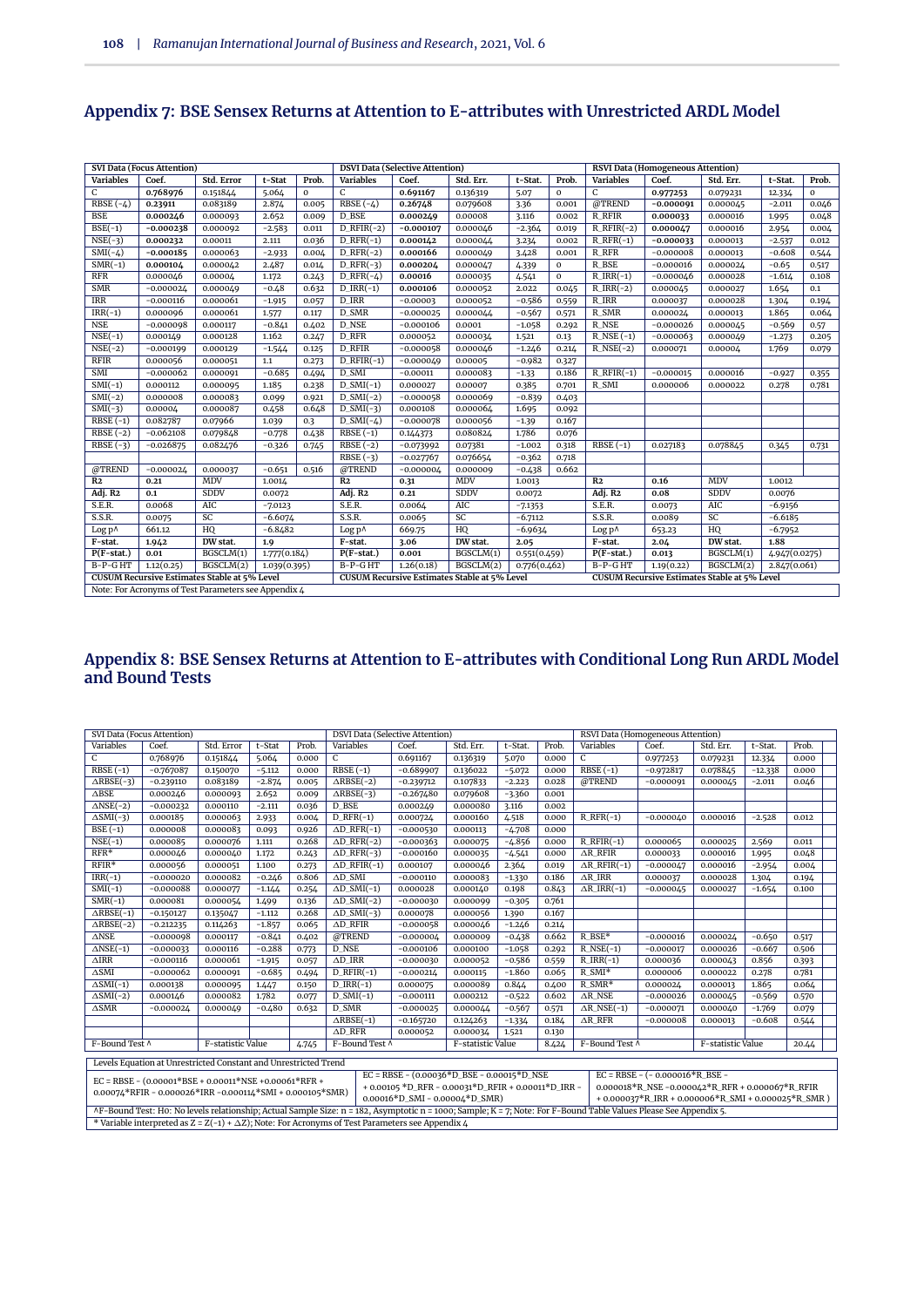|                            |                    | SVI Data (Focus Attention) |              |                                                                             |                                                                                                                                                              |             | <b>DSVI Data (Selective Attention)</b> |              |       |                                     |             | RSVI Data (Homogeneous Attention) |               |       |
|----------------------------|--------------------|----------------------------|--------------|-----------------------------------------------------------------------------|--------------------------------------------------------------------------------------------------------------------------------------------------------------|-------------|----------------------------------------|--------------|-------|-------------------------------------|-------------|-----------------------------------|---------------|-------|
| <b>Variables</b>           | Coef.              | Std. Error                 | t-Stat       | Prob.                                                                       | <b>Variables</b>                                                                                                                                             | Coef.       | Std. Err.                              | t-Stat.      | Prob. | <b>Variables</b>                    | Coef.       | Std. Err.                         | t-Stat.       | Prob. |
| C                          | 0.768976           | 0.122062                   | 6.300        | 0.000                                                                       | $\mathcal{C}$                                                                                                                                                | 0.691167    | 0.082355                               | 8.393        | 0.000 | $\mathcal{C}$                       | 0.977253    | 0.074905                          | 13.047        | 0.000 |
| $\triangle RBSE(-2)$       | $-0.212235$        | 0.100196                   | $-2.118$     | 0.036                                                                       | $\triangle$ RBSE $(-2)$                                                                                                                                      | $-0.239712$ | 0.081378                               | $-2.946$     | 0.004 | $\triangle$ R NSE                   | $-0.000026$ | 0.000040                          | $-0.641$      | 0.522 |
| $\triangle RBSE(-3)$       | $-0.239110$        | 0.077940                   | $-3.068$     | 0.003                                                                       | $\triangle$ RBSE (-3)                                                                                                                                        | $-0.267480$ | 0.067285                               | $-3.975$     | 0.000 | $\triangle R$ <sub>NSE</sub> $(-1)$ | $-0.000071$ | 0.000038                          | $-1.867$      | 0.064 |
| $\triangle$ BSE            | 0.000246           | 0.000080                   | 3.086        | 0.002                                                                       | $AD$ RFR                                                                                                                                                     | 0.000052    | 0.000026                               | 1.994        | 0.048 |                                     |             |                                   |               |       |
| $\triangle$ NSE(-2)        | $-0.000232$        | 0.000105                   | $-2.212$     | 0.028                                                                       | $\triangle D_RFR(-1)$                                                                                                                                        | $-0.000530$ | 0.000070                               | $-7.524$     | 0.000 | $\triangle R$ IRR                   | 0.000037    | 0.000023                          | 1.622         | 0.107 |
| $\triangle$ IRR            | $-0.000116$        | 0.000043                   | $-2.683$     | 0.008                                                                       | $\overline{\Delta D}$ <sub>RFR(-2)</sub>                                                                                                                     | $-0.000363$ | 0.000053                               | $-6.904$     | 0.000 | $\triangle R$ IRR(-1)               | $-0.000045$ | 0.000023                          | $-2.008$      | 0.046 |
| $\triangle$ SMI(-3)        | 0.000185           | 0.000059                   | 3.138        | 0.002                                                                       | $\triangle D_RFR(-3)$                                                                                                                                        | $-0.000160$ | 0.000029                               | $-5.584$     | 0.000 | $\triangle R$ <sub>RFR</sub>        | $-0.000008$ | 0.000010                          | $-0.795$      | 0.428 |
| @TREND                     | $-0.000024$        | 0.000010                   | $-2.433$     | 0.016                                                                       | $AD$ RFIR                                                                                                                                                    | $-0.000058$ | 0.000028                               | $-2.058$     | 0.041 | $\triangle$ R RFIR                  | 0.000033    | 0.000013                          | 2.513         | 0.013 |
| $\triangle RBSE(-1)$       | $-0.150127$        | 0.115749                   | $-1.297$     | 0.197                                                                       | $\Delta$ D_RFIR(-1)                                                                                                                                          | 0.000107    | 0.000025                               | 4.223        | 0.000 | $\triangle$ R_RFIR(-1)              | $-0.000047$ | 0.000013                          | $-3.754$      | 0.000 |
| $\triangle$ NSE            | $-0.000098$        | 0.000109                   | $-0.901$     | 0.369                                                                       | $AD$ SMI                                                                                                                                                     | $-0.000110$ | 0.000053                               | $-2.068$     | 0.040 | @TREND                              | $-0.000091$ | 0.000012                          | $-7.477$      | 0.000 |
| $\triangle \text{NSE}(-1)$ | $-0.000033$        | 0.000109                   | $-0.306$     | 0.760                                                                       | @TREND                                                                                                                                                       | $-0.000004$ | 0.000009                               | $-0.455$     | 0.650 |                                     |             |                                   |               |       |
| $\triangle$ SMI            | $-0.000062$        | 0.000084                   | $-0.745$     | 0.458                                                                       | $\triangle$ RBSE (-1)                                                                                                                                        | $-0.165720$ | 0.092865                               | $-1.785$     | 0.076 |                                     |             |                                   |               |       |
| $\triangle$ SMI(-1)        | 0.000138           | 0.000085                   | 1.618        | 0.108                                                                       | $\triangle$ D_IRR                                                                                                                                            | $-0.000030$ | 0.000027                               | $-1.129$     | 0.261 |                                     |             |                                   |               |       |
| $\triangle$ SMI(-2)        | 0.000146           | 0.000075                   | 1.939        | 0.054                                                                       | $\triangle$ D_SMI(-1)                                                                                                                                        | 0.000028    | 0.000070                               | 0.393        | 0.695 |                                     |             |                                   |               |       |
| $\triangle$ SMR            | $-0.00002\text{Å}$ | 0.000036                   | $-0.651$     | 0.516                                                                       | $\triangle$ D_SMI(-2)                                                                                                                                        | $-0.000030$ | 0.000066                               | $-0.453$     | 0.651 |                                     |             |                                   |               |       |
|                            |                    |                            |              |                                                                             | $\Delta D$ _SMI(-3)                                                                                                                                          | 0.000078    | 0.000043                               | 1.807        | 0.073 |                                     |             |                                   |               |       |
| CointEq $(-1)^*$           | $-0.767087$        | 0.121854                   | $-6.295$     | 0.000                                                                       | $CointEq(-1)$                                                                                                                                                | $-0.689907$ | 0.082229                               | $-8.390$     | 0.000 | $CointEq(-1)$                       | $-0.972817$ | 0.074535                          | $-13.052$     | 0.000 |
| $R^2$                      | 0.62               | <b>MDV</b>                 | 0.0002       |                                                                             | $R^2$                                                                                                                                                        | 0.63        | <b>MDV</b>                             | $-0.00003$   |       | $R^2$                               | 0.58        | <b>MDV</b>                        | 0.0001        |       |
| adj.R <sup>2</sup>         | 0.58               | S.D.D.V.                   | 0.0104       |                                                                             | adj.R <sup>2</sup>                                                                                                                                           | 0.60        | S.D.D.V.                               | 0.00988      |       | adj.R <sup>2</sup>                  | 0.56        | S.D.D.V.                          | 0.0107        |       |
| S.E.R.                     | 0.0067             | AIC                        | $-7.0893$    |                                                                             | S.E.R.                                                                                                                                                       | 0.0063      | AIC                                    | $-7.21267$   |       | S.E.R.                              | 0.0071      | AIC                               | $-6.9917$     |       |
| S.S.R.                     | 0.0075             | SC                         | $-6.8076$    |                                                                             | S.S.R.                                                                                                                                                       | 0.0065      | SC                                     | $-6.91226$   |       | S.S.R.                              | 0.0089      | <b>SC</b>                         | $-6.8169$     |       |
| Log p^                     | 661.12             | HQ                         |              | HQ<br>HQ<br>$-6.9751$<br>$-7.09088$<br>Log p^<br>669.75<br>Log p^<br>653.23 |                                                                                                                                                              |             |                                        |              |       |                                     | $-6.9208$   |                                   |               |       |
| F-stat.                    | 17.77              | DW stat.                   | 1.90         |                                                                             | F-stat.                                                                                                                                                      | 17.58       | DW stat.                               | 2.05         |       | F-stat.                             | 26.40       | DW stat.                          | 1.88          |       |
| $P(F-stat.)$               | 0.001              | BGSCLM(1)                  | 1.777(0.184) |                                                                             | $P(F-stat.)$                                                                                                                                                 | 0.001       | BGSCLM(1)                              | 0.551(0.459) |       | $P(F-stat.)$                        | 0.001       | BGSCLM(1)                         | 4.947(0.0275) |       |
| B-P-GHT                    | 1.12(0.25)         | BGSCLM(2)                  | 1.039(0.395) |                                                                             | $B-P-GHT$                                                                                                                                                    | 1.26(0.18)  | BGSCLM(2)                              | 0.776(0.462) |       | B-P-GHT                             | 1.19(0.22)  | BGSCLM(2)                         | 2.847(0.061)  |       |
| F-Bound Test ^             |                    | F-statistic Value          |              | 4.745                                                                       | F-Bound Test ^                                                                                                                                               |             | F-statistic Value                      |              | 8.424 | F-Bound Test ^                      |             | F-statistic Value                 |               | 20.44 |
|                            |                    |                            |              |                                                                             | CUSUM Recursive Estimates Stable at 5% Level: Note 1: For Acronyms of Test Parameters see Appendix 4                                                         |             |                                        |              |       |                                     |             |                                   |               |       |
|                            |                    |                            |              |                                                                             | AF-Bound Test: Ho: No levels relationship; Actual Sample Size: n = 182, Asymptotic n = 1000; Sample; K = 7; Note 2: For F-Bound Table Values See Appendix 5. |             |                                        |              |       |                                     |             |                                   |               |       |

# **Appendix 9: BSE Nifty Returns at Attention to E-attributes with Conditional ECF of ARDL Model**

# **Appendix 10: NSE Nifty Returns at Attention to P-attributes with Unrestricted ARDL Model**

|                                        |             | SVI Data (Focus Attention)                          |             | DSVI Data (Selective Attention) |                                                     |             |            |             |       |                                                     |             | RSVI Data (Homogeneous Attention) |              |       |
|----------------------------------------|-------------|-----------------------------------------------------|-------------|---------------------------------|-----------------------------------------------------|-------------|------------|-------------|-------|-----------------------------------------------------|-------------|-----------------------------------|--------------|-------|
| Variables                              | Coef.       | Std. Error                                          | t-Stat      | Prob.                           | Variables                                           | Coef.       | Std. Err.  | t-Stat.     | Prob. | Variables                                           | Coef.       | Std. Err.                         | t-Stat.      | Prob. |
| C                                      | 1.191550    | 0.107020                                            | 11.134      | 0.000                           | $\mathsf{C}$                                        | 0.953052    | 0.074768   | 12.747      | 0.000 | $\mathsf{C}$                                        | 1.134101    | 0.123295                          | 9.198        | 0.000 |
| <b>EVM</b>                             | 0.000252    | 0.000119                                            | 2.129       | 0.035                           | D_EVM                                               | 0.000193    | 0.000082   | 2.350       | 0.020 | $RNSE(-4)$                                          | 0.046913    | 0.008928                          | 5.255        | 0.000 |
| $EVM(-1)$                              | $-0.000234$ | 0.000087                                            | $-2.673$    | 0.008                           |                                                     |             |            |             |       | $R$ _EVM_A(-1)                                      | $-0.000056$ | 0.000015                          | $-3.789$     | 0.000 |
| LS.                                    | $-0.001155$ | 0.000553                                            | $-2.087$    | 0.039                           |                                                     |             |            |             |       | $R$ _EVM_A(-2)                                      | 0.000032    | 0.000016                          | 2.071        | 0.040 |
| $LS(-3)$                               | $-0.003132$ | 0.000658                                            | $-4.757$    | 0.000                           | $D$ <sub>LS</sub> $(-3)$                            | $-0.001817$ | 0.000522   | $-3.479$    | 0.001 | $R$ <sub>LS</sub>                                   | 0.000051    | 0.000021                          | 2.400        | 0.018 |
| $LS(-4)$                               | 0.000362    | 0.000142                                            | 2.544       | 0.012                           |                                                     |             |            |             |       | $R$ <sub>LS</sub> $(-3)$                            | 0.000065    | 0.000022                          | 2.980        | 0.003 |
| $LS_E(-2)$                             | $-0.000253$ | 0.000111                                            | $-2.270$    | 0.025                           |                                                     |             |            |             |       | $R$ <sub>LS</sub> $(-4)$                            | $-0.000051$ | 0.000020                          | $-2.526$     | 0.013 |
| $\overline{\text{LS}_{-}\text{E}(-3)}$ | $-0.000238$ | 0.000113                                            | $-2.103$    | 0.037                           | $D$ <sub>LS</sub> $E(-1)$                           | 0.000199    | 0.000095   | 2.094       | 0.038 | $R$ <sub>LS</sub> $E(-2)$                           | $-0.000043$ | 0.000020                          | $-2.185$     | 0.030 |
| $LSE(-3)$                              | 0.003036    | 0.000626                                            | 4.849       | 0.000                           | $D$ <sub>LSE</sub> $(-3)$                           | 0.001385    | 0.000439   | 3.153       | 0.002 | $R$ <sub>LSE</sub> $(-2)$                           | 0.000106    | 0.000038                          | 2.804        | 0.006 |
| <b>NXPM</b>                            | $-0.000174$ | 0.000078                                            | $-2.223$    | 0.028                           | D_NXPM                                              | $-0.000326$ | 0.000078   | $-4.164$    | 0.000 | R NXPM                                              | 0.000043    | 0.000022                          | 1.976        | 0.050 |
| $NXPM(-1)$                             | 0.000162    | 0.000076                                            | 2.118       | 0.036                           | $D_NXPM(-1)$                                        | $-0.000202$ | 0.000091   | $-2.208$    | 0.029 | $R_NXPM(-3)$                                        | $-0.000053$ | 0.000022                          | $-2.450$     | 0.015 |
| $RNSE(-1)$                             | $-0.063721$ | 0.074877                                            | $-0.851$    | 0.396                           | $RNSE(-1)$                                          | 0.049078    | 0.074614   | 0.658       | 0.512 | $RNSE(-1)$                                          | $-0.031488$ | 0.069833                          | $-0.451$     | 0.653 |
| $RNSE(-2)$                             | $-0.121365$ | 0.072426                                            | $-1.676$    | 0.096                           | $D$ NXPM $(-2)$                                     | $-0.000117$ | 0.000071   | $-1.639$    | 0.103 | $RNSE(-2)$                                          | $-0.107941$ | 0.067696                          | $-1.594$     | 0.113 |
|                                        |             |                                                     |             |                                 |                                                     |             |            |             |       | $RNSE(-3)$                                          | $-0.033744$ | 0.066342                          | $-0.509$     | 0.612 |
| EVM_A                                  | 0.000175    | 0.000092                                            | 1.899       | 0.059                           | EVM_A                                               | 0.000064    | 0.000084   | 0.762       | 0.447 | <b>R_EVM</b>                                        | 0.000004    | 0.000019                          | 0.237        | 0.813 |
| $LS(-1)$                               | $-0.000193$ | 0.000663                                            | $-0.291$    | 0.772                           | $D$ <sub>LS</sub> $(-1)$                            | 0.000048    | 0.000624   | 0.078       | 0.938 | <b>R_EVM_A</b>                                      | $-0.000002$ | 0.000015                          | $-0.130$     | 0.897 |
| $\overline{LS}(-2)$                    | $-0.000822$ | 0.000680                                            | $-1.209$    | 0.229                           | $D$ <sub>LS</sub> $(-2)$                            | 0.000493    | 0.000571   | 0.863       | 0.389 | $R$ <sub>LS</sub> $(-1)$                            | 0.000011    | 0.000023                          | 0.491        | 0.624 |
| LS_E                                   | 0.000134    | 0.000101                                            | 1.323       | 0.188                           | D LS                                                | $-0.000729$ | 0.000533   | $-1.368$    | 0.173 | $R$ <sub>LS</sub> $(-2)$                            | $-0.000034$ | 0.000022                          | $-1.537$     | 0.126 |
| $LS_E(-1)$                             | 0.000116    | 0.000102                                            | 1.138       | 0.257                           | D_LS_E                                              | 0.000138    | 0.000092   | 1.506       | 0.134 | R_LS_E                                              | 0.000004    | 0.000020                          | 0.182        | 0.856 |
| <b>LSE</b>                             | 0.000991    | 0.000545                                            | 1.818       | 0.071                           | D_LSE                                               | 0.000655    | 0.000513   | 1.276       | 0.204 | $R$ <sub>LS</sub> $_E(-1)$                          | $-0.000023$ | 0.000020                          | $-1.176$     | 0.242 |
| $LSE(-1)$                              | 0.000344    | 0.000656                                            | 0.525       | 0.600                           | $D$ <sub>LSE</sub> $(-1)$                           | 0.000088    | 0.000624   | 0.141       | 0.888 | R_LSE                                               | $-0.000037$ | 0.000037                          | $-0.999$     | 0.319 |
| $LSE(-2)$                              | 0.000971    | 0.000635                                            | 1.529       | 0.128                           | $D$ <sub>LSE</sub> $(-2)$                           | $-0.000315$ | 0.000500   | $-0.629$    | 0.530 | $R$ <sub>LSE</sub> $(-1)$                           | $-0.000017$ | 0.000037                          | $-0.451$     | 0.653 |
|                                        |             |                                                     |             |                                 |                                                     |             |            |             |       | $R_NXPM(-1)$                                        | 0.000005    | 0.000022                          | 0.231        | 0.818 |
|                                        |             |                                                     |             |                                 |                                                     |             |            |             |       | $R_NXPM(-2)$                                        | $-0.000033$ | 0.000023                          | $-1.476$     | 0.142 |
| @TREND                                 | 0.000023    | 0.000021                                            | 1.123       | 0.263                           | @TREND                                              | $-0.000008$ | 0.000012   | $-0.714$    | 0.476 | @TREND                                              | $-0.000032$ | 0.000024                          | $-1.329$     | 0.186 |
| $R^2$                                  | 0.33        | MDV                                                 | 1.0013      |                                 | $R^2$                                               | 0.28        | MDV        | 1.0013      |       | $R^2$                                               | 0.38        | <b>MDV</b>                        | 1.0013       |       |
| adj.R <sup>2</sup>                     | 0.24        | <b>SDDV</b>                                         | 0.0091      |                                 | adj.R <sup>2</sup>                                  | 0.21        | SDDV       | 0.0091      |       | adj.R <sup>2</sup>                                  | 0.28        | SDDV                              | 0.0091       |       |
| S.E.R.                                 | 0.0080      | AIC                                                 | $-6.7171$   |                                 | S.E.R.                                              | 0.0081      | <b>AIC</b> | $-6.6929$   |       | S.E.R.                                              | 0.0077      | AIC                               | $-6.7604$    |       |
| S.S.R.                                 | 0.0101      | SC                                                  | $-6.3298$   |                                 | S.S.R.                                              | 0.0108      | SC         | $-6.3760$   |       | S.S.R.                                              | 0.0094      | SC                                | $-6.3203$    |       |
| Log p^                                 | 633.26      | HQ                                                  | $-6.5601$   |                                 | Log p^                                              | 627.05      | HQ         | $-6.5644$   |       | Log p^                                              | 640.20      | HQ                                | $-6.5820$    |       |
| F-stat.                                | 3.761       | DW stat.                                            | 2.036       |                                 | F-stat.                                             | 3.81        | DW stat.   | 2.07        |       | F-stat.                                             | 4.00        | DW stat.                          | 1.89         |       |
| $P(F-stat.)$                           | 0.001       | BGSCLM(1)                                           | 0.599(0.44) |                                 | $\overline{P(F-stat.)}$                             | 0.001       | BGSCLM(1)  | 2.56(0.112) |       | $P(F-stat.)$                                        | 0.001       | BGSCLM(1)                         | 1.735(0.189) |       |
| B-P-GHT                                | 1.31(0.17)  | BGSCLM(2)                                           | 2.238(0.11) |                                 | BGSCLM(2)<br>B-P-GHT<br>1.39(0.19)<br>2.45(0.089)   |             |            |             |       | B-P-GHT<br>BGSCLM(2)<br>1.17(0.29)<br>1.572(0.054)  |             |                                   |              |       |
|                                        |             |                                                     |             |                                 | Note: For Acronyms of Test Parameters see Table 2   |             |            |             |       |                                                     |             |                                   |              |       |
|                                        |             | <b>CUSUM Recursive Estimates Stable at 5% Level</b> |             |                                 | <b>CUSUM Recursive Estimates Stable at 5% Level</b> |             |            |             |       | <b>CUSUM Recursive Estimates Stable at 5% Level</b> |             |                                   |              |       |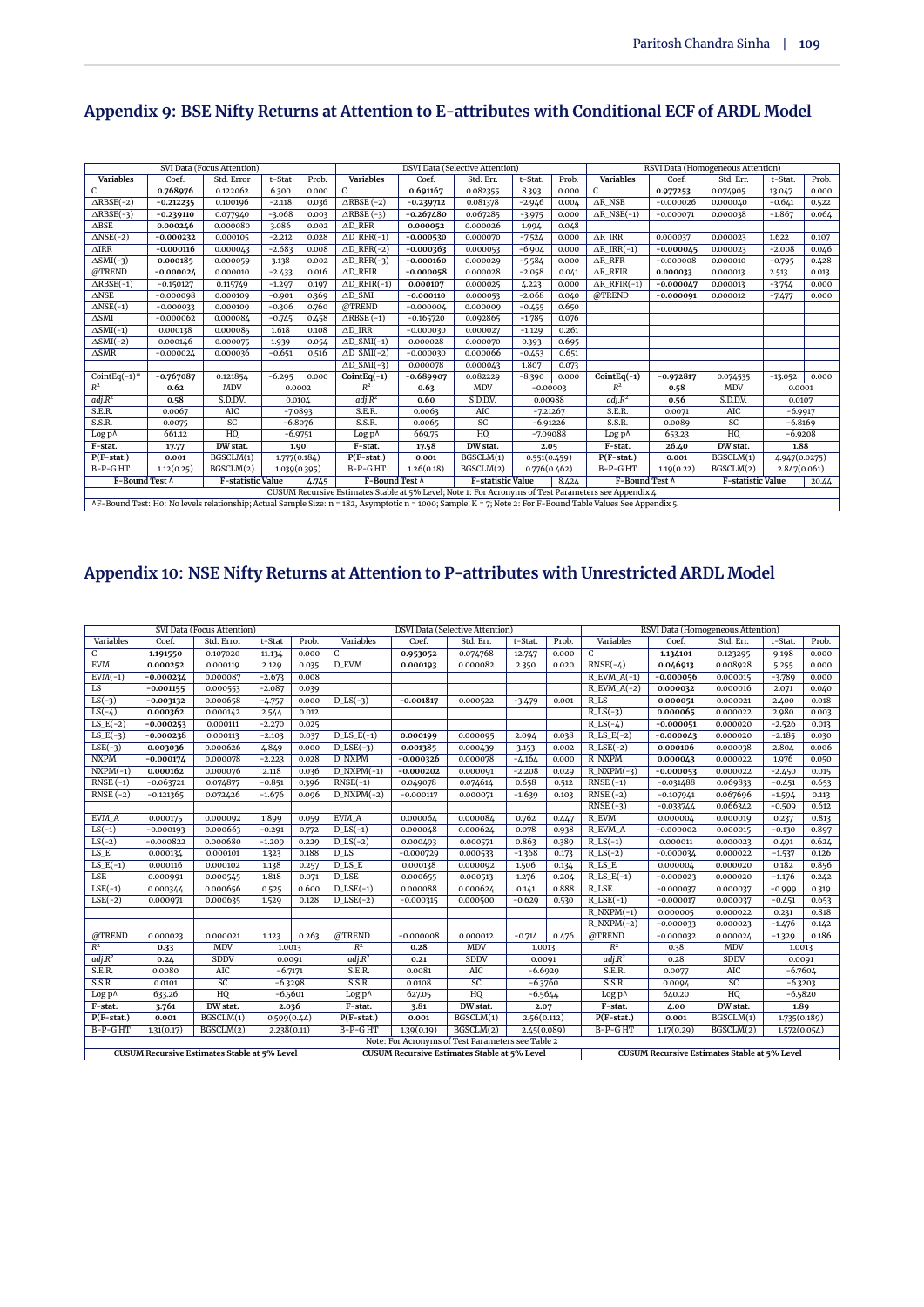#### **Appendix 11: NSE Nifty Returns at Attention to P-attributes with Conditional Long Run ARDL Model and Bound Tests**

| SVI Data (Focus Attention) |                                                                                                                                                                                                                                 |                   |          |       | <b>DSVI Data (Selective Attention)</b>                                                                  |             |                   |           |       | RSVI Data (Homogeneous Attention)             |             |                   |          |       |
|----------------------------|---------------------------------------------------------------------------------------------------------------------------------------------------------------------------------------------------------------------------------|-------------------|----------|-------|---------------------------------------------------------------------------------------------------------|-------------|-------------------|-----------|-------|-----------------------------------------------|-------------|-------------------|----------|-------|
| Variables                  | Coef.                                                                                                                                                                                                                           | Std. Error        | t-Stat   | Prob. | Variables                                                                                               | Coef.       | Std. Err.         | t-Stat.   | Prob. | Variables                                     | Coef.       | Std. Err.         | t-Stat.  | Prob. |
| C                          | 1.191550                                                                                                                                                                                                                        | 0.107020          | 11.134   | 0.000 | $\mathsf{C}$                                                                                            | 0.953052    | 0.074768          | 12.747    | 0.000 | C                                             | 1.134101    | 0.123295          | 9.198    | 0.000 |
| $RNSE(-1)$                 | $-1.185085$                                                                                                                                                                                                                     | 0.106730          | $-11.10$ | 0.000 | $RNSE(-1)$                                                                                              | $-0.950922$ | 0.074614          | $-12.744$ | 0.000 | $RNSE(-1)$                                    | $-1.126260$ | 0.122910          | $-9.163$ | 0.000 |
| $\Delta \text{EVM}$        | 0.000252                                                                                                                                                                                                                        | 0.000119          | 2.129    | 0.035 | D EVM*                                                                                                  | 0.000193    | 0.000082          | 2.350     | 0.020 | $\triangle$ RNSE(-3)                          | $-0.046913$ | 0.008928          | $-5.255$ | 0.000 |
| $\Delta LS$ (-2)           | 0.002770                                                                                                                                                                                                                        | 0.000645          | 4.295    | 0.000 | $\Delta D$ <sub>LS</sub> $(-2)$                                                                         | 0.001817    | 0.000522          | 3.479     | 0.001 | $AR$ EVM $A(-1)$                              | $-0.000032$ | 0.000016          | $-2.071$ | 0.040 |
| $\triangle$ LS_E(-1)       | 0.000491                                                                                                                                                                                                                        | 0.000162          | 3.028    | 0.003 | $D$ <sub>LS</sub> $E(-1)$                                                                               | 0.000337    | 0.000168          | 2.011     | 0.046 | $\triangle R$ <sub>LS</sub> $(-1)$            | 0.000020    | 0.000028          | 0.717    | 0.474 |
| $\triangle LSE(-1)$        | $-0.004007$                                                                                                                                                                                                                     | 0.000898          | $-4.463$ | 0.000 | $AD$ LSE(-2)                                                                                            | $-0.001385$ | 0.000439          | $-3.153$  | 0.002 | $\triangle R$ <sub>LS</sub> $E(-1)$           | 0.000043    | 0.000020          | 2.185    | 0.030 |
| $\overline{\Delta}$ LS     | $-0.001155$                                                                                                                                                                                                                     | 0.000553          | $-2.087$ | 0.039 |                                                                                                         |             |                   |           |       | $\triangle R$ _LSE(-1)                        | $-0.000106$ | 0.000038          | $-2.804$ | 0.006 |
| $LS(-1)$                   | $-0.004940$                                                                                                                                                                                                                     | 0.001221          | $-4.046$ | 0.000 |                                                                                                         |             |                   |           |       | $\triangle R$ <sub>LS</sub>                   | 0.000051    | 0.000021          | 2.400    | 0.018 |
| $\Delta LS$ (-1)           | 0.003593                                                                                                                                                                                                                        | 0.000899          | 3.997    | 0.000 |                                                                                                         |             |                   |           |       | $AR$ EVM $A$                                  | $-0.000002$ | 0.000015          | $-0.130$ | 0.897 |
| $\triangle LS$ (-3)        | $-0.000362$                                                                                                                                                                                                                     | 0.000142          | $-2.544$ | 0.012 | $D$ <sub>LSE</sub> $(-1)$                                                                               | 0.001813    | 0.001584          | 1.144     | 0.254 | $ARLS(-3)$                                    | 0.000051    | 0.000020          | 2.526    | 0.013 |
| $LSE(-1)$                  | 0.005342                                                                                                                                                                                                                        | 0.001304          | 4.098    | 0.000 | $AD$ <sub>LS</sub> $(-1)$                                                                               | 0.001324    | 0.000939          | 1.411     | 0.160 | $R$ <sub>LSE</sub> $(-1)$                     | 0.000052    | 0.000052          | 1.016    | 0.311 |
| $\triangle LSE(-2)$        | $-0.003036$                                                                                                                                                                                                                     | 0.000626          | $-4.849$ | 0.000 | $AD$ LS E                                                                                               | 0.000138    | 0.000092          | 1.506     | 0.134 | $ARLS(-2)$                                    | $-0.000014$ | 0.000024          | $-0.593$ | 0.554 |
| $\triangle$ LS_E(-2)       | 0.000238                                                                                                                                                                                                                        | 0.000113          | 2.103    | 0.037 |                                                                                                         |             |                   |           |       | $R_NXPM(-1)$                                  | $-0.000037$ | 0.000028          | $-1.353$ | 0.178 |
| $\Delta \text{NXPM}$       | $-0.000174$                                                                                                                                                                                                                     | 0.000078          | $-2.223$ | 0.028 | $\Delta \rm{D\_NXPM}$                                                                                   | $-0.000326$ | 0.000078          | $-4.164$  | 0.000 | $\triangle$ R_NXPM                            | 0.000043    | 0.000022          | 1.976    | 0.050 |
|                            |                                                                                                                                                                                                                                 |                   |          |       | $D_NXPM(-1)$                                                                                            | $-0.000644$ | 0.000204          | $-3.156$  | 0.002 | $\triangle$ R_NXPM(-1)                        | 0.000086    | 0.000028          | 3.105    | 0.002 |
| $NXPM(-1)$                 | $-0.000012$                                                                                                                                                                                                                     | 0.000095          | $-0.129$ | 0.898 | $\triangle$ D_NXPM(-1)                                                                                  | 0.000117    | 0.000071          | 1.639     | 0.103 | $\triangle$ R_NXPM(-2)                        | 0.000053    | 0.000022          | 2.450    | 0.015 |
|                            |                                                                                                                                                                                                                                 |                   |          |       | $AR$ LS E<br>0.182<br>0.000004<br>0.000020                                                              |             |                   |           |       |                                               |             |                   | 0.856    |       |
| $EVM(-1)$                  | 0.000019                                                                                                                                                                                                                        | 0.000118          | 0.158    | 0.874 |                                                                                                         |             |                   |           |       | $R$ EVM*                                      | 0.000004    | 0.000019          | 0.237    | 0.813 |
| $EVM_A*$                   | 0.000175                                                                                                                                                                                                                        | 0.000092          | 1.899    | 0.059 | D_EVM_A*                                                                                                | 0.000064    | 0.000084          | 0.762     | 0.447 | $R$ _EVM_A(-1)                                | $-0.000025$ | 0.000022          | $-1.148$ | 0.253 |
|                            |                                                                                                                                                                                                                                 |                   |          |       | $D$ <sub>LS</sub> $(-1)$                                                                                | $-0.002005$ | 0.001661          | $-1.207$  | 0.229 | $R$ <sub>LS</sub> $(-1)$                      | 0.000042    | 0.000033          | 1.264    | 0.208 |
| $LS_E(-1)$                 | $-0.000241$                                                                                                                                                                                                                     | 0.000209          | $-1.149$ | 0.252 | $AD$ LS                                                                                                 | $-0.000729$ | 0.000533          | $-1.368$  | 0.173 | $R$ <sub>LS</sub> $E(-1)$                     | $-0.000063$ | 0.000032          | $-1.951$ | 0.053 |
|                            |                                                                                                                                                                                                                                 |                   |          |       | $AD$ LSE                                                                                                | 0.000655    | 0.000513          | 1.276     | 0.204 | $\Delta R$ LSE                                | $-0.000037$ | 0.000037          | $-0.999$ | 0.319 |
| $\triangle$ RNSE(-1)       | 0.121365                                                                                                                                                                                                                        | 0.072426          | 1.676    | 0.096 | $AD$ <sub>LSE</sub> $(-1)$                                                                              | $-0.001070$ | 0.000825          | $-1.298$  | 0.196 | $\overline{\triangle$ RNSE(-1)                | 0.094772    | 0.096571          | 0.981    | 0.328 |
|                            |                                                                                                                                                                                                                                 |                   |          |       |                                                                                                         |             |                   |           |       | $\triangle$ RNSE(-2)                          | $-0.013169$ | 0.067480          | $-0.195$ | 0.846 |
| @TREND                     | 0.000023                                                                                                                                                                                                                        | 0.000021          | 1.123    | 0.263 | @TREND                                                                                                  | $-0.000008$ | 0.000012          | $-0.714$  | 0.476 | @TREND                                        | $-0.000032$ | 0.000024          | $-1.329$ | 0.186 |
| F-Bound Test ^             |                                                                                                                                                                                                                                 | F-statistic Value |          | 18.55 | F-Bound Test ^                                                                                          |             | F-statistic Value |           | 25.31 | F-Bound Test ^                                |             | F-statistic Value |          | 13.72 |
|                            | Levels Equation at Unrestricted Constant and Unrestricted Trend                                                                                                                                                                 |                   |          |       |                                                                                                         |             |                   |           |       |                                               |             |                   |          |       |
|                            | EC = RNSE-(0.000016*EVM + 0.000147*EVM_A-0.0042*LS-                                                                                                                                                                             |                   |          |       | EC = RNSE - (0.000203*EVM + 0.000067*EVM_A -0.002108*D_LS +                                             |             |                   |           |       | EC = RNSE-(0.000004*R_EVM -0.000023*R_EVM_A + |             |                   |          |       |
|                            | $0.000203*LS_E + 0.00451*LSE - 0.00001*NXPM)$<br>$0.000355*D$ <sub>LS</sub> E + $0.001907*D$ <sub>LSE</sub> - $0.000677*D$ <sub>NXPM</sub> )<br>$0.000037*R$ _LS - $0.000056*R$ _LS_E + $0.000047*R$ _LSE - $0.000033*R$ _NXPM) |                   |          |       |                                                                                                         |             |                   |           |       |                                               |             |                   |          |       |
|                            | <b>AF-Bound Test:</b>                                                                                                                                                                                                           |                   |          |       |                                                                                                         |             |                   |           |       |                                               |             |                   |          |       |
|                            | Ho: No levels relationship; Actual Sample Size: $n = 182$ , Asymptotic $n = 1000$ ; Sample; $K = 6$ ;                                                                                                                           |                   |          |       |                                                                                                         |             |                   |           |       |                                               |             |                   |          |       |
|                            |                                                                                                                                                                                                                                 |                   |          |       | At $\alpha$ = 0.10, For I(0) - Asymptotic F-stat = 2.53, and For I(1) - Asymptotic F-stat = 3.59;       |             |                   |           |       |                                               |             |                   |          |       |
|                            |                                                                                                                                                                                                                                 |                   |          |       | At $\alpha$ = 0.05, For I(0) - Asymptotic F-stat = 2.87, and For I(1) - Asymptotic F-stat = 4.00;       |             |                   |           |       |                                               |             |                   |          |       |
|                            |                                                                                                                                                                                                                                 |                   |          |       | At $\alpha$ = 0.025, For I(0) - Asymptotic F-stat = 3.19, and For I(1) - Asymptotic F-stat = 4.38; and  |             |                   |           |       |                                               |             |                   |          |       |
|                            |                                                                                                                                                                                                                                 |                   |          |       | At $\alpha$ = 0.01, For I(0) – Asymptotic F-stat = 3.60, and For I(1) – Asymptotic F-stat = 4.90        |             |                   |           |       |                                               |             |                   |          |       |
|                            |                                                                                                                                                                                                                                 |                   |          |       | * Variable interpreted as $Z = Z(-1) + \Delta Z$ ; Note: For Acronyms of Test Parameters see Appendix 4 |             |                   |           |       |                                               |             |                   |          |       |

# **Appendix 12: NSE Nifty Returns at Attention to P-attributes with Conditional ECF of ARDL Model**

|                      |             | <b>SVI Data (Focus Attention)</b> |             |       |                                                                                                    |             | <b>DSVI Data (Selective Attention)</b>                  |             |       |                                                                                                                                                             |             | <b>RSVI Data (Homogeneous Attention)</b> |              |       |  |  |
|----------------------|-------------|-----------------------------------|-------------|-------|----------------------------------------------------------------------------------------------------|-------------|---------------------------------------------------------|-------------|-------|-------------------------------------------------------------------------------------------------------------------------------------------------------------|-------------|------------------------------------------|--------------|-------|--|--|
| <b>Variables</b>     | Coef.       | Std. Error                        | t-Stat      | Prob. | <b>Variables</b>                                                                                   | Coef.       | Std. Err.                                               | t-Stat.     | Prob. | <b>Variables</b>                                                                                                                                            | Coef.       | Std. Err.                                | t-Stat.      | Prob. |  |  |
| $\mathsf{C}$         | 1.191550    | 0.102630                          | 11.610      | 0.000 | $\mathsf{C}$                                                                                       | 0.953052    | 0.070303                                                | 13.556      | 0.000 | $\mathcal{C}$                                                                                                                                               | 1.134101    | 0.113464                                 | 9.995        | 0.000 |  |  |
| $\Delta \text{EVM}$  | 0.000252    | 0.000077                          | 3.269       | 0.001 |                                                                                                    |             |                                                         |             |       | $\triangle$ RNSE(-3)                                                                                                                                        | $-0.046913$ | 0.008347                                 | $-5.620$     | 0.000 |  |  |
| $\Delta LS$          | $-0.001155$ | 0.000489                          | $-2.360$    | 0.020 | $AD$ LS                                                                                            | $-0.000729$ | 0.000360                                                | $-2.026$    | 0.044 | $AR$ _EVM_A(-1)                                                                                                                                             | $-0.000032$ | 0.000013                                 | $-2.522$     | 0.013 |  |  |
| $\Delta LS$ (-1)     | 0.003593    | 0.000602                          | 5.968       | 0.000 | $\Delta D$ <sub>LS</sub> $(-1)$                                                                    | 0.001324    | 0.000445                                                | 2.977       | 0.003 | $\Delta \text{R}\_\text{LS}$                                                                                                                                | 0.000051    | 0.000019                                 | 2.701        | 0.008 |  |  |
| $\triangle LS$ (-2)  | 0.002770    | 0.000536                          | 5.169       | 0.000 | $\Delta D$ <sub>LS</sub> $(-2)$                                                                    | 0.001817    | 0.000362                                                | 5.016       | 0.000 | $ARLS(-3)$                                                                                                                                                  | 0.000051    | 0.000019                                 | 2.696        | 0.008 |  |  |
| $\Delta LS$ (-3)     | $-0.000362$ | 0.000121                          | $-3.000$    | 0.003 | $AD$ LS E                                                                                          | 0.000138    | 0.000042                                                | 3.302       | 0.001 | $\triangle$ R LS E(-1)                                                                                                                                      | 0.000043    | 0.000017                                 | 2.546        | 0.012 |  |  |
| $\triangle$ LS_E(-1) | 0.000491    | 0.000109                          | 4.499       | 0.000 |                                                                                                    |             |                                                         |             |       | $\triangle R$ <sub>LS</sub> $(-1)$                                                                                                                          | 0.000020    | 0.000021                                 | 0.960        | 0.339 |  |  |
| $\triangle$ LS_E(-2) | 0.000238    | 0.000096                          | 2.474       | 0.014 |                                                                                                    |             |                                                         |             |       | $ARLS(-2)$                                                                                                                                                  | $-0.000014$ | 0.000021                                 | $-0.675$     | 0.501 |  |  |
| $\Delta{\rm LSE}$    | 0.000991    | 0.000481                          | 2.060       | 0.041 | $AD$ LSE                                                                                           | 0.000655    | 0.000330                                                | 1.985       | 0.049 | $\Delta$ R_LSE                                                                                                                                              | $-0.000037$ | 0.000032                                 | $-1.160$     | 0.248 |  |  |
| $\triangle LSE(-1)$  | $-0.004007$ | 0.000600                          | $-6.677$    | 0.000 | $\triangle D$ <sub>LSE</sub> $(-1)$                                                                | $-0.001070$ | 0.000363                                                | $-2.950$    | 0.004 | $\triangle R$ <sub>LSE</sub> $(-1)$                                                                                                                         | $-0.000106$ | 0.000032                                 | $-3.265$     | 0.001 |  |  |
| $\triangle LSE(-2)$  | $-0.003036$ | 0.000523                          | $-5.802$    | 0.000 | $\triangle$ D_LSE(-2)                                                                              | $-0.001385$ | 0.000298                                                | $-4.641$    | 0.000 | $\Delta$ RNXPM                                                                                                                                              | 0.000043    | 0.000020                                 | 2.185        | 0.030 |  |  |
| $\Delta \text{NXPM}$ | $-0.000174$ | 0.000056                          | $-3.127$    | 0.002 | $\Delta \rm{D\_NXPM}$                                                                              | $-0.000326$ | 0.000038                                                | $-8.523$    | 0.000 | $\triangle$ R_NXPM(-1)                                                                                                                                      | 0.000086    | 0.000023                                 | 3.764        | 0.000 |  |  |
|                      |             |                                   |             |       | $\triangle$ D_NXPM(-1)                                                                             | 0.000117    | 0.000043                                                | 2.734       | 0.007 | $\triangle$ R_NXPM(-2)                                                                                                                                      | 0.000053    | 0.000020                                 | 2.700        | 0.008 |  |  |
| $\triangle$ LS_E     | 0.000134    | 0.000088                          | 1.530       | 0.128 |                                                                                                    |             |                                                         |             |       | $AR$ LS E                                                                                                                                                   | 0.000004    | 0.000017                                 | 0.217        | 0.828 |  |  |
| $\triangle$ RNSE(-1) | 0.121365    | 0.069817                          | 1.738       | 0.084 |                                                                                                    |             |                                                         |             |       | $\triangle$ RNSE(-1)                                                                                                                                        | 0.094772    | 0.090104                                 | 1.052        | 0.295 |  |  |
|                      |             |                                   |             |       |                                                                                                    |             |                                                         |             |       | $\triangle$ RNSE(-2)                                                                                                                                        | $-0.013169$ | 0.063445                                 | $-0.208$     | 0.836 |  |  |
|                      |             |                                   |             |       |                                                                                                    |             |                                                         |             |       | $AR$ EVM A)                                                                                                                                                 | $-0.000002$ | 0.000012                                 | $-0.155$     | 0.877 |  |  |
| @TREND               | 0.000023    | 0.000012                          | 2.015       | 0.046 | @TREND                                                                                             | $-0.000008$ | 0.000011                                                | $-0.746$    | 0.457 | @TREND                                                                                                                                                      | $-0.000032$ | 0.000011                                 | $-2.845$     | 0.005 |  |  |
| $CointEq(-1)$        | $-1.185085$ | 0.102093                          | $-11.608$   | 0.000 | CointEq $(-1)^*$                                                                                   | $-0.950922$ | 0.070176                                                | $-13.55$    | 0.000 | $CointEq(-1)$                                                                                                                                               | $-1.126260$ | 0.112778                                 | $-9.987$     | 0.000 |  |  |
| $R^2$                | 0.68        | <b>MDV</b>                        | 0.00002     |       | $R^2$                                                                                              | 0.66        | <b>MDV</b>                                              | $-0.00002$  |       | $R^2$                                                                                                                                                       | 0.70        | <b>MDV</b>                               | 0.0000       |       |  |  |
| adj.R <sup>2</sup>   | 0.65        | S.D.D.V.                          | 0.0132      |       | Adj. $R^2$                                                                                         | 0.63        | S.D.D.V.                                                | 0.01320     |       | Adj. $R^2$                                                                                                                                                  | 0.67        | S.D.D.V.                                 | 0.0132       |       |  |  |
| S.E.R.               | 0.0078      | AIC                               | $-6.7830$   |       | S.E.R.                                                                                             | 0.0080      | AIC                                                     | $-6.75883$  |       | S.E.R.                                                                                                                                                      | 0.0076      | AIC                                      | $-6.8263$    |       |  |  |
| S.S.R.               | 0.0101      | SC                                | $-6.5014$   |       | S.S.R.                                                                                             | 0.0108      | SC                                                      | $-6.54758$  |       | S.S.R.                                                                                                                                                      | 0.0094      | SC                                       | $-6.4919$    |       |  |  |
| Log p^               | 633.26      | HQ                                | $-6.6688$   |       | Log p^                                                                                             | 627.05      | HQ<br>HQ<br>$-6.6907$<br>$-6.67319$<br>Log p^<br>640.20 |             |       |                                                                                                                                                             |             |                                          |              |       |  |  |
| F-stat.              | 23.40       | DW stat.                          | 2.036       |       | F-stat.                                                                                            | 29.50       | DW stat.                                                | 2.07        |       | F-stat.                                                                                                                                                     | 21.38       | DW stat.                                 | 1.89         |       |  |  |
| $P(F-stat.)$         | 0.001       | BGSCLM(1)                         | 0.599(0.44) |       | $P(F-stat.)$                                                                                       | 0.001       | BGSCLM(1)                                               | 2.56(0.112) |       | $P(F-stat.)$                                                                                                                                                | 0.001       | BGSCLM(1)                                | 1.735(0.189) |       |  |  |
| B-P-GHT              | 1.31(0.17)  | BGSCLM(2)                         | 2.238(0.11) |       | B-P-GHT                                                                                            | 1.39(0.19)  | BGSCLM(2)                                               | 2.45(0.089) |       | $B-P-GHT$                                                                                                                                                   | 1.17(0.29)  | BGSCLM(2)                                | 1.572(0.054) |       |  |  |
| F-Bound Test ^       |             | F-statistic Value                 |             | 18.55 | F-Bound Test ^                                                                                     |             | F-statistic Value                                       |             | 25.31 | F-Bound Test ^                                                                                                                                              |             | F-statistic Value                        |              | 13.72 |  |  |
|                      |             |                                   |             |       | CUSUM Recursive Estimates Stable at 5% Level; Note: For Acronyms of Test Parameters see Appendix 4 |             |                                                         |             |       |                                                                                                                                                             |             |                                          |              |       |  |  |
|                      |             |                                   |             |       |                                                                                                    |             |                                                         |             |       | AF-Bound Test: Ho: No levels relationship; Actual Sample Size: n = 182, Asymptotic n = 1000; Sample; K = 6; Note: For F-Bound Table Values See Appendix 11. |             |                                          |              |       |  |  |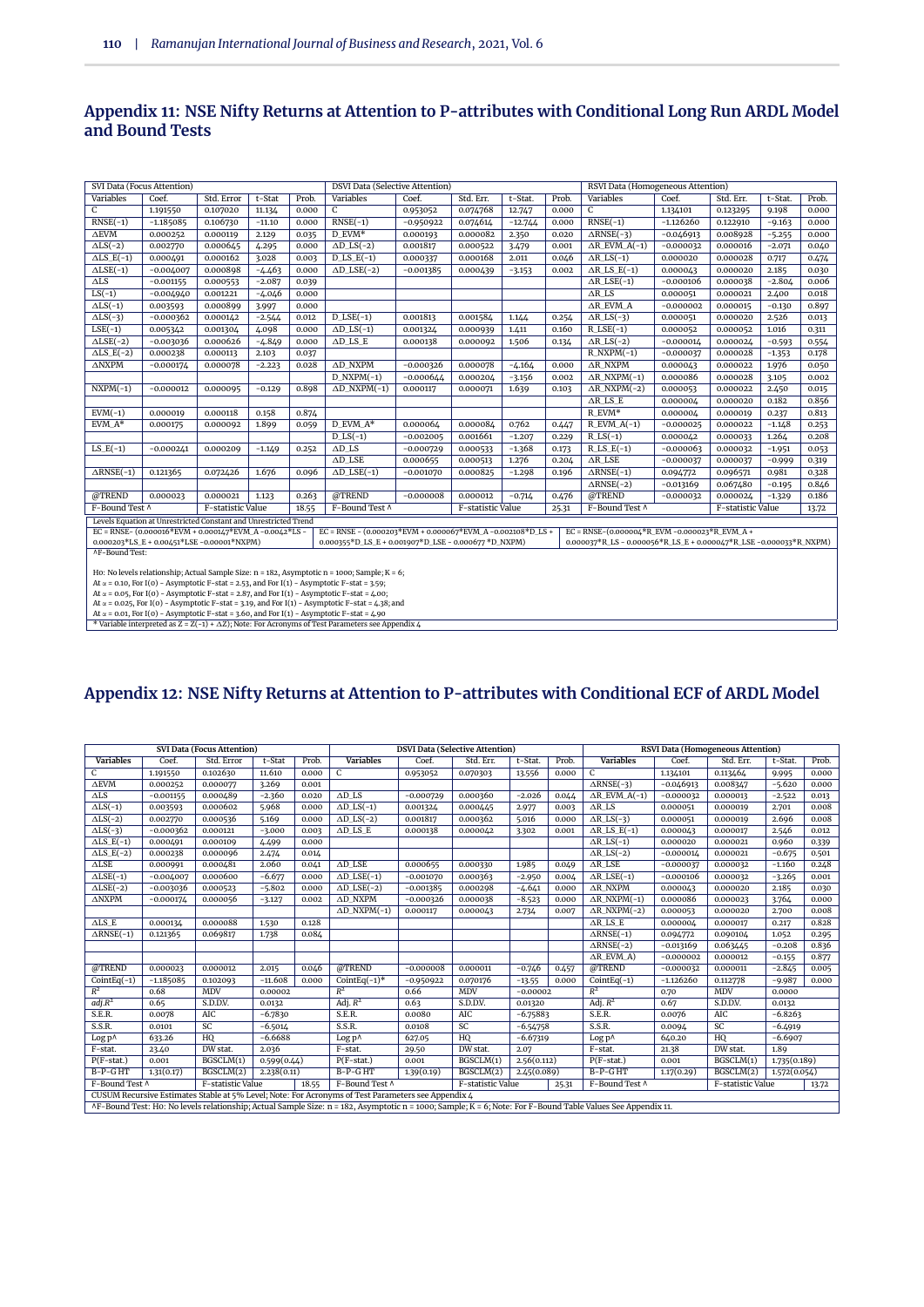|                    |             | <b>SVI Data (Focus Attention)</b>                 |              |       |                           |             | <b>DSVI Data (Selective Attention)</b>       |             |       |                                              |             | <b>RSVI Data (Homogeneous Attention)</b> |              |       |
|--------------------|-------------|---------------------------------------------------|--------------|-------|---------------------------|-------------|----------------------------------------------|-------------|-------|----------------------------------------------|-------------|------------------------------------------|--------------|-------|
| <b>Variables</b>   | Coef.       | Std. Error                                        | t-Stat       | Prob. | <b>Variables</b>          | Coef.       | Std. Err.                                    | t-Stat.     | Prob. | <b>Variables</b>                             | Coef.       | Std. Err.                                | t-Stat.      | Prob. |
| C                  | 1.174842    | 0.106476                                          | 11.034       | 0.000 | C                         | 0.895379    | 0.077994                                     | 11.480      | 0.000 | C                                            | 0.979662    | 0.076921                                 | 12.736       | 0.000 |
| $LS(-2)$           | $-0.002459$ | 0.000558                                          | $-4.409$     | 0.000 | $D$ <sub>LS</sub> $(-2)$  | $-0.000991$ | 0.000432                                     | $-2.297$    | 0.023 | $R$ <sub>LS</sub> $(-2)$                     | 0.000056    | 0.000020                                 | 2.804        | 0.006 |
| $LS_E(-1)$         | $-0.000269$ | 0.000086                                          | $-3.139$     | 0.002 | $D$ <sub>LS</sub> $E$     | 0.000127    | 0.000062                                     | 2.045       | 0.042 | $R$ <sub>LS</sub> $(-3)$                     | $-0.000047$ | 0.000018                                 | $-2.528$     | 0.012 |
| $LSE(-2)$          | 0.002066    | 0.000536                                          | 3.853        | 0.000 | $D$ <sub>LSE</sub> $(-2)$ | 0.000870    | 0.000369                                     | 2.360       | 0.019 | $R$ <sub>LSE</sub> $(-1)$                    | 0.000069    | 0.000034                                 | 2.049        | 0.042 |
| $NXPM(-2)$         | 0.000180    | 0.000080                                          | 2.251        | 0.026 | D EVM                     | $-0.000175$ | 0.000066                                     | $-2.640$    | 0.009 | R EVM A                                      | $-0.000039$ | 0.000013                                 | $-2.936$     | 0.004 |
|                    |             |                                                   |              |       |                           |             |                                              |             |       | $R$ _EVM_A(-1)                               | 0.000032    | 0.000014                                 | 2.324        | 0.021 |
| $RBSE(-1)$         | $-0.040468$ | 0.073211                                          | $-0.553$     | 0.581 | $RBSE(-1)$                | 0.106228    | 0.077831                                     | 1.365       | 0.174 | $RBSE(-1)$                                   | 0.027559    | 0.076476                                 | 0.360        | 0.719 |
| $RBSE(-2)$         | $-0.130493$ | 0.075708                                          | $-1.724$     | 0.087 |                           |             |                                              |             |       | R EVM                                        | 0.000019    | 0.000017                                 | 1.158        | 0.249 |
| <b>EVM</b>         | 0.000110    | 0.000092                                          | 1.188        | 0.237 | <b>D_EVM_A</b>            | 0.000031    | 0.000071                                     | 0.442       | 0.659 |                                              |             |                                          |              |       |
| EVM_A              | 0.000077    | 0.000079                                          | 0.976        | 0.331 | D_LS                      | 0.000172    | 0.000455                                     | 0.378       | 0.706 |                                              |             |                                          |              |       |
| LS                 | $-0.000387$ | 0.000472                                          | $-0.820$     | 0.414 |                           |             |                                              |             |       | R LS                                         | 0.000024    | 0.000020                                 | 1.235        | 0.218 |
| $LS(-1)$           | $-0.000612$ | 0.000560                                          | $-1.093$     | 0.276 | $D$ <sub>LS</sub> $(-1)$  | 0.000682    | 0.000442                                     | 1.544       | 0.125 | $R$ <sub>LS</sub> $(-1)$                     | $-0.000030$ | 0.000020                                 | $-1.523$     | 0.130 |
| LS E               | 0.000044    | 0.000087                                          | 0.503        | 0.616 |                           |             |                                              |             |       |                                              |             |                                          |              |       |
| $LS_E(-2)$         | $-0.000133$ | 0.000098                                          | $-1.367$     | 0.174 |                           |             |                                              |             |       | $R$ <sub>LS</sub> $E(-1)$                    | $-0.000027$ | 0.000018                                 | $-1.495$     | 0.137 |
| <b>LSE</b>         | 0.000506    | 0.000466                                          | 1.086        | 0.279 | D LSE                     | $-0.000179$ | 0.000428                                     | $-0.419$    | 0.676 | RLS E                                        | $-0.000011$ | 0.000018                                 | $-0.584$     | 0.560 |
| $LSE(-1)$          | 0.000883    | 0.000547                                          | 1.614        | 0.109 | $D$ <sub>LSE</sub> $(-1)$ | $-0.000499$ | 0.000395                                     | $-1.263$    | 0.208 | <b>R_LSE</b>                                 | $-0.000038$ | 0.000033                                 | $-1.142$     | 0.255 |
| $LSE(-3)$          | 0.000119    | 0.000109                                          | 1.092        | 0.276 |                           |             |                                              |             |       |                                              |             |                                          |              |       |
| $LSE(-4)$          | 0.000190    | 0.000102                                          | 1.868        | 0.064 |                           |             |                                              |             |       | R NXPM                                       | $-0.000001$ | 0.000020                                 | $-0.043$     | 0.966 |
| <b>NXPM</b>        | $-0.000002$ | 0.000069                                          | $-0.035$     | 0.972 | <b>D NXPM</b>             | 0.000015    | 0.000057                                     | 0.265       | 0.792 | $R$ NXPM $(-1)$                              | $-0.000026$ | 0.000019                                 | $-1.376$     | 0.171 |
| $NXPM(-1)$         | $-0.000003$ | 0.000065                                          | $-0.049$     | 0.961 | $D_NXPM(-1)$              | 0.000018    | 0.000053                                     | 0.332       | 0.740 | $R$ <sub>NXPM</sub> $(-2)$                   | $-0.000011$ | 0.000019                                 | $-0.556$     | 0.579 |
| @TREND             | 0.000012    | 0.000016                                          | 0.749        | 0.455 | @TREND                    | $-0.000006$ | 0.000010                                     | $-0.622$    | 0.535 | @TREND                                       | $-0.000038$ | 0.000021                                 | $-1.829$     | 0.069 |
| $R^2$              | 0.23        | <b>MDV</b>                                        | 1.0014       |       | $R^2$                     | 0.1625      | <b>MDV</b>                                   | 1.0012      |       | $R^2$                                        | 0.1661      | <b>MDV</b>                               | 1.0012       |       |
| adj.R <sup>2</sup> | 0.14        | <b>SDDV</b>                                       | 0.0072       |       | adj.R <sup>2</sup>        | 0.0981      | <b>SDDV</b>                                  | 0.0076      |       | adj.R <sup>2</sup>                           | 0.0857      | <b>SDDV</b>                              | 0.0076       |       |
| S.E.R.             | 0.0067      | <b>AIC</b>                                        | $-7.0727$    |       | S.E.R.                    | 0.0072      | <b>AIC</b>                                   | $-6.9427$   |       | S.E.R.                                       | 0.0073      | AIC                                      | $-6.9142$    |       |
| S.S.R.             | 0.0073      | SC                                                | $-6.7206$    |       | S.S.R.                    | 0.0089      | SC                                           | $-6.6972$   |       | S.S.R.                                       | 0.0088      | SC                                       | $-6.6160$    |       |
| Log p^             | 663.62      | HQ                                                | $-6.9300$    |       | Log p^                    | 649.26      | HQ                                           | $-6.8432$   |       | Log p^                                       | 649.65      | HQ                                       | $-6.7933$    |       |
| F-stat.            | 2.591       | DW stat.                                          | 1.96         |       | F-stat.                   | 2.52        | DW stat.                                     | 1.94        |       | F-stat.                                      | 2.07        | DW stat.                                 | 1.874        |       |
| $P(F-stat.)$       | 0.001       | BGSCLM(1)                                         | 0.226(0.635) |       | $P(F-stat.)$              | 0.003       | BGSCLM(1)                                    | 0.26(0.613) |       | $P(F-stat.)$                                 | 0.01        | BGSCLM(1)                                | 0.085(0.771) |       |
| $B-P-GHT$          | 1.08(0.36)  | BGSCLM(2)                                         | 1.010(0.366) |       | B-P-GHT                   | 0.98(0.76)  | BGSCLM(2)                                    | 0.812(0.45) |       | $B-P-GHT$                                    | 1,21(0.22)  | BGSCLM(2)                                | 0.382(0.683) |       |
|                    |             | Note: For Acronyms of Test Parameters see Table 2 |              |       |                           |             |                                              |             |       |                                              |             |                                          |              |       |
|                    |             | CUSUM Recursive Estimates Stable at 5% Level      |              |       |                           |             | CUSUM Recursive Estimates Stable at 5% Level |             |       | CUSUM Recursive Estimates Stable at 5% Level |             |                                          |              |       |

# **Appendix 13: BSE Sensex Returns at Attention to P-attributes with Unrestricted ARDL Model**

#### **Appendix 14: BSE Sensex Returns at Attention to P-attributes with Conditional Long Run ARDL Model and Bound Tests**

|                      |                                               | <b>SVI Data (Focus Attention)</b> |                  |       |                                                                                                          | <b>DSVI Data (Selective Attention)</b> |                          |           |       |                                                                                                                                                         | <b>RSVI Data (Homogeneous Attention)</b> |                   |          |       |
|----------------------|-----------------------------------------------|-----------------------------------|------------------|-------|----------------------------------------------------------------------------------------------------------|----------------------------------------|--------------------------|-----------|-------|---------------------------------------------------------------------------------------------------------------------------------------------------------|------------------------------------------|-------------------|----------|-------|
| <b>Variables</b>     | Coef.                                         | Std. Error                        | t-Stat           | Prob. | <b>Variables</b>                                                                                         | Coef.                                  | Std. Err.                | t-Stat.   | Prob. | <b>Variables</b>                                                                                                                                        | Coef.                                    | Std. Err.         | t-Stat.  | Prob. |
| C                    | 1.174842                                      | 0.106476                          | 11.034           | 0.000 | C                                                                                                        | 0.895379                               | 0.077994                 | 11.480    | 0.000 | C                                                                                                                                                       | 0.979662                                 | 0.076921          | 12.736   | 0.000 |
| $RBSE(-1)$           | $-1.170961$                                   | 0.106314                          | $-11.01\text{Å}$ | 0.000 | $RBSE(-1)$                                                                                               | $-0.893772$                            | 0.077831                 | $-11.484$ | 0.000 | $RBSE(-1)$                                                                                                                                              | $-0.972441$                              | 0.076476          | $-12.72$ | 0.000 |
| $LS(-1)$             | $-0.003457$                                   | 0.000896                          | $-3.860$         | 0.000 | D EVM*                                                                                                   | $-0.000175$                            | 0.000066                 | $-2.640$  | 0.009 | AR EVM A                                                                                                                                                | $-0.000039$                              | 0.000013          | $-2.936$ | 0.004 |
| $LS_E(-1)$           | $-0.000359$                                   | 0.000151                          | $-2.381$         | 0.018 | $D$ LS $E^*$                                                                                             | 0.000127                               | 0.000062                 | 2.045     | 0.042 |                                                                                                                                                         |                                          |                   |          |       |
| $LSE(-1)$            | 0.003763                                      | 0.000961                          | 3.916            | 0.000 | $D$ <sub>LSE</sub> $(-1)$                                                                                | 0.000192                               | 0.000934                 | 0.206     | 0.837 | $R$ <sub>LSE</sub> $(-1)$                                                                                                                               | 0.000031                                 | 0.000043          | 0.729    | 0.467 |
| $\Delta LS$ (-1)     | 0.002459                                      | 0.000558                          | 4.409            | 0.000 | $\Delta D$ <sub>LS</sub> $(-1)$                                                                          | 0.000991                               | 0.000432                 | 2.297     | 0.023 | $\triangle R$ LSE                                                                                                                                       | $-0.000038$                              | 0.000033          | $-1.142$ | 0.255 |
| $\triangle LSE(-1)$  | $-0.002374$                                   | 0.000568                          | $-L.180$         | 0.000 | $AD$ LSE $(-1)$                                                                                          | $-0.000870$                            | 0.000369                 | $-2.360$  | 0.019 | $ARLS(-2)$                                                                                                                                              | 0.000047                                 | 0.000018          | 2.528    | 0.012 |
| $\triangle LSE(-2)$  | $-0.000309$                                   | 0.000124                          | $-2.490$         | 0.014 | $D$ <sub>LS</sub> $(-1)$                                                                                 | $-0.000137$                            | 0.001021                 | $-0.135$  | 0.893 | $R$ <sub>LS</sub> $(-1)$                                                                                                                                | 0.000004                                 | 0.000028          | 0.145    | 0.885 |
| $\triangle$ NXPM(-1) | $-0.000180$                                   | 0.000080                          | $-2.251$         | 0.026 | $AD$ NXPM                                                                                                | 0.000015                               | 0.000057                 | 0.265     | 0.792 | $R$ <sub>LS</sub> $E(-1)$                                                                                                                               | $-0.000038$                              | 0.000026          | $-1.473$ | 0.143 |
| $\triangle$ NXPM     | $-0.000002$                                   | 0.000069                          | $-0.035$         | 0.972 |                                                                                                          |                                        |                          |           |       | $\triangle$ R NXPM                                                                                                                                      | $-0.000001$                              | 0.000020          | $-0.043$ | 0.966 |
| $NXPM(-1)$           | 0.000175                                      | 0.000089                          | 1.969            | 0.051 | $D$ NXPM $(-1)$                                                                                          | 0.000033                               | 0.000093                 | 0.351     | 0.726 | $R$ NXPM $(-1)$                                                                                                                                         | $-0.000038$                              | 0.000024          | $-1.594$ | 0.113 |
| $\triangle$ LSE      | 0.000506                                      | 0.000466                          | 1.086            | 0.279 | $AD$ LSE                                                                                                 | $-0.000179$                            | 0.000428                 | $-0.419$  | 0.676 | $\triangle$ R NXPM $(-1)$                                                                                                                               | 0.000011                                 | 0.000019          | 0.556    | 0.579 |
| $\triangle LSE(-3)$  | $-0.000190$                                   | 0.000102                          | $-1.868$         | 0.064 |                                                                                                          |                                        |                          |           |       |                                                                                                                                                         |                                          |                   |          |       |
| $EVM*$               | 0.000110                                      | 0.000092                          | 1.188            | 0.237 |                                                                                                          |                                        |                          |           |       | R EVM*                                                                                                                                                  | 0.000019                                 | 0.000017          | 1.158    | 0.249 |
| EVM_A*               | 0.000077                                      | 0.000079                          | 0.976            | 0.331 | D_EVM_A*                                                                                                 | 0.000031                               | 0.000071                 | 0.442     | 0.659 | $R$ _EVM_A(-1)                                                                                                                                          | $-0.000007$                              | 0.000017          | $-0.417$ | 0.677 |
| $\triangle$ LS       | $-0.000387$                                   | 0.000472                          | $-0.820$         | 0.414 | $AD$ LS                                                                                                  | 0.000172                               | 0.000455                 | 0.378     | 0.706 | $\triangle$ R LS                                                                                                                                        | 0.000024                                 | 0.000020          | 1.235    | 0.218 |
| $\Delta$ LS E        | 0.000044                                      | 0.000087                          | 0.503            | 0.616 |                                                                                                          |                                        |                          |           |       | $\triangle R$ <sub>LS</sub> $(-1)$                                                                                                                      | $-0.000010$                              | 0.000022          | $-0.444$ | 0.658 |
| $\triangle$ LS_E(-1) | 0.000133                                      | 0.000098                          | 1.367            | 0.174 |                                                                                                          |                                        |                          |           |       | $\triangle$ R_LS_E                                                                                                                                      | $-0.000011$                              | 0.000018          | $-0.584$ | 0.560 |
| $\triangle RBSE(-1)$ | 0.130493                                      | 0.075708                          | 1.724            | 0.087 |                                                                                                          |                                        |                          |           |       |                                                                                                                                                         |                                          |                   |          |       |
| @TREND               | 0.000012                                      | 0.000016                          | 0.749            | 0.455 | @TREND                                                                                                   | $-0.000006$                            | 0.000010                 | $-0.622$  | 0.535 | @TREND                                                                                                                                                  | $-0.000038$                              | 0.000021          | $-1.829$ | 0.069 |
| F-Bound Test ^       |                                               | F-statistic Value                 |                  | 20.06 | F-Bound Test A                                                                                           |                                        | <b>F-statistic Value</b> |           | 25.59 | F-Bound Test ^                                                                                                                                          |                                          | F-statistic Value |          | 25.15 |
|                      |                                               |                                   |                  |       | Levels Equation at Unrestricted Constant and Unrestricted Trend                                          |                                        |                          |           |       |                                                                                                                                                         |                                          |                   |          |       |
|                      | $EC = RBSE - (0.000094*EVM + 0.000066*EVM_A)$ |                                   |                  |       | EC = RBSE -(-0.000196*EVM + 0.000035*EVM_A                                                               |                                        |                          |           |       | $EC = RBSE - (0.00002 * R_EVM - 0.000007 * R_EVM_A)$                                                                                                    |                                          |                   |          |       |
|                      | $-0.00295*LS - 0.00031*LS E + 0.003214*LSE$   |                                   |                  |       | $-0.000154*D$ LS + 0.000142*D LS E + 0.000215*D LSE                                                      |                                        |                          |           |       | $+0.0000004*R$ LS - 0.000039*R LS E                                                                                                                     |                                          |                   |          |       |
| +0.000149*NXPM)      |                                               |                                   |                  |       | $+0.000037$ <sup>*</sup> D NXPM)                                                                         |                                        |                          |           |       | +0.000032*R_LSE -0.000039*R_NXPM)                                                                                                                       |                                          |                   |          |       |
|                      |                                               |                                   |                  |       |                                                                                                          |                                        |                          |           |       | AF-Bound Test: Ho: No levels relationship; Actual Sample Size: n = 182, Asymptotic n = 1000; Sample; K = 6; Note: For F-Bound Table Values See Table 6. |                                          |                   |          |       |
|                      |                                               |                                   |                  |       | * Variable interpreted as $Z = Z(-1) + \Delta Z$ ; Note: For Acronyms of Test Parameters see Appendix 4. |                                        |                          |           |       |                                                                                                                                                         |                                          |                   |          |       |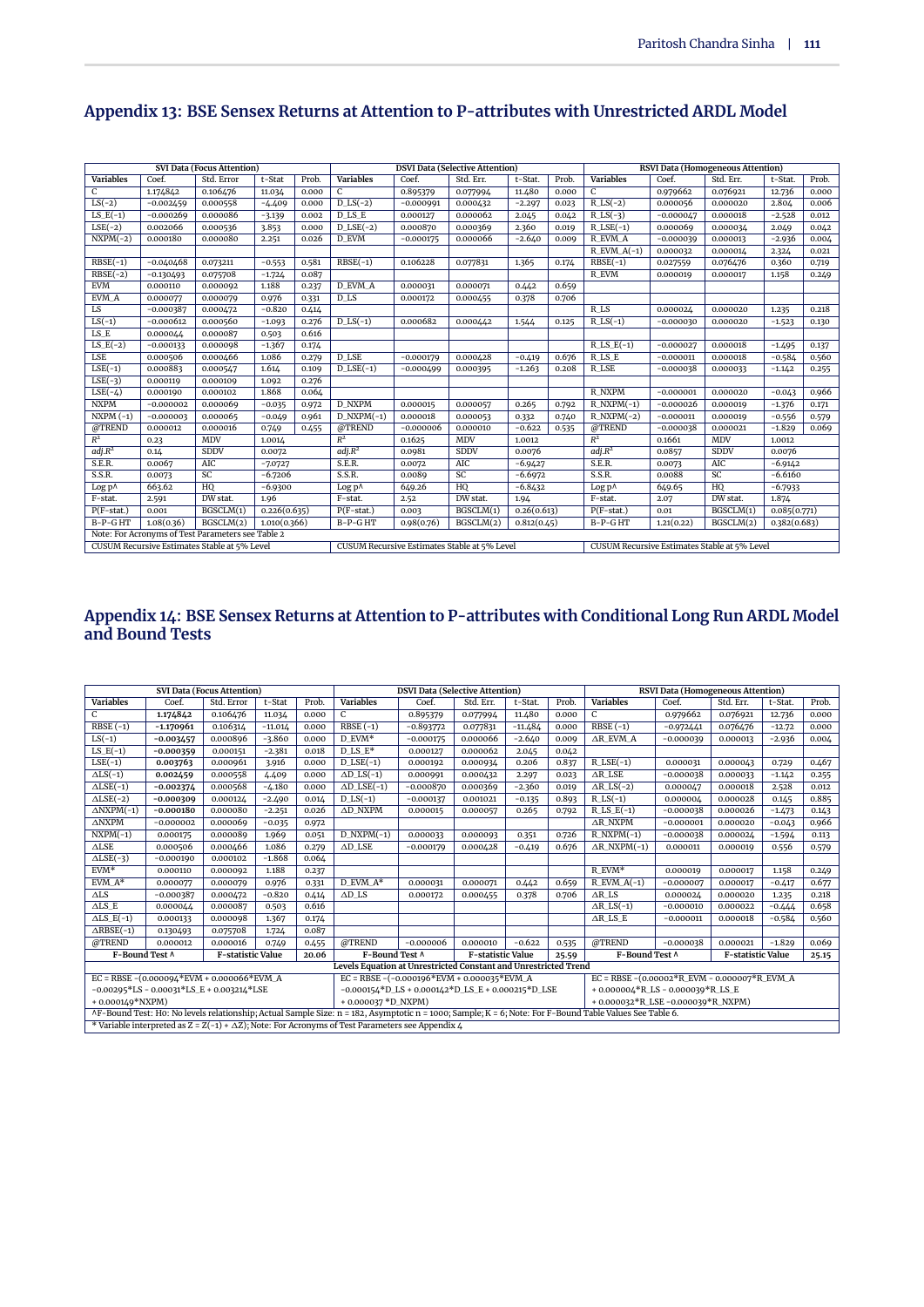# **Appendix 15: BSE Sensex Returns at Attention to P-attributes with Conditional ECF of ARDL Model**

|                       |             | SVI Data (Focus Attention) |              |       |                       | DSVI Data (Selective Attention) |                   |             |       | RSVI Data (Homogeneous Attention)                                                                                                                                 |             |                   |              |       |
|-----------------------|-------------|----------------------------|--------------|-------|-----------------------|---------------------------------|-------------------|-------------|-------|-------------------------------------------------------------------------------------------------------------------------------------------------------------------|-------------|-------------------|--------------|-------|
| Variables             | Coef.       | Std. Error                 | t-Stat       | Prob. | Variables             | Coef.                           | Std. Err.         | t-Stat.     | Prob. | Variables                                                                                                                                                         | Coef.       | Std. Err.         | t-Stat.      | Prob. |
| C                     | 1.174842    | 0.097272                   | 12.078       | 0.000 | $\mathcal{C}$         | 0.895379                        | 0.065749          | 13.618      | 0.000 | $\mathsf{C}$                                                                                                                                                      | 0.979662    | 0.072537          | 13.506       | 0.000 |
| $\Delta LS$ (-1)      | 0.002459    | 0.000422                   | 5.831        | 0.000 | $\triangle$ D_LS(-1)  | 0.000991                        | 0.000273          | 3.626       | 0.000 | AR_EVM_A                                                                                                                                                          | $-0.000039$ | 0.000010          | $-3.899$     | 0.000 |
| $\triangle LSE(-1)$   | $-0.002374$ | 0.000409                   | $-5.806$     | 0.000 | $\triangle$ D_LSE(-1) | $-0.000870$                     | 0.000225          | $-3.877$    | 0.000 | $ARLS(-2)$                                                                                                                                                        | 0.000047    | 0.000017          | 2.777        | 0.006 |
| $\triangle LSE(-2)$   | $-0.000309$ | 0.000095                   | $-3.253$     | 0.001 | $AD$ LSE              | $-0.000179$                     | 0.000219          | $-0.820$    | 0.413 | $\triangle$ R_LS_E                                                                                                                                                | $-0.000011$ | 0.000013          | $-0.841$     | 0.401 |
| $\triangle LSE(-3)$   | $-0.000190$ | 0.000089                   | $-2.132$     | 0.035 |                       |                                 |                   |             |       | $\triangle$ R LSE                                                                                                                                                 | $-0.000038$ | 0.000025          | $-1.513$     | 0.132 |
| $\triangle$ NXPM(-1)  | $-0.000180$ | 0.000062                   | $-2.905$     | 0.004 |                       |                                 |                   |             |       | $\triangle$ R_NXPM                                                                                                                                                | $-0.000001$ | 0.000017          | $-0.050$     | 0.961 |
| $\triangle$ RBSE (-1) | 0.130493    | 0.069313                   | 1.883        | 0.062 |                       |                                 |                   |             |       | $\triangle R$ NXPM(-1)                                                                                                                                            | 0.000011    | 0.000017          | 0.630        | 0.530 |
| $\triangle$ LS        | $-0.000387$ | 0.000399                   | $-0.970$     | 0.333 | $AD$ LS               | 0.000172                        | 0.000251          | 0.686       | 0.494 | $\triangle$ R LS                                                                                                                                                  | 0.000024    | 0.000017          | 1.434        | 0.154 |
| $\triangle$ LS_E      | 0.000044    | 0.000069                   | 0.632        | 0.529 |                       |                                 |                   |             |       | $\triangle R$ <sub>LS</sub> $(-1)$                                                                                                                                | $-0.000010$ | 0.000018          | $-0.549$     | 0.584 |
| $\triangle$ LS_E(-1)  | 0.000133    | 0.000075                   | 1.775        | 0.078 |                       |                                 |                   |             |       |                                                                                                                                                                   |             |                   |              |       |
| $\triangle$ LSE       | 0.000506    | 0.000390                   | 1.298        | 0.196 |                       |                                 |                   |             |       |                                                                                                                                                                   |             |                   |              |       |
| $\triangle$ NXPM      | $-0.000002$ | 0.000056                   | $-0.044$     | 0.965 | AD NXPM               | 0.000015                        | 0.000027          | 0.557       | 0.578 |                                                                                                                                                                   |             |                   |              |       |
| @TREND                | 0.000012    | 0.000010                   | 1.274        | 0.204 | @TREND                | $-0.000006$                     | 0.000010          | $-0.644$    | 0.520 | @TREND                                                                                                                                                            | $-0.000038$ | 0.000011          | $-3.670$     | 0.000 |
| $CointEq(-1)$         | $-1.170961$ | 0.097026                   | $-12.069$    | 0.000 | $CointEq(-1)$         | $-0.893772$                     | 0.065613          | $-13.622$   | 0.000 | $CointEq(-1)$                                                                                                                                                     | $-0.972441$ | 0.072000          | $-13.506$    | 0.000 |
| $R^2$                 | 0.63        | <b>MDV</b>                 | 0.0002       |       | $R^2$                 | 0.58                            | <b>MDV</b>        | 0.0000      |       | $R^2$                                                                                                                                                             | 0.58        | <b>MDV</b>        | 0.0000       |       |
| adj.R <sup>2</sup>    | 0.60        | S.D.D.V.                   | 0.0104       |       | $adj.R^2$             | 0.56                            | S.D.D.V.          | 0.0107      |       | $adj.R^2$                                                                                                                                                         | 0.55        | S.D.D.V.          | 0.0107       |       |
| S.E.R.                | 0.0066      | AIC                        | $-7.1386$    |       | S.E.R.                | 0.0071                          | AIC               | $-7.0083$   |       | S.E.R.                                                                                                                                                            | 0.0072      | AIC               | $-6.9798$    |       |
| S.S.R.                | 0.0073      | SC                         | $-6.8922$    |       | S.S.R.                | 0.0089                          | SC                | $-6.8680$   |       | S.S.R.                                                                                                                                                            | 0.0088      | SC                | $-6.7868$    |       |
| $Log p^{\Lambda}$     | 663.62      | HQ                         | $-7.0387$    |       | Log p^                | 649.26                          | HQ                | $-6.9514$   |       | Log p^                                                                                                                                                            | 649.65      | HQ                | $-6.9016$    |       |
| F-stat.               | 21.68       | DW stat.                   | 1.96         |       | F-stat.               | 33.86                           | DW stat.          | 1.94        |       | F-stat.                                                                                                                                                           | 23.47       | DW stat.          | 1.87         |       |
| $P(F-stat.)$          | 0.001       | BGSCLM(1)                  | 0.226(0.635) |       | $P(F-stat.)$          | 0.001                           | BGSCLM(1)         | 0.26(0.613) |       | $P(F-stat.)$                                                                                                                                                      | 0.001       | BGSCLM(1)         | 0.085(0.771) |       |
| $B-P-GHT$             | 1.08(0.36)  | BGSCLM(2)                  | 1.010(0.366) |       | B-P-GHT               | 0.98(0.76)                      | BGSCLM(2)         | 0.812(0.45) |       | B-P-GHT                                                                                                                                                           | 1.21(0.22)  | BGSCLM(2)         | 0.382(0.683) |       |
| F-Bound Test ^        |             | F-statistic Value          |              | 20.06 | F-Bound Test A        |                                 | F-statistic Value |             | 25.59 | F-Bound Test ^                                                                                                                                                    |             | F-statistic Value |              | 25.15 |
|                       |             |                            |              |       |                       |                                 |                   |             |       | CUSUM Recursive Estimates Stable at 5% Level; Note: For Acronyms of Test Parameters see Appendix 4                                                                |             |                   |              |       |
|                       |             |                            |              |       |                       |                                 |                   |             |       | AF-Bound Test: Ho: No levels relationship; Actual Sample Size: n = 182, Asymptotic n = 1000; Sample; K = 6; Note: For F-Bound Table Values please See Appendix 11 |             |                   |              |       |

# **Appendix 16: NSE Nifty Returns at Attention to H-attributes with Unrestricted ARDL Model**

|                        |             | SVI Data (Focus Attention)                   |             |       |                          |             | <b>DSVI Data (Selective Attention)</b>            |             |           |                    |             | RSVI Data (Homogeneous Attention)            |             |       |
|------------------------|-------------|----------------------------------------------|-------------|-------|--------------------------|-------------|---------------------------------------------------|-------------|-----------|--------------------|-------------|----------------------------------------------|-------------|-------|
| Variables              | Coef.       | Std. Error                                   | t-Stat      | Prob. | Variables                | Coef.       | Std. Err.                                         | t-Stat.     | Prob.     | Variables          | Coef.       | Std. Err.                                    | t-Stat.     | Prob. |
| $\mathsf{C}$           | 1.043390    | 0.071096                                     | 14.676      | 0.000 | C                        | 0.996236    | 0.077746                                          | 12.814      | 0.000     | $\mathsf{C}$       | 1.124241    | 0.127573                                     | 8.812       | 0.000 |
| $UPA.A(-1)$            | 0.000160    | 0.000067                                     | 2.404       | 0.017 | $D$ _UPA_A(-1)           | 0.000295    | 0.000065                                          | 4.556       | 0.000     | R UPA              | 0.000069    | 0.000032                                     | 2.160       | 0.032 |
| $UPA.A(-3)$            | $-0.000311$ | 0.000062                                     | $-4.993$    | 0.000 | $D_UPA_A(-2)$            | 0.000295    | 0.000061                                          | 4.837       | 0.000     | $R_UPA_A(-1)$      | $-0.000055$ | 0.000017                                     | $-3.242$    | 0.001 |
| $NDA(-3)$              | 0.000600    | 0.000185                                     | 3.248       | 0.001 | $D_NDA(-2)$              | $-0.000425$ | 0.000171                                          | $-2.485$    | 0.014     | $R_NM(-2)$         | $-0.000108$ | 0.000040                                     | $-2.682$    | 0.008 |
| BJP                    | 0.000205    | 0.000101                                     | 2.034       | 0.044 | D_BJP                    | 0.000150    | 0.000112                                          | 1.340       | 0.182     | $RNSE(-4)$         | 0.045009    | 0.010126                                     | 4.445       | 0.000 |
| SG                     | $-0.000394$ | 0.000150                                     | $-2.628$    | 0.009 | D SG                     | $-0.000216$ | 0.000125                                          | $-1.730$    | 0.086     | R BIP              | $-0.000043$ | 0.000028                                     | $-1.511$    | 0.133 |
| $LKA(-1)$              | 0.000160    | 0.000072                                     | 2.218       | 0.028 | $D_LKA(-1)$              | 0.000104    | 0.000062                                          | 1.687       | 0.094     | R_INC              | $-0.000011$ | 0.000018                                     | $-0.580$    | 0.563 |
| $RNSE(-1)$             | $-0.040645$ | 0.070751                                     | $-0.574$    | 0.567 | $RNSE(-1)$               | 0.005785    | 0.077575                                          | 0.075       | 0.941     | $RNSE(-1)$         | $-0.011451$ | 0.069076                                     | $-0.166$    | 0.869 |
| <b>UPA</b>             | $-0.000012$ | 0.000308                                     | $-0.038$    | 0.970 | D UPA                    | $-0.000181$ | 0.000217                                          | $-0.833$    | 0.406     | $RNSE(-2)$         | $-0.102710$ | 0.068602                                     | $-1.497$    | 0.136 |
| UPA_A                  | $-0.000013$ | 0.000306                                     | $-0.041$    | 0.967 | D_UPA_A                  | 0.000234    | 0.000218                                          | 1.076       | 0.283     | $RNSE(-3)$         | $-0.038511$ | 0.070333                                     | $-0.548$    | 0.585 |
| $\overline{UPA.A(-2)}$ | $-0.000013$ | 0.000066                                     | $-0.191$    | 0.849 | D_NDA                    | $-0.000135$ | 0.000123                                          | $-1.098$    | 0.274     | R_NDA              | 0.000003    | 0.000015                                     | 0.183       | 0.855 |
| <b>NDA</b>             | $-0.000188$ | 0.000146                                     | $-1.285$    | 0.201 | $D_NDA(-1)$              | $-0.000169$ | 0.000130                                          | $-1.298$    | 0.196     | R_UPA_A            | $-0.000042$ | 0.000032                                     | $-1.316$    | 0.190 |
| $NDA(-1)$              | $-0.000058$ | 0.000105                                     | $-0.554$    | 0.580 | <b>D_NDA_A</b>           | 0.000028    | 0.000039                                          | 0.724       | 0.470     | $R_NDA(-1)$        | $-0.000022$ | 0.000014                                     | $-1.589$    | 0.114 |
| $NDA(-2)$              | $-0.000212$ | 0.000200                                     | $-1.058$    | 0.292 | D INC                    | $-0.000110$ | 0.000090                                          | $-1.234$    | 0.219     | <b>R_NDA_A</b>     | 0.000015    | 0.000019                                     | 0.775       | 0.440 |
| NDA_A                  | 0.000082    | 0.000046                                     | 1.770       | 0.079 | $D$ <sub>MS</sub>        | $-0.000105$ | 0.000103                                          | $-1.014$    | 0.312     | $R_S$              | 0.000010    | 0.000023                                     | 0.411       | 0.682 |
| <b>INC</b>             | $-0.000057$ | 0.000078                                     | $-0.729$    | 0.467 | $D$ <sub>MS</sub> $(-1)$ | $-0.000131$ | 0.000067                                          | $-1.943$    | 0.054     | R_MS               | 0.000002    | 0.000025                                     | 0.096       | 0.924 |
| MS                     | $-0.000009$ | 0.000131                                     | $-0.067$    | 0.947 | $D$ <sub>MS</sub> $(-2)$ | $-0.000097$ | 0.000060                                          | $-1.629$    | 0.105     | $R_R$              | 0.000010    | 0.000022                                     | 0.443       | 0.658 |
| $MS(-1)$               | 0.000101    | 0.000068                                     | 1.485       | 0.140 | $D_R$ G                  | 0.000076    | 0.000121                                          | 0.629       | 0.530     | <b>R_ABV</b>       | $-0.000034$ | 0.000027                                     | $-1.261$    | 0.209 |
| RG                     | 0.000096    | 0.000112                                     | 0.856       | 0.393 | D ABV                    | 0.000072    | 0.000060                                          | 1.196       | 0.233     | R_LKA              | 0.000009    | 0.000017                                     | 0.551       | 0.583 |
| <b>ABV</b>             | 0.000073    | 0.000081                                     | 0.894       | 0.373 |                          |             |                                                   |             |           |                    |             |                                              |             |       |
| <b>LKA</b>             | $-0.000024$ | 0.000069                                     | $-0.340$    | 0.734 | <b>D_LKA</b>             | $-0.000044$ | 0.000069                                          | $-0.631$    | 0.529     | $R_NM(-1)$         | 0.000016    | 0.000043                                     | 0.368       | 0.713 |
| <b>NM</b>              | $-0.000087$ | 0.000085                                     | $-1.025$    | 0.307 | D NM                     | $-0.000045$ | 0.000082                                          | $-0.542$    | 0.588     | R NM               | 0.000068    | 0.000043                                     | 1.570       | 0.118 |
| @TREND                 | $-0.000045$ | 0.000021                                     | $-2.184$    | 0.030 | @TREND                   | $-0.000008$ | 0.000012                                          | $-0.717$    | 0.474     | @TREND             | $-0.000063$ | 0.000042                                     | $-1.501$    | 0.135 |
| $R^2$                  | 0.36        | <b>MDV</b>                                   | 1.0013      |       | $R^2$                    | 0.32        | <b>MDV</b>                                        | 1.0013      |           | $R^2$              | 0.28        | <b>MDV</b>                                   | 1.0013      |       |
| adj.R <sup>2</sup>     | 0.27        | <b>SDDV</b>                                  | 0.0091      |       | adj.R <sup>2</sup>       | 0.23        | <b>SDDV</b>                                       | 0.0091      |           | adj.R <sup>2</sup> | 0.19        | <b>SDDV</b>                                  | 0.0091      |       |
| S.E.R.                 | 0.0078      | AIC                                          | $-6.7574$   |       | S.E.R.                   | 0.0080      | AIC                                               | $-6.7040$   |           | S.E.R.             | 0.0082      | AIC                                          | $-6.6473$   |       |
| S.S.R.                 | 0.0097      | SC                                           | $-6.3540$   |       | S.S.R.                   | 0.0103      | SC                                                | $-6.3181$   |           | S.S.R.             | 0.0109      | SC                                           | $-6.2600$   |       |
| Log p^                 | 641.30      | HQ                                           | $-6.5939$   |       | Log p^                   | 635.41      | HQ                                                |             | $-6.5476$ | $Log p^{\Lambda}$  | 626.90      | HQ                                           | $-6.4903$   |       |
| F-stat.                | 4.12        | DW stat.                                     | 1.95        |       | F-stat.                  | 3.59        | DW stat.                                          | 1.94        |           | F-stat.            | 2.99        | DW stat.                                     | 1.97        |       |
| $P(F-stat.)$           | 0.001       | BGSCLM(1)                                    | 0.399(0.53) |       | $P(F-stat.)$             | 0.001       | BGSCLM(1)                                         | 0.634(0.43) |           | $P(F-stat.)$       | 0.001       | BGSCLM(1)                                    | 0.114(0.74) |       |
| B-P-GHT                | 1.58(0.13)  | BGSCLM(2)                                    | 0.232(0.79) |       | B-P-GHT                  | 1.41(0.17)  | BGSCLM(2)                                         | 0.380(0.68) |           | B-P-GHT            | 1.60(0.12)  | BGSCLM(2)                                    | 1.32(0.17)  |       |
|                        |             |                                              |             |       |                          |             | Note: For Acronyms of Test Parameters see Table 2 |             |           |                    |             |                                              |             |       |
|                        |             | CUSUM Recursive Estimates Stable at 5% Level |             |       |                          |             | CUSUM Recursive Estimates Stable at 5% Level      |             |           |                    |             | CUSUM Recursive Estimates Stable at 5% Level |             |       |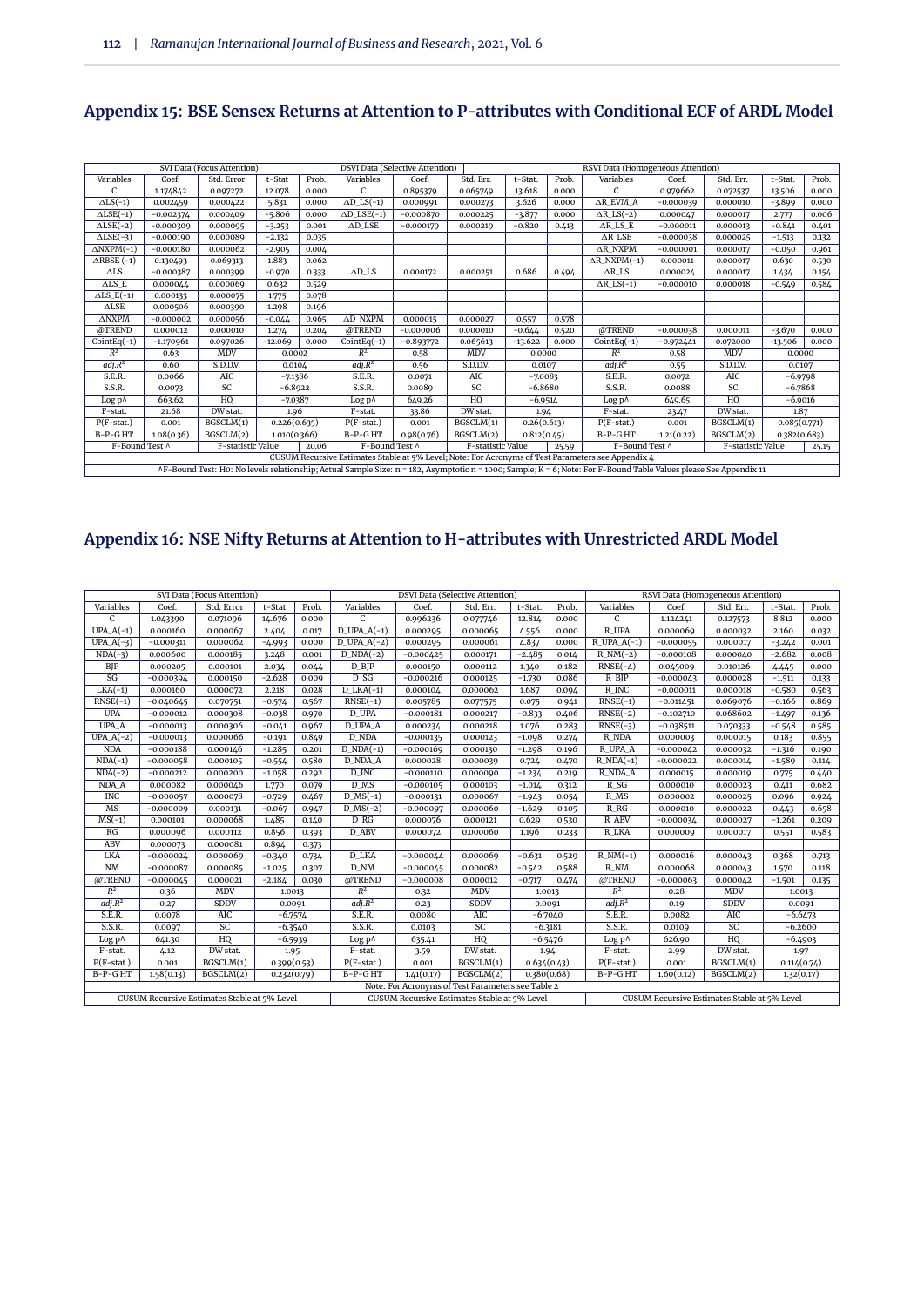#### **Appendix 17: NSE Nifty Returns at Attention to H-attributes with Conditional Long Run ARDL Model and Bound Tests**

|                       |                                                                                                                                                                                                                   | SVI Data (Focus Attention) |           |                                                                                                   |                                                                                                            |                                                       | <b>DSVI Data (Selective Attention)</b> |           |                                                                   |                         |             | RSVI Data (Homogeneous Attention) |          |                                                                 |
|-----------------------|-------------------------------------------------------------------------------------------------------------------------------------------------------------------------------------------------------------------|----------------------------|-----------|---------------------------------------------------------------------------------------------------|------------------------------------------------------------------------------------------------------------|-------------------------------------------------------|----------------------------------------|-----------|-------------------------------------------------------------------|-------------------------|-------------|-----------------------------------|----------|-----------------------------------------------------------------|
| Variables             | Coef.                                                                                                                                                                                                             | Std. Error                 | t-Stat    | Prob.                                                                                             | Variables                                                                                                  | Coef.                                                 | Std. Err.                              | t-Stat.   | Prob.                                                             | Variables               | Coef.       | Std. Err.                         | t-Stat.  | Prob.                                                           |
| $\overline{C}$        | 1.043390                                                                                                                                                                                                          | 0.071096                   | 14.676    | 0.000                                                                                             | $\overline{C}$                                                                                             | 0.996236                                              | 0.077746                               | 12.814    | 0.000                                                             | $\overline{c}$          | 1.12/2/1    | 0.127573                          | 8.812    | 0.000                                                           |
| $RNSE(-1)$            | $-1.040645$                                                                                                                                                                                                       | 0.070751                   | $-14.708$ | 0.000                                                                                             | $RNSE(-1)$                                                                                                 | $-0.994215$                                           | 0.077575                               | $-12.816$ | 0.000                                                             | $RNSE(-1)$              | $-1.107663$ | 0.126967                          | $-8.724$ | 0.000                                                           |
| $BIP*$                | 0.000205                                                                                                                                                                                                          | 0.000101                   | 2.034     | 0.044                                                                                             | $D_{UPA(A(-1))}$                                                                                           | 0.000824                                              | 0.000255                               | 3.239     | 0.002                                                             | $ARNSE(-3)$             | $-0.045009$ | 0.010126                          | $-4.445$ | 0.000                                                           |
| $SG*$                 | $-0.000394$                                                                                                                                                                                                       | 0.000150                   | $-2.628$  | 0.009                                                                                             | $D$ NDA $(-1)$                                                                                             | $-0.000729$                                           | 0.000285                               | $-2.558$  | 0.012                                                             | $R$ UPA*                | 0.000069    | 0.000032                          | 2.160    | 0.032                                                           |
| $LKA(-1)$             | 0.000136                                                                                                                                                                                                          | 0.000066                   | 2.081     | 0.039                                                                                             | $D$ <sub>MS</sub> $(-1)$                                                                                   | $-0.000332$                                           | 0.000150                               | $-2.212$  | 0.028                                                             | $R$ _UPA_A(-1)          | $-0.000097$ | 0.000034                          | $-2.863$ | 0.005                                                           |
| $\triangle$ UPA_A(-1) | 0.000324                                                                                                                                                                                                          | 0.000079                   | 4.119     | 0.000                                                                                             | $AD$ _UPA_A(-1)                                                                                            | $-0.000295$                                           | 0.000061                               | $-4.837$  | 0.000                                                             | $\triangle$ R_NM(-1)    | 0.000108    | 0.000040                          | 2.682    | 0.008                                                           |
| $\triangle$ UPA_A(-2) | 0.000311                                                                                                                                                                                                          | 0.000062                   | 4.993     | 0.000                                                                                             | $AD_NDA(-1)$                                                                                               | 0.000425                                              | 0.000171                               | 2.485     | 0.014                                                             | $R_NDA(-1)$             | $-0.000020$ | 0.000018                          | $-1.110$ | 0.269                                                           |
| $\triangle NDA(-2)$   | $-0.000600$                                                                                                                                                                                                       | 0.000185                   | $-3.248$  | 0.001                                                                                             | $D$ UPA*                                                                                                   | $-0.000181$                                           | 0.000217                               | $-0.833$  | 0.406                                                             | R_NDA_A*                | 0.000015    | 0.000019                          | 0.775    | 0.440                                                           |
| $UPA*$                | $-0.000012$                                                                                                                                                                                                       | 0.000308                   | $-0.038$  | 0.970                                                                                             | $D$ NDA $A^*$                                                                                              | 0.000028                                              | 0.000039                               | 0.724     | 0.470                                                             | $R_BIP*$                | $-0.000043$ | 0.000028                          | $-1.511$ | 0.133                                                           |
| $UPA.A(-1)$           | $-0.000176$                                                                                                                                                                                                       | 0.000320                   | $-0.551$  | 0.582                                                                                             | $D$ BIP*                                                                                                   | 0.000150                                              | 0.000112                               | 1.340     | 0.182                                                             | $R$ <sub>INC</sub> *    | $-0.000011$ | 0.000018                          | $-0.580$ | 0.563                                                           |
| $NDA(-1)$             | 0.000142                                                                                                                                                                                                          | 0.000230                   | 0.618     | 0.537                                                                                             | D INC*                                                                                                     | $-0.000110$                                           | 0.000090                               | $-1.234$  | 0.219                                                             | $R_S$ G*                | 0.000010    | 0.000023                          | 0.411    | 0.682                                                           |
| $NDA A*$              | 0.000082                                                                                                                                                                                                          | 0.000046                   | 1.770     | 0.079                                                                                             | $D SG*$                                                                                                    | $-0.000216$                                           | 0.000125                               | $-1.730$  | 0.086                                                             | $R$ MS*                 | 0.000002    | 0.000025                          | 0.096    | 0.924                                                           |
| $INC*$                | $-0.000057$                                                                                                                                                                                                       | 0.000078                   | $-0.729$  | 0.467                                                                                             | $D$ RG*                                                                                                    | 0.000076                                              | 0.000121                               | 0.629     | 0.530                                                             | $R$ <sub>RG</sub> *     | 0.000010    | 0.000022                          | 0.443    | 0.658                                                           |
| $MS(-1)$              | $D$ ABV*<br>$R$ ABV*<br>0.456<br>$-1.261$<br>0.000092<br>0.000123<br>0.000072<br>0.000060<br>1.196<br>0.233<br>$-0.000034$<br>0.000027<br>0.209<br>0.747<br>$RG*$<br>$R$ LKA*<br>0.000112<br>0.000061<br>0.000101 |                            |           |                                                                                                   |                                                                                                            |                                                       |                                        |           |                                                                   |                         |             |                                   |          |                                                                 |
|                       | 0.000096                                                                                                                                                                                                          |                            | 0.856     | 0.393                                                                                             | $D_LKA(-1)$                                                                                                |                                                       |                                        | 0.599     | 0.550                                                             |                         | 0.000009    | 0.000017                          | 0.551    | 0.583                                                           |
| $ABV*$                | 0.000073                                                                                                                                                                                                          | 0.000081                   | 0.894     | 0.373                                                                                             | $D$ NM*                                                                                                    | $-0.000045$                                           | 0.000082                               | $-0.542$  | 0.588                                                             | $R_NM(-1)$              | $-0.000024$ | 0.000043                          | $-0.559$ | 0.577                                                           |
| $NM^*$                | $-0.000087$                                                                                                                                                                                                       | 0.000085                   | $-1.025$  | 0.307                                                                                             | AD UPA A                                                                                                   | 0.000234                                              | 0.000218                               | 1.076     | 0.283                                                             | $\triangle R$ NM        | 0.000068    | 0.000043                          | 1.570    | 0.118                                                           |
| $\triangle$ UPA A     | $-0.000013$                                                                                                                                                                                                       | 0.000306                   | $-0.041$  | 0.967                                                                                             |                                                                                                            |                                                       |                                        |           |                                                                   | AR NDA                  | 0.000003    | 0.000015                          | 0.183    | 0.855                                                           |
| $\triangle NDA$       | $-0.000188$                                                                                                                                                                                                       | 0.000146                   | $-1.285$  | 0.201                                                                                             | $AD$ NDA                                                                                                   | $-0.000135$                                           | 0.000123                               | $-1.098$  | 0.274                                                             | $AR$ UPA $A$            | $-0.000042$ | 0.000032                          | $-1.316$ | 0.190                                                           |
| $\triangle NDA(-1)$   | $-0.000388$                                                                                                                                                                                                       | 0.000204                   | $-1.903$  | 0.059                                                                                             | $AD_MS(-1)$                                                                                                | 0.000097                                              | 0.000060                               | 1.629     | 0.105                                                             |                         |             |                                   |          |                                                                 |
| $\Delta MS$           | $-0.000009$                                                                                                                                                                                                       | 0.000131                   | $-0.067$  | 0.947                                                                                             | $AD$ <sub>MS</sub>                                                                                         | $-0.000105$                                           | 0.000103                               | $-1.014$  | 0.312                                                             | $\triangle$ RNSE $(-1)$ | 0.096212    | 0.100813                          | 0.954    | 0.341                                                           |
| $\triangle$ LKA       | $-0.000024$                                                                                                                                                                                                       | 0.000069                   | $-0.340$  | 0.734                                                                                             | $AD_LKA$                                                                                                   | $-0.000044$                                           | 0.000069                               | $-0.631$  | 0.529                                                             | $\triangle$ RNSE $(-2)$ | $-0.006498$ | 0.071181                          | $-0.091$ | 0.927                                                           |
| @TREND                | $-0.000045$                                                                                                                                                                                                       | 0.000021                   | $-2.184$  | 0.030                                                                                             | @TREND                                                                                                     | $-0.000008$                                           | 0.000012                               | $-0.717$  | 0.474                                                             | @TREND                  | $-0.000063$ | 0.000042                          | $-1.501$ | 0.135                                                           |
| F-Bound Test A        |                                                                                                                                                                                                                   | F-statistic Value          |           | 19.40                                                                                             | F-Bound Test A                                                                                             |                                                       | F-statistic Value                      |           | 19.31                                                             | F-Bound Test ^          |             | F-statistic Value                 |          | 7.52                                                            |
|                       |                                                                                                                                                                                                                   |                            |           |                                                                                                   |                                                                                                            |                                                       |                                        |           | Levels Equation at Unrestricted Constant and Unrestricted Trend   |                         |             |                                   |          |                                                                 |
|                       | EC = RNSE -(-0.000011*UPA - 0.000169*UPA_A + 0.000137*NDA +                                                                                                                                                       |                            |           |                                                                                                   |                                                                                                            |                                                       |                                        |           | EC = RNSE -(-0.000182*D_UPA + 0.000829*D_UPA_A -0.000733 *D_NDA + |                         |             |                                   |          | EC = RNSE -(0.000063*R_UPA -0.000088*R_UPA_A -0.000018*R_NDA +  |
|                       |                                                                                                                                                                                                                   |                            |           | 0.000079 *NDA A +0.0000197*BIP -0.000055*INC - 0.000379*SG +                                      |                                                                                                            |                                                       |                                        |           | 0.000029*D_NDA_A + 0.000151*D_BJP -0.000111*D_INC - 0.000217*D_SG |                         |             |                                   |          | 0.000014*R_NDA_A-0.000039*R_BJP-0.00001*R_INC + 0.000009*R_SG + |
|                       | $0.000088*MS + 0.000092*RG + 0.00007*ABV + 0.000131*LKA -$                                                                                                                                                        |                            |           |                                                                                                   |                                                                                                            | $-0.000334*D$ _MS + 0.000077*D_RG + 0.000072 *D_ABV + |                                        |           |                                                                   |                         |             |                                   |          | 0.000002*R_MS + 0.000009*R_RG -0.00003*R_ABV + 0.000008*R_LKA   |
|                       |                                                                                                                                                                                                                   | $0.000084*NM$              |           |                                                                                                   |                                                                                                            |                                                       | 0.000061*D_LKA-0.000045*D_NM)          |           |                                                                   |                         |             | $-0.000021*R_NM$                  |          |                                                                 |
| <b>AF-Bound Test:</b> |                                                                                                                                                                                                                   |                            |           |                                                                                                   |                                                                                                            |                                                       |                                        |           |                                                                   |                         |             |                                   |          |                                                                 |
|                       |                                                                                                                                                                                                                   |                            |           |                                                                                                   | $H_0$ : No levels relationship; Actual Sample Size: $n = 183$ , Asymptotic $n = 1000$ ; Sample; $K = 12$ ; |                                                       |                                        |           |                                                                   |                         |             |                                   |          |                                                                 |
|                       |                                                                                                                                                                                                                   |                            |           | At $\alpha$ = 0.10, For I(0) - Asymptotic F-stat = 2.07, and For I(1) - Asymptotic F-stat = 3.16; |                                                                                                            |                                                       |                                        |           |                                                                   |                         |             |                                   |          |                                                                 |
|                       |                                                                                                                                                                                                                   |                            |           |                                                                                                   | At $\alpha$ = 0.05, For I(0) - Asymptotic F-stat = 2.33, and For I(1) - Asymptotic F-stat = 3.46; =        |                                                       |                                        |           |                                                                   |                         |             |                                   |          |                                                                 |
|                       |                                                                                                                                                                                                                   |                            |           |                                                                                                   | At $\alpha$ = 0.025, For I(0) - Asymptotic F-stat = 2.56, and For I(1) - Asymptotic F-stat = 3.76; and     |                                                       |                                        |           |                                                                   |                         |             |                                   |          |                                                                 |
|                       |                                                                                                                                                                                                                   |                            |           | At $\alpha$ = 0.01, For I(0) - Asymptotic F-stat = 2.84, and For I(1) - Asymptotic F-stat = 4.10  |                                                                                                            |                                                       |                                        |           |                                                                   |                         |             |                                   |          |                                                                 |
|                       |                                                                                                                                                                                                                   |                            |           |                                                                                                   | * Variable interpreted as $Z = Z(-1) + \Delta Z$ ; Note: For Acronyms of Test Parameters see Appendix 4    |                                                       |                                        |           |                                                                   |                         |             |                                   |          |                                                                 |

# **Appendix 18: NSE Nifty Returns at Attention to H-attributes with Conditional ECF of ARDL Model**

| SVI Data (Focus Attention)          |             |                   |             |                                                                                                                              | <b>DSVI Data (Selective Attention)</b>                                                                                                                                   |             |                   |              |       |                               | RSVI Data (Homogeneous Attention) |                   |             |       |
|-------------------------------------|-------------|-------------------|-------------|------------------------------------------------------------------------------------------------------------------------------|--------------------------------------------------------------------------------------------------------------------------------------------------------------------------|-------------|-------------------|--------------|-------|-------------------------------|-----------------------------------|-------------------|-------------|-------|
| Variables                           | Coef.       | Std. Error        | t-Stat      | Prob.                                                                                                                        | Variables                                                                                                                                                                | Coef.       | Std. Err.         | t-Stat.      | Prob. | Variables                     | Coef.                             | Std. Err.         | t-Stat.     | Prob. |
| C                                   | 1.043390    | 0.063367          | 16.466      | 0.000                                                                                                                        |                                                                                                                                                                          | 0.996236    | 0.060661          | 16.423       | 0.000 | C                             | 1.124241                          | 0.109588          | 10.259      | 0.000 |
| $\triangle$ UPA <sub>A</sub> $(-1)$ | 0.000324    | 0.000058          | 5.600       | 0.000                                                                                                                        | $\Delta D_{II}PA_{A}(-1)$                                                                                                                                                | $-0.000295$ | 0.000043          | $-6.825$     | 0.000 | $\triangle$ RNSE(-3)          | $-0.045009$                       | 0.008530          | $-5.277$    | 0.000 |
| $\triangle$ UPA <sub>A</sub> $(-2)$ | 0.000311    | 0.000055          | 5.701       | 0.000                                                                                                                        | $\Delta D_{IJ}PA_A$                                                                                                                                                      | 0.000234    | 0.000041          | 5.700        | 0.000 | $\Delta R_{II}PA_A$           | $-0.000042$                       | 0.000016          | $-2.715$    | 0.007 |
| $\Delta \text{NDA}$                 | $-0.000188$ | 0.000085          | $-2.201$    | 0.029                                                                                                                        | $\Delta D_NDA$                                                                                                                                                           | $-0.000135$ | 0.000064          | $-2.109$     | 0.037 | $\Delta R_N M(-1)$            | 0.000108                          | 0.000034          | 3.146       | 0.002 |
| $\triangle NDA(-1)$                 | $-0.000388$ | 0.000111          | $-3.487$    | 0.001                                                                                                                        | $\Delta D_NDA(-1)$                                                                                                                                                       | 0.000425    | 0.000108          | 3.922        | 0.000 | $\triangle$ R <sub>N</sub> DA | 0.000003                          | 0.000011          | 0.254       | 0.800 |
| $\triangle NDA(-2)$                 | $-0.000600$ | 0.000156          | $-3.840$    | 0.000                                                                                                                        | $\Delta D_M S$                                                                                                                                                           | $-0.000105$ | 0.000039          | $-2.688$     | 0.008 | $\Delta R_N M$                | 0.000068                          | 0.000035          | 1.952       | 0.053 |
| $\triangle$ UPA <sub>A</sub>        | $-0.000013$ | 0.000055          | $-0.226$    | 0.822                                                                                                                        | $\Delta D_M S(-1)$                                                                                                                                                       | 0.000097    | 0.000039          | 2.492        | 0.014 |                               |                                   |                   |             |       |
| $\Delta MS$                         | $-0.000009$ | 0.000052          | $-0.168$    | 0.867                                                                                                                        |                                                                                                                                                                          |             |                   |              |       | $\triangle$ RNSE(-1)          | 0.096212                          | 0.090294          | 1.066       | 0.288 |
| ∆LKA                                | $-0.000024$ | 0.000057          | $-0.416$    | 0.678<br>$\Delta D_L K A$<br>$\triangle$ RNSE(-2)<br>0.064671<br>$-0.006498$<br>$-0.000044$<br>0.000037<br>$-1.192$<br>0.235 |                                                                                                                                                                          |             |                   |              |       |                               |                                   |                   | $-0.100$    | 0.920 |
| @TREND                              | $-0.000045$ | 0.000011          | -4.096      | 0.000                                                                                                                        | @TREND                                                                                                                                                                   | $-0.000008$ | 0.000011          | $-0.759$     | 0.449 | @TREND                        | $-0.000063$                       | 0.000013          | $-5.010$    | 0.000 |
| $CointEq(-1)$                       | $-1.040645$ | 0.063200          | $-16.466$   | 0.000                                                                                                                        | $CointEq(-1)$                                                                                                                                                            | $-0.994215$ | 0.060542          | $-16.422$    | 0.000 | $CointEq(-1)$                 | $-1.107663$                       | 0.108063          | $-10.250$   | 0.000 |
| $R^2$                               | 0.6949      | <b>MDV</b>        | 0.00006     |                                                                                                                              | $R^2$                                                                                                                                                                    | 0.67        | <b>MDV</b>        | 0.0001       |       | $R^2$                         | 0.66                              | <b>MDV</b>        | 0.0000      |       |
| adj.R <sup>2</sup>                  | 0.6772      | S.D.D.V.          | 0.01321     |                                                                                                                              | adj.R <sup>2</sup>                                                                                                                                                       | 0.66        | S.D.D.V.          | 0.0132       |       | adj.R <sup>2</sup>            | 0.64                              | S.D.D.V.          | 0.0132      |       |
| S.E.R.                              | 0.0075      | AIC               | $-6.8885$   |                                                                                                                              | S.E.R.                                                                                                                                                                   | 0.0077      | AIC               | $-6.8351$    |       | S.E.R.                        | 0.0079                            | AIC               | $-6.7791$   |       |
| S.S.R.                              | 0.0097      | SC                | $-6.6956$   |                                                                                                                              | S.S.R.                                                                                                                                                                   | 0.0103      | SC                | $-6.6598$    |       | S.S.R.                        | 0.0109                            | SC                | $-6.6031$   |       |
| Log p                               | 641.30      | HQ                | $-6.8103$   |                                                                                                                              | Log p                                                                                                                                                                    | 635.41      | HQ                | $-6.7640$    |       | Log p                         | 626.90                            | HQ                | $-6.7078$   |       |
| F-stat.                             | 39.18       | DW stat.          | 1.95        |                                                                                                                              | F-stat.                                                                                                                                                                  | 39.86       | DW stat.          | 1.94         |       | F-stat.                       | 36.39                             | DW stat.          | 1.97        |       |
| $P(F-stat.)$                        | 0.001       | BGSCLM(1)         | 0.399(0.53) |                                                                                                                              | $P(F-stat.)$                                                                                                                                                             | 0.001       | BGSCLM(1)         | 0.634(0.427) |       | $P(F-stat.)$                  | 0.001                             | BGSCLM(1)         | 0.114(0.74) |       |
| $B-P-GHT$                           | 1.58(0.13)  | BGSCLM(2)         | 0.232(0.79) |                                                                                                                              | B-P-GHT                                                                                                                                                                  | 1.41(0.17)  | BGSCLM(2)         | 0.380(0.68)  |       | B-P-GHT                       | 1.60(0.12)                        | BGSCLM(2)         | 1.32(0.17)  |       |
| F-Bound Test                        |             | F-statistic Value |             | 19.40                                                                                                                        | F-Bound Test                                                                                                                                                             |             | F-statistic Value |              | 19.31 | F-Bound Test                  |                                   | F-statistic Value |             | 7.52  |
|                                     |             |                   |             |                                                                                                                              | CUSUM Recursive Estimates Stable at 5% Level; Note: For Acronyms of Test Parameters see Appendix 4                                                                       |             |                   |              |       |                               |                                   |                   |             |       |
|                                     |             |                   |             |                                                                                                                              | F-Bound Test: H <sub>0</sub> : No levels relationship; Actual Sample Size: n = 183, Asymptotic n = 1000; Sample; K = 12; Note: For F-Bound Table Values See Appendix 17. |             |                   |              |       |                               |                                   |                   |             |       |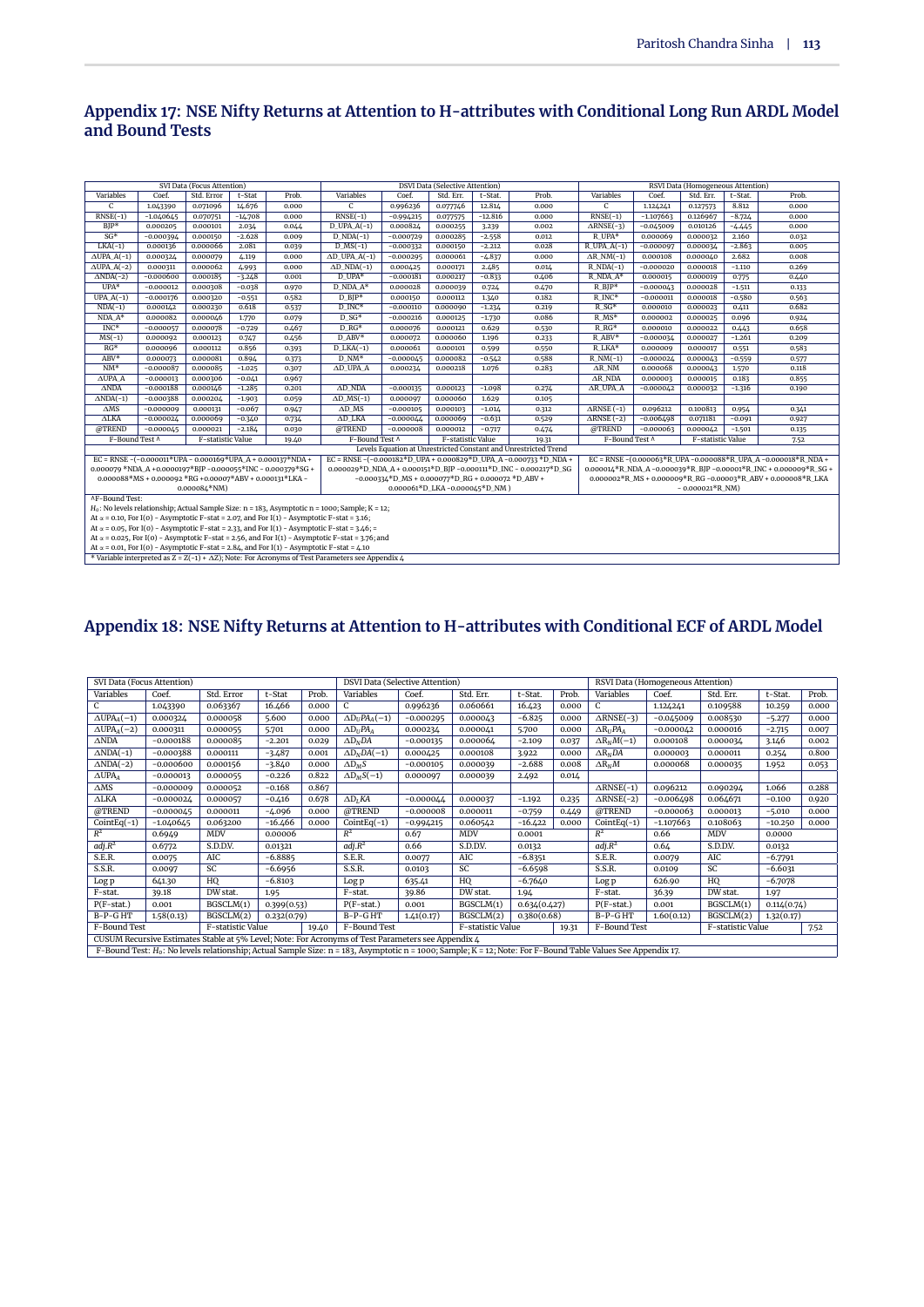|                    | SVI Data (Focus Attention) |                                                      |             |       | <b>DSVI Data (Selective Attention)</b>       |             |             |             |       | RSVI Data (Homogeneous Attention)            |             |             |              |        |
|--------------------|----------------------------|------------------------------------------------------|-------------|-------|----------------------------------------------|-------------|-------------|-------------|-------|----------------------------------------------|-------------|-------------|--------------|--------|
| Variables          | Coef.                      | Std. Error                                           | t-Stat      | Prob. | Variables                                    | Coef.       | Std. Err.   | t-Stat.     | Prob. | Variables                                    | Coef.       | Std. Err.   | t-Stat.      | Prob.  |
| C                  | 1.035960                   | 0.078900                                             | 13.130      | 0.000 | C                                            | 0.883010    | 0.078240    | 11.286      | 0.000 | $\mathsf C$                                  | 0.990870    | 0.076820    | 12.89856     | 0.001  |
| $UPA.A(-2)$        | $-0.000267$                | 0.000058                                             | $-4.586$    | 0.000 | $D_{UPA(-3)}$                                | 0.000589    | 0.000239    | 2.459       | 0.015 | $R_UPA_A(-3)$                                | 0.000037    | 0.000015    | 2.465646     | 0.0147 |
|                    |                            |                                                      |             |       | $D_UPA_A(-3)$                                | $-0.000554$ | 0.000236    | $-2.351$    | 0.020 | $R_S(G(-2)$                                  | 0.000049    | 0.000020    | 2.412938     | 0.017  |
| $NDA(-2)$          | 0.000380                   | 0.000157                                             | 2.421       | 0.017 | $D_NDA(-2)$                                  | 0.000302    | 0.000148    | 2.034       | 0.044 | $R_S(G(-3))$                                 | $-0.000044$ | 0.000019    | $-2.30574$   | 0.0224 |
| LKA                | 0.000170                   | 0.000060                                             | 2.819       | 0.005 | D LKA                                        | 0.000121    | 0.000055    | 2.191       | 0.030 | $R_LKA(-1)$                                  | 0.000037    | 0.000016    | 2.279078     | 0.024  |
|                    |                            |                                                      |             |       |                                              |             |             |             |       | $R_NM(-1)$                                   | $-0.000085$ | 0.000033    | $-2.58243$   | 0.0107 |
| <b>UPA</b>         | 0.000138                   | 0.000271                                             | 0.508       | 0.612 | D UPA                                        | $-0.000057$ | 0.000239    | $-0.240$    | 0.811 | R UPA                                        | $-0.000001$ | 0.000028    | $-0.04904$   | 0.9609 |
| <b>UPA A</b>       | 0.000074                   | 0.000269                                             | 0.274       | 0.784 | $D_UPA(-1)$                                  | $-0.000045$ | 0.000315    | $-0.144$    | 0.885 | R_UPA_A                                      | $-0.000049$ | 0.000026    | $-1.87387$   | 0.0628 |
| $UPA.A(-1)$        | $-0.000087$                | 0.000061                                             | $-1.431$    | 0.155 | $D_UPA(-2)$                                  | 0.000115    | 0.000309    | 0.373       | 0.709 | $R$ _UPA_A(-1)                               | $-0.000006$ | 0.000017    | $-0.34117$   | 0.7334 |
| <b>NDA</b>         | $-0.000166$                | 0.000129                                             | $-1.286$    | 0.200 | D_NDA                                        | $-0.000122$ | 0.000102    | $-1.189$    | 0.236 | $R_UPA_A(-2)$                                | 0.000001    | 0.000016    | 0.040424     | 0.9678 |
| $NDA(-1)$          | 0.000060                   | 0.000092                                             | 0.648       | 0.518 | $D_NDA(-1)$                                  | $-0.000074$ | 0.000109    | $-0.678$    | 0.499 | R NDA                                        | $-0.000005$ | 0.000013    | $-0.41465$   | 0.679  |
| NDA_A              | 0.000006                   | 0.000041                                             | 0.147       | 0.883 | D NDA A                                      | $-0.000006$ | 0.000033    | $-0.188$    | 0.851 | R NDA A                                      | $-0.000004$ | 0.000016    | $-0.2705$    | 0.7871 |
| <b>BJP</b>         | 0.000022                   | 0.000090                                             | 0.245       | 0.807 | D UPA A                                      | 0.000310    | 0.000236    | 1.313       | 0.191 | $R$ <sub>BJP</sub>                           | $-0.000013$ | 0.000024    | $-0.53401$   | 0.5941 |
| <b>INC</b>         | $-0.000014$                | 0.000068                                             | $-0.211$    | 0.833 | $D_{UPA.A(-1)}$                              | 0.000205    | 0.000312    | 0.659       | 0.511 | R_INC                                        | $-0.000008$ | 0.000017    | $-0.50545$   | 0.6139 |
| SG                 | $-0.000205$                | 0.000129                                             | $-1.594$    | 0.113 | $D_UPA_A(-2)$                                | $-0.000195$ | 0.000305    | $-0.640$    | 0.523 | $R_S$                                        | 0.000015    | 0.000021    | 0.710153     | 0.4786 |
| MS                 | 0.000186                   | 0.000106                                             | 1.751       | 0.082 | D MS                                         | 0.000004    | 0.000088    | 0.047       | 0.963 | $R$ <sub>MS</sub>                            | $-0.000035$ | 0.000021    | $-1.68228$   | 0.0945 |
| RG                 | $-0.000016$                | 0.000095                                             | $-0.166$    | 0.868 | D <sub>RG</sub>                              | $-0.000068$ | 0.000098    | $-0.695$    | 0.488 | $R_R$                                        | 0.000012    | 0.000020    | 0.612125     | 0.5413 |
| <b>ABV</b>         | $-0.000096$                | 0.000072                                             | $-1.332$    | 0.185 | D ABV                                        | $-0.000011$ | 0.000050    | $-0.226$    | 0.821 | R ABV                                        | $-0.000001$ | 0.000023    | $-0.04514$   | 0.964  |
| $LKA(-1)$          | $-0.000111$                | 0.000070                                             | $-1.594$    | 0.113 | $D_S$                                        | 0.000077    | 0.000100    | 0.770       | 0.443 | $R_S(G(-1))$                                 | 0.000002    | 0.000021    | 0.081092     | 0.9355 |
| $LKA(-2)$          | 0.000028                   | 0.000069                                             | 0.402       | 0.688 | $D$ <sub>BJP</sub>                           | $-0.000001$ | 0.000093    | $-0.013$    | 0.990 | R_LKA                                        | $-0.000010$ | 0.000016    | $-0.63769$   | 0.5246 |
| $LKA(-3)$          | 0.000101                   | 0.000060                                             | 1.691       | 0.093 | D_INC                                        | 0.000043    | 0.000074    | 0.577       | 0.565 | $R_LKA(-2)$                                  | $-0.000019$ | 0.000015    | $-1.26866$   | 0.2064 |
| <b>NM</b>          | 0.000025                   | 0.000075                                             | 0.338       | 0.736 | $D_NM$                                       | $-0.000027$ | 0.000068    | $-0.403$    | 0.687 | R_NM                                         | 0.000062    | 0.000036    | 1.722679     | 0.0869 |
| @TREND             | 0.000003                   | 0.000018                                             | 0.142       | 0.887 | @TREND                                       | $-0.000011$ | 0.000010    | $-1.135$    | 0.258 | @TREND                                       | $-0.000015$ | 0.000038    | $-0.40175$   | 0.6884 |
| $RBSE(-1)$         | $-0.037390$                | 0.078743                                             | $-0.475$    | 0.636 | $RBSE(-1)$                                   | 0.119199    | 0.078098    | 1.526       | 0.129 | $RBSE(-1)$                                   | 0.017366    | 0.076471    | 0.227091     | 0.8206 |
| $R^2$              | 0.29                       | MDV                                                  | 1.0012      |       | $R^2$                                        | 0.27        | MDV         | 1.0014      |       | $R^2$                                        | 0.23        | <b>MDV</b>  | 1.0012       |        |
| adj.R <sup>2</sup> | 0.19                       | <b>SDDV</b>                                          | 0.0076      |       | adj.R <sup>2</sup>                           | 0.16        | <b>SDDV</b> | 0.0072      |       | adj.R <sup>2</sup>                           | 0.12        | <b>SDDV</b> | 0.0076       |        |
| S.E.R.             | 0.0069                     | AIC                                                  | $-7.0154$   |       | S.E.R.                                       | 0.0066      | AIC         | $-7.0825$   |       | S.E.R.                                       | 0.0072      | AIC         | $-6.9176$    |        |
| S.S.R.             | 0.0076                     | $\overline{SC}$                                      | $-6.6295$   |       | S.S.R.                                       | 0.0069      | SC          | $-6.6776$   |       | S.S.R.                                       | 0.0082      | SC          | $-6.4967$    |        |
| Log p^             | 663.91                     | HQ                                                   | $-6.8590$   |       | Log p^                                       | 667.51      | HQ          | $-6.9184$   |       | Log p^                                       | 656.96      | HQ          | $-6.7470$    |        |
| F-stat.            | 3.08                       | DW stat.                                             | 1.91        |       | F-stat.                                      | 2.61        | DW stat.    | 2.01        |       | F-stat.                                      | 2.07        | DW stat.    | 1.88         |        |
| $P(F-stat.)$       | 0.001                      | BGSCLM(1)                                            | 0.032(0.86) |       | $P(F-stat.)$                                 | 0.001       | BGSCLM(1)   | 0.037(0.84) |       | $P(F-stat.)$                                 | 0.005       | BGSCLM(1)   | 0.895(0.35)  |        |
| B-P-GHT            | 1.17(0.33)                 | BGSCLM(2)                                            | 0.196(0.82) |       | B-P-GHT                                      | 1.04(0.41)  | BGSCLM(2)   | 0.391(0.68) |       | B-P-GHT                                      | 1.11(0.39)  | BGSCLM(2)   | 0.445(0.642) |        |
|                    |                            | Note: For Acronyms of Test Parameters see Appendix 4 |             |       |                                              |             |             |             |       |                                              |             |             |              |        |
|                    |                            | CUSUM Recursive Estimates Stable at 5% Level         |             |       | CUSUM Recursive Estimates Stable at 5% Level |             |             |             |       | CUSUM Recursive Estimates Stable at 5% Level |             |             |              |        |

## **Appendix 19: BSE Sensex Returns at Attention to H-attributes with Unrestricted ARDL Model**

#### **Appendix 20: BSE Sensex Returns at Attention to H-attributes with Conditional Long Run ARDL Model and Bound Test**

|                                                               |                                                              | SVI Data (Focus Attention)    |           |       |                                                                                                                                                              |                                                        | <b>DSVI Data (Selective Attention)</b> |           |                                                                 |                                                                                                         |             | RSVI Data (Homogeneous Attention) |           |                                                                                              |  |  |
|---------------------------------------------------------------|--------------------------------------------------------------|-------------------------------|-----------|-------|--------------------------------------------------------------------------------------------------------------------------------------------------------------|--------------------------------------------------------|----------------------------------------|-----------|-----------------------------------------------------------------|---------------------------------------------------------------------------------------------------------|-------------|-----------------------------------|-----------|----------------------------------------------------------------------------------------------|--|--|
| Variables                                                     | Coef.                                                        | Std. Error                    | t-Stat    | Prob. | Variables                                                                                                                                                    | Coef.                                                  | Std. Err.                              | t-Stat.   | Prob.                                                           | Variables                                                                                               | Coef.       | Std. Err.                         | t-Stat.   | Prob.                                                                                        |  |  |
| $\overline{c}$                                                | 1.035960                                                     | 0.078900                      | 13.130    | 0.000 | $\overline{C}$                                                                                                                                               | 0.883010                                               | 0.078240                               | 11.286    | 0.000                                                           | $\overline{C}$                                                                                          | 0.990870    | 0.076820                          | 12,899    | 0.000                                                                                        |  |  |
| $RBSE(-1)$                                                    | $-1.037390$                                                  | 0.078743                      | $-13.174$ | 0.000 | $RBSE(-1)$                                                                                                                                                   | $-0.880801$                                            | 0.078098                               | $-11.278$ | 0.000                                                           | $RBSE(-1)$                                                                                              | $-0.982634$ | 0.076471                          | $-12.850$ | 0.000                                                                                        |  |  |
| $LKA(-1)$                                                     | 0.000187                                                     | 0.000072                      | 2.590     | 0.011 | D LKA*                                                                                                                                                       | 0.000121                                               | 0.000055                               | 2.191     | 0.030                                                           | $\triangle$ R_UPA_A(-1)                                                                                 | $-0.000038$ | 0.000017                          | $-2.153$  | 0.033                                                                                        |  |  |
| $\triangle$ UPA_A(-1)                                         | 0.000267                                                     | 0.000058                      | 4.586     | 0.000 | $\Delta$ D_UPA(-2)                                                                                                                                           | $-0.000589$                                            | 0.000239                               | $-2.459$  | 0.015                                                           | $\triangle$ R_UPA_A(-2)                                                                                 | $-0.000037$ | 0.000015                          | $-2.466$  | 0.015                                                                                        |  |  |
| $\triangle NDA(-1)$                                           | $-0.000380$                                                  | 0.000157                      | $-2.421$  | 0.017 | $\triangle$ D_UPA_A(-2)                                                                                                                                      | 0.000554                                               | 0.000236                               | 2.351     | 0.020                                                           | $\Delta$ R_SG(-2)                                                                                       | 0.000044    | 0.000019                          | 2.306     | 0.022                                                                                        |  |  |
| $\Delta$ LKA                                                  | 0.000170                                                     | 0.000060                      | 2.819     | 0.005 | $\Delta D_NDA(-1)$                                                                                                                                           | $-0.000302$                                            | 0.000148                               | $-2.034$  | 0.044                                                           |                                                                                                         |             |                                   |           |                                                                                              |  |  |
| $UPA*$                                                        | 0.000138                                                     | 0.000271                      | 0.508     | 0.612 | $D_UPA(-1)$                                                                                                                                                  | 0.000601                                               | 0.000885                               | 0.680     | 0.498                                                           | R UPA*                                                                                                  | $-0.000001$ | 0.000028                          | $-0.049$  | 0.961                                                                                        |  |  |
| $UPA.A(-1)$                                                   | $-0.000280$                                                  | 0.000282                      | $-0.995$  | 0.321 | $D_{UPA.A(-1)}$                                                                                                                                              | $-0.000234$                                            | 0.000869                               | $-0.269$  | 0.788                                                           | $R$ _UPA_A(-1)                                                                                          | $-0.000018$ | 0.000032                          | $-0.554$  | 0.581                                                                                        |  |  |
| $NDA(-1)$                                                     | 0.000274                                                     | 0.000187                      | 1.469     | 0.144 | $D_NDA(-1)$                                                                                                                                                  | 0.000106                                               | 0.000250                               | 0.425     | 0.672                                                           | $R$ NDA*                                                                                                | $-0.000005$ | 0.000013                          | $-0.415$  | 0.679                                                                                        |  |  |
| $NDA A*$                                                      | 0.000006                                                     | 0.000041                      | 0.147     | 0.883 | $D$ NDA $A^*$                                                                                                                                                | $-0.000006$                                            | 0.000033                               | $-0.188$  | 0.851                                                           | $R$ NDA $A^*$                                                                                           | $-0.000004$ | 0.000016                          | $-0.271$  | 0.787                                                                                        |  |  |
| $BIP*$                                                        | 0.000022                                                     | 0.000090                      | 0.245     | 0.807 | $D$ BIP*                                                                                                                                                     | $-0.000001$                                            | 0.000093                               | $-0.013$  | 0.990                                                           | $R$ BIP*                                                                                                | $-0.000013$ | 0.000024                          | $-0.534$  | 0.594                                                                                        |  |  |
| $INC*$                                                        | $-0.00001\text{Å}$                                           | 0.000068                      | $-0.211$  | 0.833 | D INC*                                                                                                                                                       | 0.000043                                               | 0.000074                               | 0.577     | 0.565                                                           | R INC*                                                                                                  | $-0.000008$ | 0.000017                          | $-0.505$  | 0.614                                                                                        |  |  |
| $SG*$                                                         | $-0.000205$                                                  | 0.000129                      | $-1.594$  | 0.113 | $D SG*$<br>$R_S(G(-1))$<br>0.000100<br>0.000027<br>0.802<br>0.000077<br>0.770<br>0.443<br>0.000021<br>0.424                                                  |                                                        |                                        |           |                                                                 |                                                                                                         |             |                                   |           |                                                                                              |  |  |
| $MS*$                                                         | 0.000186                                                     | 0.000106                      | 1.751     | 0.082 | $R$ MS*<br>D MS*<br>$-1.682$<br>0.000088<br>0.047<br>0.963<br>$-0.000035$<br>0.000021<br>0.000004<br>0.095                                                   |                                                        |                                        |           |                                                                 |                                                                                                         |             |                                   |           |                                                                                              |  |  |
| $RG*$                                                         | $-0.000016$                                                  | 0.000095                      | $-0.166$  | 0.868 | $D$ RG*                                                                                                                                                      | $-0.000068$                                            | 0.000098                               | $-0.695$  | 0.488                                                           | $R$ <sub>RG</sub> *                                                                                     | 0.000012    | 0.000020                          | 0.612     | 0.541                                                                                        |  |  |
| ABV*                                                          | $-0.000096$                                                  | 0.000072                      | $-1.332$  | 0.185 | D ABV*                                                                                                                                                       | $-0.000011$                                            | 0.000050                               | $-0.226$  | 0.821                                                           | R ABV*                                                                                                  | $-0.000001$ | 0.000023                          | $-0.045$  | 0.964                                                                                        |  |  |
| $NM^*$                                                        | 0.000025                                                     | 0.000075                      | 0.338     | 0.736 | $D_NM^*$                                                                                                                                                     | $-0.000027$                                            | 0.000068                               | $-0.403$  | 0.687                                                           | $R_LKA(-1)$                                                                                             | 0.000008    | 0.000020                          | 0.392     | 0.696                                                                                        |  |  |
| $\triangle$ UPA_A                                             | 0.000074                                                     | 0.000269                      | 0.274     | 0.784 | $AD$ UPA                                                                                                                                                     | $-0.000057$                                            | 0.000239                               | $-0.240$  | 0.811                                                           | $R_NM(-1)$                                                                                              | $-0.000022$ | 0.000036                          | $-0.625$  | 0.533                                                                                        |  |  |
| $\triangle NDA$                                               | $-0.000166$                                                  | 0.000129                      | $-1.286$  | 0.200 | $\Delta$ D NDA                                                                                                                                               | $-0.000122$                                            | 0.000102                               | $-1.189$  | 0.236                                                           | $\triangle$ R_UPA_A)                                                                                    | $-0.000049$ | 0.000026                          | $-1.874$  | 0.063                                                                                        |  |  |
| $\triangle LKA(-1)$                                           | $-0.000129$                                                  | 0.000069                      | $-1.867$  | 0.064 | $\Delta D$ _UPA(-1)                                                                                                                                          | $-0.000704$                                            | 0.000497                               | $-1.416$  | 0.159                                                           | $\triangle R\_SG$                                                                                       | 0.000015    | 0.000021                          | 0.710     | 0.479                                                                                        |  |  |
| $\triangle LKA(-2)$                                           | $-0.000101$                                                  | 0.000060                      | $-1.691$  | 0.093 | $AD$ UPA $A$                                                                                                                                                 | 0.000310                                               | 0.000236                               | 1.313     | 0.191                                                           | $\Delta R_S(G(-1))$                                                                                     | $-0.000005$ | 0.000022                          | $-0.210$  | 0.834                                                                                        |  |  |
|                                                               |                                                              |                               |           |       | $\triangle$ D UPA A(-1)                                                                                                                                      | 0.000749                                               | 0.000491                               | 1.525     | 0.129                                                           | $\Delta R$ LKA)                                                                                         | $-0.000010$ | 0.000016                          | $-0.638$  | 0.525                                                                                        |  |  |
|                                                               |                                                              |                               |           |       |                                                                                                                                                              |                                                        |                                        |           |                                                                 | $\Delta R$ _LKA(-1)                                                                                     | 0.000019    | 0.000015                          | 1.269     | 0.206                                                                                        |  |  |
|                                                               |                                                              |                               |           |       |                                                                                                                                                              |                                                        |                                        |           |                                                                 | $\triangle$ R NM                                                                                        | 0.000062    | 0.000036                          | 1.723     | 0.087                                                                                        |  |  |
| @TREND                                                        | 0.000003                                                     | 0.000018                      | 0.142     | 0.887 | @TREND                                                                                                                                                       | $-0.000011$                                            | 0.000010                               | $-1.135$  | 0.258                                                           | @TREND                                                                                                  | $-0.000015$ | 0.000038                          | $-0.402$  | 0.688                                                                                        |  |  |
| F-Bound Test A                                                |                                                              | F-statistic Value             |           | 16.06 | F-Bound Test ^                                                                                                                                               |                                                        | F-statistic Value                      |           | 14.57                                                           | F-Bound Test ^                                                                                          |             | F-statistic Value                 |           | 13.53                                                                                        |  |  |
|                                                               |                                                              |                               |           |       |                                                                                                                                                              |                                                        |                                        |           | Levels Equation at Unrestricted Constant and Unrestricted Trend |                                                                                                         |             |                                   |           |                                                                                              |  |  |
|                                                               | EC = RBSE - $(0.000133*UPA - 0.000270*UPA A +$               |                               |           |       | EC = RBSE - $(0.000683*D$ UPA - $0.000265*D$ UPA A + $0.000121*D$ NDA                                                                                        |                                                        |                                        |           |                                                                 |                                                                                                         |             |                                   |           | EC = RBSE -(-0.000001*R_UPA - 0.000018*R_UPA_A -0.000005*R_NDA -                             |  |  |
| $0.000264*NDA + 0.000006*NDA_A + 0.000021*BJP - 0.000014*INC$ |                                                              |                               |           |       |                                                                                                                                                              | $-0.000007*D_NDA_A - 0.000001*D_BJP + 0.000049*D_NC +$ |                                        |           |                                                                 |                                                                                                         |             |                                   |           | $0.000000\&*R$ NDA - $0.000013*R$ BIP - $0.000009*R$ INC + $0.000022*R$ SG - $0.000036*R$ MS |  |  |
|                                                               | $-0.0000198*SG + 0.000179*MS - 0.000015*RG - 0.000092*ABV +$ |                               |           |       |                                                                                                                                                              | 0.000088*D SG + 0.000005*D MS -0.000077*D RG -0.000013 |                                        |           |                                                                 |                                                                                                         |             |                                   |           | + 0.000013*R RG - 0.000001*R ABV + 0.000008*R LKA - 0.000023*R NM )                          |  |  |
|                                                               |                                                              | $0.000181*LKA + 0.000024*NM)$ |           |       |                                                                                                                                                              | *D ABV + 0.000138*D LKA -0.000031*D NM )               |                                        |           |                                                                 |                                                                                                         |             |                                   |           |                                                                                              |  |  |
|                                                               |                                                              |                               |           |       | AF-Bound Test: Ho: No levels relationship; Actual Sample Size: n = 183, Asymptotic n = 1000; Sample; K = 12; Note: For F-Bound Table Values See Appendix 17. |                                                        |                                        |           |                                                                 |                                                                                                         |             |                                   |           |                                                                                              |  |  |
|                                                               |                                                              |                               |           |       |                                                                                                                                                              |                                                        |                                        |           |                                                                 | * Variable interpreted as $Z = Z(-1) + \Delta Z$ ; Note: For Acronyms of Test Parameters see Appendix 4 |             |                                   |           |                                                                                              |  |  |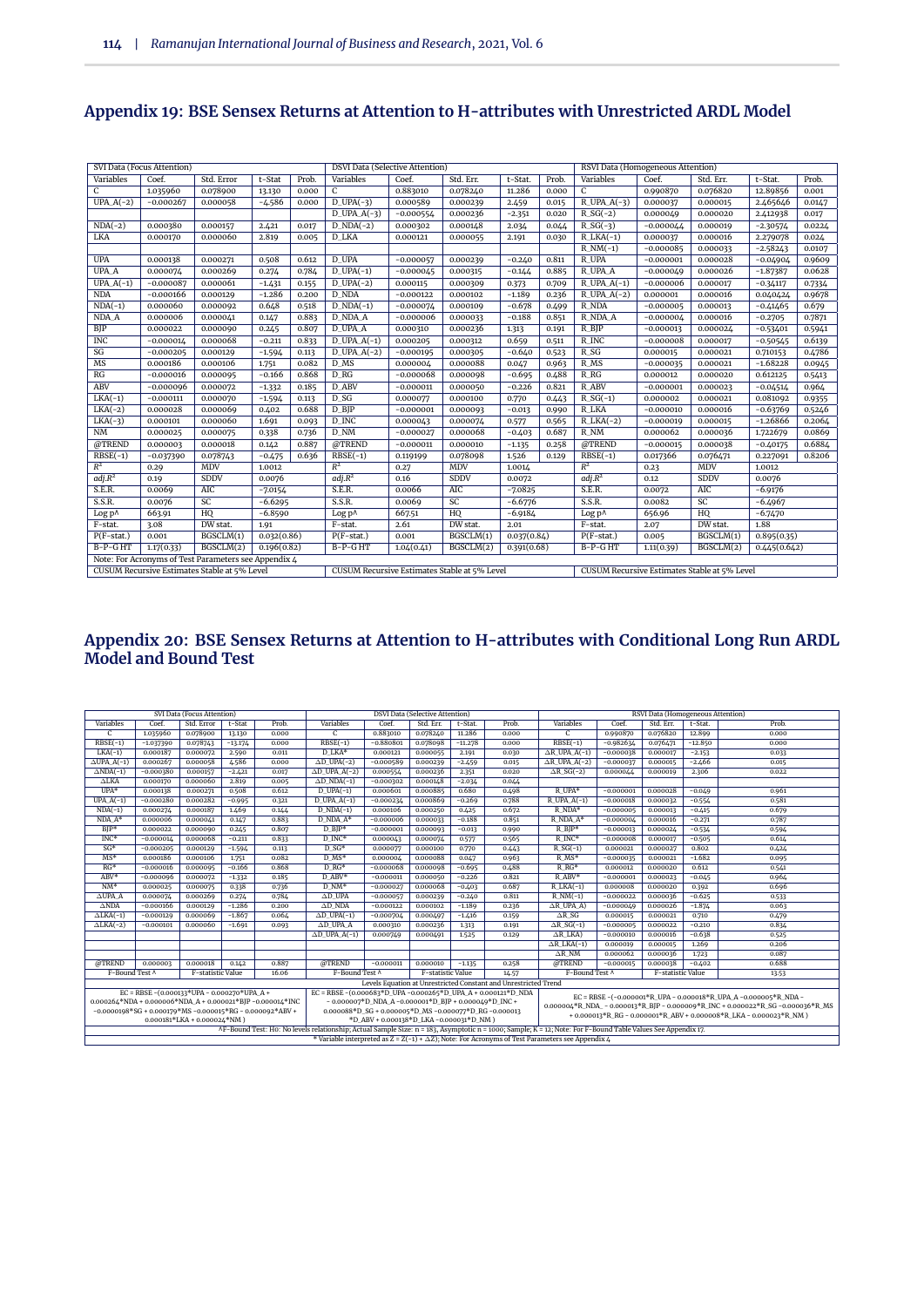|                       |             | SVI Data(Focus Attention) |             |       |                                                                                                                                                                                                                                                                                                                                           |                 | <b>DSVI Data (Selective Attention)</b> |             |       |                         |             | RSVI Data (Homogeneous Attention) |              |       |
|-----------------------|-------------|---------------------------|-------------|-------|-------------------------------------------------------------------------------------------------------------------------------------------------------------------------------------------------------------------------------------------------------------------------------------------------------------------------------------------|-----------------|----------------------------------------|-------------|-------|-------------------------|-------------|-----------------------------------|--------------|-------|
| Variables             | Coef.       | Std. Error                | t-Stat      | Prob. | Variables                                                                                                                                                                                                                                                                                                                                 | Coef.           | Std. Err.                              | t-Stat.     | Prob. | Variables               | Coef.       | Std. Err.                         | t-Stat.      | Prob. |
| C                     | 1.035960    | 0.069181                  | 14.975      | 0.000 | C                                                                                                                                                                                                                                                                                                                                         | 0.883010        | 0.061841                               | 14.279      | 0.000 | C                       | 0.990870    | 0.072068                          | 13.749       | 0.000 |
| $\triangle$ UPA_A(-1) | 0.000267    | 0.000048                  | 5.594       | 0.000 | $\Delta D$ _UPA(-1)                                                                                                                                                                                                                                                                                                                       | $-0.000704$     | 0.000215                               | $-3.271$    | 0.001 | $AR$ UPA $A(-1)$        | $-0.000038$ | 0.000013                          | $-2.811$     | 0.006 |
| $\triangle NDA$       | $-0.000166$ | 0.000074                  | $-2.245$    | 0.026 | $\Delta D$ _UPA(-2)                                                                                                                                                                                                                                                                                                                       | $-0.000589$     | 0.000161                               | $-3.649$    | 0.000 | $\triangle$ R_UPA_A(-2) | $-0.000037$ | 0.000013                          | $-2.903$     | 0.004 |
| $\triangle NDA(-1)$   | $-0.000380$ | 0.000098                  | $-3.883$    | 0.000 | $\triangle$ D_UPA_A(-1)                                                                                                                                                                                                                                                                                                                   | 0.000749        | 0.000216                               | 3.471       | 0.001 | ∆R_UPA_A                | $-0.000049$ | 0.000013                          | $-3.810$     | 0.000 |
| $\triangle$ LKA       | 0.000170    | 0.000050                  | 3.427       | 0.001 | $\triangle$ D_UPA_A(-2)                                                                                                                                                                                                                                                                                                                   | 0.000554        | 0.000161                               | 3.440       | 0.001 | $\triangle R_S(G(-2)$   | 0.000044    | 0.000017                          | 2.588        | 0.011 |
| $\triangle LKA(-1)$   | $-0.000129$ | 0.000051                  | $-2.525$    | 0.013 | $AD$ NDA                                                                                                                                                                                                                                                                                                                                  | $-0.000122$     | 0.000055                               | $-2.224$    | 0.028 | $\triangle R$ NM        | 0.000062    | 0.000028                          | 2.246        | 0.026 |
| $\triangle$ UPA A     | 0.000074    | 0.000049                  | 1.512       | 0.133 | $\triangle$ D_NDA(-1)                                                                                                                                                                                                                                                                                                                     | $-0.000302$     | 0.000090                               | $-3.352$    | 0.001 | ∆R_LKA                  | $-0.000010$ | 0.000012                          | $-0.826$     | 0.410 |
| $\triangle LKA(-2)$   | $-0.000101$ | 0.000052                  | $-1.958$    | 0.052 | $\Delta$ D_UPA                                                                                                                                                                                                                                                                                                                            | $-0.000057$     | 0.000162                               | $-0.354$    | 0.724 | $\triangle R$ _LKA(-1)  | 0.000019    | 0.000012                          | 1.540        | 0.126 |
|                       |             |                           |             |       | $\triangle$ D_UPA_A                                                                                                                                                                                                                                                                                                                       | 0.000310        | 0.000162                               | 1.910       | 0.058 | $\Delta R\_SG$          | 0.000015    | 0.000017                          | 0.879        | 0.381 |
|                       |             |                           |             |       |                                                                                                                                                                                                                                                                                                                                           |                 |                                        |             |       | $\triangle R_S(G(-1))$  | $-0.000005$ | 0.000019                          | $-0.247$     | 0.805 |
| @TREND                | 0.000003    | 0.000009                  | 0.271       | 0.787 | @TREND                                                                                                                                                                                                                                                                                                                                    | $-0.000011$     | 0.000009                               | $-1.203$    | 0.231 | @TREND                  | $-0.000015$ | 0.000010                          | $-1.548$     | 0.124 |
| $CointEq(-1)$         | $-1.037390$ | 0.069255                  | $-14.979$   | 0.000 | $CointEq(-1)$                                                                                                                                                                                                                                                                                                                             | $-0.880801$     | 0.061709                               | $-14.274$   | 0.000 | $CointEq(-1)$           | $-0.982634$ | 0.071437                          | $-13.755$    | 0.000 |
| $R^2$                 | 0.64        | <b>MDV</b>                | 0.0000      |       | $R^2$                                                                                                                                                                                                                                                                                                                                     | 0.64            | MDV                                    | 0.0002      |       | $R^2$                   | 0.61        | <b>MDV</b>                        | 0.0000       |       |
| adj.R <sup>2</sup>    | 0.62        | S.D.D.V.                  | 0.0107      |       | adj.R <sup>2</sup>                                                                                                                                                                                                                                                                                                                        | 0.62            | S.D.D.V.                               | 0.0104      |       | adj.R <sup>2</sup>      | 0.58        | S.D.D.V.                          | 0.0107       |       |
| S.E.R.                | 0.0066      | AIC                       | -7.1465     |       | S.E.R.                                                                                                                                                                                                                                                                                                                                    | $0.006\text{Å}$ | AIC                                    | $-7.2144$   |       | S.E.R.                  | 0.0069      | AIC                               | $-7.0488$    |       |
| S.S.R.                | 0.0076      | SC                        | $-6.9711$   |       | S.S.R.                                                                                                                                                                                                                                                                                                                                    | 0.0069          | SC                                     | $-7.0207$   |       | S.S.R.                  | 0.0082      | SC                                | $-6.8383$    |       |
| Log p^                | 663.91      | HQ                        | -7.0754     |       | $Log p^{\Lambda}$                                                                                                                                                                                                                                                                                                                         | 667.51          | HQ                                     | $-7.1359$   |       | Log p <sub>0</sub>      | 656.96      | HQ                                | $-6.9635$    |       |
| F-stat.               | 33.89       | DW stat.                  | 1.91        |       | F-stat.                                                                                                                                                                                                                                                                                                                                   | 30.69           | DW stat.                               | 2.01        |       | F-stat.                 | 24.27       | DW stat.                          | 1.88         |       |
| $P(F-stat.)$          | 0.001       | BGSCLM(1)                 | 0.031(0.86) |       | $P(F-stat.)$                                                                                                                                                                                                                                                                                                                              | 0.001           | BGSCLM(1)                              | 0.036(0.85) |       | $P(F-stat.)$            | 0.001       | BGSCLM(1)                         | 0.895(0.346) |       |
| $B-P-GHT$             | 1.17(0.33)  | BGSCLM(2)                 | 0.196(0.82) |       | $B-P-GHT$                                                                                                                                                                                                                                                                                                                                 | 1.04(0.41)      | BGSCLM(2)                              | 0.391(0.68) |       | $B-P-GHT$               | 1.11(0.39)  | BGSCLM(2)                         | 0.445(0.642) |       |
| F-Bound Test ^        |             | F-statistic Value         |             | 16.06 | F-Bound Test ^                                                                                                                                                                                                                                                                                                                            |                 | F-statistic Value                      |             | 14.57 | F-Bound Test ^          |             | F-statistic Value                 |              | 13.53 |
|                       |             |                           |             |       | CUSUM Recursive Estimates Stable at 5% Level; Note: For Acronyms of Test Parameters see Appendix 4                                                                                                                                                                                                                                        |                 |                                        |             |       |                         |             |                                   |              |       |
|                       |             |                           |             |       | $\mathbf{A} \mathbf{P}$ , $\mathbf{D}$ , and $\mathbf{D}$ , $\mathbf{A}$ , $\mathbf{A}$ , $\mathbf{A}$ , $\mathbf{A}$ , $\mathbf{A}$ , $\mathbf{A}$ , $\mathbf{A}$ , $\mathbf{A}$ , $\mathbf{A}$ , $\mathbf{A}$ , $\mathbf{A}$ , $\mathbf{A}$ , $\mathbf{A}$ , $\mathbf{A}$ , $\mathbf{A}$ , $\mathbf{A}$ , $\mathbf{A}$ , $\mathbf{A}$ , |                 |                                        |             |       |                         |             |                                   |              |       |

## **Appendix 21: BSE Sensex Returns at Attention to H-attributes with Conditional ECF of ARDL Model**

^F-Bound Test: H0: No levels relationship; Actual Sample Size: n = 183, Asymptotic n = 1000; Sample; K = 12; Note: For F-Bound Table Values See Appendix 17.

#### **Appendix 22: BSE Sensex Returns at Full-Length Attention Attributes with Conditional ECF of ARDL Model**

|                            |             | SVI Data (Focus Attention)#                                            |             |       |                                                                                                 |              | DSVI Data (Selective Attention)* |              |              |                                                                                                                                                                    |             | RSVI Data (Homogeneous Attention)* |              |              |
|----------------------------|-------------|------------------------------------------------------------------------|-------------|-------|-------------------------------------------------------------------------------------------------|--------------|----------------------------------|--------------|--------------|--------------------------------------------------------------------------------------------------------------------------------------------------------------------|-------------|------------------------------------|--------------|--------------|
| <b>Variables</b>           | Coef.       | Std. Error                                                             | t-Stat      | Prob. | <b>Variables</b>                                                                                | Coef.        | Std. Err.                        | t-Stat.      | Prob.        | <b>Variables</b>                                                                                                                                                   | Coef.       | Std. Err.                          | t-Stat.      | Prob.        |
| C                          | 0.994278    | 0.0669                                                                 | 14.862      | 0.001 | C                                                                                               | 0.801593     | 0.044107                         | 18.1738      | $\mathbf 0$  | C                                                                                                                                                                  | 1.03693     | 0.098476                           | 10.53        | $\mathbf{o}$ |
| @TREND                     | $-4.8E-05$  | 0.000009                                                               | $-5.098$    | 0.001 | @TREND                                                                                          | $-0.000006$  | 0.000008                         | $-0.7857$    | 0.4333       | @TREND                                                                                                                                                             | $-7.2E-05$  | 0.00001                            | $-6.912$     | $\Omega$     |
| $\Delta \text{NSE}$        | $-0.00027$  | 0.000096                                                               | $-2.784$    | 0.006 | $AD$ IRR                                                                                        | $-8.3E-05$   | 0.000022                         | $-3.6841$    | 0.0003       | $\overline{\triangle}RBSE(-3)$                                                                                                                                     | $-0.12579$  | 0.055061                           | $-2.285$     | 0.024        |
| $\overline{\triangle IRR}$ | $-0.00017$  | 0.000039                                                               | $-4.323$    | 0.001 | $AD$ EVM                                                                                        | $-0.00011$   | 0.000029                         | $-3.9607$    | 0.0001       | $\triangle R$ _BSE                                                                                                                                                 | $-0.00011$  | 0.000026                           | $-4.247$     | $\Omega$     |
| $\triangle$ LSE            | $-0.0001$   | 0.00005                                                                | $-2.015$    | 0.046 | $AD$ LS E                                                                                       | $-7.3E - 05$ | 0.000027                         | $-2.6974$    | 0.0078       | $\triangle$ R NSE                                                                                                                                                  | 0.000124    | 0.000041                           | 3.019        | 0.003        |
|                            |             |                                                                        |             |       | $\Delta$ D_NXPM                                                                                 | $-9.3E-05$   | 0.000018                         | $-5.2276$    | $\mathbf{O}$ | $\triangle R$ IRR                                                                                                                                                  | 0.000057    | 0.000017                           | 3.329        | 0.001        |
| $\triangle$ UPA_A          | 0.000504    | 0.000046                                                               | 10.88       | 0.001 | $AD$ UPA A                                                                                      | 0.000515     | 0.000034                         | 14.9585      | $\mathbf{o}$ | AR_EVM_A                                                                                                                                                           | $-6.1E-05$  | 0.000009                           | $-7.088$     | $\mathbf{o}$ |
|                            |             |                                                                        |             |       | $AD$ ABV                                                                                        | $-7.4E-05$   | 0.000024                         | $-3.063$     | 0.0026       | $AR$ LS E                                                                                                                                                          | $-0.00005$  | 0.000011                           | $-4.48$      | $\Omega$     |
| $\triangle BSE$            | 0.000121    | 0.000068                                                               | 1.783       | 0.077 | $AD_RFIR$                                                                                       | 0.000002     | 0.000018                         | 0.1297       | 0.897        | $\triangle RBSE(-1)$                                                                                                                                               | $-0.000355$ | 0.087847                           | $-0.004$     | 0.997        |
|                            |             |                                                                        |             |       |                                                                                                 |              |                                  |              |              | $\triangle RBSE(-2)$                                                                                                                                               | $-0.1076$   | 0.072515                           | $-1.484$     | 0.14         |
| $\triangle$ NXPM           | $-0.000033$ | 0.00003                                                                | $-1.103$    | 0.272 |                                                                                                 |              |                                  |              |              | $\triangle R$ <sub>RFR</sub>                                                                                                                                       | $-0.000002$ | 0.000008                           | $-0.247$     | 0.805        |
|                            |             |                                                                        |             |       |                                                                                                 |              |                                  |              |              | $\Delta R$ LSE                                                                                                                                                     | $-0.000013$ | 0.000021                           | $-0.625$     | 0.533        |
|                            |             |                                                                        |             |       |                                                                                                 |              |                                  |              |              | $\triangle$ R LKA                                                                                                                                                  | 0.000008    | 0.00001                            | 0.822        | 0.413        |
| $CointEq(-1)$              | $-0.98688$  | 0.06639                                                                | $-14.865$   | 0.001 | $CointEq(-1)$                                                                                   | $-0.80011$   | 0.044018                         | $-18.1769$   | $\mathbf{O}$ | $CointEq(-1)$                                                                                                                                                      | $-1.02704$  | 0.097602                           | $-10.523$    | $\Omega$     |
| R <sub>2</sub>             | 0.65        | <b>MDV</b>                                                             | 0.00003     |       | R <sub>2</sub>                                                                                  | 0.73         | <b>MDV</b>                       | 0.0001       |              | R <sub>2</sub>                                                                                                                                                     | 0.7         | <b>MDV</b>                         | 0.0002       |              |
| Adj. R2                    | 0.63        | S.D.D.V.                                                               | 0.0107      |       | Adj. R2                                                                                         | 0.71         | S.D.D.V.                         | 0.0107       |              | Adj. R2                                                                                                                                                            | 0.68        | S.D.D.V.                           | 0.0104       |              |
| S.E.R.                     | 0.0065      | AIC                                                                    | $-7.1959$   |       | S.E.R.                                                                                          | 0.0057       | <b>AIC</b>                       | $-7.4315$    |              | S.E.R.                                                                                                                                                             | 0.0059      | AIC                                | $-7.3562$    |              |
| S.S.R.                     | 0.0074      | SC                                                                     | $-7.0392$   |       | S.S.R.                                                                                          | 0.0057       | SC                               | $-7.2567$    |              | S.S.R.                                                                                                                                                             | 0.0058      | SC                                 | $-7.1098$    |              |
| Log p^                     | 674.62      | HQ                                                                     | $-7.1324$   |       | Log p^                                                                                          | 693.69       | HQ                               | $-7.3606$    |              | $Log p^{\Lambda}$                                                                                                                                                  | 683.42      | HQ                                 | $-7.2563$    |              |
| F-stat.                    | 40.82       | DW stat.                                                               | 1.95        |       | F-stat.                                                                                         | 51.66        | DW stat.                         | 1.94         |              | F-stat.                                                                                                                                                            | 30.09       | DW stat.                           | 1.87         |              |
| $P(F-stat.)$               | 0.001       | $\overline{\text{BGSCLM}(1)}$                                          | 0.452(0.50) |       | $P(F-stat.)$                                                                                    | 0.001        | BGSCLM(1)                        | 0.433(0.51)  |              | $P(F-stat.)$                                                                                                                                                       | 0.001       | BGSCLM(1)                          | 1.729(0.191) |              |
| B-P-GHT                    | 0.92(0.60)  | BGSCLM(2)                                                              | 0.254(0.78) |       | $B-P-GHT$                                                                                       | 1.37(0.06)   | BGSCLM(2)                        | 0.573(0.565) |              | B-P-GHT                                                                                                                                                            | 1.48(0.07)  | BGSCLM(2)                          | 0.869(0.421) |              |
| F-Bound Test ^             |             | <b>F-statistic Value</b>                                               |             | 7.29  | F-Bound Test ^                                                                                  |              | F-statistic Value                |              | 10.88        | F-Bound Test ^                                                                                                                                                     |             | F-statistic Value                  |              | 3.63         |
|                            |             | *CUSUM Recursive Estimates Stable at 5% Level with DSVI and RSVI data. |             |       |                                                                                                 |              |                                  |              |              |                                                                                                                                                                    |             |                                    |              |              |
|                            |             |                                                                        |             |       | # CUSUM Recursive Estimates is not Stable at 5% Level with SVI. For stability, see Figure 22#^. |              |                                  |              |              |                                                                                                                                                                    |             |                                    |              |              |
|                            |             | Note: For Acronyms of Test Parameters see Appendix 4                   |             |       |                                                                                                 |              |                                  |              |              |                                                                                                                                                                    |             |                                    |              |              |
|                            |             |                                                                        |             |       |                                                                                                 |              |                                  |              |              | AF-Bound Test: Ho: No levels relationship; Actual Sample Size: n = 183, Asymptotic n = 1000; Sample; K = 12; Note: F-Bound Table Values Please are in Appendix 24. |             |                                    |              |              |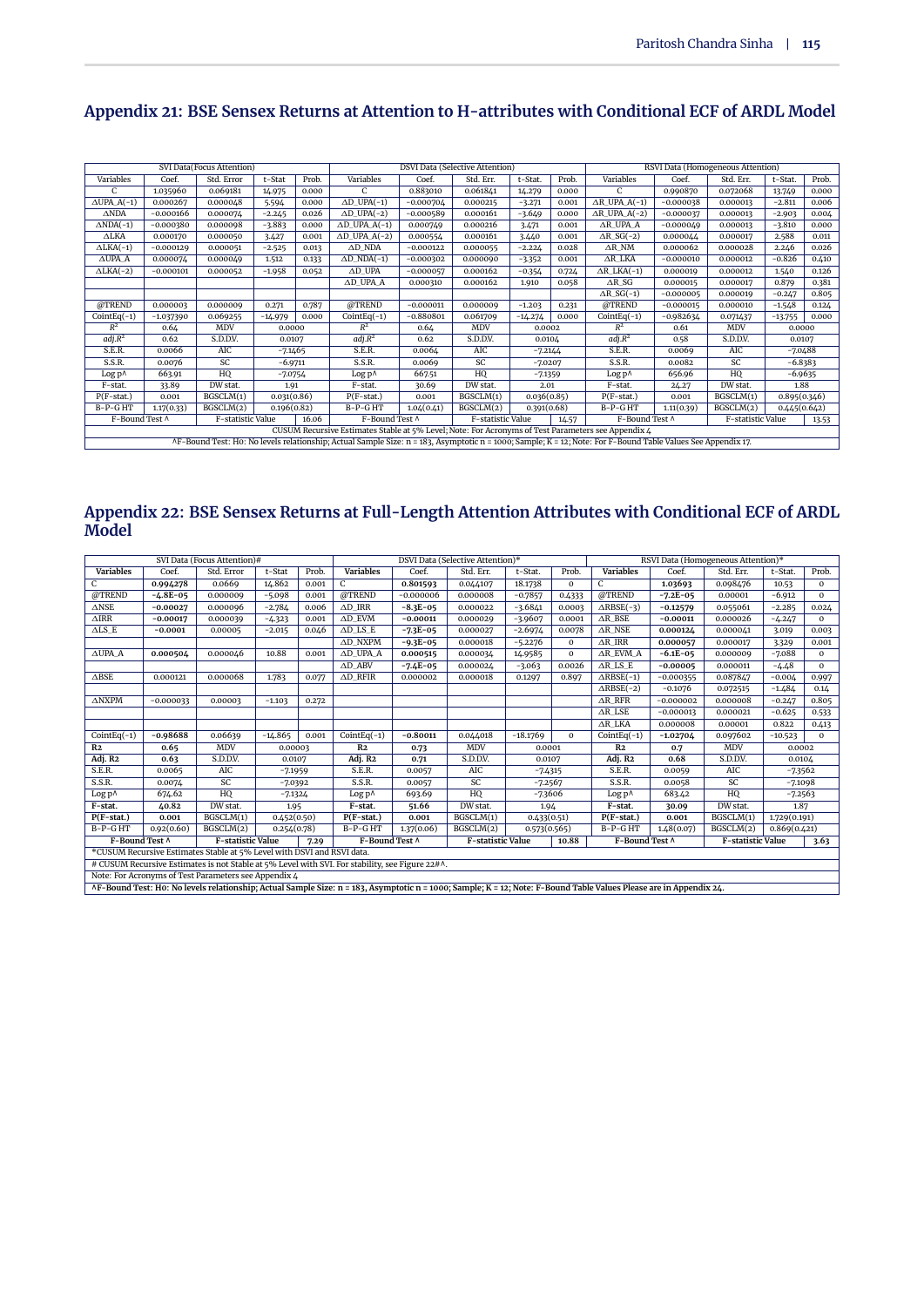# **Appendix 23: NSE Nifty Returns at Full-Length Attention Attributes with Unrestricted ARDL Model**

|                                           |                         | SVI Data (Focus Attention)                   |                      |                |                               |                            | <b>DSVI Data (Selective Attention)</b>               |                      |                |                                                      |                            | RSVI Data (Homogeneous Attention)            |                   |                |
|-------------------------------------------|-------------------------|----------------------------------------------|----------------------|----------------|-------------------------------|----------------------------|------------------------------------------------------|----------------------|----------------|------------------------------------------------------|----------------------------|----------------------------------------------|-------------------|----------------|
| Variables                                 | Coef.                   | Std. Error                                   | t-Stat               | Prob.          | Variables                     | Coef.                      | Std. Err.                                            | t-Stat.              | Prob.          | Variables                                            | Coef.                      | Std. Err.                                    | t-Stat.           | Prob.          |
| C                                         | 0.865063                | 0.137950                                     | 6.271                | 0.000          | $\overline{C}$                | 0.563499                   | 0.137203                                             | 4.107                | 0.000          | $\overline{c}$                                       | 1.249782                   | 0.123945                                     | 10.083            | 0.000          |
| $RNSE(-4)$                                | 0.140118                | 0.058903                                     | 2.379                | 0.019          | $RNSE(-4)$                    | 0.129023                   | 0.065216                                             | 1.978                | 0.050          | $RNSE(-4)$                                           | 0.040696                   | 0.009872                                     | 4.122             | 0.000          |
| <b>BSE</b>                                | $-0.000307$             | 0.000094                                     | $-3.264$             | 0.001          | D_BSE                         | $-0.000237$                | 0.000089                                             | $-2.660$             | 0.009          | $RNSE(-2)$                                           | $-0.208237$                | 0.067785                                     | $-3.072$          | 0.003          |
| $BSE(-1)$                                 | 0.000280                | 0.000083                                     | 3.379                | 0.001          |                               |                            |                                                      |                      |                | <b>R_NSE</b>                                         | 0.000209                   | 0.000051                                     | 4.137             | 0.000          |
| $RFR(-1)$                                 | 0.000139                | 0.000042                                     | 3.279                | 0.001          |                               |                            |                                                      |                      |                | $R$ <sub>NSE</sub> $(-1)$                            | $-0.000200$                | 0.000050                                     | $-3.998$          | 0.000          |
| $IRR(-1)$                                 | $-0.000139$             | 0.000063                                     | $-2.218$             | 0.028          | $D_IRR(-1)$                   | $-0.000162$                | 0.000056                                             | $-2.890$             | 0.004          | $R_IRR(-1)$                                          | 0.000088                   | 0.000030                                     | 2.996             | 0.003          |
| SMI                                       | $-0.000241$             | 0.000091                                     | $-2.640$             | 0.009          | D_SMI                         | $-0.000270$                | 0.000085                                             | $-3.168$             | 0.002          | $R\_SMR(-1)$                                         | 0.000048                   | 0.000015                                     | 3.177             | 0.002          |
| LS                                        | $-0.001440$             | 0.000580                                     | $-2.482$             | 0.014          |                               |                            |                                                      |                      |                | $R_RFR(-1)$                                          | $-0.000031$                | 0.000015                                     | $-2.064$          | 0.041          |
| <b>LSE</b>                                | 0.001801                | 0.000578                                     | 3.117                | 0.002          | $D$ <sub>LS</sub> $E(-1)$     | 0.000210                   | 0.000058                                             | 3.607                | 0.000          |                                                      |                            |                                              |                   |                |
| <b>NXPM</b>                               | $-0.000189$             | 0.000080                                     | $-2.352$             | 0.020          | <b>D_NXPM</b>                 | $-0.000188$                | 0.000075                                             | $-2.523$             | 0.013          |                                                      |                            |                                              |                   |                |
| <b>NDA</b>                                | $-0.000491$             | 0.000225                                     | $-2.177$             | 0.031          | $D_NXPM(-1)$                  | $-0.000166$                | 0.000063                                             | $-2.645$             | 0.009          | $R$ _EVM_A(-1)                                       | $-0.000067$                | 0.000015                                     | $-4.551$          | 0.000          |
| <b>BJP</b>                                | 0.000251                | 0.000110                                     | 2.285                | 0.024          |                               |                            |                                                      |                      |                | $R_UPA_A(-1)$                                        | $-0.000041$                | 0.000018                                     | $-2.313$          | 0.022          |
| SG                                        | $-0.000585$             | 0.000149                                     | $-3.920$             | 0.000          | $D_S$                         | $-0.000272$                | 0.000126                                             | $-2.161$             | 0.032          |                                                      |                            |                                              |                   |                |
| MS<br><b>NSE</b>                          | 0.000269                | 0.000126                                     | 2.132                | 0.035          | <b>D_NSE</b>                  |                            |                                                      |                      |                | R_BSE                                                |                            |                                              |                   |                |
| <b>RFR</b>                                | 0.000057                | 0.000076<br>0.000040                         | 0.747                | 0.457          | D_RFR                         | 0.000023<br>$-0.000053$    | 0.000128<br>0.000030                                 | 0.179                | 0.858<br>0.084 | <b>R_RFR</b>                                         | $-0.000006$<br>$-0.000022$ | 0.000033<br>0.000014                         | $-0.165$          | 0.869<br>0.127 |
| <b>RFIR</b>                               | 0.000047                |                                              | 1.157                | 0.249          | <b>D_RFIR</b>                 | $-0.000011$                |                                                      | $-1.742$             | 0.800          | <b>R_RFIR</b>                                        | $-0.000009$                | 0.000020                                     | $-1.534$          |                |
| <b>IRR</b>                                | $-0.000017$             | 0.000054                                     | $-0.314$<br>$-0.880$ | 0.754          | D_IRR                         |                            | 0.000044                                             | $-0.253$             |                | R_IRR                                                | 0.000043                   |                                              | $-0.457$          | 0.649          |
|                                           | $-0.000059$             | 0.000067<br>0.000088                         |                      | 0.381          |                               | $-0.000033$<br>$-0.000012$ | 0.000058                                             | $-0.565$             | 0.573          |                                                      |                            | 0.000031                                     | 1.364             | 0.175          |
| $\overline{\text{SMI}}(-1)$<br><b>SMR</b> | 0.000138                |                                              | 1.569                | 0.119          | D_SMR<br>D_EVM                | 0.000086                   | 0.000048                                             | $-0.259$             | 0.796          | R_SMI<br>$R\_SMI(-1)$                                | 0.000029<br>$-0.000051$    | 0.000041                                     | 0.716             | 0.475          |
| <b>EVM</b>                                | $-0.000046$<br>0.000165 | 0.000049<br>0.000111                         | $-0.947$             | 0.345<br>0.138 | D_EVM_A                       | $-0.000015$                | 0.000085<br>0.000084                                 | 1.008<br>$-0.180$    | 0.315<br>0.858 | R_SMR                                                | 0.000016                   | 0.000036<br>0.000016                         | $-1.421$          | 0.158          |
|                                           |                         |                                              | 1.491                |                |                               |                            |                                                      |                      |                |                                                      |                            |                                              | 1.035             | 0.303          |
| EVM_A                                     | 0.000000                | 0.000091                                     | $-0.004$             | 0.997          | $D$ _EVM_A(-1)                | 0.000141                   | 0.000085                                             | 1.657                | 0.100          | <b>R_EVM</b>                                         | $-0.000014$                | 0.000019                                     | $-0.772$          | 0.441          |
| $_{\rm LS\_E}$                            |                         |                                              |                      |                | D_LS<br>$D$ <sub>LS</sub> $E$ | $-0.000210$                | 0.000513                                             | $-0.409$             | 0.683<br>0.148 | <b>R_EVM_A</b><br>$R$ <sub>LS</sub>                  | $-0.000014$                | 0.000015                                     | $-0.929$          | 0.355          |
|                                           | $-0.000153$             | 0.000109                                     | $-1.402$             | 0.163          | $D$ <sub>LSE</sub>            | 0.000126<br>0.000263       | 0.000086<br>0.000471                                 | 1.455                | 0.578          | $R$ <sub>LS</sub> $(-1)$                             | 0.000013<br>$-0.000040$    | 0.000023<br>0.000022                         | 0.551<br>$-1.800$ | 0.582<br>0.074 |
|                                           |                         |                                              |                      |                | D_UPA                         |                            |                                                      | 0.558                |                |                                                      |                            |                                              |                   |                |
| <b>UPA</b><br>UPA_A                       | $-0.000259$             | 0.000315                                     | $-0.820$             | 0.413          | D_UPA_A                       | 0.000134                   | 0.000235                                             | 0.568                | 0.571          | $R$ <sub>LS</sub> $_E$<br>$R$ <sub>LS</sub> $_E(-1)$ | $-0.000006$                | 0.000022                                     | $-0.296$          | 0.767<br>0.161 |
| $UPA.A(-1)$                               | 0.000289<br>0.000092    | 0.000314<br>0.000050                         | 0.919<br>1.824       | 0.360<br>0.070 | D_NDA                         | $-0.000174$<br>$-0.000150$ | 0.000243<br>0.000207                                 | $-0.719$<br>$-0.721$ | 0.474<br>0.472 | R_LSE                                                | $-0.000027$<br>0.000007    | 0.000019<br>0.000037                         | $-1.408$<br>0.195 | 0.845          |
| NDA A                                     | 0.000015                | 0.000044                                     | 0.338                | 0.736          | <b>D_NDA_A</b>                | 0.000027                   | 0.000036                                             | 0.736                | 0.463          | <b>R_NXPM</b>                                        | 0.000027                   | 0.000023                                     |                   | 0.242          |
|                                           |                         |                                              |                      |                | $D$ $B$ $IP$                  | 0.000175                   | 0.000109                                             | 1.605                | 0.111          | R_UPA                                                | 0.000027                   | 0.000030                                     | 1.175<br>0.892    |                |
| <b>INC</b>                                | $-0.000121$             | 0.000083                                     | $-1.461$             | 0.146          | D_INC                         | $-0.000106$                | 0.000084                                             |                      | 0.210          | R_UPA_A                                              | 0.000010                   | 0.000029                                     | 0.346             | 0.374          |
| $INC(-1)$                                 | 0.000085                | 0.000066                                     | 1.285                | 0.201          |                               |                            |                                                      | $-1.259$             |                | R_NDA                                                | $-0.000005$                | 0.000014                                     | $-0.342$          | 0.730          |
| RG                                        | 0.000155                | 0.000114                                     | 1.363                | 0.175          |                               |                            |                                                      |                      |                | R_NDA_A                                              | 0.000014                   | 0.000021                                     | 0.676             | 0.733<br>0.501 |
| ABV                                       | 0.000063                | 0.000073                                     | 0.864                | 0.389          |                               |                            |                                                      |                      |                | $R$ BJP                                              | $-0.000036$                | 0.000028                                     | $-1.316$          | 0.191          |
| LKA                                       | 0.000069                | 0.000059                                     | 1.160                | 0.248          | D_LKA                         | $-0.000070$                | 0.000066                                             | $-1.060$             | 0.291          | R_INC                                                | $-0.000018$                | 0.000019                                     | $-0.938$          | 0.350          |
|                                           |                         |                                              |                      |                | $D_LKA(-1)$                   | 0.000122                   | 0.000069                                             | 1.778                | 0.078          | <b>R_LKA</b>                                         | 0.000023                   | 0.000017                                     | 1.337             | 0.183          |
|                                           |                         |                                              |                      |                |                               |                            |                                                      |                      |                | $R$ <sub>INC</sub> $(-1)$                            | 0.000032                   | 0.000019                                     | 1.687             | 0.094          |
|                                           |                         |                                              |                      |                |                               |                            |                                                      |                      |                | $R_S$                                                | $-0.000011$                | 0.000024                                     | $-0.450$          | 0.653          |
|                                           |                         |                                              |                      |                | $D$ <sub>MS</sub>             | 0.000060                   | 0.000100                                             | 0.598                | 0.551          | $R$ <sub>MS</sub>                                    | $-0.000010$                | 0.000026                                     | $-0.380$          | 0.705          |
|                                           |                         |                                              |                      |                | D_RG                          | 0.000167                   | 0.000111                                             | 1.503                | 0.135          | $R_R$                                                | 0.000027                   | 0.000023                                     | 1.157             | 0.249          |
|                                           |                         |                                              |                      |                | D_ABV                         | 0.000089                   | 0.000056                                             | 1.578                | 0.117          | R_ABV                                                | 0.000002                   | 0.000027                                     | 0.073             | 0.942          |
| $\rm{N}\rm{M}$                            | $-0.000066$             | 0.000074                                     | $-0.887$             | 0.377          | $D_NM$                        | $-0.000024$                | 0.000081                                             | $-0.293$             | 0.770          | R_NM                                                 | 0.000025                   | 0.000037                                     | 0.685             | 0.494          |
| $RNSE(-1)$                                | $-0.009569$             | 0.065665                                     | $-0.146$             | 0.884          | $RNSE(-1)$                    | 0.129069                   | 0.070571                                             | 1.829                | 0.070          | $RNSE(-1)$                                           | $-0.062699$                | 0.066793                                     | $-0.939$          | 0.350          |
| $RNSE(-2)$                                | $-0.014006$             | 0.064729                                     | $-0.216$             | 0.829          | $RNSE(-2)$                    | 0.092073                   | 0.069195                                             | 1.331                | 0.185          |                                                      |                            |                                              |                   |                |
| $RNSE(-3)$                                | 0.034597                | 0.062921                                     | 0.550                | 0.583          | $RNSE(-3)$                    | 0.087685                   | 0.067397                                             | 1.301                | 0.195          | $RNSE(-3)$                                           | $-0.009447$                | 0.065828                                     | $-0.144$          | 0.886          |
| @TREND                                    | $-0.000073$             | 0.000049                                     | $-1.469$             | 0.144          | @TREND                        | $-0.000007$                | 0.000010                                             | $-0.674$             | 0.501          | @TREND                                               | $-0.000124$                | 0.000068                                     | $-1.835$          | 0.069          |
| $R^2$                                     | 0.56                    | <b>MDV</b>                                   | 1.0013               |                | $R^2$                         | 0.51                       | MDV                                                  | 1.0013               |                | $R^2$                                                | 0.52                       | MDV                                          | 1.0013            |                |
| adj.R <sup>2</sup>                        | 0.45                    | SDDV                                         | 0.01                 |                | adj.R <sup>2</sup>            | 0.40                       | SDDV                                                 | 0.0091               |                | adj.R <sup>2</sup>                                   | 0.39                       | SDDV                                         | 0.0091            |                |
| S.E.R.                                    | 0.0068                  | AIC                                          | $-6.96216$           |                | S.E.R.                        | 0.0071                     | AIC                                                  | $-6.8822$            |                | S.E.R.                                               | 0.0072                     | AIC                                          | $-6.8463$         |                |
| S.S.R.                                    | 0.0067                  | SC                                           | $-6.31079$           |                | S.S.R.                        | 0.0074                     | SC                                                   | $-6.2484$            |                | S.S.R.                                               | 0.0072                     | SC                                           | $-6.1245$         |                |
| Log p^                                    | 670.56                  | HQ                                           | $-6.6981$            |                | Log p^                        | 662.28                     | HQ                                                   | $-6.6253$            |                | Log p^                                               | 664.01                     | HQ                                           | $-6.5537$         |                |
| F-stat.                                   | 5.04                    | DW stat.                                     | 2.03                 |                | F-stat.                       | 4.40                       | DW stat.                                             | 2.00                 |                | $F$ -stat.                                           | 3.86                       | DW stat.                                     | 2.11              |                |
| $P(F-stat.)$                              | 0.001                   | BGSCLM(1)                                    | 0.181(0.67)          |                | $P(F-stat.)$                  | 0.001                      | BGSCLM(1)                                            | 0.021(0.88)          |                | $P(F-stat.)$                                         | 0.001                      | BGSCLM(1)                                    | 1.07(0.30)        |                |
| B-P-GHT                                   | 1.25(0.12)              | BGSCLM(2)                                    | 0.106(0.87)          |                | B-P-GHT                       | 1.11(0.15)                 | BGSCLM(2)                                            | 0.024(0.98)          |                | B-P-GHT                                              | 1.43(0.07)                 | BGSCLM(2)                                    | 2.43(0.092)       |                |
|                                           |                         |                                              |                      |                |                               |                            | Note: For Acronyms of Test Parameters see Appendix 4 |                      |                |                                                      |                            |                                              |                   |                |
|                                           |                         | CUSUM Recursive Estimates Stable at 5% Level |                      |                |                               |                            | CUSUM Recursive Estimates Stable at 5% Level         |                      |                |                                                      |                            | CUSUM Recursive Estimates Stable at 5% Level |                   |                |
|                                           |                         |                                              |                      |                |                               |                            |                                                      |                      |                |                                                      |                            |                                              |                   |                |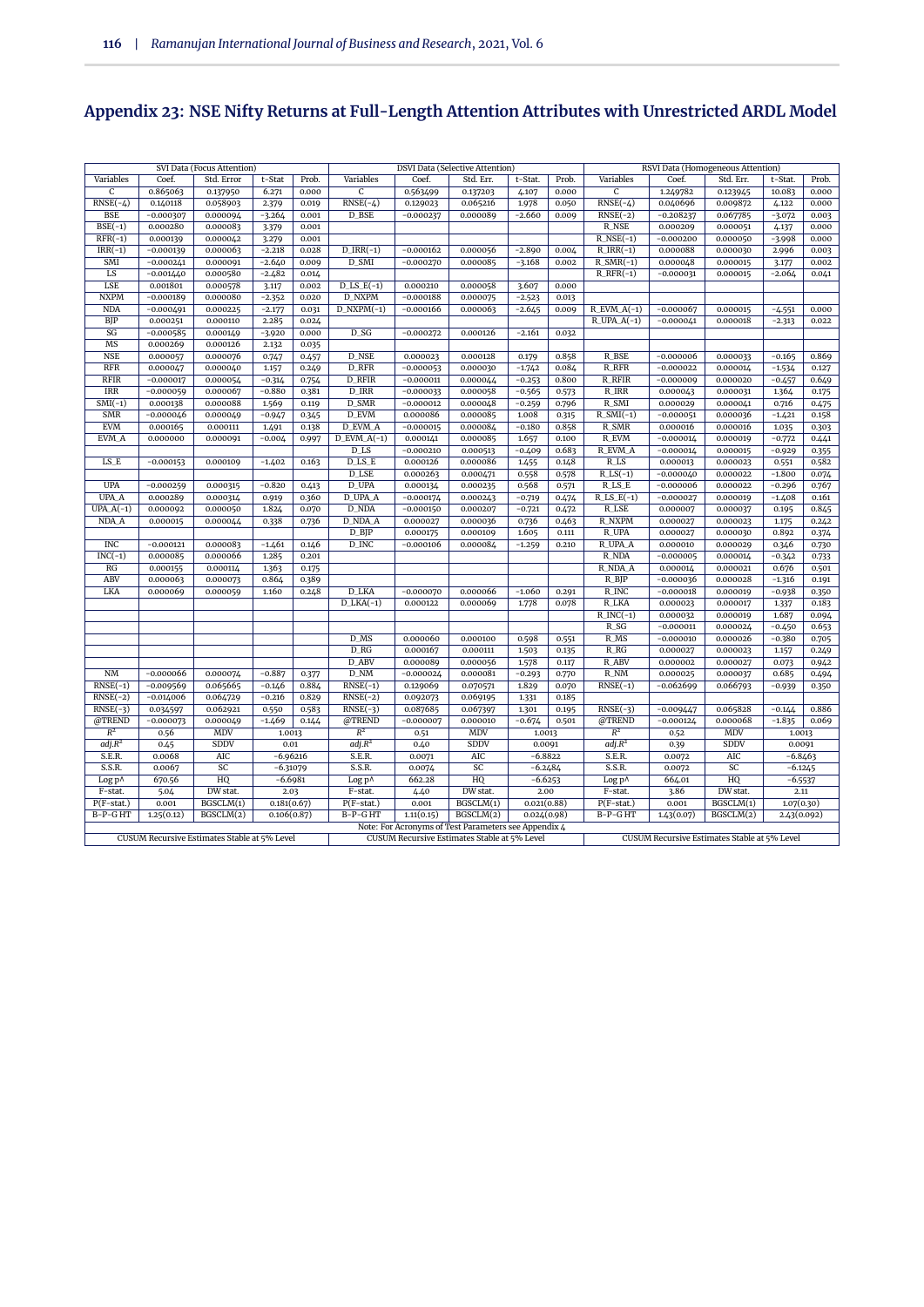#### **Appendix 24: NSE Nifty Returns at Full-Length Attention Attributes with Conditional Long Run ARDL Model and Bound Tests**

|                      |                                                                        | SVI Data (Focus Attention) |          |              |                                                                                                                           | <b>DSVI Data (Selective Attention)</b> |                   |          |          |                                                                 | RSVI Data (Homogeneous Attention) |                   |           |               |
|----------------------|------------------------------------------------------------------------|----------------------------|----------|--------------|---------------------------------------------------------------------------------------------------------------------------|----------------------------------------|-------------------|----------|----------|-----------------------------------------------------------------|-----------------------------------|-------------------|-----------|---------------|
| <b>Variables</b>     | Coef.                                                                  | Std. Error                 | t-Stat   | Prob.        | <b>Variables</b>                                                                                                          | Coef.                                  | Std. Err.         | t-Stat.  | Prob.    | <b>Variables</b>                                                | Coef.                             | Std. Err.         | t-Stat.   | Prob.         |
| $\mathbf{C}$         | 0.865063                                                               | 0.13795                    | 6.271    | $\mathbf{o}$ | C                                                                                                                         | 0.563499                               | 0.137203          | 4.107    | $\Omega$ | $\mathsf{C}$                                                    | 1.249782                          | 0.123945          | 10.083    | $\mathbf 0$   |
| $RNSE(-1)$           | $-0.84886$                                                             | 0.136102                   | $-6.237$ | $\Omega$     | $RNSE(-1)$                                                                                                                | $-0.56215$                             | 0.136901          | $-4.106$ | $\Omega$ | $RNSE(-1)$                                                      | $-1.23969$                        | 0.123208          | $-10.062$ | $\Omega$      |
| $RFR(-1)$            | 0.000186                                                               | 0.000061                   | 3.056    | 0.003        | D_BSE*                                                                                                                    | $-0.00024$                             | 0.000089          | $-2.66$  | 0.009    | $R_RFR(-1)$                                                     | $-5.3E-05$                        | 0.000019          | $-2.732$  | 0.007         |
| $IRR(-1)$            | $-0.0002$                                                              | 0.000088                   | $-2.246$ | 0.026        | $D_IRR(-1)$                                                                                                               | $-0.0002$                              | 0.000096          | $-2.042$ | 0.043    | $R_{IRR(-1)}$                                                   | 0.000131                          | 0.000039          | 3.348     | 0.001         |
| $SMI(-1)$            | $-0.000103$                                                            | 0.00009                    | $-1.14$  | 0.256        | $D$ _SMI*                                                                                                                 | $-0.00027$                             | 0.000085          | $-3.168$ | 0.002    | $R\_SMR(-1)$                                                    | 0.000064                          | 0.000022          | 2.943     | 0.004         |
| $LS*$                | $-0.00144$                                                             | 0.00058                    | $-2.482$ | 0.014        | $D$ <sub>LS</sub> $E(-1)$                                                                                                 | 0.000336                               | 0.000121          | 2.77     | 0.006    | $R$ _EVM_A(-1)                                                  | $-8.1E-05$                        | 0.00002           | $-3.977$  | $\mathbf 0$   |
| $LSE*$               | 0.001801                                                               | 0.000578                   | 3.117    | 0.002        | $D_NXPM(-1)$                                                                                                              | $-0.00035$                             | 0.000114          | $-3.1$   | 0.002    | $\overline{\triangle$ RNSE(-3)                                  | $-0.0407$                         | 0.009872          | $-4.122$  | $\mathbf 0$   |
| $NXPM*$              | $-0.00019$                                                             | 0.00008                    | $-2.352$ | 0.02         | $D SG*$                                                                                                                   | $-0.00027$                             | 0.000126          | $-2.161$ | 0.032    | $\triangle R$ <sub>NSE</sub>                                    | 0.000209                          | 0.000051          | 4.137     | $\mathbf{o}$  |
| $NDA*$               | $-0.00049$                                                             | 0.000225                   | $-2.177$ | 0.031        | AD_NXPM                                                                                                                   | $-0.00019$                             | 0.000075          | $-2.523$ | 0.013    | $AR$ SMR                                                        | 0.000016                          | 0.000016          | 1.035     | 0.303         |
| $BIP*$               | 0.000251                                                               | 0.00011                    | 2.285    | 0.024        | $\triangle$ RNSE(-1)                                                                                                      | $-0.30878$                             | 0.113502          | $-2.72$  | 0.007    | $AR$ EVM $A$                                                    | $-0.000014$                       | 0.000015          | $-0.929$  | 0.355         |
| $SG*$                | $-0.00059$                                                             | 0.000149                   | $-3.92$  | $\mathbf{0}$ | $\triangle$ RNSE(-2)                                                                                                      | $-0.21671$                             | 0.092628          | $-2.34$  | 0.021    | $AR$ LS                                                         | 0.000013                          | 0.000023          | 0.551     | 0.582         |
| $MS*$                | 0.000269                                                               | 0.000126                   | 2.132    | 0.035        | $\triangle$ RNSE(-3)                                                                                                      | $-0.12902$                             | 0.065216          | $-1.978$ | 0.05     | $\triangle$ R_LS_E                                              | $-0.000006$                       | 0.000022          | $-0.296$  | 0.767         |
| $\Delta \text{BSE}$  | $-0.00031$                                                             | 0.000094                   | $-3.264$ | 0.001        |                                                                                                                           |                                        |                   |          |          | AR_UPA_A                                                        | 0.00001                           | 0.000029          | 0.346     | 0.73          |
| $\Delta \text{SMI}$  | $-0.00024$                                                             | 0.000091                   | $-2.64$  | 0.009        |                                                                                                                           |                                        |                   |          |          | $\triangle R$ _INC                                              | $-0.000018$                       | 0.000019          | $-0.938$  | 0.35          |
| $\triangle$ RNSE(-2) | $-0.17472$                                                             | 0.088002                   | $-1.985$ | 0.049        | $D$ <sub>NSE</sub> *                                                                                                      | 0.000023                               | 0.000128          | 0.179    | 0.858    | $R$ BSE*                                                        | $-0.000006$                       | 0.000033          | $-0.165$  | 0.869         |
| $\triangle$ RNSE(-3) | $-0.14012$                                                             | 0.058903                   | $-2.379$ | 0.019        | D_RFR*                                                                                                                    | $-0.000053$                            | 0.00003           | $-1.742$ | 0.084    | $R$ <sub>NSE</sub> $(-1)$                                       | 0.000009                          | 0.000034          | 0.276     | 0.783         |
| $BSE(-1)$            | $-0.000027$                                                            | 0.00009                    | $-0.297$ | 0.767        | D_RFIR*                                                                                                                   | $-0.000011$                            | 0.000044          | $-0.253$ | 0.8      | R_RFIR*                                                         | $-0.000009$                       | 0.00002           | $-0.457$  | 0.649         |
| $NSE*$               | 0.000057                                                               | 0.000076                   | 0.747    | 0.457        | $D$ SMR*                                                                                                                  | $-0.000012$                            | 0.000048          | $-0.259$ | 0.796    | $R\_SMI(-1)$                                                    | $-0.000022$                       | 0.000035          | $-0.628$  | 0.531         |
|                      |                                                                        |                            |          |              | $D_EVM*$                                                                                                                  | 0.000086                               | 0.000085          | 1.008    | 0.315    | R_EVM*                                                          | $-0.000014$                       | 0.000019          | $-0.772$  | 0.441         |
| $RFIR*$              |                                                                        |                            |          |              | $R$ <sub>LS</sub> $(-1)$<br>$D_EVM_A(-1)$<br>0.000126<br>0.000129<br>0.976<br>$-0.000027$<br>0.00003<br>$-0.9$<br>0.331   |                                        |                   |          |          |                                                                 |                                   |                   |           |               |
| $SMR*$               | $-0.000017$<br>$-0.000046$                                             | 0.000054<br>0.000049       | $-0.314$ | 0.754        | $D$ <sub>LS</sub> *<br>$R$ _LS_E(-1)<br>$-0.00021$<br>0.000513<br>$-0.409$<br>0.683<br>$-0.000034$<br>0.00003<br>$-1.116$ |                                        |                   |          |          |                                                                 |                                   |                   |           | 0.37<br>0.266 |
| $EVM*$               |                                                                        |                            | $-0.947$ | 0.345        | $D$ <sub>LSE</sub> *<br>$R$ <sub>LSE</sub> *<br>0.000263<br>0.000471<br>0.558<br>0.578<br>0.000007                        |                                        |                   |          |          |                                                                 |                                   |                   |           |               |
|                      | 0.000165                                                               | 0.000111                   | 1.491    | 0.138        |                                                                                                                           |                                        |                   |          |          |                                                                 |                                   | 0.000037          | 0.195     | 0.845         |
| EVM_A*               | $\mathbf{o}$                                                           | 0.000091                   | $-0.004$ | 0.997        |                                                                                                                           |                                        |                   |          |          | R_NXPM*                                                         | 0.000027                          | 0.000023          | 1.175     | 0.242         |
| $LS_E*$              | $-0.000153$                                                            | 0.000109                   | $-1.402$ | 0.163        | D_UPA*                                                                                                                    | 0.000134                               | 0.000235          | 0.568    | 0.571    | R_UPA*                                                          | 0.000027                          | 0.00003           | 0.892     | 0.374         |
| $UPA*$               | $-0.000259$                                                            | 0.000315                   | $-0.82$  | 0.413        | D_UPA_A*                                                                                                                  | $-0.000174$                            | 0.000243          | $-0.719$ | 0.474    | $R$ _UPA_A(-1)                                                  | $-0.000031$                       | 0.000031          | $-0.981$  | 0.329         |
| $UPA.A(-1)$          | 0.00038                                                                | 0.000312                   | 1.22     | 0.225        | $D_NDA*$                                                                                                                  | $-0.00015$                             | 0.000207          | $-0.721$ | 0.472    | $R_NDA*$                                                        | $-0.000005$                       | 0.000014          | $-0.342$  | 0.733         |
| $NDA A*$             | 0.000015                                                               | 0.000044                   | 0.338    | 0.736        | D NDA A*                                                                                                                  | 0.000027                               | 0.000036          | 0.736    | 0.463    | R NDA A*                                                        | 0.000014                          | 0.000021          | 0.676     | 0.501         |
|                      |                                                                        |                            |          |              | $D_BIP^*$                                                                                                                 | 0.000175                               | 0.000109          | 1.605    | 0.111    | $R_BIP*$                                                        | $-0.000036$                       | 0.000028          | $-1.316$  | 0.191         |
| $INC(-1)$            | $-0.000036$                                                            | 0.000081                   | $-0.446$ | 0.656        | $D$ INC*                                                                                                                  | $-0.000106$                            | 0.000084          | $-1.259$ | 0.21     | $R$ <sub>INC</sub> $(-1)$                                       | 0.000014                          | 0.000024          | 0.575     | 0.566         |
|                      |                                                                        |                            |          |              | $D$ <sub>MS</sub> *                                                                                                       | 0.00006                                | 0.0001            | 0.598    | 0.551    | $R_S$ G*                                                        | $-0.000011$                       | 0.000024          | $-0.45$   | 0.653         |
| $RG*$                | 0.000155                                                               | 0.000114                   | 1.363    | 0.175        | $D_RG^*$                                                                                                                  | 0.000167                               | 0.000111          | 1.503    | 0.135    | $R$ <sub>MS</sub> *                                             | $-0.00001$                        | 0.000026          | $-0.38$   | 0.705         |
|                      |                                                                        |                            |          |              |                                                                                                                           |                                        |                   |          |          | $R_R$ G*                                                        | 0.000027                          | 0.000023          | 1.157     | 0.249         |
| ABV*                 | 0.000063                                                               | 0.000073                   | 0.864    | 0.389        | D_ABV*                                                                                                                    | 0.000089                               | 0.000056          | 1.578    | 0.117    | $R$ ABV*                                                        | 0.000002                          | 0.000027          | 0.073     | 0.942         |
| LKA*                 | 0.000069                                                               | 0.000059                   | 1.16     | 0.248        | $D_LKA(-1)$                                                                                                               | 0.000053                               | 0.000098          | 0.541    | 0.589    | R_LKA*                                                          | 0.000023                          | 0.000017          | 1.337     | 0.183         |
| $NM*$                | $-0.000066$                                                            | 0.000074                   | $-0.887$ | 0.377        | $D_NM^*$                                                                                                                  | $-0.000024$                            | 0.000081          | $-0.293$ | 0.77     | $R_NM^*$                                                        | 0.000025                          | 0.000037          | 0.685     | 0.494         |
| $\triangle$ RFR      | 0.000047                                                               | 0.00004                    | 1.157    | 0.249        | $AD$ IRR                                                                                                                  | $-0.000033$                            | 0.000058          | $-0.565$ | 0.573    | $\triangle$ R RFR                                               | $-0.000022$                       | 0.000014          | $-1.534$  | 0.127         |
| $\triangle$ IRR      | $-0.000059$                                                            | 0.000067                   | $-0.88$  | 0.381        | $AD$ EVM $A$                                                                                                              | $-0.000015$                            | 0.000084          | $-0.18$  | 0.858    | $\triangle R$ IRR                                               | 0.000043                          | 0.000031          | 1.364     | 0.175         |
| $\triangle$ UPA A    | 0.000289                                                               | 0.000314                   | 0.919    | 0.36         | $AD$ <sub>LS</sub> $E$                                                                                                    | 0.000126                               | 0.000086          | 1.455    | 0.148    | $\Delta R$ _SMI                                                 | 0.000029                          | 0.000041          | 0.716     | 0.475         |
| $\Delta \text{INC}$  | $-0.000121$                                                            | 0.000083                   | $-1.461$ | 0.146        | $\Delta$ D_LKA                                                                                                            | $-0.00007$                             | 0.000066          | $-1.06$  | 0.291    | $\triangle$ RNSE(-1)                                            | 0.176987                          | 0.09586           | 1.846     | 0.067         |
| $\triangle$ RNSE(-1) | $-0.160709$                                                            | 0.110636                   | $-1.453$ | 0.149        |                                                                                                                           |                                        |                   |          |          | $\triangle$ RNSE(-2)                                            | $-0.031249$                       | 0.066972          | $-0.467$  | 0.642         |
| @TREND               | $-0.000073$                                                            | 0.000049                   | $-1.469$ | 0.144        | @TREND                                                                                                                    | $-0.000007$                            | 0.00001           | $-0.674$ | 0.501    | @TREND                                                          | $-0.000124$                       | 0.000068          | $-1.835$  | 0.069         |
| F-Bound Test ^       |                                                                        | F-statistic Value          |          | 4.79         | F-Bound Test ^                                                                                                            |                                        | F-statistic Value |          | 7.18     | F-Bound Test ^                                                  |                                   | F-statistic Value |           | 5.71          |
|                      |                                                                        |                            |          |              | Levels Equation at Unrestricted Constant and Unrestricted Trend                                                           |                                        |                   |          |          |                                                                 |                                   |                   |           |               |
|                      | EC = RNSE - $(-0.000032*BSE + 0.000067*NSE +$                          |                            |          |              | $EC = RNSE - (-0.000421 * D_BSE + 0.000041 * D_NSE$                                                                       |                                        |                   |          |          | $EC = RNSE - (-0.000004 * R_BSE + 0.000008 * R_NSE$             |                                   |                   |           |               |
|                      | 0.000219*RFR -0.000020*RFIR -0.000233*IRR -                            |                            |          |              | 0.000094 *D RFR - 0.000020*D RFIR - 0.000347*D IRR -                                                                      |                                        |                   |          |          | 0.000043*R_RFR - 0.000007*R_RFIR + 0.000106*R_IRR               |                                   |                   |           |               |
|                      | $0.000121*SMI - 0.000055*SMR + 0.000195*EWM -$                         |                            |          |              | 0.00048*D_SMI -0.000022*D_SMR + 0.000153*D_EVM +                                                                          |                                        |                   |          |          | 0.000018*R_SMI + 0.000052*R_SMR - 0.000012*R_EVM                |                                   |                   |           |               |
|                      | $-0.000000*$ EVM A $-0.0017*$ LS $-0.00018*$ LS E $+0.002121*$ LSE $-$ |                            |          |              | $0.000224*D$ EVM_A - $0.000373*D$ LS + $0.000597*D$ LS E +                                                                |                                        |                   |          |          | 0.000065*R_EVM_A-0.000022*R_LS-0.000027*R_LS_E+                 |                                   |                   |           |               |
|                      | $0.000223*NXPM - 0.000305*UPA + 0.000448*UPA_A -$                      |                            |          |              | 0.000468*D_LSE -0.00063*D_NXPM + 0.000238*D_UPA -                                                                         |                                        |                   |          |          | 0.000006*R_LSE + 0.000022*R_NXPM + 0.000022*R_UPA -             |                                   |                   |           |               |
|                      | $0.000578*NDA + 0.000018*NDA_A + 0.000296*BP -$                        |                            |          |              | $0.000238 * D$ _UPA_A - $0.000266 * D$ _NDA + $0.000047 * D$ _NDA_A +                                                     |                                        |                   |          |          | $0.000025*$ R_UPA_A - $0.000004*$ R_NDA + $0.000011*$ R_NDA_A - |                                   |                   |           |               |
|                      | $0.000043$ *INC -0.0007*SG + 0.000317*MS + 0.000182*RG +               |                            |          |              | 0.000312*D_BJP - 0.000188*D_INC - 0.000483*D_SG +                                                                         |                                        |                   |          |          | 0.000029*R_BJP + 0.000011*R_INC - 0.000009*R_SG -               |                                   |                   |           |               |
|                      | $0.000075*ABV + 0.000081*LKA - 0.000077*NM)$                           |                            |          |              | $0.000107^*D$ _MS + $0.000296^*D$ _RG + $0.000158^*D$ _ABV +                                                              |                                        |                   |          |          | $0.000008*R\_MS + 0.000022*R\_RG + 0.000002*R\_ABV +$           |                                   |                   |           |               |
|                      |                                                                        |                            |          |              | +0.000094*D_LKA-0.000042*D_NM)                                                                                            |                                        |                   |          |          | $0.000018*$ R_LKA + $0.000020*$ R_NM)                           |                                   |                   |           |               |
|                      |                                                                        |                            |          |              |                                                                                                                           |                                        |                   |          |          |                                                                 |                                   |                   |           |               |

| <b>^F-Bound Test:</b>                                                                                   |
|---------------------------------------------------------------------------------------------------------|
| Ho: No levels relationship; Actual Sample Size: $n = 182$ , Asymptotic $n = 1000$ ; Sample; $K = 25$ ;  |
| At $\alpha$ = 0.10, For I(0) – Asymptotic F-stat = 2.07, and For I(1) – Asymptotic F-stat = 3.16;       |
| At $\alpha$ = 0.05, For I(0) – Asymptotic F-stat = 2.33, and For I(1) – Asymptotic F-stat = 3.46;       |
| At $\alpha$ = 0.025, For I(0) - Asymptotic F-stat = 2.56, and For I(1) - Asymptotic F-stat = 3.76; and  |
| At $\alpha$ = 0.01, For I(0) - Asymptotic F-stat = 2.84, and For I(1) - Asymptotic F-stat = 4.10        |
| * Variable interpreted as $Z = Z(-1) + \Delta Z$ ; Note: For Acronyms of Test Parameters see Appendix 4 |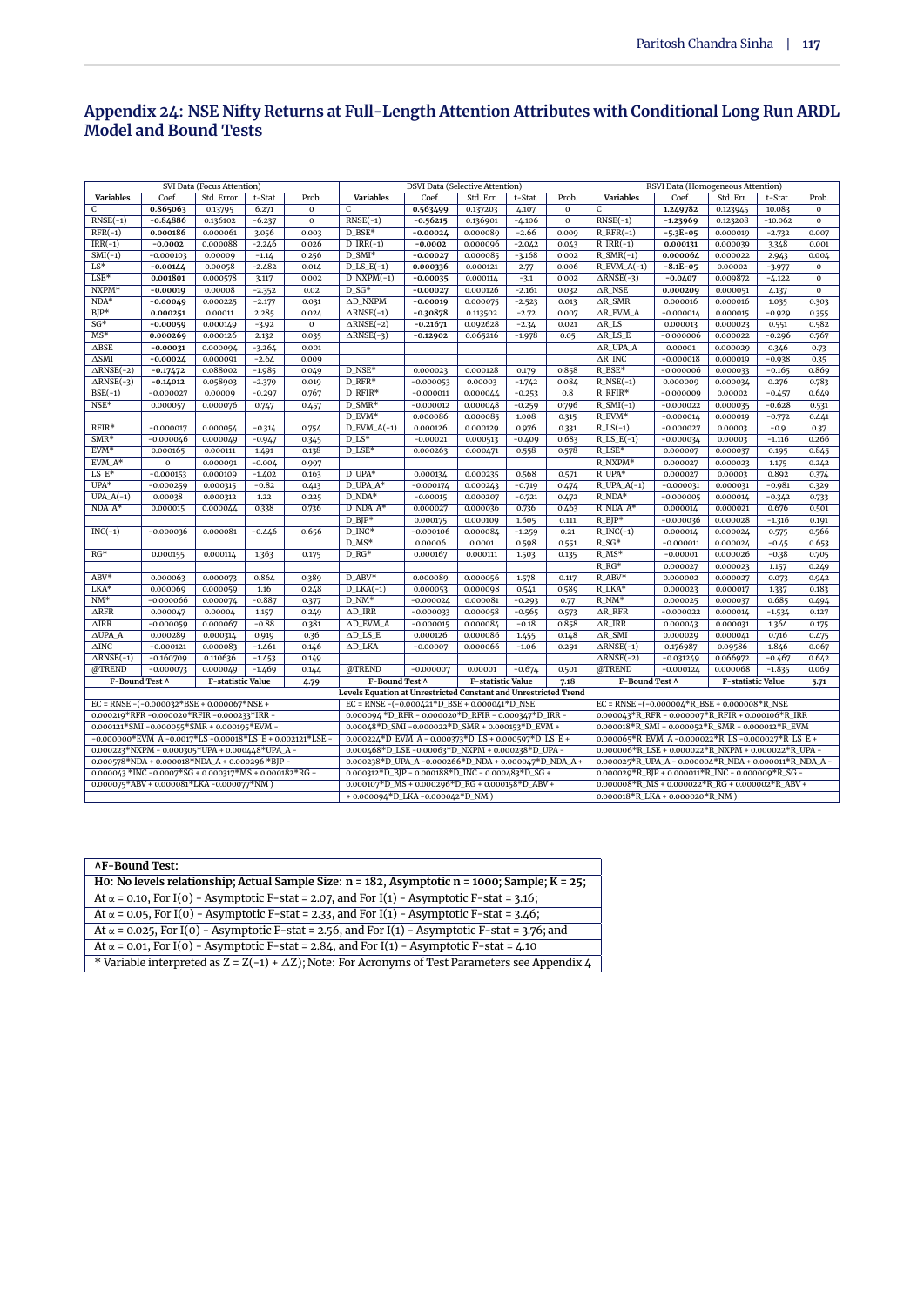| SVI Data (Focus Attention) |             |                                                      |             |             |                                                | <b>DSVI Data (Selective Attention)</b> |                                                |                                                             | RSVI Data (Homogeneous Attention) |                           |             |                                                |              |                |  |
|----------------------------|-------------|------------------------------------------------------|-------------|-------------|------------------------------------------------|----------------------------------------|------------------------------------------------|-------------------------------------------------------------|-----------------------------------|---------------------------|-------------|------------------------------------------------|--------------|----------------|--|
| Variables                  | Coef.       | Std. Error                                           | t-Stat      | Prob.       | Variables                                      | Coef.                                  | Std. Err.                                      | t-Stat.                                                     | Prob.                             | Variables                 | Coef.       | Std. Err.                                      | t-Stat.      | Prob.          |  |
| C                          | 0.994278    | 0.097173                                             | 10.232      | $\mathbf 0$ | C                                              | 0.801593                               | 0.081643                                       | 9.818                                                       | $\mathbf 0$                       | $\mathsf{C}$              | 1.03693     | 0.152706                                       | 6.79         | 0              |  |
| $RBSE(-1)$                 | 0.013125    | 0.095667                                             | 0.137       | 0.891       | $RBSE(-1)$                                     | 0.199887                               | 0.081508                                       | 2.452                                                       | 0.015                             | $RBSE(-1)$                | $-0.027397$ | 0.075711                                       | $-0.362$     | 0.718          |  |
| $BSE(-1)$                  | $-0.00023$  | 0.000086                                             | $-2.692$    | 0.008       | <b>D_NSE</b>                                   | $-0.00029$                             | 0.000112                                       | $-2.552$                                                    | 0.012                             | R_BSE                     | $-0.00011$  | 0.000039                                       | $-2.836$     | 0.005          |  |
| <b>NSE</b>                 | $-0.00027$  | 0.000116                                             | $-2.303$    | 0.023       | D_BSE                                          | 0.000222                               | 0.000078                                       | 2.864                                                       | 0.005                             | $R$ _BSE $(-1)$           | 0.000088    | 0.000033                                       | 2.687        | 0.008          |  |
| $NSE(-1)$                  | 0.000347    | 0.000121                                             | 2.866       | 0.005       | $D_RFIR(-1)$                                   | 0.000099                               | 0.000036                                       | 2.778                                                       | 0.006                             | <b>R_NSE</b>              | 0.000124    | 0.000051                                       | 2.429        | 0.016          |  |
| <b>IRR</b>                 | $-0.00017$  | 0.000066                                             | $-2.585$    | 0.011       | <b>D_SMR</b>                                   | $-0.00013$                             | 0.000037                                       | $-3.427$                                                    | 0.001                             | $R$ <sub>NSE</sub> $(-1)$ | $-0.00012$  | 0.000049                                       | $-2.479$     | 0.014          |  |
| <b>SMR</b>                 | $-9.8E-05$  | 0.000043                                             | $-2.283$    | 0.024       | D_EVM_A                                        | 0.000166                               | 0.00007                                        | 2.372                                                       | 0.019                             | $R_RFR(-1)$               | $-3.2E-05$  | 0.000013                                       | $-2.474$     | 0.015          |  |
| $NXPM(-1)$                 | 0.00012     | 0.000049                                             | 2.447       | 0.016       | $D$ <sub>LS</sub> $E(-1)$                      | $-0.00028$                             | 0.00006                                        | $-4.731$                                                    | $\mathbf{0}$                      | $R$ IRR                   | 0.000057    | 0.000027                                       | 2.102        | 0.037          |  |
| LKA                        | 0.000151    | 0.000058                                             | 2.592       | 0.011       | <b>D_UPA_A</b>                                 | 0.000515                               | 0.000198                                       | 2.595                                                       | 0.01                              | R_SMR                     | 0.000031    | 0.000013                                       | 2.372        | 0.019          |  |
| <b>BSE</b>                 | 0.000121    | 0.000094                                             | 1.282       | 0.202       | $D_UPA_A(-1)$                                  | 0.000291                               | 0.00005                                        | 5.788                                                       | $\mathbf{o}$                      | <b>R_EVM_A</b>            | $-6.1E-05$  | 0.000013                                       | $-4.58$      | $\mathbf 0$    |  |
|                            |             |                                                      |             |             | <b>D_LKA</b>                                   | 0.000137                               | 0.000055                                       | 2.469                                                       | 0.015                             | $R$ _EVM_A(-1)            | 0.000034    | 0.000013                                       | 2.535        | 0.012          |  |
|                            |             |                                                      |             |             | D_RFR                                          | 0.000035                               | 0.000026                                       | 1.391                                                       | 0.166                             | R_LS_E                    | $-0.00005$  | 0.000019                                       | $-2.723$     | 0.007          |  |
|                            |             |                                                      |             |             | D_RFIR                                         | 0.000002                               | 0.000038                                       | 0.061                                                       | 0.952                             | $R$ _LS_E(-1)             | $-3.3E-05$  | 0.000016                                       | $-1.982$     | 0.049          |  |
| <b>RFR</b>                 | 0.000039    | 0.000039                                             | 0.995       | 0.321       | D_IRR                                          | $-0.000083$                            | 0.000049                                       | $-1.681$                                                    | 0.095                             | $R$ <sub>LSE</sub> $(-1)$ | 0.000073    | 0.000032                                       | 2.29         | 0.024          |  |
| <b>RFIR</b>                | $-0.000052$ | 0.000054                                             | $-0.973$    | 0.332       | $D_IRR(-1)$                                    | 0.000064                               | 0.000048                                       | 1.332                                                       | 0.185                             | $RBSE(-2)$                | $-0.107245$ | 0.070434                                       | $-1.523$     | 0.13           |  |
| $IRR(-1)$                  | 0.000087    | 0.00006                                              | 1.454       | 0.148       | D_SMI                                          | 0.000118                               | 0.000073                                       | 1.62                                                        | 0.107                             | $RBSE(-3)$                | $-0.018194$ | 0.072333                                       | $-0.252$     | 0.802          |  |
| SMI                        | 0.00005     | 0.000077                                             | 0.65        | 0.516       |                                                |                                        |                                                |                                                             |                                   | $RBSE(-4)$                | 0.125793    | 0.070068                                       | 1.795        | 0.075          |  |
|                            |             |                                                      |             |             | D EVM                                          | $-0.000114$                            | 0.000065                                       | $-1.765$                                                    | 0.08                              | <b>R_RFIR</b>             | $-0.000002$ | 0.000017                                       | $-0.131$     | 0.896          |  |
| <b>EVM</b>                 | $-0.000156$ | 0.000084                                             | $-1.86$     | 0.065       | $D$ _EVM $(-1)$                                | 0.000088                               | 0.000075                                       | 1.179                                                       | 0.24                              | <b>R_RFR</b>              | $-0.000002$ | 0.000013                                       | $-0.165$     | 0.869          |  |
| EVM_A                      | 0.000093    | 0.00009                                              | 1.031       | 0.304       |                                                |                                        |                                                |                                                             |                                   | $R_IRR(-1)$               | $-0.00004$  | 0.000026                                       | $-1.519$     | 0.131          |  |
| $_{\rm LS}$                | $-0.000028$ |                                                      |             |             | $D$ <sub>LS</sub>                              | $-0.000191$                            |                                                |                                                             |                                   | $R\_SMI$                  | 0.000008    |                                                |              |                |  |
| LS_E                       | $-0.0001$   | 0.000581                                             | $-0.047$    | 0.962       | $D$ <sub>LS</sub> $E$                          |                                        | 0.000421                                       | $-0.453$                                                    | 0.651                             | R_LS                      |             | 0.000029                                       | 0.284        | 0.777<br>0.889 |  |
| $LS_E(-1)$                 |             | 0.000107                                             | $-0.938$    | 0.35        |                                                | $-0.000073$                            | 0.000075                                       | $-0.964$                                                    | 0.336                             | R_EVM                     | $-0.000003$ | 0.00002                                        | $-0.139$     |                |  |
|                            | $-0.000121$ | 0.000078                                             | $-1.567$    | 0.119       |                                                |                                        |                                                |                                                             |                                   |                           | 0.000019    | 0.000016                                       | 1.208        | 0.229          |  |
| LSE                        | 0.000319    | 0.000562                                             | 0.567       | 0.571       | D_LSE                                          | 0.00009                                | 0.000387                                       | 0.233                                                       | 0.816                             | $R$ <sub>LSE</sub>        | $-0.000013$ | 0.000032                                       | $-0.41$      | 0.683          |  |
| <b>NXPM</b>                | $-0.000033$ | 0.000058                                             | $-0.575$    | 0.566       | <b>D NXPM</b>                                  | $-0.000093$                            | 0.000057                                       | $-1.629$                                                    | 0.105                             | R NXPM                    | 0.000028    | 0.00002                                        | 1.389        | 0.167          |  |
|                            |             |                                                      |             |             | $D_NXPM(-1)$                                   | $-0.000049$                            | 0.000047                                       | $-1.04$                                                     | 0.3                               | R_UPA                     | 0.000008    | 0.000026                                       | 0.289        | 0.773          |  |
| <b>UPA</b>                 | $-0.000355$ | 0.00031                                              | $-1.147$    | 0.253       | D_UPA                                          | $-0.000223$                            | 0.000198                                       | $-1.125$                                                    | 0.262                             | R_UPA_A                   | $-0.000039$ | 0.000025                                       | $-1.558$     | 0.121          |  |
| UPA_A                      | 0.000504    | 0.000305                                             | 1.654       | 0.1         | D_NDA                                          | $-0.000087$                            | 0.000176                                       | $-0.494$                                                    | 0.622                             | R_NDA                     | $-0.000007$ | 0.000012                                       | $-0.623$     | 0.534          |  |
| $UPA.A(-1)$                | $-0.00008$  | 0.000062                                             | $-1.281$    | 0.202       | <b>D_NDA_A</b>                                 | $-0.000006$                            | 0.000032                                       | $-0.201$                                                    | 0.841                             | $R$ <sub>NDA</sub> $A$    | $-0.000023$ | 0.000018                                       | $-1.284$     | 0.201          |  |
| <b>NDA</b>                 | $-0.000249$ | 0.000211                                             | $-1.182$    | 0.239       | $D$ $B$ $IP$                                   | 0.000025                               | 0.000096                                       | 0.257                                                       | 0.797                             | $R$ <sub>BIP</sub>        | $-0.000005$ | 0.000024                                       | $-0.201$     | 0.841          |  |
| NDA_A                      | $-0.000015$ | 0.000045                                             | $-0.324$    | 0.746       | D_INC                                          | $-0.000027$                            | 0.000073                                       | $-0.368$                                                    | 0.714                             | $R$ <sub>INC</sub>        | 0.000016    | 0.000017                                       | 0.972        | 0.333          |  |
| BIP                        | $-0.00004$  | 0.000112                                             | $-0.351$    | 0.726       | $D$ SG                                         | $-0.000004$                            | 0.000104                                       | $-0.042$                                                    | 0.967                             | $R_S$                     | 0.000001    | 0.000021                                       | 0.056        | 0.955          |  |
| <b>INC</b>                 | 0.000038    | 0.000076                                             | 0.497       | 0.62        | $D$ <sub>MS</sub>                              | $-0.000003$                            | 0.000087                                       | $-0.032$                                                    | 0.975                             | $R$ <sub>MS</sub>         | 0.000005    | 0.000023                                       | 0.222        | 0.825          |  |
| SG                         | $-0.000015$ | 0.000142                                             | $-0.105$    | 0.917       | D_RG                                           | $-0.000036$                            | 0.000098                                       | $-0.366$                                                    | 0.715                             | $R_R$                     | $-0.000006$ | 0.00002                                        | $-0.281$     | 0.779          |  |
| MS                         | 0.000124    | 0.000111                                             | 1.11        | 0.269       | D_ABV                                          | $-0.000074$                            | 0.000058                                       | $-1.275$                                                    | 0.204                             | <b>R_ABV</b>              | $-0.000016$ | 0.000024                                       | $-0.678$     | 0.499          |  |
| RG                         | $-0.000178$ | 0.000113                                             | $-1.575$    | 0.117       | $D$ <sub>ABV</sub> $(-1)$                      | $-0.000083$                            | 0.000057                                       | $-1.469$                                                    | 0.144                             | R_LKA                     | 0.000008    | 0.000015                                       | 0.538        | 0.591          |  |
| ABV                        | $-0.000087$ | 0.000075                                             | $-1.161$    | 0.248       |                                                |                                        |                                                |                                                             |                                   | $R_LKA(-1)$               | 0.000026    | 0.000014                                       | 1.906        | 0.059          |  |
| $\overline{\text{NM}}$     | 0.000088    | 0.000075                                             | 1.168       | 0.245       | D_NM                                           | 0.000037                               | 0.000068                                       | 0.55                                                        | 0.583                             | $R_NM$                    | 0.000012    | 0.000031                                       | 0.367        | 0.714          |  |
| @TREND                     | $-0.000048$ | 0.000047                                             | $-1.036$    | 0.302       | @TREND                                         | $-0.000006$                            | 0.000009                                       | $-0.717$                                                    | 0.474                             | @TREND                    | $-0.000072$ | 0.000059                                       | $-1.23$      | 0.221          |  |
| $R^2$                      | 0.31        | MDV                                                  | 1.0012      |             | $R^2$                                          | 0.46                                   | MDV                                            | 1.0012                                                      |                                   | $\mathbb{R}^2$            | 0.38        | MDV                                            | 1.0014       |                |  |
| adj.R <sup>2</sup>         | 0.16        | <b>SDDV</b>                                          | 0.0076      |             | adj.R <sup>2</sup>                             | 0.34                                   | SDDV                                           | 0.0076                                                      |                                   | adj.R <sup>2</sup>        | 0.22        | SDDV                                           | 0.0072       |                |  |
| S.E.R.                     | 0.007       | <b>AIC</b>                                           | $-6.9256$   |             | S.E.R.                                         | 0.0062                                 | AIC                                            |                                                             | $-7.1597$                         | S.E.R.                    | 0.0064      | AIC                                            | $-7.0815$    |                |  |
| S.S.R.                     | 0.0074      | SC                                                   | $-6.3337$   |             | S.S.R.                                         | 0.0057                                 |                                                | $\ensuremath{\mathsf{SC}}$<br>$-6.5482$<br>S.S.R.<br>0.0058 |                                   |                           | SC          | $-6.3949$                                      |              |                |  |
| Log p^                     | 674.62      | HQ                                                   | $-6.6857$   |             | Log p^                                         | 693.69                                 | HQ                                             |                                                             | $-6.9119$                         | Log p^                    | 683.42      | HQ                                             | $-6.8032$    |                |  |
| F-stat.                    | 2.04        | DW stat.                                             | 1.95        |             | F-stat.<br>DW stat.<br>3.75<br>1.94<br>F-stat. |                                        | 2.34                                           | DW stat.                                                    | 1.87                              |                           |             |                                                |              |                |  |
| $P(F-stat.)$               | 0.002       | BGSCLM(1)                                            | 0.452(0.50) |             | $\overline{P(F-stat.)}$                        | 0.001                                  | BGSCLM(1)                                      | 0.433(0.51)                                                 |                                   | $P(F-stat.)$              | 0.001       | BGSCLM(1)                                      | 1.73(0.19)   |                |  |
| B-P-GHT                    | 0.92(0.60)  | BGSCLM(2)                                            | 0.254(0.78) |             | B-P-GHT                                        | 1.37(0.06)                             | BGSCLM(2)                                      | 0.573(0.565)                                                |                                   | B-P-GHT                   | 1.48(0.07)  | BGSCLM(2)                                      | 0.869(0.421) |                |  |
|                            |             | Note: For Acronyms of Test Parameters see Appendix 4 |             |             |                                                |                                        |                                                |                                                             |                                   |                           |             |                                                |              |                |  |
|                            |             | CUSUM Recursive Estimates Unstable at 5% Level.      |             |             |                                                |                                        | 2*CUSUM Recursive Estimates Stable at 5% Level |                                                             |                                   |                           |             | 2*CUSUM Recursive Estimates Stable at 5% Level |              |                |  |
|                            |             | For stability, see Figure 22#^.                      |             |             |                                                |                                        |                                                |                                                             |                                   |                           |             |                                                |              |                |  |
|                            |             |                                                      |             |             |                                                |                                        |                                                |                                                             |                                   |                           |             |                                                |              |                |  |

# **Appendix 25: BSE Sensex Returns at Full-Length Attention Attributes with Unrestricted ARDL Model**

#### **Appendix 26: : NSE Nifty Returns at Full-Length Attention Attributes with Conditional ECF of ARDL Model**

| <b>Variables</b>                                                                                   |                 |                   |             |              |                                |             | <b>Variables</b>  | <b>Variables</b> |              |                                                                                                                                                              |             |                    |                                  |          |  |
|----------------------------------------------------------------------------------------------------|-----------------|-------------------|-------------|--------------|--------------------------------|-------------|-------------------|------------------|--------------|--------------------------------------------------------------------------------------------------------------------------------------------------------------|-------------|--------------------|----------------------------------|----------|--|
| C                                                                                                  | 0.865063        | 0.071601          | 12.082      | $\mathbf 0$  | C                              | 0.563499    | 0.038114          | 14.785           | $\mathbf 0$  | C                                                                                                                                                            | 1.249782    | 0.094494<br>13.226 |                                  |          |  |
| @TREND                                                                                             | $-7.3E-05$      | 0.000011          | $-6.743$    | $\Omega$     | @TREND                         | $-0.000007$ | 0.000009          | $-0.751$         | 0.454        | @TREND                                                                                                                                                       | $-0.00012$  | 0.000013           | $-9.596$                         | $\Omega$ |  |
| $\triangle$ RNSE(-1)                                                                               | $-0.16071$      | 0.064145          | $-2.505$    | 0.013        | $\triangle$ RNSE $(-1)$        | $-0.30878$  | 0.056767          | $-5.439$         | $\Omega$     | $\triangle$ RNSE(-1)                                                                                                                                         | 0.176987    | 0.073975           | 2.393                            | 0.018    |  |
| $\triangle$ RNSE(-2)                                                                               | $-0.17472$      | 0.058527          | $-2.985$    | 0.003        | $\triangle$ RNSE(-2)           | $-0.21671$  | 0.058556          | $-3.701$         | $\Omega$     | $\triangle$ RNSE(-2)                                                                                                                                         | $-0.031249$ | 0.051551           | $-0.606$                         | 0.545    |  |
| $\triangle$ RNSE(-3)                                                                               | $-0.14012$      | 0.045924          | $-3.051$    | 0.003        | $\overline{\triangle$ RNSE(-3) | $-0.12902$  | 0.049025          | $-2.632$         | 0.009        | $\overline{\triangle$ RNSE(-3)                                                                                                                               | $-0.0407$   | 0.007185           | $-5.664$                         | $\Omega$ |  |
| $\triangle BSE$                                                                                    | $-0.00031$      | 0.000065          | $-4.693$    | $\mathbf{o}$ | $AD$ LS_E                      | 0.000126    | 0.000026          | 4.755            | $\mathbf 0$  | $\Delta$ R NSE                                                                                                                                               | 0.000209    | 0.000039           | 5.395                            | $\Omega$ |  |
| $\triangle$ SMI                                                                                    | $-0.0002\Delta$ | 0.000065          | $-3.718$    | $\mathbf{o}$ | AD NXPM                        | $-0.00019$  | 0.000026          | $-7.208$         | $\mathbf{o}$ | $\triangle$ R RFR                                                                                                                                            | $-2.2E-05$  | 0.00001            | $-2.274$                         | 0.025    |  |
| $\overline{\triangle}$ UPA_A                                                                       | 0.000289        | 0.000039          | 7.333       | $\Omega$     | AD LKA                         | $-0.00007$  | 0.000033          | $-2.127$         | 0.035        | $\triangle$ R IRR                                                                                                                                            | 0.000043    | 0.00002            | 2.117                            | 0.036    |  |
| $\triangle$ INC                                                                                    | $-0.00012$      | 0.000047          | $-2.581$    | 0.011        |                                |             |                   |                  |              | $\Delta R\_SMI$                                                                                                                                              | 0.000029    | 0.000028           | 1.039<br>0.301                   |          |  |
| $\triangle$ <sub>RFR</sub>                                                                         | 0.000047        | 0.000025          | 1.84        | 0.068        | $AD$ IRR                       | $-0.000033$ | 0.000025          | $-1.308$         | 0.193        | $\Delta$ R SMR                                                                                                                                               | 0.000016    | 0.00001            | 1.64                             | 0.103    |  |
| $\Delta \text{IRR}$                                                                                | $-0.000059$     | 0.000041          | $-1.428$    | 0.156        | AD_EVM_A                       | $-0.000015$ | 0.000036          | $-0.414$         | 0.679        | AR_EVM_A                                                                                                                                                     | $-0.000014$ | 0.00001            | $-1.43$                          | 0.155    |  |
|                                                                                                    |                 |                   |             |              |                                |             |                   |                  |              | $\triangle$ R LS                                                                                                                                             | 0.000013    | 0.000014           | 0.877                            | 0.382    |  |
|                                                                                                    |                 |                   |             |              |                                |             |                   |                  |              | $\triangle R$ LS_E                                                                                                                                           | $-0.000006$ | 0.000012           | $-0.543$                         | 0.588    |  |
|                                                                                                    |                 |                   |             |              |                                |             |                   |                  |              | AR UPA A                                                                                                                                                     | 0.00001     | 0.000012           | 0.805                            | 0.422    |  |
|                                                                                                    |                 |                   |             |              |                                |             |                   |                  |              | $\triangle$ R INC                                                                                                                                            | $-0.000018$ | 0.000012           | $-1.46$                          | 0.147    |  |
| CointEq $(-1)^*$                                                                                   | $-0.84886$      | 0.070256          | $-12.082$   | $\Omega$     | CointEq $(-1)^*$               | $-0.56215$  | 0.038011          | $-14.789$        | $\Omega$     | CointEq $(-1)^*$                                                                                                                                             | $-1.23969$  | 0.093809           | $-13.215$                        | $\Omega$ |  |
| $R^2$                                                                                              | 0.79            | MDV               | $\Omega$    |              | $R^2$                          | 0.77        | MDV               | $\Omega$         |              | $R^2$                                                                                                                                                        | 0.77        | MDV                | $\Omega$                         |          |  |
| adj.R <sup>2</sup>                                                                                 | 0.77            | S.D.D.V.          | 0.0132      |              | adj.R <sup>2</sup>             | 0.75        | S.D.D.V.          | 0.0132           |              | adj.R <sup>2</sup>                                                                                                                                           | 0.75        | S.D.D.V.           | 0.0132                           |          |  |
| S.E.R.                                                                                             | 0.0063          | <b>AIC</b>        | $-7.2369$   |              | S.E.R.                         | 0.0066      | AIC               | $-7.1569$        |              | S.E.R.                                                                                                                                                       | 0.0066      | AIC                | $-7.121$                         |          |  |
| S.S.R.                                                                                             | 0.0067          | SC                | $-7.0256$   |              | S.S.R.                         | 0.0074      | SC                | $-6.9633$        |              | S.S.R.                                                                                                                                                       | 0.0072      | SC                 | $-6.8393$                        |          |  |
| Log p^                                                                                             | 670.56          | HQ                | $-7.1512$   |              | Log p^                         | 662.28      | HQ                | $-7.0784$        |              | Log p^                                                                                                                                                       | 664.01      | HQ                 | $-7.0068$                        |          |  |
| F-stat.                                                                                            | 57.06           | DW stat.          | 2.03        |              | F-stat.                        | 56.16       | DW stat.          | $\mathbf{2}$     |              | F-stat.                                                                                                                                                      | 37.25       | DW stat.           | 2.11                             |          |  |
| $P(F-stat.)$                                                                                       | 0.001           | BGSCLM(1)         | 0.181(0.67) |              | $P(F-stat.)$                   | 0.001       | BGSCLM(1)         | 0.021(0.88)      |              | $P(F-stat.)$                                                                                                                                                 | 0.001       | BGSCLM(1)          | 1.07(0.302)                      |          |  |
| B-P-GHT                                                                                            | 1.25(0.12)      | BGSCLM(2)         | 0.106(0.87) |              | B-P-GHT                        | 1.11(0.15)  | BGSCLM(2)         | 0.024(0.98)      |              | B-P-GHT                                                                                                                                                      | 1.43(0.07)  | BGSCLM(2)          | 2.43(0.092)                      |          |  |
| F-Bound Test A                                                                                     |                 | F-statistic Value |             | 4.79         | F-Bound Test A                 |             | F-statistic Value |                  | 7.18         | F-Bound Test A                                                                                                                                               |             |                    | <b>F-statistic Value</b><br>5.71 |          |  |
| CUSUM Recursive Estimates Stable at 5% Level; Note: For Acronyms of Test Parameters see Appendix 4 |                 |                   |             |              |                                |             |                   |                  |              |                                                                                                                                                              |             |                    |                                  |          |  |
|                                                                                                    |                 |                   |             |              |                                |             |                   |                  |              | AF-Bound Test: Ho: No levels relationship; Actual Sample Size: n = 183, Asymptotic n = 1000; Sample; K = 12; Note: For F-Bound Table Values See Appendix 24. |             |                    |                                  |          |  |

**^F-Bound Test: H0: No levels relationship; Actual Sample Size: n = 183, Asymptotic n = 1000; Sample; K = 12; Note: For F-Bound Table Values See Appendix 24.**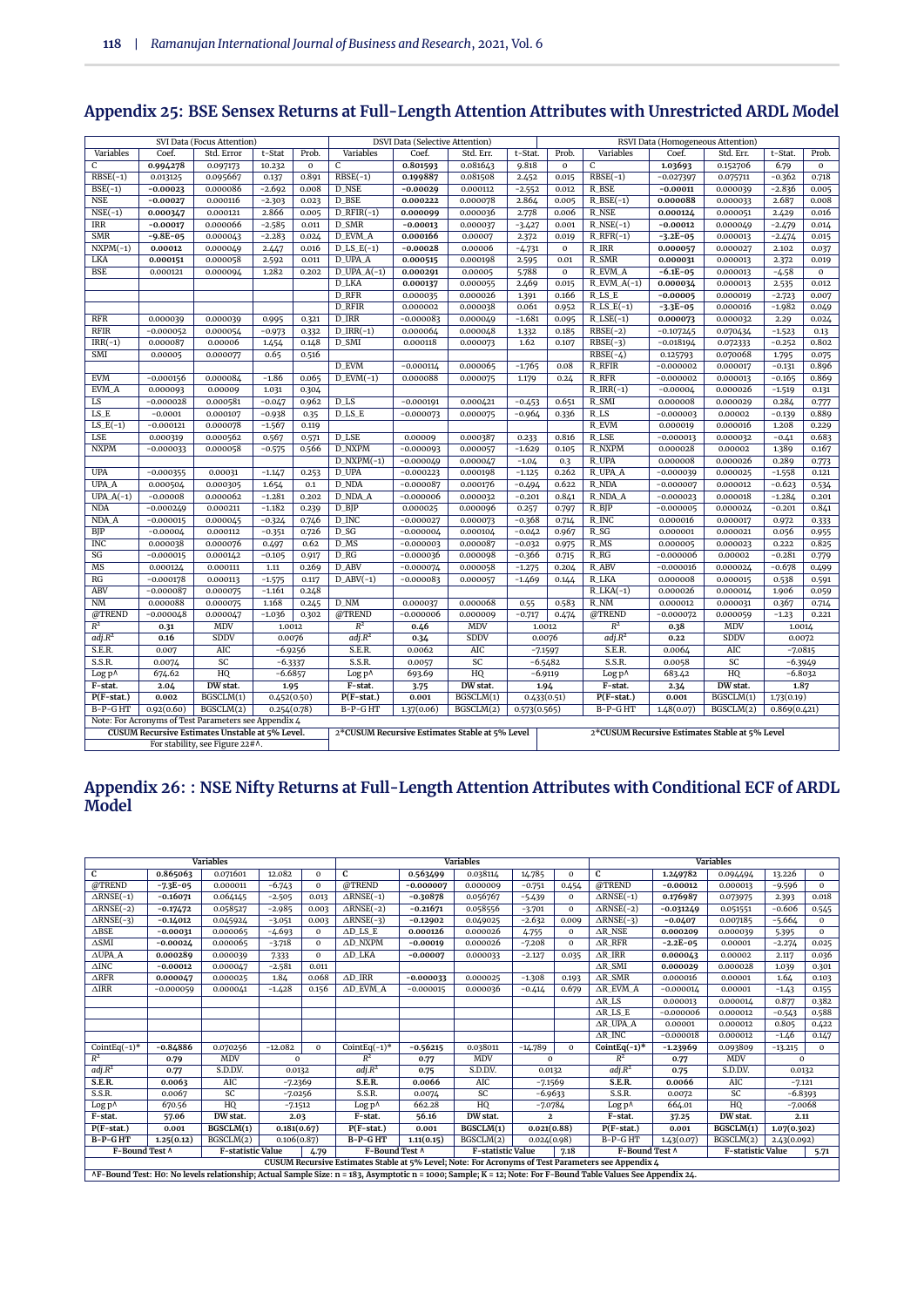#### **Appendix 27: : BSE Sensex Returns at Full-Length Attention Attributes with Conditional Long Run ARDL Model and Bound Tests**

|                       | SVI Data (Focus Attention)                                                |                   |           | <b>DSVI Data (Selective Attention)</b> |                              |             | RSVI Data (Homogeneous Attention) |                                                                                                                                                                                                                                                                               |       |                               |             |                   |          |       |
|-----------------------|---------------------------------------------------------------------------|-------------------|-----------|----------------------------------------|------------------------------|-------------|-----------------------------------|-------------------------------------------------------------------------------------------------------------------------------------------------------------------------------------------------------------------------------------------------------------------------------|-------|-------------------------------|-------------|-------------------|----------|-------|
| Variables             | Coef.                                                                     | Std. Error        | t-Stat    | Prob.                                  | Variables                    | Coef.       | Std. Err.                         | t-Stat.                                                                                                                                                                                                                                                                       | Prob. | Variables                     | Coef.       | Std. Err.         | t-Stat.  | Prob. |
| C                     | 0.994278                                                                  | 0.097173          | 10.232    | 0.000                                  | C                            | 0.801593    | 0.081643                          | 9.818                                                                                                                                                                                                                                                                         | 0.000 | C                             | 1.036930    | 0.152706          | 6.790    | 0.000 |
| $RBSE(-1)$            | $-0.986875$                                                               | 0.095667          | $-10.316$ | 0.000                                  | $RBSE(-1)$                   | $-0.800113$ | 0.081508                          | $-9.816$                                                                                                                                                                                                                                                                      | 0.000 | $RBSE-(-1)$                   | $-1.027042$ | 0.152035          | $-6.755$ | 0.000 |
| $SMR*$                | $-0.000098$                                                               | 0.000043          | $-2.283$  | 0.024                                  | $D\_SMR*$                    | $-0.000125$ | 0.000037                          | $-3.427$                                                                                                                                                                                                                                                                      | 0.001 | $R\_SMR*$                     | 0.000031    | 0.000013          | 2.372    | 0.019 |
| LKA*                  | 0.000151                                                                  | 0.000058          | 2.592     | 0.011                                  | D_BSE*                       | 0.000222    | 0.000078                          | 2.864                                                                                                                                                                                                                                                                         | 0.005 | $R_RFR(-1)$                   | $-0.000034$ | 0.000017          | $-2.021$ | 0.045 |
| $\triangle$ NSE       | $-0.000268$                                                               | 0.000116          | $-2.303$  | 0.023                                  | D_NSE*                       | $-0.000286$ | 0.000112                          | $-2.552$                                                                                                                                                                                                                                                                      | 0.012 | $\triangle R$ _BSE            | $-0.000109$ | 0.000039          | $-2.836$ | 0.005 |
| $\Delta \text{IRR}$   | $-0.000169$                                                               | 0.000066          | $-2.585$  | 0.011                                  | D_EVM_A*                     | 0.000166    | 0.000070                          | 2.372                                                                                                                                                                                                                                                                         | 0.019 | $\Delta$ R_NSE                | 0.000124    | 0.000051          | 2.429    | 0.016 |
|                       |                                                                           |                   |           |                                        | $D$ <sub>LS</sub> $E$ $(-1)$ | $-0.000356$ | 0.000114                          | $-3.119$                                                                                                                                                                                                                                                                      | 0.002 | $R$ <sub>LS</sub> $_E(-1)$    | $-0.000083$ | 0.000025          | $-3.310$ | 0.001 |
|                       |                                                                           |                   |           |                                        | $D_UPA_A(-1)$                | 0.000806    | 0.000204                          | 3.946                                                                                                                                                                                                                                                                         | 0.000 | $\triangle R$ _IRR            | 0.000057    | 0.000027          | 2.102    | 0.037 |
|                       |                                                                           |                   |           |                                        | D_LKA*                       | 0.000137    | 0.000055                          | 2.469                                                                                                                                                                                                                                                                         | 0.015 | AR_EVM_A                      | $-0.000061$ | 0.000013          | -4.580   | 0.000 |
|                       |                                                                           |                   |           |                                        | $\triangle$ D_UPA_A          | 0.000515    | 0.000198                          | 2.595                                                                                                                                                                                                                                                                         | 0.010 | $\triangle$ R_LS_E            | $-0.000050$ | 0.000019          | $-2.723$ | 0.007 |
| $BSE(-1)$             | $-0.000110$                                                               | 0.000088          | $-1.243$  | 0.216                                  |                              |             |                                   |                                                                                                                                                                                                                                                                               |       | $R_BSE(-1)$                   | $-0.000022$ | 0.000030          | $-0.719$ | 0.473 |
| $NSE(-1)$             | 0.000079                                                                  | 0.000080          | 0.985     | 0.326                                  |                              |             |                                   |                                                                                                                                                                                                                                                                               |       | $R$ <sub>NSE</sub> $(-1)$     | 0.000003    | 0.000029          | 0.088    | 0.930 |
| $RFR*$                | 0.000039                                                                  | 0.000039          | 0.995     | 0.321                                  | $D_RFR*$                     | 0.000035    | 0.000026                          | 1.391                                                                                                                                                                                                                                                                         | 0.166 | R_RFIR*                       | $-0.000002$ | 0.000017          | $-0.131$ | 0.896 |
| RFIR*                 | $-0.000052$                                                               | 0.000054          | $-0.973$  | 0.332                                  | $D_RFIR(-1)$                 | 0.000101    | 0.000061                          | 1.672                                                                                                                                                                                                                                                                         | 0.097 |                               |             |                   |          |       |
| $IRR(-1)$             | $-0.000082$                                                               | 0.000086          | $-0.956$  | 0.341                                  | $D_IRR(-1)$                  | $-0.000019$ | 0.000080                          | $-0.234$                                                                                                                                                                                                                                                                      | 0.815 | $R_{IRR(-1)}$                 | 0.000017    | 0.000035          | 0.494    | 0.622 |
| $SMI*$                | 0.000050                                                                  | 0.000077          | 0.650     | 0.516                                  | D_SMI*                       | 0.000118    | 0.000073                          | 1.620                                                                                                                                                                                                                                                                         | 0.107 | R_SMI*                        | 0.000008    | 0.000029          | 0.284    | 0.777 |
| EVM*                  | $-0.000156$                                                               | 0.000084          | $-1.860$  | 0.065                                  | $D$ _EVM $(-1)$              | $-0.000026$ | 0.000115                          | $-0.226$                                                                                                                                                                                                                                                                      | 0.822 | R_EVM*                        | 0.000019    | 0.000016          | 1.208    | 0.229 |
| $EVM_A*$              | 0.000093                                                                  | 0.000090          | 1.031     | 0.304                                  |                              |             |                                   |                                                                                                                                                                                                                                                                               |       | $R$ _EVM_A(-1)                | $-0.000027$ | 0.000018          | $-1.516$ | 0.132 |
| LS*                   | $-0.000028$                                                               | 0.000581          | $-0.047$  | 0.962                                  | $D$ <sub>LS</sub> *          | $-0.000191$ | 0.000421                          | $-0.453$                                                                                                                                                                                                                                                                      | 0.651 | $R$ <sub>LS</sub> *           | $-0.000003$ | 0.000020          | $-0.139$ | 0.889 |
| $LS_E(-1)$            | $-0.000221$                                                               | 0.000133          | $-1.664$  | 0.098                                  |                              |             |                                   |                                                                                                                                                                                                                                                                               |       | $R$ <sub>LSE</sub> $(-1)$     | 0.000060    | 0.000043          | 1.393    | 0.166 |
| $LSE*$                | 0.000319                                                                  | 0.000562          | 0.567     | 0.571                                  | $D$ <sub>LSE</sub> *         | 0.000090    | 0.000387                          | 0.233                                                                                                                                                                                                                                                                         | 0.816 | R_NXPM*                       | 0.000028    | 0.000020          | 1.389    | 0.167 |
| $NXPM(-1)$            | 0.000087                                                                  | 0.000075          | 1.156     | 0.250                                  | $D_NXPM(-1)$                 | $-0.000142$ | 0.000092                          | $-1.539$                                                                                                                                                                                                                                                                      | 0.126 | R_UPA*                        | 0.000008    | 0.000026          | 0.289    | 0.773 |
| UPA*                  | $-0.000355$                                                               | 0.000310          | $-1.147$  | 0.253                                  | D_UPA*                       | $-0.000223$ | 0.000198                          | $-1.125$                                                                                                                                                                                                                                                                      | 0.262 | R_UPA_A*                      | $-0.000039$ | 0.000025          | $-1.558$ | 0.121 |
| $UPA_A(-1)$           | 0.000425                                                                  | 0.000309          | 1.374     | 0.172                                  |                              |             |                                   |                                                                                                                                                                                                                                                                               |       | R_NDA*                        | $-0.000007$ | 0.000012          | $-0.623$ | 0.534 |
| $NDA*$                | $-0.000249$                                                               | 0.000211          | $-1.182$  | 0.239                                  | D_NDA*                       | $-0.000087$ | 0.000176                          | $-0.494$                                                                                                                                                                                                                                                                      | 0.622 | R_NDA_A*                      | $-0.000023$ | 0.000018          | $-1.284$ | 0.201 |
| NDA_A*                | $-0.000015$                                                               | 0.000045          | $-0.324$  | 0.746                                  | D_NDA_A*                     | $-0.000006$ | 0.000032                          | $-0.201$                                                                                                                                                                                                                                                                      | 0.841 | $R$ _BJ $P^*$                 | $-0.000005$ | 0.000024          | $-0.201$ | 0.841 |
| BJP*                  | $-0.000040$                                                               | 0.000112          | $-0.351$  | 0.726                                  | $D_BJP^*$                    | 0.000025    | 0.000096                          | 0.257                                                                                                                                                                                                                                                                         | 0.797 | R_INC*                        | 0.000016    | 0.000017          | 0.972    | 0.333 |
| $INC*$                | 0.000038                                                                  | 0.000076          | 0.497     | 0.620                                  | D_INC*                       | $-0.000027$ | 0.000073                          | $-0.368$                                                                                                                                                                                                                                                                      | 0.714 | $R_S$ G*                      | 0.000001    | 0.000021          | 0.056    | 0.955 |
| $SG*$                 | $-0.000015$                                                               | 0.000142          | $-0.105$  | 0.917                                  | $D_S G^*$                    | $-0.000004$ | 0.000104                          | $-0.042$                                                                                                                                                                                                                                                                      | 0.967 | $R$ <sub>MS</sub> *           | 0.000005    | 0.000023          | 0.222    | 0.825 |
| $MS*$                 | 0.000124                                                                  | 0.000111          | 1.110     | 0.269                                  | $D$ <sub>MS</sub> *          | $-0.000003$ | 0.000087                          | $-0.032$                                                                                                                                                                                                                                                                      | 0.975 | $R_R$ G*                      | $-0.000006$ | 0.000020          | $-0.281$ | 0.779 |
| $RG*$                 | $-0.000178$                                                               | 0.000113          | $-1.575$  | 0.117                                  | $D_RG^*$                     | $-0.000036$ | 0.000098                          | $-0.366$                                                                                                                                                                                                                                                                      | 0.715 | R_ABV*                        | $-0.000016$ | 0.000024          | $-0.678$ | 0.499 |
| ABV*                  | $-0.000087$                                                               | 0.000075          | $-1.161$  | 0.248                                  | $D$ <sub>ABV</sub> $(-1)$    | $-0.000157$ | 0.000101                          | $-1.551$                                                                                                                                                                                                                                                                      | 0.123 | $R$ <sub>LKA</sub> $(-1)$     | 0.000034    | 0.000018          | 1.872    | 0.063 |
| $NM*$                 | 0.000088                                                                  | 0.000075          | 1.168     | 0.245                                  | $D_NM^*$                     | 0.000037    | 0.000068                          | 0.550                                                                                                                                                                                                                                                                         | 0.583 | $R_NM^*$                      | 0.000012    | 0.000031          | 0.367    | 0.714 |
| $\triangle BSE$       | 0.000121                                                                  | 0.000094          | 1.282     | 0.202                                  | $\triangle$ D_RFIR           | 0.000002    | 0.000038                          | 0.061                                                                                                                                                                                                                                                                         | 0.952 | $\triangle RBSE(-1)$          | $-0.000355$ | 0.125387          | $-0.003$ | 0.998 |
|                       |                                                                           |                   |           |                                        | $\Delta$ D_IRR               | $-0.000083$ | 0.000049                          | $-1.681$                                                                                                                                                                                                                                                                      | 0.095 | $\triangle RBSE(-2)$          | $-0.107600$ | 0.097341          | $-1.105$ | 0.271 |
|                       |                                                                           |                   |           |                                        | $\Delta$ D_EVM               | $-0.000114$ | 0.000065                          | $-1.765$                                                                                                                                                                                                                                                                      | 0.080 | $\triangle RBSE(-3)$          | $-0.125793$ | 0.070068          | $-1.795$ | 0.075 |
| $\Delta \text{LS\_E}$ | $-0.000100$                                                               | 0.000107          | $-0.938$  | $0.350\,$                              | $\Delta\rm{D}\_{LS\_E}$      | $-0.000073$ | 0.000075                          | 0.964                                                                                                                                                                                                                                                                         | 0.336 | $\Delta \text{R}\_\text{LSE}$ | $-0.000013$ | 0.000032          | 0.410    | 0.683 |
| $\Delta \text{NXPM}$  | $-0.000033$                                                               | 0.000058          | $-0.575$  | 0.566                                  | $\Delta$ D_NXPM              | $-0.000093$ | 0.000057                          | $-1.629$                                                                                                                                                                                                                                                                      | 0.105 | ∆R_LKA                        | 0.000008    | 0.000015          | 0.538    | 0.591 |
| $\triangle$ UPA_A     | 0.000504                                                                  | 0.000305          | 1.654     | 0.100                                  | $\Delta D$ _ABV              | $-0.000074$ | 0.000058                          | $-1.275$                                                                                                                                                                                                                                                                      | 0.204 | $\Delta$ R_RFR                | $-0.000002$ | 0.000013          | $-0.165$ | 0.869 |
| @TREND                | $-0.000048$                                                               | 0.000047          | $-1.036$  | 0.302                                  | @TREND                       | $-0.000006$ | 0.000009                          | $-0.717$                                                                                                                                                                                                                                                                      | 0.474 | @TREND                        | $-0.000072$ | 0.000059          | $-1.230$ | 0.221 |
| F-Bound Test ^        |                                                                           | F-statistic Value |           | 7.29                                   | F-Bound Test ^               |             | F-statistic Value                 |                                                                                                                                                                                                                                                                               | 10.88 | F-Bound Test ^                |             | F-statistic Value |          | 3.63  |
|                       | Levels Equation at Unrestricted Constant and Unrestricted Trend           |                   |           |                                        |                              |             |                                   |                                                                                                                                                                                                                                                                               |       |                               |             |                   |          |       |
|                       | EC = RBSE - $(-0.000111*BSE + 0.00008*NSE + 0.00004*RFR - 0.000053*RFR -$ |                   |           |                                        |                              |             |                                   | EC = RBSE -(-0.000021*RBSE + 0.000003*R_NSE -0.000033*R_RFR<br>EC = RBSE -(0.000278*D_BSE - 0.000357*D_NSE + 0.000044 *D_RFR +<br>$-$ 0.000002*R_RFIR + 0.000017*R_IRR + 0.000008*R_SMI +<br>$0.000126 * D\_RFIR - 0.000024 * D\_IRR + 0.000147 * D\_SMI - 0.000156 * D\_SMR$ |       |                               |             |                   |          |       |

0.000083\*IRR + 0.000051\*SMI -0.000099\*SMR -0.000158\*EVM + 0.000094 \*EVM\_A -0.000028\*LS -0.000224\*LS\_E + 0.000323\*LSE + 0.000088\*NXPM - 0.00036\*UPA

+ 0.00043\*UPA\_A -0.000252\*NDA -0.000015\*NDA\_A -0.00004 \*BJP + 0.000038\*INC -

 $0.000015^{*}\mathrm{SG} + 0.000125^{*}\mathrm{MS} - 0.000181^{*}\mathrm{RG} - 0.000088^{*}\mathrm{ABV} + 0.000153^{*}\mathrm{LKA} + 0.000089^{*}\mathrm{NM} \,)$ 

 $0.000126\!\,^{\text{*}}\mathrm{D\_RFIR}$   $-0.000024\!\,^{\text{*}}\mathrm{D\_IRR}$   $+$   $0.000147\!\,^{\text{*}}\mathrm{D\_SMI}$   $0.000156\!\,^{\text{*}}\mathrm{D\_SMR}$  $-0.000032*D$  EVM + 0.00021\*D\_EVM\_A - 0.000238 \*D\_LS - 0.000445\*D\_LS\_E +  $0.000113^{\textstyle \ast} \text{D\_USE - 0.000178} \text{ } ^{\textstyle \ast} \text{D\_NXPM - 0.000278} \text{ } ^{\textstyle \ast} \text{D\_UPA + 0.00101} \text{ } ^{\textstyle \ast} \text{D\_UPA - 0.000178} \text{ } ^{\textstyle \ast} \text{D\_UPA - 0.000178} \text{ } ^{\textstyle \ast} \text{D\_UPA - 0.000178} \text{ } ^{\textstyle \ast} \text{D\_UPA - 0.000178} \text{ } ^{\textstyle \ast} \text{$  $0.00011 \text{\texttt{*D\_NDA -}} 0.000008 \text{\texttt{*D\_NDA\_A +}} 0.000031 \text{\texttt{*D\_BJP -}} 0.000034 \text{\texttt{*D\_INC -}} 0.000005 \text{\texttt{*D\_SG -}} 0.000005 \text{\texttt{*D\_NDA -}} 0.000008 \text{\texttt{*D\_NDA -}} 0.000008 \text{\texttt{*D\_NDA -}} 0.000008 \text{\texttt{*D\_NDA -}} 0.000008 \text{\texttt{*D\_NDA -}} 0.000008 \text{\$ 0.000003\*D\_MS -0.000045\*D\_RG - 0.000196 \*D\_ABV + 0.000171\*D\_LKA + 0.000047\*D\_NM )

 $0.000030^{\pm}\mathrm{R\_SMR} + 0.000019^{\pm}\mathrm{R\_EVM} - 0.000027^{\pm}\mathrm{R\_EVM} \textcolor{black}{A} - 0.0000027^{\pm}\mathrm{R\_NNPM} + 0.00000027^{\pm}\mathrm{R\_NNPM} + 0.0000027^{\pm}\mathrm{R\_NNPM} + 0.0000027^{\pm}\mathrm{R\_NNPM} + 0.0000027^{\pm}\mathrm{R\_NNPM} + 0.000027^{\pm}\mathrm{R\_NNPM} + 0.000027^{\pm}\mathrm{R\_NN$ 0.000007\*R\_UPA - 0.000038 \*R\_UPA\_A -0.000007\*R\_NDA -0.000023\*R\_NDA\_A

-0.000005\*R\_BJP +0.000016\*R\_INC + 0.000001\*R\_SG + 0.000005\*R\_MS -  $0.000005^{\text{\texttt{*R}}}.$  RG  $-0.000016^{\text{\texttt{*R}}}.$  ABV +  $0.000034^{\text{\texttt{*R}}}.$  LKA +  $0.000011^{\text{\texttt{*R}}}.$  NM  $)$ 

^F-Bound Test: H0: No levels relationship; Actual Sample Size: n = 182, Asymptotic n = 1000; Sample; K = 25; Note: For F-Bound Table Values See Appendix 24. \* Variable interpreted as Z = Z(-1) + <sup>∆</sup>Z); Note: For Acronyms of Test Parameters see Appendix 4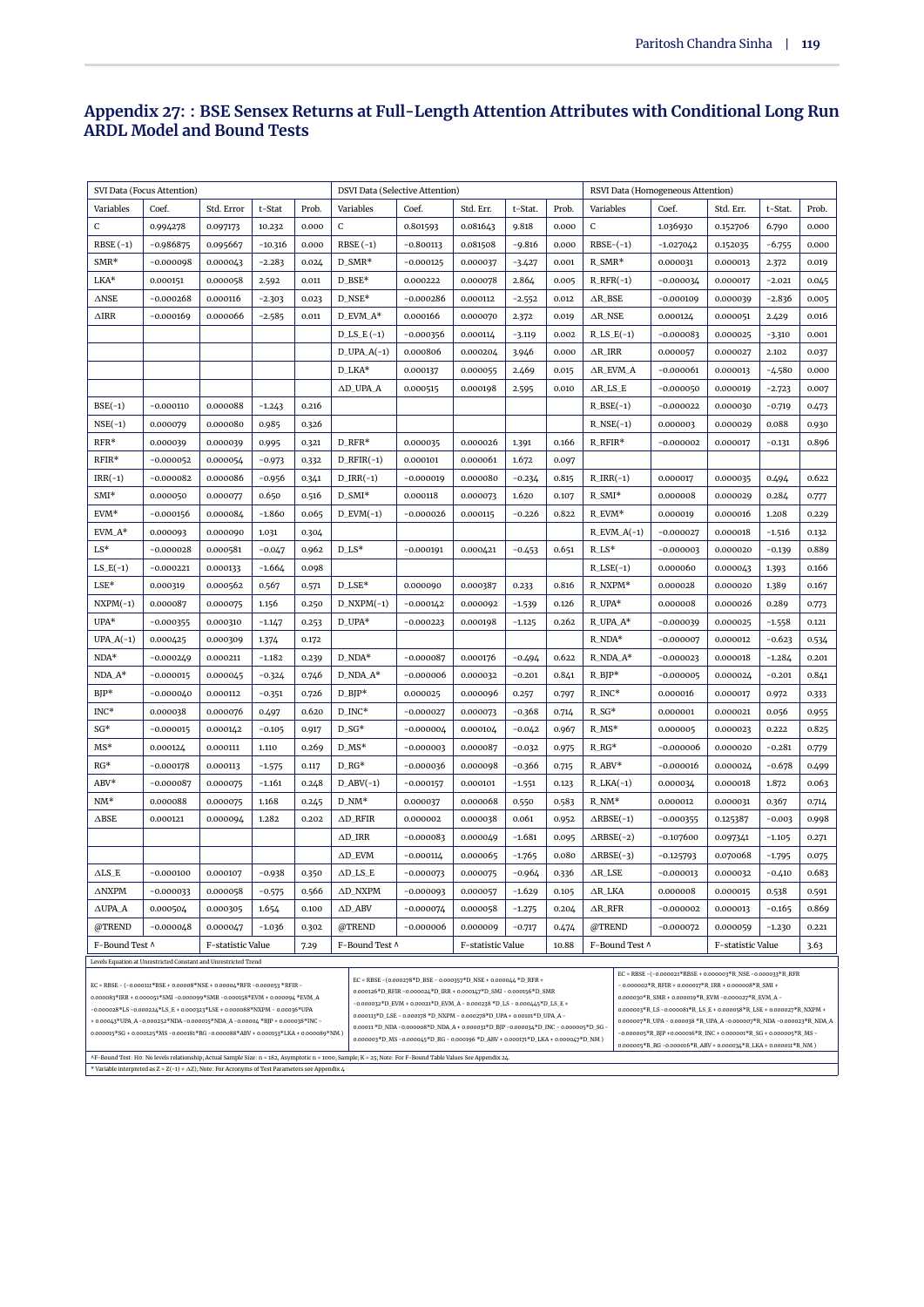## **Appendix 28: Figures 1 - 24 at the CUSUM recursive stability diagnosis test for the NSE and BSE market returns**